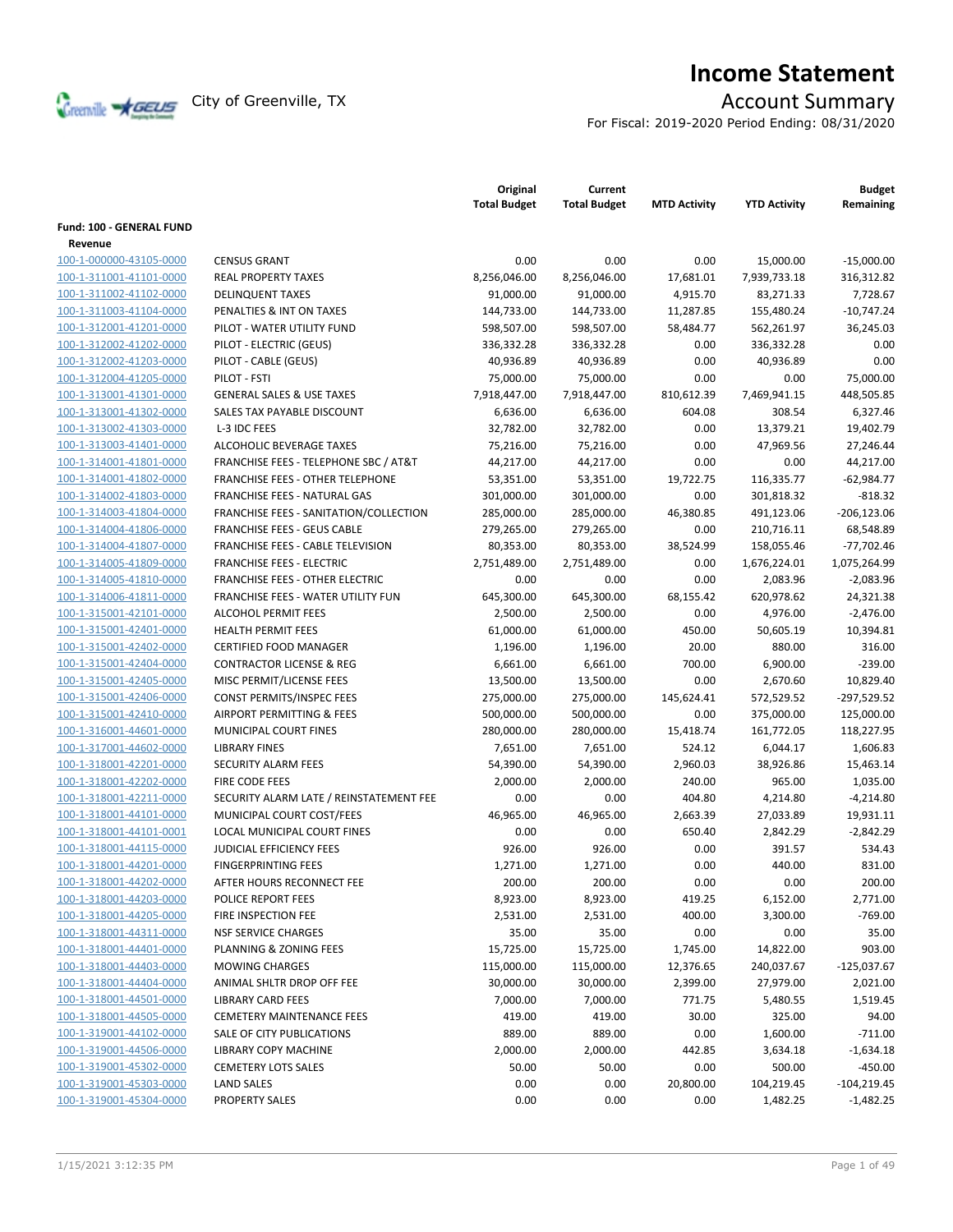|                                                    |                                                   | Original<br><b>Total Budget</b> | Current<br><b>Total Budget</b> | <b>MTD Activity</b> | <b>YTD Activity</b> | <b>Budget</b><br>Remaining |
|----------------------------------------------------|---------------------------------------------------|---------------------------------|--------------------------------|---------------------|---------------------|----------------------------|
| 100-1-319001-45305-0000                            | <b>AUCTION PROCEEDS</b>                           | 3,244.00                        | 3,244.00                       | 0.00                | 0.00                | 3,244.00                   |
| 100-1-319001-45401-0000                            | <b>INTEREST REVENUES</b>                          | 73,771.00                       | 73,771.00                      | $-3,328.69$         | 40,801.99           | 32,969.01                  |
| 100-1-319001-45501-0000                            | <b>LIBRARY MTG ROOM RENTAL</b>                    | 1,597.00                        | 1,597.00                       | 0.00                | 330.00              | 1,267.00                   |
| 100-1-319001-45503-0000                            | PAVILION RENTALS                                  | 9,138.00                        | 9,138.00                       | 0.00                | 1,656.95            | 7,481.05                   |
| 100-1-319001-45601-0000                            | MISCELLANEOUS REVENUES                            | 73,278.00                       | 73,278.00                      | 39,127.22           | 430,682.67          | $-357,404.67$              |
| 100-1-319001-45604-0000                            | OTHER REVENUE / OVER/SHORT                        | 0.00                            | 0.00                           | 0.27                | 53.28               | $-53.28$                   |
| 100-1-322001-43002-0000                            | ANIMAL SHELTER CONTRIB                            | 100,000.00                      | 100,000.00                     | 0.00                | 50,000.00           | 50,000.00                  |
| 100-1-322001-43003-0000                            | <b>HUNT CO CONTRIB - FIRE</b>                     | 28,800.00                       | 28,800.00                      | 2,400.00            | 26,400.00           | 2,400.00                   |
| 100-1-322001-43004-0000                            | HUNT CO MEM HOSP REIM                             | 22,400.00                       | 22,400.00                      | 0.00                | 24,470.00           | $-2,070.00$                |
| 100-1-323001-46008-0000                            | <b>XFR - TOURISM FUND</b>                         | 145,000.00                      | 145,000.00                     | 12,083.33           | 132,916.63          | 12,083.37                  |
| 100-1-323001-46015-0000                            | XFR - DEBT SERVICE FUND                           | 464,592.00                      | 464,592.00                     | 38,716.00           | 425,876.00          | 38,716.00                  |
| 100-1-324001-46506-0000                            | <b>CA - RECREATION FUND</b>                       | 9,613.00                        | 9,613.00                       | 801.08              | 8,811.88            | 801.12                     |
| 100-1-324001-46509-0000                            | CA - VENUE MGMT FUND                              | 3,004.00                        | 3,004.00                       | 250.33              | 2,753.63            | 250.37                     |
| 100-1-324001-46537-0000                            | CA - MAIL MACHINE LEASE                           | 3,132.00                        | 3,132.00                       | 269.28              | 2,692.80            | 439.20                     |
| 100-1-324001-46614-0000                            | CA - SANITATION FUND COLLECTION                   | 33,493.00                       | 33,493.00                      | 2,791.08            | 30,701.88           | 2,791.12                   |
| 100-1-324001-46650-0000                            | CA - UTILITY FUND TO GENERAL GOVERNME             | 408,115.00                      | 408,115.00                     | 34,009.58           | 374,105.38          | 34,009.62                  |
| 100-1-324001-46651-0000                            | CA - UTILITY FUND TO PUBLIC WORKS                 | 160,063.00                      | 160,063.00                     | 13,338.58           | 146,724.38          | 13,338.62                  |
| 100-1-324001-46801-0000                            | CA - SPENCE FUND                                  | 600.00                          | 600.00                         | 50.00               | 550.00              | 50.00                      |
| 100-1-324009-46901-0000                            | CA - ELECTRIC UTILITY                             | 358,026.00                      | 358,026.00                     | 29,835.50           | 328,190.50          | 29,835.50                  |
| 100-1-324009-46906-0000                            | <b>CA - CABLE UTILITY</b>                         | 52,638.00                       | 52,638.00                      | 4,386.50            | 48,251.50           | 4,386.50                   |
|                                                    | <b>Revenue Total:</b>                             | 25,401,947.17                   | 25,401,947.17                  | 1,460,140.26        | 23,983,643.17       | 1,418,304.00               |
| <b>Expense</b>                                     |                                                   |                                 |                                |                     |                     |                            |
| 100-1-000000-43105-0001                            | <b>CENSUS GRANT MANAGEMENT</b>                    | 0.00                            | 0.00                           | 0.00                | 4,018.15            | $-4,018.15$                |
| 100-1-000000-52103-0000                            | <b>ESSENTIAL EMPLOYEE MEALS</b>                   | 0.00                            | 0.00                           | 5,569.58            | 22,389.65           | $-22,389.65$               |
| 100-1-000000-96119-0000                            | PANDEMIC EXPENSES                                 | 0.00                            | 0.00                           | 55,586.25           | 136,633.42          | $-136,633.42$              |
| 100-1-411000-52001-0000                            | <b>OFFICE SUPPLIES</b>                            | 60.00                           | 60.00                          | 0.00                | 0.00                | 60.00                      |
| 100-1-411000-52005-0000                            | PRINTED MATERIALS                                 | 96.00                           | 96.00                          | 0.00                | 0.00                | 96.00                      |
| 100-1-411000-52103-0000                            | <b>MEETING SUPPLIES</b>                           | 2,150.00                        | 2,150.00                       | 0.00                | 916.92              | 1,233.08                   |
| 100-1-411000-54001-0000                            | <b>TELEPHONE CHARGES</b>                          | 1,460.44                        | 1,460.44                       | 289.71              | 1,987.55            | $-527.11$                  |
| 100-1-411000-54101-0000                            | PROFESSIONAL SERVICES                             | 0.00                            | 4,000.00                       | 2,000.00            | 4,000.00            | 0.00                       |
| 100-1-411000-54201-0000                            | MEMBERSHIPS & SUBSCRIPTIONS                       | 6,550.00                        | 6,550.00                       | 0.00                | 6,363.00            | 187.00                     |
| 100-1-411000-54204-0000                            | PUBLIC RELATIONS                                  | 1,500.00                        | 1,500.00                       | 0.00                | 1,600.00            | $-100.00$                  |
| 100-1-411000-54213-0000                            | PLAQUES AND AWARDS                                | 750.00                          | 750.00                         | 0.00                | 0.00                | 750.00                     |
| 100-1-411000-54214-0000                            | <b>TRAVEL &amp; TRAINING</b>                      | 15,075.00                       | 15,075.00                      | 0.00                | 7,799.98            | 7,275.02                   |
| 100-1-411400-51001-0000                            | <b>REGULAR SALARIES</b>                           | 85,583.22                       | 85,583.22                      | 6,454.24            | 77,450.90           | 8,132.32                   |
| 100-1-411400-51021-0000                            | LONGEVITY                                         | 1,656.00                        | 1,656.00                       | 0.00                | 1,656.00            | 0.00                       |
| 100-1-411400-51116-0000                            | <b>CAR ALLOWANCE</b>                              | 4,200.00                        | 4,200.00                       | 323.08              | 3,876.96            | 323.04                     |
| 100-1-411400-51117-0000                            | <b>CELL PHONE ALLOWANCE</b>                       | 1,170.00                        | 1,170.00                       | 60.00               | 716.77              | 453.23                     |
| 100-1-411400-51201-0000                            | <b>FICA</b>                                       | 5,741.77                        | 5,741.77                       | 403.34              | 4,967.23            | 774.54                     |
| 100-1-411400-51202-0000                            | <b>MEDICARE</b>                                   | 1,342.83                        | 1,342.83                       | 94.32               | 1,161.64            | 181.19                     |
| 100-1-411400-51203-0000<br>100-1-411400-51204-0000 | <b>HEALTH INSURANCE</b>                           | 10,991.00                       | 10,991.00                      | 915.92              | 10,075.12           | 915.88                     |
|                                                    | <b>WORKERS COMPENSATION</b><br>STATE UNEMPLOYMENT | 240.04                          | 240.04                         | 20.19               | 222.09              | 17.95                      |
| 100-1-411400-51205-0000<br>100-1-411400-51301-0000 |                                                   | 64.35                           | 64.35<br>10,374.55             | 0.00                | 9.00                | 55.35                      |
|                                                    | <b>TMRS</b>                                       | 10,374.55                       |                                | 769.20              | 9,367.70            | 1,006.85                   |
| 100-1-411400-52001-0000                            | <b>OFFICE SUPPLIES</b>                            | 90.00                           | 90.00                          | 30.00               | 101.00              | $-11.00$                   |
| 100-1-411400-52002-0000<br>100-1-411400-52005-0000 | POSTAGE / FREIGHT                                 | 150.00                          | 150.00                         | 26.47               | 75.27               | 74.73                      |
| 100-1-411400-54001-0000                            | PRINTED MATERIALS                                 | 225.00                          | 225.00                         | 0.00                | 200.50              | 24.50                      |
| 100-1-411400-54101-0000                            | <b>TELEPHONE CHARGES</b><br>PROFESSIONAL SERVICES | 1,046.56                        | 1,046.56                       | 78.22               | 822.61              | 223.95<br>55.00            |
| 100-1-411400-54201-0000                            | <b>MEMBERSHIPS &amp; SUBSCRIPTIONS</b>            | 1,275.00                        | 1,275.00                       | 0.00                | 1,220.00            | 10.00                      |
|                                                    |                                                   | 135.00                          | 135.00                         | 0.00                | 125.00              |                            |
| 100-1-411400-54206-0000<br>100-1-411400-54212-0000 | <b>ELECTION EXPENSE</b><br><b>PRINTING</b>        | 103,500.00                      | 103,500.00                     | 0.00                | 21,828.24           | 81,671.76                  |
|                                                    | <b>TRAVEL &amp; TRAINING</b>                      | 5,000.00                        | 5,000.00                       | 0.00                | 1,811.50            | 3,188.50                   |
| 100-1-411400-54214-0000                            |                                                   | 2,550.00                        | 2,550.00                       | 0.00                | 1,071.69            | 1,478.31                   |
| 100-1-412100-51001-0000                            | <b>REGULAR SALARIES</b>                           | 186,917.28                      | 186,917.28                     | 12,395.54           | 142,118.68          | 44,798.60                  |
| 100-1-412100-51020-0000                            | <b>OVERTIME</b>                                   | 7,263.94                        | 7,263.94                       | 15.25               | 1,676.56            | 5,587.38                   |
| 100-1-412100-51021-0000                            | LONGEVITY                                         | 6,002.00                        | 6,002.00                       | 0.00                | 3,890.00            | 2,112.00                   |
| 100-1-412100-51101-0000                            | <b>CERTIFICATION PAY</b><br><b>FICA</b>           | 3,600.00                        | 3,600.00                       | 230.78              | 2,653.96            | 946.04                     |
| 100-1-412100-51201-0000                            |                                                   | 12,634.56                       | 12,634.56                      | 708.94              | 8,515.04            | 4,119.52                   |
| 100-1-412100-51202-0000                            | MEDICARE                                          | 2,954.86                        | 2,954.86                       | 165.80              | 1,991.73            | 963.13                     |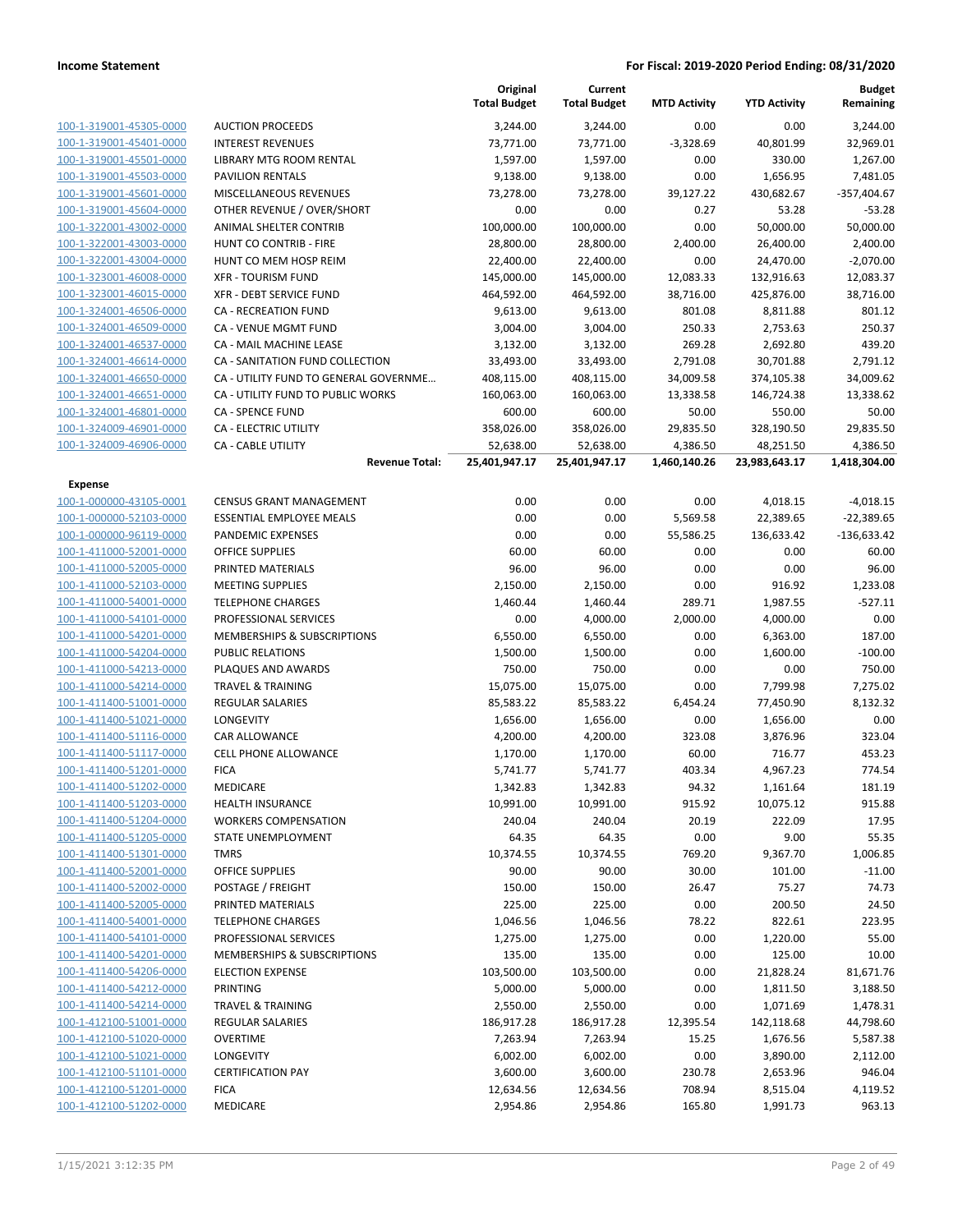| 100-1-412100-51203-0000        |
|--------------------------------|
| 100-1-412100-51204-0000        |
| 100-1-412100-51205-0000        |
| <u>100-1-412100-51301-0000</u> |
| 100-1-412100-51401-0000        |
| 100-1-412100-52001-0000        |
| 100-1-412100-52002-0000        |
| 100-1-412100-52005-0000        |
|                                |
| 100-1-412100-52102-0000        |
| 100-1-412100-52110-0000        |
| 100-1-412100-53201-0000        |
| 100-1-412100-54001-0000        |
| 100-1-412100-54101-0000        |
| 100-1-412100-54201-0000        |
| 100-1-412100-54207-0000        |
| 100-1-412100-54214-0000        |
| 100-1-413200-51001-0000        |
| 100-1-413200-51020-0000        |
| 100-1-413200-51021-0000        |
|                                |
| 100-1-413200-51116-0000        |
| 100-1-413200-51117-0000        |
| 100-1-413200-51201-0000        |
| 100-1-413200-51202-0000        |
| 100-1-413200-51203-0000        |
| 100-1-413200-51204-0000        |
| 100-1-413200-51205-0000        |
| 100-1-413200-51301-0000        |
| 100-1-413200-51303-0000        |
| 100-1-413200-52001-0000        |
| 100-1-413200-52002-0000        |
| 100-1-413200-52103-0000        |
| 100-1-413200-54001-0000        |
|                                |
| 100-1-413200-54101-0000        |
| <u>100-1-413200-54201-0000</u> |
| 100-1-413200-54205-0000        |
| 100-1-413200-54212-0000        |
| 100-1-413200-54214-0000        |
| 100-1-415100-51001-0000        |
| 100-1-415100-51020-0000        |
| 100-1-415100-51021-0000        |
| 100-1-415100-51116-0000        |
| <u>100-1-415100-51117-0000</u> |
| 100-1-415100-51201-0000        |
| 100-1-415100-51202-0000        |
|                                |
| <u>100-1-415100-51203-0000</u> |
| 100-1-415100-51204-0000        |
| 100-1-415100-51205-0000        |
| 100-1-415100-51301-0000        |
| 100-1-415100-52001-0000        |
| <u>100-1-415100-52002-0000</u> |
| <u>100-1-415100-52005-0000</u> |
| 100-1-415100-54001-0000        |
| 100-1-415100-54110-0000        |
| 100-1-415100-54201-0000        |
| <u>100-1-415100-54211-0000</u> |
| 100-1-415100-54214-0000        |
|                                |
| 100-1-415150-54401-0000        |
| 100-1-415150-54402-0000        |
| <u>100-1-415300-54106-0000</u> |

|                                                    |                                             | Original<br><b>Total Budget</b> | Current<br><b>Total Budget</b> | <b>MTD Activity</b> | <b>YTD Activity</b> | <b>Budget</b><br>Remaining |
|----------------------------------------------------|---------------------------------------------|---------------------------------|--------------------------------|---------------------|---------------------|----------------------------|
| 100-1-412100-51203-0000                            | <b>HEALTH INSURANCE</b>                     | 43,964.00                       | 43,964.00                      | 3,663.67            | 40,300.37           | 3,663.63                   |
| 100-1-412100-51204-0000                            | <b>WORKERS COMPENSATION</b>                 | 528.21                          | 528.21                         | 43.46               | 478.06              | 50.15                      |
| 100-1-412100-51205-0000                            | <b>STATE UNEMPLOYMENT</b>                   | 386.10                          | 386.10                         | 11.90               | 175.23              | 210.87                     |
| 100-1-412100-51301-0000                            | <b>TMRS</b>                                 | 21,527.76                       | 21,527.76                      | 1,338.52            | 16,219.70           | 5,308.06                   |
| 100-1-412100-51401-0000                            | <b>CONTRA - SALARIES</b>                    | 0.00                            | 0.00                           | 0.00                | 750.00              | $-750.00$                  |
| 100-1-412100-52001-0000                            | OFFICE SUPPLIES                             | 900.00                          | 900.00                         | 46.27               | 395.11              | 504.89                     |
| 100-1-412100-52002-0000                            | POSTAGE / FREIGHT                           | 2,750.00                        | 2,750.00                       | 251.38              | 2,053.40            | 696.60                     |
| 100-1-412100-52005-0000                            | PRINTED MATERIALS                           | 800.00                          | 800.00                         | 0.00                | 596.60              | 203.40                     |
| 100-1-412100-52102-0000                            | <b>BOOKS / REF SUPPLIES</b>                 | 120.00                          | 120.00                         | 0.00                | 0.00                | 120.00                     |
| 100-1-412100-52110-0000                            | <b>TICKET WRITER SUPPLIES</b>               | 7,500.00                        | 7,500.00                       | 0.00                | 304.00              | 7,196.00                   |
| 100-1-412100-53201-0000                            | FURNITURE & OFFICE EQUIPMENT                | 2,112.00                        | 2,112.00                       | 0.00                | 2,392.61            | $-280.61$                  |
| 100-1-412100-54001-0000                            | <b>TELEPHONE CHARGES</b>                    | 5,020.36                        | 5,020.36                       | 431.74              | 3,774.91            | 1,245.45                   |
| 100-1-412100-54101-0000                            | PROFESSIONAL SERVICES                       | 28,000.00                       | 28,000.00                      | 108.80              | 1,995.30            | 26,004.70                  |
| 100-1-412100-54201-0000                            | MEMBERSHIPS & SUBSCRIPTIONS                 | 550.00                          | 550.00                         | 0.00                | 359.29              | 190.71                     |
| 100-1-412100-54207-0000                            | COURT COSTS, JURY, WIT FEES                 | 360.00                          | 360.00                         | 0.00                | 36.00               | 324.00                     |
| 100-1-412100-54214-0000                            | TRAVEL & TRAINING                           | 5,500.00                        | 5,500.00                       | $-650.00$           | 1,489.88            | 4,010.12                   |
| 100-1-413200-51001-0000                            | <b>REGULAR SALARIES</b>                     | 245,250.47                      | 245,250.47                     | 18,864.29           | 222,980.04          | 22,270.43                  |
| 100-1-413200-51020-0000                            | <b>OVERTIME</b>                             | 142.64                          | 142.64                         | 0.00                | 58.23               | 84.41                      |
| 100-1-413200-51021-0000                            | <b>LONGEVITY</b>                            | 618.00                          | 618.00                         | 0.00                | 576.00              | 42.00                      |
| 100-1-413200-51116-0000                            | CAR ALLOWANCE                               | 7,200.00                        | 7,200.00                       | 553.84              | 6,646.08            | 553.92                     |
| 100-1-413200-51117-0000                            | <b>CELL PHONE ALLOWANCE</b>                 | 1,170.00                        | 1,170.00                       | 90.00               | 1,071.92            | 98.08                      |
| 100-1-413200-51201-0000                            | <b>FICA</b>                                 | 11,737.30                       | 11,737.30                      | 1,109.44            | 9,944.51            | 1,792.79                   |
| 100-1-413200-51202-0000                            | <b>MEDICARE</b>                             | 3,688.53                        | 3,688.53                       | 259.46              | 3,075.80            | 612.73                     |
| 100-1-413200-51203-0000                            | <b>HEALTH INSURANCE</b>                     | 27,477.50                       | 27,477.50                      | 2,289.79            | 25,187.69           | 2,289.81                   |
| 100-1-413200-51204-0000                            | <b>WORKERS COMPENSATION</b>                 | 659.36                          | 659.36                         | 55.53               | 610.83              | 48.53                      |
| 100-1-413200-51205-0000                            | STATE UNEMPLOYMENT                          | 160.88                          | 160.88                         | 0.00                | 92.63               | 68.25                      |
| 100-1-413200-51301-0000                            | <b>TMRS</b>                                 | 28,497.04                       | 28,497.04                      | 2,194.66            | 25,454.09           | 3,042.95                   |
| 100-1-413200-51303-0000<br>100-1-413200-52001-0000 | SUP 457 COMP PLAN                           | 22,230.00                       | 22,230.00<br>300.00            | 1,695.24            | 20,342.88<br>388.08 | 1,887.12<br>$-88.08$       |
| 100-1-413200-52002-0000                            | <b>OFFICE SUPPLIES</b><br>POSTAGE / FREIGHT | 300.00<br>150.00                | 150.00                         | 0.00<br>0.00        | 4.54                | 145.46                     |
| 100-1-413200-52103-0000                            | <b>MEETING SUPPLIES</b>                     | 850.00                          | 850.00                         | 34.96               | 743.69              | 106.31                     |
| 100-1-413200-54001-0000                            | <b>TELEPHONE CHARGES</b>                    | 4,206.28                        | 4,206.28                       | 367.52              | 3,619.25            | 587.03                     |
| 100-1-413200-54101-0000                            | PROFESSIONAL SERVICES                       | 100.00                          | 100.00                         | 0.00                | 0.00                | 100.00                     |
| 100-1-413200-54201-0000                            | MEMBERSHIPS & SUBSCRIPTIONS                 | 1,400.00                        | 1,400.00                       | 0.00                | 686.36              | 713.64                     |
| 100-1-413200-54205-0000                            | <b>BUSINESS MEALS</b>                       | 1,000.00                        | 1,000.00                       | 0.00                | 280.20              | 719.80                     |
| 100-1-413200-54212-0000                            | PRINTING                                    | 100.00                          | 100.00                         | 0.00                | 111.44              | $-11.44$                   |
| 100-1-413200-54214-0000                            | <b>TRAVEL &amp; TRAINING</b>                | 7,000.00                        | 7,000.00                       | 0.00                | 1,657.01            | 5,342.99                   |
| 100-1-415100-51001-0000                            | <b>REGULAR SALARIES</b>                     | 289,437.16                      | 289,437.16                     | 22,202.09           | 255,032.04          | 34,405.12                  |
| 100-1-415100-51020-0000                            | <b>OVERTIME</b>                             | 1,447.50                        | 1,447.50                       | 0.00                | 119.57              | 1,327.93                   |
| 100-1-415100-51021-0000                            | LONGEVITY                                   | 3,322.00                        | 3,322.00                       | 0.00                | 3,208.00            | 114.00                     |
| 100-1-415100-51116-0000                            | CAR ALLOWANCE                               | 4,200.00                        | 4,200.00                       | 323.08              | 3,876.96            | 323.04                     |
| 100-1-415100-51117-0000                            | CELL PHONE ALLOWANCE                        | 2,130.00                        | 2,130.00                       | 163.84              | 1,330.36            | 799.64                     |
| 100-1-415100-51201-0000                            | <b>FICA</b>                                 | 18,633.27                       | 18,633.27                      | 1,290.72            | 15,163.81           | 3,469.46                   |
| 100-1-415100-51202-0000                            | MEDICARE                                    | 4,357.78                        | 4,357.78                       | 301.86              | 3,546.38            | 811.40                     |
| 100-1-415100-51203-0000                            | <b>HEALTH INSURANCE</b>                     | 60,450.50                       | 60,450.50                      | 5,037.54            | 55,412.94           | 5,037.56                   |
| 100-1-415100-51204-0000                            | <b>WORKERS COMPENSATION</b>                 | 778.99                          | 778.99                         | 65.53               | 720.83              | 58.16                      |
| 100-1-415100-51205-0000                            | STATE UNEMPLOYMENT                          | 353.93                          | 353.93                         | 0.00                | 148.03              | 205.90                     |
| 100-1-415100-51301-0000                            | <b>TMRS</b>                                 | 33,667.62                       | 33,667.62                      | 2,552.50            | 29,504.05           | 4,163.57                   |
| 100-1-415100-52001-0000                            | <b>OFFICE SUPPLIES</b>                      | 2,700.00                        | 2,700.00                       | 175.20              | 2,014.88            | 685.12                     |
| 100-1-415100-52002-0000                            | POSTAGE / FREIGHT                           | 4,150.00                        | 4,150.00                       | 298.80              | 3,847.59            | 302.41                     |
| 100-1-415100-52005-0000                            | PRINTED MATERIALS                           | 150.00                          | 150.00                         | 0.00                | 0.00                | 150.00                     |
| 100-1-415100-54001-0000                            | <b>TELEPHONE CHARGES</b>                    | 2,962.23                        | 2,962.23                       | 320.23              | 2,687.12            | 275.11                     |
| 100-1-415100-54110-0000                            | <b>AUDIT</b>                                | 59,750.00                       | 59,750.00                      | 0.00                | 64,750.00           | $-5,000.00$                |
| 100-1-415100-54201-0000                            | MEMBERSHIPS & SUBSCRIPTIONS                 | 2,139.00                        | 2,139.00                       | 0.00                | 1,574.29            | 564.71                     |
| 100-1-415100-54211-0000                            | ADVERTISING                                 | 35,000.00                       | 35,000.00                      | 2,329.40            | 35,920.08           | $-920.08$                  |
| 100-1-415100-54214-0000                            | <b>TRAVEL &amp; TRAINING</b>                | 5,020.00                        | 5,020.00                       | 0.00                | 2,532.69            | 2,487.31                   |
| 100-1-415150-54401-0000                            | APPRAISER                                   | 267,339.69                      | 267,339.69                     | 0.00                | 200,504.76          | 66,834.93                  |
| 100-1-415150-54402-0000                            | <b>COLLECTOR</b>                            | 16,000.00                       | 16,000.00                      | 0.00                | 15,978.59           | 21.41                      |
| 100-1-415300-54106-0000                            | <b>ATTORNEY FEES</b>                        | 200,000.00                      | 200,000.00                     | 0.00                | 159,925.14          | 40,074.86                  |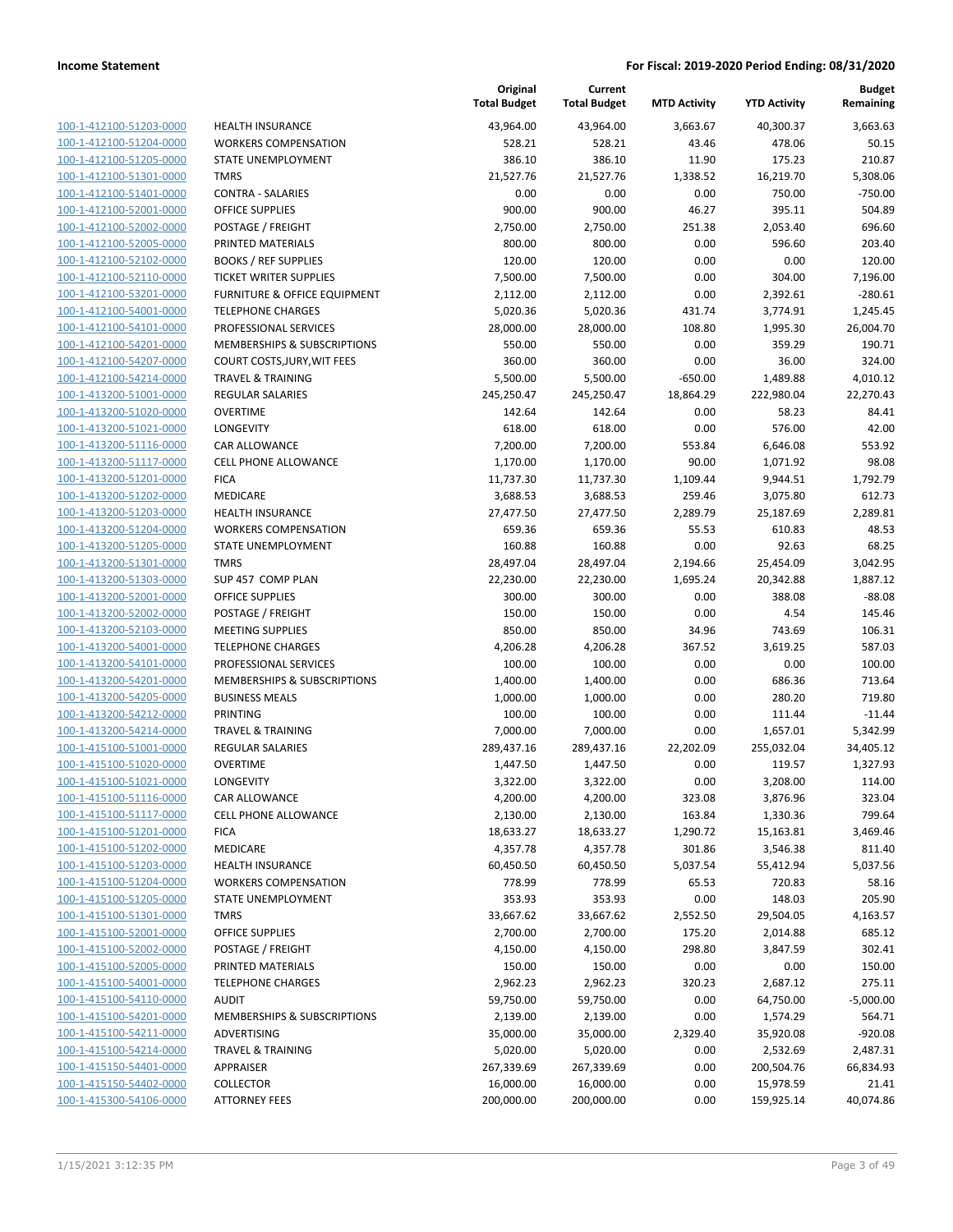| 100-1-415500-51001-0000        |
|--------------------------------|
| 100-1-415500-51020-0000        |
| 100-1-415500-51021-0000        |
| 100-1-415500-51116-0000        |
| 100-1-415500-51117-0000        |
| 100-1-415500-51201-0000        |
| 100-1-415500-51202-0000        |
| 100-1-415500-51203-0000        |
| 100-1-415500-51204-0000        |
| 100-1-415500-51205-0000        |
| 100-1-415500-51301-0000        |
| 100-1-415500-52001-0000        |
| 100-1-415500-52002-0000        |
| 100-1-415500-52303-0000        |
| 100-1-415500-54001-0000        |
| 100-1-415500-54102-0000        |
| 100-1-415500-54107-0000        |
| 100-1-415500-54118-0000        |
| 100-1-415500-54119-0000        |
| 100-1-415500-54201-0000        |
| 100-1-415500-54213-0000        |
| 100-1-415500-54214-0000        |
| 100-1-421100-51001-0000        |
| 100-1-421100-51020-0000        |
| 100-1-421100-51021-0000        |
| 100-1-421100-51101-0000        |
| 100-1-421100-51115-0000        |
| 100-1-421100-51117-0000        |
| 100-1-421100-51201-0000        |
| 100-1-421100-51202-0000        |
| 100-1-421100-51203-0000        |
| 100-1-421100-51204-0000        |
| 100-1-421100-51205-0000        |
| <u>100-1-421100-51301-0000</u> |
| 100-1-421100-52001-0000        |
| 100-1-421100-52002-0000        |
| 100-1-421100-52004-0000        |
| 100-1-421100-52005-0000        |
| 100-1-421100-52103-0000        |
| 100-1-421100-52104-0000        |
| 100-1-421100-52201-0000        |
| 100-1-421100-52203-0000        |
| 100-1-421100-52302-0000        |
| 100-1-421100-52304-0000        |
| <u>100-1-421100-52305-0000</u> |
| <u>100-1-421100-53202-0000</u> |
| 100-1-421100-53205-0000        |
| <u>100-1-421100-54001-0000</u> |
| 100-1-421100-54002-0000        |
| <u>100-1-421100-54201-0000</u> |
| 100-1-421100-54205-0000        |
| 100-1-421100-54212-0000        |
| <u>100-1-421100-54213-0000</u> |
| <u>100-1-421100-54214-0000</u> |
| 100-1-421210-51001-0000        |
| <u>100-1-421210-51020-0000</u> |
| 100-1-421210-51021-0000        |
| 100-1-421210-51101-0000        |
| <u>100-1-421210-51115-0000</u> |
|                                |

| EGULAR SALARIES                                  |
|--------------------------------------------------|
| VERTIME                                          |
| <b>DNGEVITY</b>                                  |
| AR ALLOWANCE                                     |
| ELL PHONE ALLOWANCE                              |
| СA                                               |
| <b>IEDICARE</b>                                  |
| EALTH INSURANCE                                  |
| <b>/ORKERS COMPENSATION</b>                      |
| TATE UNEMPLOYMENT                                |
| MRS                                              |
| <b>FFICE SUPPLIES</b>                            |
| OSTAGE / FREIGHT                                 |
| RAINING SUPPLIES                                 |
| <b>ELEPHONE CHARGES</b>                          |
| IVR CHECKS                                       |
| IEDICAL                                          |
| <b>IEDICAL - POLICE</b>                          |
| <b>IEDICAL - FIRE</b>                            |
| <b>IEMBERSHIPS &amp; SUBSCRIPTIONS</b>           |
| LAQUES AND AWARDS                                |
| RAVEL & TRAINING                                 |
| EGULAR SALARIES                                  |
| <b>VERTIME</b>                                   |
| <b>DNGEVITY</b>                                  |
| ERTIFICATION PAY<br>LOTHING ALLOWANCE            |
| ELL PHONE ALLOWANCE                              |
| CA                                               |
| <b>IEDICARE</b>                                  |
| EALTH INSURANCE                                  |
| /ORKERS COMPENSATION                             |
| <b>FATE UNEMPLOYMENT</b>                         |
| <b>MRS</b>                                       |
| <b>FFICE SUPPLIES</b>                            |
| OSTAGE / FREIGHT                                 |
| OMPUTER SUPPLIES                                 |
| RINTED MATERIALS                                 |
| <b>IEETING SUPPLIES</b>                          |
| /EARING APPAREL                                  |
| <b>IINOR TOOLS &amp; EQUIPMENT</b>               |
| IOTOR VEHICLE FUEL                               |
| <b>IEDICAL SUPPLIES</b>                          |
| RONE PROGRAM                                     |
| <b>UBLIC EDUCATION</b>                           |
| <b>IACHINE, TOOLS &amp; IMPLMNTS</b>             |
| <b>IOTOR VEHICLES</b>                            |
| <b>ELEPHONE CHARGES</b><br><b>TILITY CHARGES</b> |
| <b>IEMBERSHIPS &amp; SUBSCRIPTIONS</b>           |
| USINESS MEALS                                    |
| RINTING                                          |
| LAQUES AND AWARDS                                |
| RAVEL & TRAINING                                 |
| EGULAR SALARIES                                  |
| VERTIME                                          |
| <b>DNGEVITY</b>                                  |
| ERTIFICATION PAY                                 |
|                                                  |

| 188,255.93<br>188,255.93<br>14,265.44<br>169,631.29<br>100-1-415500-51001-0000<br><b>REGULAR SALARIES</b><br><b>OVERTIME</b><br>0.00<br>0.00<br>100-1-415500-51020-0000<br>51.46<br>2,054.05<br>100-1-415500-51021-0000<br><b>LONGEVITY</b><br>3,894.00<br>3,894.00<br>0.00<br>3,840.00<br>100-1-415500-51116-0000<br>CAR ALLOWANCE<br>4,200.00<br>4,200.00<br>323.08<br>3,876.96<br>100-1-415500-51117-0000<br>CELL PHONE ALLOWANCE<br>1,170.00<br>1,170.00<br>90.00<br>1,071.92<br>100-1-415500-51201-0000<br><b>FICA</b><br>820.33<br>10,196.43<br>12,246.24<br>12,246.24<br>100-1-415500-51202-0000<br>MEDICARE<br>191.85<br>2,384.63<br>2,864.04<br>2,864.04<br>100-1-415500-51203-0000<br><b>HEALTH INSURANCE</b><br>32,973.00<br>32,973.00<br>2,747.75<br>30,225.25<br>100-1-415500-51204-0000<br><b>WORKERS COMPENSATION</b><br>511.97<br>511.97<br>43.06<br>473.66<br>100-1-415500-51205-0000<br>193.05<br>193.05<br>0.00<br>32.40<br>STATE UNEMPLOYMENT<br>100-1-415500-51301-0000<br><b>TMRS</b><br>22,127.17<br>22,127.17<br>1,657.14<br>20,199.60<br>100-1-415500-52001-0000<br><b>OFFICE SUPPLIES</b><br>2,000.00<br>2,000.00<br>20.49<br>1,165.09<br>100-1-415500-52002-0000<br>POSTAGE / FREIGHT<br>1,200.00<br>1,200.00<br>46.46<br>1,288.70<br>100-1-415500-52303-0000<br>750.00<br><b>TRAINING SUPPLIES</b><br>750.00<br>0.00<br>275.25<br>100-1-415500-54001-0000<br><b>TELEPHONE CHARGES</b><br>2,188.06<br>2,188.06<br>238.98<br>1,976.04<br>100-1-415500-54102-0000<br><b>MVR CHECKS</b><br>500.00<br>500.00<br>0.00<br>34.79<br>100-1-415500-54107-0000<br><b>MEDICAL</b><br>6,000.00<br>6,000.00<br>444.03<br>7,690.03<br>888.00<br>100-1-415500-54118-0000<br><b>MEDICAL - POLICE</b><br>2,500.00<br>2,500.00<br>0.00<br>100-1-415500-54119-0000<br><b>MEDICAL - FIRE</b><br>2,500.00<br>2,500.00<br>217.00<br>715.00<br>100-1-415500-54201-0000<br>MEMBERSHIPS & SUBSCRIPTIONS<br>4,500.00<br>4,500.00<br>230.99<br>1,511.85<br>100-1-415500-54213-0000<br>PLAQUES AND AWARDS<br>23,400.00<br>23,400.00<br>201.00<br>15,264.71<br>258.00<br>100-1-415500-54214-0000<br><b>TRAVEL &amp; TRAINING</b><br>6,000.00<br>6,000.00<br>2,235.69<br>100-1-421100-51001-0000<br><b>REGULAR SALARIES</b><br>311,262.06<br>311,262.06<br>32,561.28<br>373,271.33<br>100-1-421100-51020-0000<br><b>OVERTIME</b><br>1,761.12<br>1,761.12<br>0.00<br>6,210.66<br>100-1-421100-51021-0000<br>LONGEVITY<br>6,796.00<br>6,796.00<br>249.24<br>9,352.96<br>100-1-421100-51101-0000<br><b>CERTIFICATION PAY</b><br>3,600.00<br>3,600.00<br>415.38<br>4,776.87<br>27.72<br>100-1-421100-51115-0000<br><b>CLOTHING ALLOWANCE</b><br>840.00<br>840.00<br>2,418.78<br>100-1-421100-51117-0000<br><b>CELL PHONE ALLOWANCE</b><br>1,950.00<br>1,950.00<br>223.84<br>2,560.32<br>100-1-421100-51201-0000<br><b>FICA</b><br>20,224.97<br>20,224.97<br>2,049.22<br>24,004.28<br>479.26<br>100-1-421100-51202-0000<br>MEDICARE<br>4,730.03<br>4,730.03<br>5,697.72 | 18,624.64<br>$-2,054.05$<br>54.00<br>323.04<br>98.08<br>2,049.81<br>479.41<br>2,747.75<br>38.31<br>160.65<br>1,927.57<br>834.91<br>$-88.70$<br>474.75 |
|-----------------------------------------------------------------------------------------------------------------------------------------------------------------------------------------------------------------------------------------------------------------------------------------------------------------------------------------------------------------------------------------------------------------------------------------------------------------------------------------------------------------------------------------------------------------------------------------------------------------------------------------------------------------------------------------------------------------------------------------------------------------------------------------------------------------------------------------------------------------------------------------------------------------------------------------------------------------------------------------------------------------------------------------------------------------------------------------------------------------------------------------------------------------------------------------------------------------------------------------------------------------------------------------------------------------------------------------------------------------------------------------------------------------------------------------------------------------------------------------------------------------------------------------------------------------------------------------------------------------------------------------------------------------------------------------------------------------------------------------------------------------------------------------------------------------------------------------------------------------------------------------------------------------------------------------------------------------------------------------------------------------------------------------------------------------------------------------------------------------------------------------------------------------------------------------------------------------------------------------------------------------------------------------------------------------------------------------------------------------------------------------------------------------------------------------------------------------------------------------------------------------------------------------------------------------------------------------------------------------------------------------------------------------------------------------------------------------------------------------------------------------------------------------------------------------------------------------------------------------------------------------------------------------------------------------------------------------|-------------------------------------------------------------------------------------------------------------------------------------------------------|
|                                                                                                                                                                                                                                                                                                                                                                                                                                                                                                                                                                                                                                                                                                                                                                                                                                                                                                                                                                                                                                                                                                                                                                                                                                                                                                                                                                                                                                                                                                                                                                                                                                                                                                                                                                                                                                                                                                                                                                                                                                                                                                                                                                                                                                                                                                                                                                                                                                                                                                                                                                                                                                                                                                                                                                                                                                                                                                                                                                 |                                                                                                                                                       |
|                                                                                                                                                                                                                                                                                                                                                                                                                                                                                                                                                                                                                                                                                                                                                                                                                                                                                                                                                                                                                                                                                                                                                                                                                                                                                                                                                                                                                                                                                                                                                                                                                                                                                                                                                                                                                                                                                                                                                                                                                                                                                                                                                                                                                                                                                                                                                                                                                                                                                                                                                                                                                                                                                                                                                                                                                                                                                                                                                                 |                                                                                                                                                       |
|                                                                                                                                                                                                                                                                                                                                                                                                                                                                                                                                                                                                                                                                                                                                                                                                                                                                                                                                                                                                                                                                                                                                                                                                                                                                                                                                                                                                                                                                                                                                                                                                                                                                                                                                                                                                                                                                                                                                                                                                                                                                                                                                                                                                                                                                                                                                                                                                                                                                                                                                                                                                                                                                                                                                                                                                                                                                                                                                                                 |                                                                                                                                                       |
|                                                                                                                                                                                                                                                                                                                                                                                                                                                                                                                                                                                                                                                                                                                                                                                                                                                                                                                                                                                                                                                                                                                                                                                                                                                                                                                                                                                                                                                                                                                                                                                                                                                                                                                                                                                                                                                                                                                                                                                                                                                                                                                                                                                                                                                                                                                                                                                                                                                                                                                                                                                                                                                                                                                                                                                                                                                                                                                                                                 |                                                                                                                                                       |
|                                                                                                                                                                                                                                                                                                                                                                                                                                                                                                                                                                                                                                                                                                                                                                                                                                                                                                                                                                                                                                                                                                                                                                                                                                                                                                                                                                                                                                                                                                                                                                                                                                                                                                                                                                                                                                                                                                                                                                                                                                                                                                                                                                                                                                                                                                                                                                                                                                                                                                                                                                                                                                                                                                                                                                                                                                                                                                                                                                 |                                                                                                                                                       |
|                                                                                                                                                                                                                                                                                                                                                                                                                                                                                                                                                                                                                                                                                                                                                                                                                                                                                                                                                                                                                                                                                                                                                                                                                                                                                                                                                                                                                                                                                                                                                                                                                                                                                                                                                                                                                                                                                                                                                                                                                                                                                                                                                                                                                                                                                                                                                                                                                                                                                                                                                                                                                                                                                                                                                                                                                                                                                                                                                                 |                                                                                                                                                       |
|                                                                                                                                                                                                                                                                                                                                                                                                                                                                                                                                                                                                                                                                                                                                                                                                                                                                                                                                                                                                                                                                                                                                                                                                                                                                                                                                                                                                                                                                                                                                                                                                                                                                                                                                                                                                                                                                                                                                                                                                                                                                                                                                                                                                                                                                                                                                                                                                                                                                                                                                                                                                                                                                                                                                                                                                                                                                                                                                                                 |                                                                                                                                                       |
|                                                                                                                                                                                                                                                                                                                                                                                                                                                                                                                                                                                                                                                                                                                                                                                                                                                                                                                                                                                                                                                                                                                                                                                                                                                                                                                                                                                                                                                                                                                                                                                                                                                                                                                                                                                                                                                                                                                                                                                                                                                                                                                                                                                                                                                                                                                                                                                                                                                                                                                                                                                                                                                                                                                                                                                                                                                                                                                                                                 |                                                                                                                                                       |
|                                                                                                                                                                                                                                                                                                                                                                                                                                                                                                                                                                                                                                                                                                                                                                                                                                                                                                                                                                                                                                                                                                                                                                                                                                                                                                                                                                                                                                                                                                                                                                                                                                                                                                                                                                                                                                                                                                                                                                                                                                                                                                                                                                                                                                                                                                                                                                                                                                                                                                                                                                                                                                                                                                                                                                                                                                                                                                                                                                 |                                                                                                                                                       |
|                                                                                                                                                                                                                                                                                                                                                                                                                                                                                                                                                                                                                                                                                                                                                                                                                                                                                                                                                                                                                                                                                                                                                                                                                                                                                                                                                                                                                                                                                                                                                                                                                                                                                                                                                                                                                                                                                                                                                                                                                                                                                                                                                                                                                                                                                                                                                                                                                                                                                                                                                                                                                                                                                                                                                                                                                                                                                                                                                                 |                                                                                                                                                       |
|                                                                                                                                                                                                                                                                                                                                                                                                                                                                                                                                                                                                                                                                                                                                                                                                                                                                                                                                                                                                                                                                                                                                                                                                                                                                                                                                                                                                                                                                                                                                                                                                                                                                                                                                                                                                                                                                                                                                                                                                                                                                                                                                                                                                                                                                                                                                                                                                                                                                                                                                                                                                                                                                                                                                                                                                                                                                                                                                                                 |                                                                                                                                                       |
|                                                                                                                                                                                                                                                                                                                                                                                                                                                                                                                                                                                                                                                                                                                                                                                                                                                                                                                                                                                                                                                                                                                                                                                                                                                                                                                                                                                                                                                                                                                                                                                                                                                                                                                                                                                                                                                                                                                                                                                                                                                                                                                                                                                                                                                                                                                                                                                                                                                                                                                                                                                                                                                                                                                                                                                                                                                                                                                                                                 |                                                                                                                                                       |
|                                                                                                                                                                                                                                                                                                                                                                                                                                                                                                                                                                                                                                                                                                                                                                                                                                                                                                                                                                                                                                                                                                                                                                                                                                                                                                                                                                                                                                                                                                                                                                                                                                                                                                                                                                                                                                                                                                                                                                                                                                                                                                                                                                                                                                                                                                                                                                                                                                                                                                                                                                                                                                                                                                                                                                                                                                                                                                                                                                 |                                                                                                                                                       |
|                                                                                                                                                                                                                                                                                                                                                                                                                                                                                                                                                                                                                                                                                                                                                                                                                                                                                                                                                                                                                                                                                                                                                                                                                                                                                                                                                                                                                                                                                                                                                                                                                                                                                                                                                                                                                                                                                                                                                                                                                                                                                                                                                                                                                                                                                                                                                                                                                                                                                                                                                                                                                                                                                                                                                                                                                                                                                                                                                                 |                                                                                                                                                       |
|                                                                                                                                                                                                                                                                                                                                                                                                                                                                                                                                                                                                                                                                                                                                                                                                                                                                                                                                                                                                                                                                                                                                                                                                                                                                                                                                                                                                                                                                                                                                                                                                                                                                                                                                                                                                                                                                                                                                                                                                                                                                                                                                                                                                                                                                                                                                                                                                                                                                                                                                                                                                                                                                                                                                                                                                                                                                                                                                                                 | 212.02                                                                                                                                                |
|                                                                                                                                                                                                                                                                                                                                                                                                                                                                                                                                                                                                                                                                                                                                                                                                                                                                                                                                                                                                                                                                                                                                                                                                                                                                                                                                                                                                                                                                                                                                                                                                                                                                                                                                                                                                                                                                                                                                                                                                                                                                                                                                                                                                                                                                                                                                                                                                                                                                                                                                                                                                                                                                                                                                                                                                                                                                                                                                                                 | 465.21                                                                                                                                                |
|                                                                                                                                                                                                                                                                                                                                                                                                                                                                                                                                                                                                                                                                                                                                                                                                                                                                                                                                                                                                                                                                                                                                                                                                                                                                                                                                                                                                                                                                                                                                                                                                                                                                                                                                                                                                                                                                                                                                                                                                                                                                                                                                                                                                                                                                                                                                                                                                                                                                                                                                                                                                                                                                                                                                                                                                                                                                                                                                                                 | $-1,690.03$                                                                                                                                           |
|                                                                                                                                                                                                                                                                                                                                                                                                                                                                                                                                                                                                                                                                                                                                                                                                                                                                                                                                                                                                                                                                                                                                                                                                                                                                                                                                                                                                                                                                                                                                                                                                                                                                                                                                                                                                                                                                                                                                                                                                                                                                                                                                                                                                                                                                                                                                                                                                                                                                                                                                                                                                                                                                                                                                                                                                                                                                                                                                                                 | 1,612.00                                                                                                                                              |
|                                                                                                                                                                                                                                                                                                                                                                                                                                                                                                                                                                                                                                                                                                                                                                                                                                                                                                                                                                                                                                                                                                                                                                                                                                                                                                                                                                                                                                                                                                                                                                                                                                                                                                                                                                                                                                                                                                                                                                                                                                                                                                                                                                                                                                                                                                                                                                                                                                                                                                                                                                                                                                                                                                                                                                                                                                                                                                                                                                 | 1,785.00                                                                                                                                              |
|                                                                                                                                                                                                                                                                                                                                                                                                                                                                                                                                                                                                                                                                                                                                                                                                                                                                                                                                                                                                                                                                                                                                                                                                                                                                                                                                                                                                                                                                                                                                                                                                                                                                                                                                                                                                                                                                                                                                                                                                                                                                                                                                                                                                                                                                                                                                                                                                                                                                                                                                                                                                                                                                                                                                                                                                                                                                                                                                                                 | 2,988.15                                                                                                                                              |
|                                                                                                                                                                                                                                                                                                                                                                                                                                                                                                                                                                                                                                                                                                                                                                                                                                                                                                                                                                                                                                                                                                                                                                                                                                                                                                                                                                                                                                                                                                                                                                                                                                                                                                                                                                                                                                                                                                                                                                                                                                                                                                                                                                                                                                                                                                                                                                                                                                                                                                                                                                                                                                                                                                                                                                                                                                                                                                                                                                 | 8,135.29                                                                                                                                              |
|                                                                                                                                                                                                                                                                                                                                                                                                                                                                                                                                                                                                                                                                                                                                                                                                                                                                                                                                                                                                                                                                                                                                                                                                                                                                                                                                                                                                                                                                                                                                                                                                                                                                                                                                                                                                                                                                                                                                                                                                                                                                                                                                                                                                                                                                                                                                                                                                                                                                                                                                                                                                                                                                                                                                                                                                                                                                                                                                                                 | 3,764.31                                                                                                                                              |
|                                                                                                                                                                                                                                                                                                                                                                                                                                                                                                                                                                                                                                                                                                                                                                                                                                                                                                                                                                                                                                                                                                                                                                                                                                                                                                                                                                                                                                                                                                                                                                                                                                                                                                                                                                                                                                                                                                                                                                                                                                                                                                                                                                                                                                                                                                                                                                                                                                                                                                                                                                                                                                                                                                                                                                                                                                                                                                                                                                 | $-62,009.27$                                                                                                                                          |
|                                                                                                                                                                                                                                                                                                                                                                                                                                                                                                                                                                                                                                                                                                                                                                                                                                                                                                                                                                                                                                                                                                                                                                                                                                                                                                                                                                                                                                                                                                                                                                                                                                                                                                                                                                                                                                                                                                                                                                                                                                                                                                                                                                                                                                                                                                                                                                                                                                                                                                                                                                                                                                                                                                                                                                                                                                                                                                                                                                 | $-4,449.54$                                                                                                                                           |
|                                                                                                                                                                                                                                                                                                                                                                                                                                                                                                                                                                                                                                                                                                                                                                                                                                                                                                                                                                                                                                                                                                                                                                                                                                                                                                                                                                                                                                                                                                                                                                                                                                                                                                                                                                                                                                                                                                                                                                                                                                                                                                                                                                                                                                                                                                                                                                                                                                                                                                                                                                                                                                                                                                                                                                                                                                                                                                                                                                 | $-2,556.96$                                                                                                                                           |
|                                                                                                                                                                                                                                                                                                                                                                                                                                                                                                                                                                                                                                                                                                                                                                                                                                                                                                                                                                                                                                                                                                                                                                                                                                                                                                                                                                                                                                                                                                                                                                                                                                                                                                                                                                                                                                                                                                                                                                                                                                                                                                                                                                                                                                                                                                                                                                                                                                                                                                                                                                                                                                                                                                                                                                                                                                                                                                                                                                 | $-1,176.87$                                                                                                                                           |
|                                                                                                                                                                                                                                                                                                                                                                                                                                                                                                                                                                                                                                                                                                                                                                                                                                                                                                                                                                                                                                                                                                                                                                                                                                                                                                                                                                                                                                                                                                                                                                                                                                                                                                                                                                                                                                                                                                                                                                                                                                                                                                                                                                                                                                                                                                                                                                                                                                                                                                                                                                                                                                                                                                                                                                                                                                                                                                                                                                 | $-1,578.78$                                                                                                                                           |
|                                                                                                                                                                                                                                                                                                                                                                                                                                                                                                                                                                                                                                                                                                                                                                                                                                                                                                                                                                                                                                                                                                                                                                                                                                                                                                                                                                                                                                                                                                                                                                                                                                                                                                                                                                                                                                                                                                                                                                                                                                                                                                                                                                                                                                                                                                                                                                                                                                                                                                                                                                                                                                                                                                                                                                                                                                                                                                                                                                 | $-610.32$                                                                                                                                             |
|                                                                                                                                                                                                                                                                                                                                                                                                                                                                                                                                                                                                                                                                                                                                                                                                                                                                                                                                                                                                                                                                                                                                                                                                                                                                                                                                                                                                                                                                                                                                                                                                                                                                                                                                                                                                                                                                                                                                                                                                                                                                                                                                                                                                                                                                                                                                                                                                                                                                                                                                                                                                                                                                                                                                                                                                                                                                                                                                                                 | $-3,779.31$<br>$-967.69$                                                                                                                              |
| 100-1-421100-51203-0000<br><b>HEALTH INSURANCE</b><br>43,964.00<br>43,964.00<br>3,663.67<br>40,300.37                                                                                                                                                                                                                                                                                                                                                                                                                                                                                                                                                                                                                                                                                                                                                                                                                                                                                                                                                                                                                                                                                                                                                                                                                                                                                                                                                                                                                                                                                                                                                                                                                                                                                                                                                                                                                                                                                                                                                                                                                                                                                                                                                                                                                                                                                                                                                                                                                                                                                                                                                                                                                                                                                                                                                                                                                                                           | 3,663.63                                                                                                                                              |
| 100-1-421100-51204-0000<br><b>WORKERS COMPENSATION</b><br>6,209.51<br>6,209.51<br>522.31<br>5,745.41                                                                                                                                                                                                                                                                                                                                                                                                                                                                                                                                                                                                                                                                                                                                                                                                                                                                                                                                                                                                                                                                                                                                                                                                                                                                                                                                                                                                                                                                                                                                                                                                                                                                                                                                                                                                                                                                                                                                                                                                                                                                                                                                                                                                                                                                                                                                                                                                                                                                                                                                                                                                                                                                                                                                                                                                                                                            | 464.10                                                                                                                                                |
| 100-1-421100-51205-0000<br>STATE UNEMPLOYMENT<br>257.40<br>257.40<br>0.00<br>75.60                                                                                                                                                                                                                                                                                                                                                                                                                                                                                                                                                                                                                                                                                                                                                                                                                                                                                                                                                                                                                                                                                                                                                                                                                                                                                                                                                                                                                                                                                                                                                                                                                                                                                                                                                                                                                                                                                                                                                                                                                                                                                                                                                                                                                                                                                                                                                                                                                                                                                                                                                                                                                                                                                                                                                                                                                                                                              | 181.80                                                                                                                                                |
| 100-1-421100-51301-0000<br>3,766.22<br><b>TMRS</b><br>36,543.58<br>36,543.58<br>44,626.45                                                                                                                                                                                                                                                                                                                                                                                                                                                                                                                                                                                                                                                                                                                                                                                                                                                                                                                                                                                                                                                                                                                                                                                                                                                                                                                                                                                                                                                                                                                                                                                                                                                                                                                                                                                                                                                                                                                                                                                                                                                                                                                                                                                                                                                                                                                                                                                                                                                                                                                                                                                                                                                                                                                                                                                                                                                                       | $-8,082.87$                                                                                                                                           |
| 32.22<br>100-1-421100-52001-0000<br><b>OFFICE SUPPLIES</b><br>1,000.00<br>1,050.00<br>1,035.17                                                                                                                                                                                                                                                                                                                                                                                                                                                                                                                                                                                                                                                                                                                                                                                                                                                                                                                                                                                                                                                                                                                                                                                                                                                                                                                                                                                                                                                                                                                                                                                                                                                                                                                                                                                                                                                                                                                                                                                                                                                                                                                                                                                                                                                                                                                                                                                                                                                                                                                                                                                                                                                                                                                                                                                                                                                                  | 14.83                                                                                                                                                 |
| 100-1-421100-52002-0000<br>POSTAGE / FREIGHT<br>300.00<br>300.00<br>0.00<br>60.12                                                                                                                                                                                                                                                                                                                                                                                                                                                                                                                                                                                                                                                                                                                                                                                                                                                                                                                                                                                                                                                                                                                                                                                                                                                                                                                                                                                                                                                                                                                                                                                                                                                                                                                                                                                                                                                                                                                                                                                                                                                                                                                                                                                                                                                                                                                                                                                                                                                                                                                                                                                                                                                                                                                                                                                                                                                                               | 239.88                                                                                                                                                |
| 100-1-421100-52004-0000<br><b>COMPUTER SUPPLIES</b><br>300.00<br>300.00<br>0.00<br>539.02                                                                                                                                                                                                                                                                                                                                                                                                                                                                                                                                                                                                                                                                                                                                                                                                                                                                                                                                                                                                                                                                                                                                                                                                                                                                                                                                                                                                                                                                                                                                                                                                                                                                                                                                                                                                                                                                                                                                                                                                                                                                                                                                                                                                                                                                                                                                                                                                                                                                                                                                                                                                                                                                                                                                                                                                                                                                       | $-239.02$                                                                                                                                             |
| 100-1-421100-52005-0000<br>PRINTED MATERIALS<br>300.00<br>300.00<br>97.95<br>0.00                                                                                                                                                                                                                                                                                                                                                                                                                                                                                                                                                                                                                                                                                                                                                                                                                                                                                                                                                                                                                                                                                                                                                                                                                                                                                                                                                                                                                                                                                                                                                                                                                                                                                                                                                                                                                                                                                                                                                                                                                                                                                                                                                                                                                                                                                                                                                                                                                                                                                                                                                                                                                                                                                                                                                                                                                                                                               | 202.05                                                                                                                                                |
| 100-1-421100-52103-0000<br><b>MEETING SUPPLIES</b><br>2,080.00<br>2,080.00<br>163.88<br>1,656.73                                                                                                                                                                                                                                                                                                                                                                                                                                                                                                                                                                                                                                                                                                                                                                                                                                                                                                                                                                                                                                                                                                                                                                                                                                                                                                                                                                                                                                                                                                                                                                                                                                                                                                                                                                                                                                                                                                                                                                                                                                                                                                                                                                                                                                                                                                                                                                                                                                                                                                                                                                                                                                                                                                                                                                                                                                                                | 423.27                                                                                                                                                |
| 100-1-421100-52104-0000<br>398.00<br>398.00<br>0.00<br>117.27<br><b>WEARING APPAREL</b>                                                                                                                                                                                                                                                                                                                                                                                                                                                                                                                                                                                                                                                                                                                                                                                                                                                                                                                                                                                                                                                                                                                                                                                                                                                                                                                                                                                                                                                                                                                                                                                                                                                                                                                                                                                                                                                                                                                                                                                                                                                                                                                                                                                                                                                                                                                                                                                                                                                                                                                                                                                                                                                                                                                                                                                                                                                                         | 280.73                                                                                                                                                |
| 100-1-421100-52201-0000<br>MINOR TOOLS & EQUIPMENT<br>600.00<br>900.00<br>0.00<br>480.00                                                                                                                                                                                                                                                                                                                                                                                                                                                                                                                                                                                                                                                                                                                                                                                                                                                                                                                                                                                                                                                                                                                                                                                                                                                                                                                                                                                                                                                                                                                                                                                                                                                                                                                                                                                                                                                                                                                                                                                                                                                                                                                                                                                                                                                                                                                                                                                                                                                                                                                                                                                                                                                                                                                                                                                                                                                                        | 420.00                                                                                                                                                |
| 100-1-421100-52203-0000<br><b>MOTOR VEHICLE FUEL</b><br>3,077.94<br>3,077.94<br>195.01<br>1,369.92                                                                                                                                                                                                                                                                                                                                                                                                                                                                                                                                                                                                                                                                                                                                                                                                                                                                                                                                                                                                                                                                                                                                                                                                                                                                                                                                                                                                                                                                                                                                                                                                                                                                                                                                                                                                                                                                                                                                                                                                                                                                                                                                                                                                                                                                                                                                                                                                                                                                                                                                                                                                                                                                                                                                                                                                                                                              | 1,708.02                                                                                                                                              |
| 100-1-421100-52302-0000<br><b>MEDICAL SUPPLIES</b><br>300.00<br>300.00<br>0.00<br>247.42                                                                                                                                                                                                                                                                                                                                                                                                                                                                                                                                                                                                                                                                                                                                                                                                                                                                                                                                                                                                                                                                                                                                                                                                                                                                                                                                                                                                                                                                                                                                                                                                                                                                                                                                                                                                                                                                                                                                                                                                                                                                                                                                                                                                                                                                                                                                                                                                                                                                                                                                                                                                                                                                                                                                                                                                                                                                        | 52.58                                                                                                                                                 |
| 100-1-421100-52304-0000<br><b>DRONE PROGRAM</b><br>2,150.00<br>2,150.00<br>0.00<br>0.00                                                                                                                                                                                                                                                                                                                                                                                                                                                                                                                                                                                                                                                                                                                                                                                                                                                                                                                                                                                                                                                                                                                                                                                                                                                                                                                                                                                                                                                                                                                                                                                                                                                                                                                                                                                                                                                                                                                                                                                                                                                                                                                                                                                                                                                                                                                                                                                                                                                                                                                                                                                                                                                                                                                                                                                                                                                                         | 2,150.00                                                                                                                                              |
| 100-1-421100-52305-0000<br>PUBLIC EDUCATION<br>4,200.00<br>4,200.00<br>179.99<br>1,500.14                                                                                                                                                                                                                                                                                                                                                                                                                                                                                                                                                                                                                                                                                                                                                                                                                                                                                                                                                                                                                                                                                                                                                                                                                                                                                                                                                                                                                                                                                                                                                                                                                                                                                                                                                                                                                                                                                                                                                                                                                                                                                                                                                                                                                                                                                                                                                                                                                                                                                                                                                                                                                                                                                                                                                                                                                                                                       | 2,699.86                                                                                                                                              |
| 100-1-421100-53202-0000<br>MACHINE, TOOLS & IMPLMNTS<br>150.00<br>150.00<br>0.00<br>13.64                                                                                                                                                                                                                                                                                                                                                                                                                                                                                                                                                                                                                                                                                                                                                                                                                                                                                                                                                                                                                                                                                                                                                                                                                                                                                                                                                                                                                                                                                                                                                                                                                                                                                                                                                                                                                                                                                                                                                                                                                                                                                                                                                                                                                                                                                                                                                                                                                                                                                                                                                                                                                                                                                                                                                                                                                                                                       | 136.36                                                                                                                                                |
| 100-1-421100-53205-0000<br><b>MOTOR VEHICLES</b><br>2,245.00<br>2,245.00<br>0.00<br>1,442.32                                                                                                                                                                                                                                                                                                                                                                                                                                                                                                                                                                                                                                                                                                                                                                                                                                                                                                                                                                                                                                                                                                                                                                                                                                                                                                                                                                                                                                                                                                                                                                                                                                                                                                                                                                                                                                                                                                                                                                                                                                                                                                                                                                                                                                                                                                                                                                                                                                                                                                                                                                                                                                                                                                                                                                                                                                                                    | 802.68                                                                                                                                                |
| 100-1-421100-54001-0000<br><b>TELEPHONE CHARGES</b><br>23,602.28<br>23,602.28<br>372.20<br>7,899.04                                                                                                                                                                                                                                                                                                                                                                                                                                                                                                                                                                                                                                                                                                                                                                                                                                                                                                                                                                                                                                                                                                                                                                                                                                                                                                                                                                                                                                                                                                                                                                                                                                                                                                                                                                                                                                                                                                                                                                                                                                                                                                                                                                                                                                                                                                                                                                                                                                                                                                                                                                                                                                                                                                                                                                                                                                                             | 15,703.24                                                                                                                                             |
| 100-1-421100-54002-0000<br><b>UTILITY CHARGES</b><br>78,415.14<br>78,415.14<br>7,444.95<br>69,238.11                                                                                                                                                                                                                                                                                                                                                                                                                                                                                                                                                                                                                                                                                                                                                                                                                                                                                                                                                                                                                                                                                                                                                                                                                                                                                                                                                                                                                                                                                                                                                                                                                                                                                                                                                                                                                                                                                                                                                                                                                                                                                                                                                                                                                                                                                                                                                                                                                                                                                                                                                                                                                                                                                                                                                                                                                                                            | 9,177.03                                                                                                                                              |
| 100-1-421100-54201-0000<br><b>MEMBERSHIPS &amp; SUBSCRIPTIONS</b><br>2,724.00<br>2,724.00<br>1,625.00<br>489.00                                                                                                                                                                                                                                                                                                                                                                                                                                                                                                                                                                                                                                                                                                                                                                                                                                                                                                                                                                                                                                                                                                                                                                                                                                                                                                                                                                                                                                                                                                                                                                                                                                                                                                                                                                                                                                                                                                                                                                                                                                                                                                                                                                                                                                                                                                                                                                                                                                                                                                                                                                                                                                                                                                                                                                                                                                                 | 2,235.00                                                                                                                                              |
| 100-1-421100-54205-0000<br><b>BUSINESS MEALS</b><br>150.00<br>150.00<br>0.00<br>20.00                                                                                                                                                                                                                                                                                                                                                                                                                                                                                                                                                                                                                                                                                                                                                                                                                                                                                                                                                                                                                                                                                                                                                                                                                                                                                                                                                                                                                                                                                                                                                                                                                                                                                                                                                                                                                                                                                                                                                                                                                                                                                                                                                                                                                                                                                                                                                                                                                                                                                                                                                                                                                                                                                                                                                                                                                                                                           | 130.00                                                                                                                                                |
| 100-1-421100-54212-0000<br><b>PRINTING</b><br>198.00<br>48.00<br>0.00<br>4.99                                                                                                                                                                                                                                                                                                                                                                                                                                                                                                                                                                                                                                                                                                                                                                                                                                                                                                                                                                                                                                                                                                                                                                                                                                                                                                                                                                                                                                                                                                                                                                                                                                                                                                                                                                                                                                                                                                                                                                                                                                                                                                                                                                                                                                                                                                                                                                                                                                                                                                                                                                                                                                                                                                                                                                                                                                                                                   | 43.01                                                                                                                                                 |
| 100-1-421100-54213-0000<br>PLAQUES AND AWARDS<br>200.00<br>200.00<br>0.00<br>0.00                                                                                                                                                                                                                                                                                                                                                                                                                                                                                                                                                                                                                                                                                                                                                                                                                                                                                                                                                                                                                                                                                                                                                                                                                                                                                                                                                                                                                                                                                                                                                                                                                                                                                                                                                                                                                                                                                                                                                                                                                                                                                                                                                                                                                                                                                                                                                                                                                                                                                                                                                                                                                                                                                                                                                                                                                                                                               | 200.00                                                                                                                                                |
| 100-1-421100-54214-0000<br><b>TRAVEL &amp; TRAINING</b><br>6,159.00<br>5,959.00<br>0.00<br>3,381.87                                                                                                                                                                                                                                                                                                                                                                                                                                                                                                                                                                                                                                                                                                                                                                                                                                                                                                                                                                                                                                                                                                                                                                                                                                                                                                                                                                                                                                                                                                                                                                                                                                                                                                                                                                                                                                                                                                                                                                                                                                                                                                                                                                                                                                                                                                                                                                                                                                                                                                                                                                                                                                                                                                                                                                                                                                                             | 2,577.13                                                                                                                                              |
| 100-1-421210-51001-0000<br>869,004.49<br>869,004.49<br>REGULAR SALARIES<br>50,940.58<br>599,518.19                                                                                                                                                                                                                                                                                                                                                                                                                                                                                                                                                                                                                                                                                                                                                                                                                                                                                                                                                                                                                                                                                                                                                                                                                                                                                                                                                                                                                                                                                                                                                                                                                                                                                                                                                                                                                                                                                                                                                                                                                                                                                                                                                                                                                                                                                                                                                                                                                                                                                                                                                                                                                                                                                                                                                                                                                                                              | 269,486.30                                                                                                                                            |
| 100-1-421210-51020-0000<br><b>OVERTIME</b><br>47,009.94<br>47,009.94<br>1,992.03<br>42,901.09                                                                                                                                                                                                                                                                                                                                                                                                                                                                                                                                                                                                                                                                                                                                                                                                                                                                                                                                                                                                                                                                                                                                                                                                                                                                                                                                                                                                                                                                                                                                                                                                                                                                                                                                                                                                                                                                                                                                                                                                                                                                                                                                                                                                                                                                                                                                                                                                                                                                                                                                                                                                                                                                                                                                                                                                                                                                   | 4,108.85                                                                                                                                              |
| 100-1-421210-51021-0000<br>LONGEVITY<br>14,758.00<br>14,758.00<br>166.16<br>14,135.04                                                                                                                                                                                                                                                                                                                                                                                                                                                                                                                                                                                                                                                                                                                                                                                                                                                                                                                                                                                                                                                                                                                                                                                                                                                                                                                                                                                                                                                                                                                                                                                                                                                                                                                                                                                                                                                                                                                                                                                                                                                                                                                                                                                                                                                                                                                                                                                                                                                                                                                                                                                                                                                                                                                                                                                                                                                                           | 622.96                                                                                                                                                |
| 100-1-421210-51101-0000<br><b>CERTIFICATION PAY</b><br>16,920.00<br>16,920.00<br>1,107.68<br>13,084.45                                                                                                                                                                                                                                                                                                                                                                                                                                                                                                                                                                                                                                                                                                                                                                                                                                                                                                                                                                                                                                                                                                                                                                                                                                                                                                                                                                                                                                                                                                                                                                                                                                                                                                                                                                                                                                                                                                                                                                                                                                                                                                                                                                                                                                                                                                                                                                                                                                                                                                                                                                                                                                                                                                                                                                                                                                                          |                                                                                                                                                       |
| 100-1-421210-51115-0000<br><b>CLOTHING ALLOWANCE</b><br>8,646.00<br>8,646.00<br>73.92<br>5,982.42                                                                                                                                                                                                                                                                                                                                                                                                                                                                                                                                                                                                                                                                                                                                                                                                                                                                                                                                                                                                                                                                                                                                                                                                                                                                                                                                                                                                                                                                                                                                                                                                                                                                                                                                                                                                                                                                                                                                                                                                                                                                                                                                                                                                                                                                                                                                                                                                                                                                                                                                                                                                                                                                                                                                                                                                                                                               | 3,835.55                                                                                                                                              |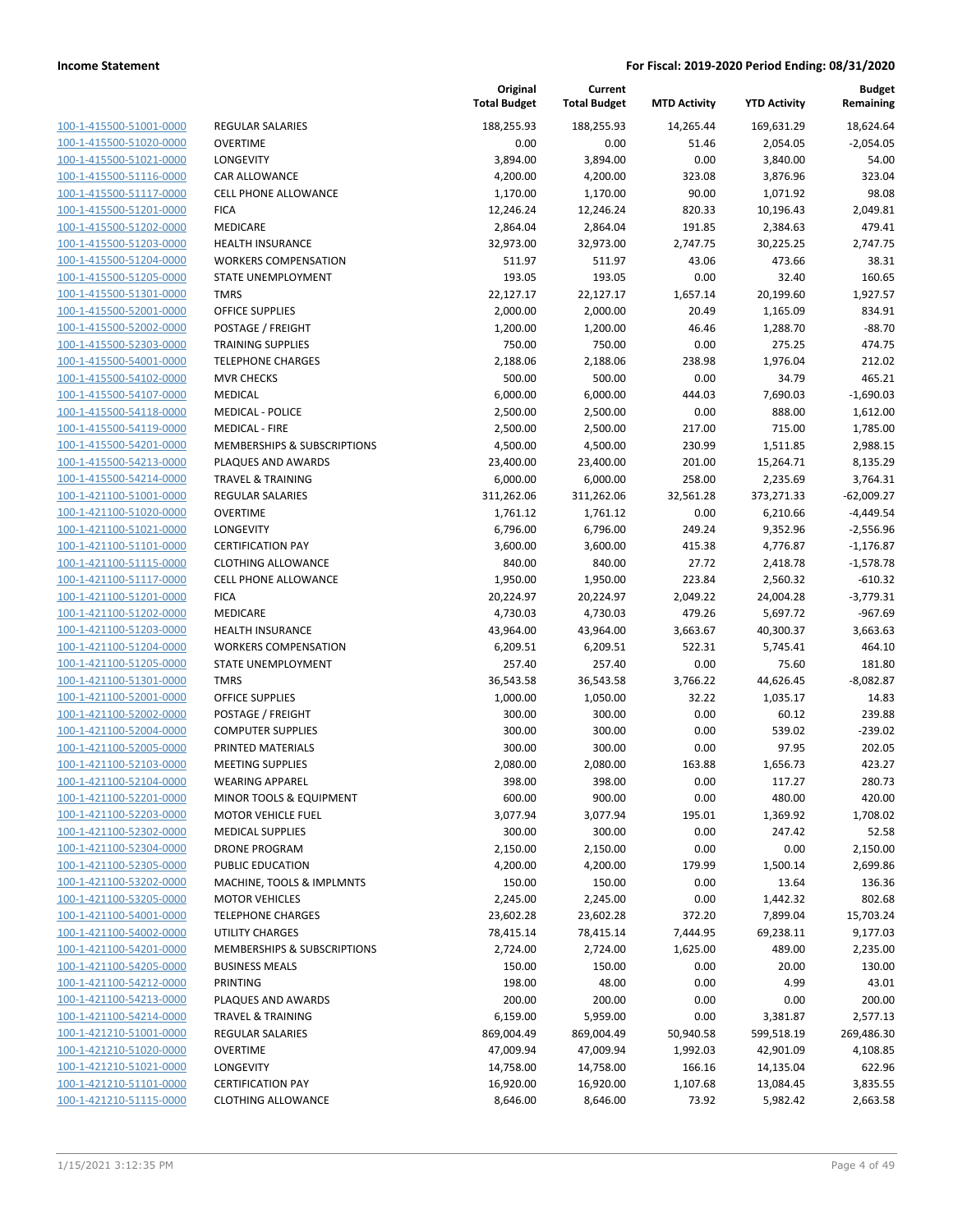| 100-1-421210-51117-0000        |
|--------------------------------|
| 100-1-421210-51201-0000        |
| 100-1-421210-51202-0000        |
| 100-1-421210-51203-0000        |
| 100-1-421210-51204-0000        |
| <u>100-1-421210-51205-0000</u> |
| 100-1-421210-51301-0000        |
| 100-1-421210-51401-0000        |
| 100-1-421210-52001-0000        |
| <u>100-1-421210-52002-0000</u> |
| 100-1-421210-52004-0000        |
| 100-1-421210-52005-0000        |
| 100-1-421210-52102-0000        |
| 100-1-421210-52201-0000        |
| <u>100-1-421210-52203-0000</u> |
| <u>100-1-421210-53203-0000</u> |
| 100-1-421210-53205-0000        |
| 100-1-421210-54001-0000        |
| 100-1-421210-54201-0000        |
| <u>100-1-421210-54208-0000</u> |
| 100-1-421210-54214-0000        |
| 100-1-421210-54215-0000        |
| 100-1-421210-54216-0000        |
| 100-1-421230-51001-0000        |
| <u>100-1-421230-51020-0000</u> |
| <u>100-1-421230-51021-0000</u> |
| 100-1-421230-51101-0000        |
| 100-1-421230-51102-0000        |
| 100-1-421230-51115-0000        |
| <u>100-1-421230-51117-0000</u> |
| 100-1-421230-51201-0000        |
| 100-1-421230-51202-0000        |
| 100-1-421230-51203-0000        |
| 100-1-421230-51204-0000        |
| <u>100-1-421230-51205-0000</u> |
| <u>100-1-421230-51301-0000</u> |
| 100-1-421230-51401-0000        |
| 100-1-421230-52001-0000        |
| 100-1-421230-52002-0000        |
| <u>100-1-421230-52004-0000</u> |
| <u>100-1-421230-52005-0000</u> |
| <u>100-1-421230-52006-0000</u> |
| 100-1-421230-52007-0000        |
| <u>100-1-421230-52008-0000</u> |
| <u>100-1-421230-52009-0000</u> |
| 100-1-421230-52104-0000        |
| <u>100-1-421230-52105-0000</u> |
| <u>100-1-421230-52108-0000</u> |
| <u>100-1-421230-52109-0000</u> |
| <u>100-1-421230-52111-0000</u> |
| <u>100-1-421230-52201-0000</u> |
| 100-1-421230-52202-0000        |
| 100-1-421230-52203-0000        |
| <u>100-1-421230-52309-0000</u> |
| <u>100-1-421230-53202-0000</u> |
| <u>100-1-421230-53205-0000</u> |
| <u>100-1-421230-54001-0000</u> |
| 100-1-421230-54108-0000        |
|                                |
| <u>100-1-421230-54202-0000</u> |

|                         |                                       | Original<br><b>Total Budget</b> | Current<br><b>Total Budget</b> | <b>MTD Activity</b> | <b>YTD Activity</b> | <b>Budget</b><br>Remaining |
|-------------------------|---------------------------------------|---------------------------------|--------------------------------|---------------------|---------------------|----------------------------|
| 100-1-421210-51117-0000 | <b>CELL PHONE ALLOWANCE</b>           | 6,420.00                        | 6,420.00                       | 387.68              | 4,227.60            | 2,192.40                   |
| 100-1-421210-51201-0000 | <b>FICA</b>                           | 59,691.02                       | 59,691.02                      | 3,178.82            | 44,571.97           | 15,119.05                  |
| 100-1-421210-51202-0000 | MEDICARE                              | 13,960.00                       | 13,960.00                      | 743.43              | 10,424.10           | 3,535.90                   |
| 100-1-421210-51203-0000 | HEALTH INSURANCE                      | 131,892.00                      | 131,892.00                     | 10,991.00           | 120,901.00          | 10,991.00                  |
| 100-1-421210-51204-0000 | <b>WORKERS COMPENSATION</b>           | 23,456.68                       | 23,456.68                      | 1,972.11            | 21,693.20           | 1,763.48                   |
| 100-1-421210-51205-0000 | STATE UNEMPLOYMENT                    | 772.20                          | 772.20                         | 0.00                | 139.42              | 632.78                     |
| 100-1-421210-51301-0000 | <b>TMRS</b>                           | 107,853.01                      | 107,853.01                     | 6,150.13            | 84,471.30           | 23,381.71                  |
| 100-1-421210-51401-0000 | <b>CONTRA - SALARIES</b>              | 0.00                            | 0.00                           | $-2,496.86$         | $-6,430.67$         | 6,430.67                   |
| 100-1-421210-52001-0000 | <b>OFFICE SUPPLIES</b>                | 1,110.00                        | 1,110.00                       | 0.00                | 707.16              | 402.84                     |
| 100-1-421210-52002-0000 | POSTAGE / FREIGHT                     | 150.00                          | 150.00                         | 0.00                | 213.68              | $-63.68$                   |
| 100-1-421210-52004-0000 | <b>COMPUTER SUPPLIES</b>              | 1,450.00                        | 1,450.00                       | 0.00                | 607.74              | 842.26                     |
| 100-1-421210-52005-0000 | PRINTED MATERIALS                     | 100.00                          | 100.00                         | 0.00                | 48.00               | 52.00                      |
| 100-1-421210-52102-0000 | <b>BOOKS / REF SUPPLIES</b>           | 120.00                          | 120.00                         | 0.00                | 0.00                | 120.00                     |
| 100-1-421210-52201-0000 | MINOR TOOLS & EQUIPMENT               | 2,409.00                        | 2,409.00                       | 0.00                | 1,372.03            | 1,036.97                   |
| 100-1-421210-52203-0000 | <b>MOTOR VEHICLE FUEL</b>             | 4,646.01                        | 4,646.01                       | 277.46              | 2,914.71            | 1,731.30                   |
| 100-1-421210-53203-0000 | <b>INSTRUMENTS &amp; APPARATUS</b>    | 300.00                          | 300.00                         | 0.00                | 23.24               | 276.76                     |
| 100-1-421210-53205-0000 | <b>MOTOR VEHICLES</b>                 | 1,000.00                        | 1,000.00                       | 0.00                | 3,895.61            | $-2,895.61$                |
| 100-1-421210-54001-0000 | <b>TELEPHONE CHARGES</b>              | 30,927.21                       | 30,927.21                      | 719.95              | 11,008.09           | 19,919.12                  |
| 100-1-421210-54201-0000 | MEMBERSHIPS & SUBSCRIPTIONS           | 8,571.00                        | 8,571.00                       | 0.00                | 6,962.30            | 1,608.70                   |
| 100-1-421210-54208-0000 | <b>LABORATORY WORK</b>                | 6,500.00                        | 6,500.00                       | 0.00                | 0.00                | 6,500.00                   |
| 100-1-421210-54214-0000 | <b>TRAVEL &amp; TRAINING</b>          | 10,900.00                       | 10,900.00                      | $-200.00$           | 833.00              | 10,067.00                  |
| 100-1-421210-54215-0000 | <b>EVIDENCE PURCHASES</b>             | 2,000.00                        | 2,000.00                       | 0.00                | 2,000.00            | 0.00                       |
| 100-1-421210-54216-0000 | <b>INFORMANT EXPENSES</b>             | 1,000.00                        | 1,000.00                       | 0.00                | 1,000.00            | 0.00                       |
| 100-1-421230-51001-0000 | <b>REGULAR SALARIES</b>               | 2,948,028.97                    | 2,948,028.97                   | 230,862.35          | 2,727,700.59        | 220,328.38                 |
| 100-1-421230-51020-0000 | <b>OVERTIME</b>                       | 217,133.39                      | 217,133.39                     | 20,158.99           | 367,424.29          | $-150,290.90$              |
| 100-1-421230-51021-0000 | LONGEVITY                             | 35,200.00                       | 35,200.00                      | 62.76               | 31,957.63           | 3,242.37                   |
| 100-1-421230-51101-0000 | <b>CERTIFICATION PAY</b>              | 61,560.00                       | 61,560.00                      | 3,092.26            | 36,022.57           | 25,537.43                  |
| 100-1-421230-51102-0000 | <b>BILINGUAL PAY</b>                  | 1,500.00                        | 1,500.00                       | 92.32               | 1,361.72            | 138.28                     |
| 100-1-421230-51115-0000 | <b>CLOTHING ALLOWANCE</b>             | 4,921.00                        | 4,921.00                       | 383.46              | 4,536.84            | 384.16                     |
| 100-1-421230-51117-0000 | CELL PHONE ALLOWANCE                  | 1,920.00                        | 1,920.00                       | 207.68              | 2,272.96            | $-352.96$                  |
| 100-1-421230-51201-0000 | <b>FICA</b>                           | 202,756.33                      | 202,756.33                     | 14,944.88           | 189,084.77          | 13,671.56                  |
| 100-1-421230-51202-0000 | <b>MEDICARE</b>                       | 47,418.82                       | 47,418.82                      | 3,495.18            | 44,221.45           | 3,197.37                   |
| 100-1-421230-51203-0000 | <b>HEALTH INSURANCE</b>               | 456,126.50                      | 456,126.50                     | 38,010.53           | 418,115.83          | 38,010.67                  |
| 100-1-421230-51204-0000 | <b>WORKERS COMPENSATION</b>           | 81,939.72                       | 81,939.72                      | 6,888.65            | 75,775.16           | 6,164.56                   |
| 100-1-421230-51205-0000 | STATE UNEMPLOYMENT                    | 2,670.53                        | 2,670.53                       | 0.00                | 700.27              | 1,970.26                   |
| 100-1-421230-51301-0000 | <b>TMRS</b>                           | 366,351.25                      | 366,351.25                     | 28,671.69           | 357,149.79          | 9,201.46                   |
| 100-1-421230-51401-0000 | <b>CONTRA - SALARIES</b>              | $-100,200.00$                   | $-100,200.00$                  | $-3,276.00$         | $-53,666.93$        | $-46,533.07$               |
| 100-1-421230-52001-0000 | OFFICE SUPPLIES (PATROL)              | 600.00                          | 600.00                         | 42.22               | 450.26              | 149.74                     |
| 100-1-421230-52002-0000 | POSTAGE / FREIGHT (PATROL)            | 390.00                          | 390.00                         | 0.00                | 84.65               | 305.35                     |
| 100-1-421230-52004-0000 | <b>COMPUTER SUPPLIES (PATROL)</b>     | 400.00                          | 400.00                         | 0.00                | 32.64               | 367.36                     |
| 100-1-421230-52005-0000 | PRINTED MATERIALS (PATROL)            | 1,024.00                        | 1,024.00                       | 173.30              | 636.17              | 387.83                     |
| 100-1-421230-52006-0000 | OFFICE SUPPLIES (OPERATIONS)          | 330.00                          | 330.00                         | 0.00                | 238.88              | 91.12                      |
| 100-1-421230-52007-0000 | POSTAGE/FRIEGHT (OPERATIONS)          | 40.00                           | 40.00                          | 0.00                | 19.90               | 20.10                      |
| 100-1-421230-52008-0000 | <b>COMPUTER SUPPLIES (OPERATIONS)</b> | 820.00                          | 820.00                         | 0.00                | 791.96              | 28.04                      |
| 100-1-421230-52009-0000 | PRINTED MATERIALS (OPERATIONS)        | 1,150.00                        | 1,150.00                       | 0.00                | 201.25              | 948.75                     |
| 100-1-421230-52104-0000 | <b>WEARING APPAREL (PATROL)</b>       | 46,088.00                       | 46,688.00                      | 9,131.16            | 25,061.04           | 21,626.96                  |
| 100-1-421230-52105-0000 | <b>WEARING APPAREL (OPERATIONS)</b>   | 3,730.00                        | 3,730.00                       | 827.30              | 1,899.95            | 1,830.05                   |
| 100-1-421230-52108-0000 | <b>MENAGERIE SUPPLIES</b>             | 1,255.00                        | 1,255.00                       | 39.75               | 1,208.20            | 46.80                      |
| 100-1-421230-52109-0000 | <b>SUPPORT OF PRISONERS</b>           | 2,440.00                        | 2,440.00                       | 26.00               | 889.93              | 1,550.07                   |
| 100-1-421230-52111-0000 | AMMUNITION                            | 15,235.26                       | 13,953.33                      | 0.00                | 13,953.33           | 0.00                       |
| 100-1-421230-52201-0000 | MINOR TOOLS & EQUIPMENT (PATROL)      | 9,885.00                        | 8,085.00                       | 2,012.19            | 1,413.51            | 6,671.49                   |
| 100-1-421230-52202-0000 | MINOR TOOLS AND EQUIPMENT (OPERATION  | 3,264.00                        | 8,064.00                       | 0.00                | 3,556.35            | 4,507.65                   |
| 100-1-421230-52203-0000 | <b>MOTOR VEHICLE FUEL</b>             | 91,277.27                       | 91,277.27                      | 5,419.88            | 64,282.97           | 26,994.30                  |
| 100-1-421230-52309-0000 | <b>BODY ARMOR</b>                     | 11,700.00                       | 12,900.00                      | 2,691.00            | 2,691.00            | 10,209.00                  |
| 100-1-421230-53202-0000 | MACHINE, TOOLS & IMPLMNTS             | 1,500.00                        | 1,500.00                       | 0.00                | 1,196.61            | 303.39                     |
| 100-1-421230-53205-0000 | <b>MOTOR VEHICLES</b>                 | 22,000.00                       | 22,000.00                      | 2,287.15            | 27,036.68           | $-5,036.68$                |
| 100-1-421230-54001-0000 | <b>TELEPHONE CHARGES</b>              | 49,872.20                       | 49,872.20                      | 2,136.65            | 27,143.05           | 22,729.15                  |
| 100-1-421230-54108-0000 | <b>VETERINARY SERVICES</b>            | 650.00                          | 650.00                         | 0.00                | 634.06              | 15.94                      |
| 100-1-421230-54202-0000 | MEMBERSHIPS & SUBSCRIPTIONS (OPERATIO | 210.00                          | 210.00                         | 0.00                | 145.00              | 65.00                      |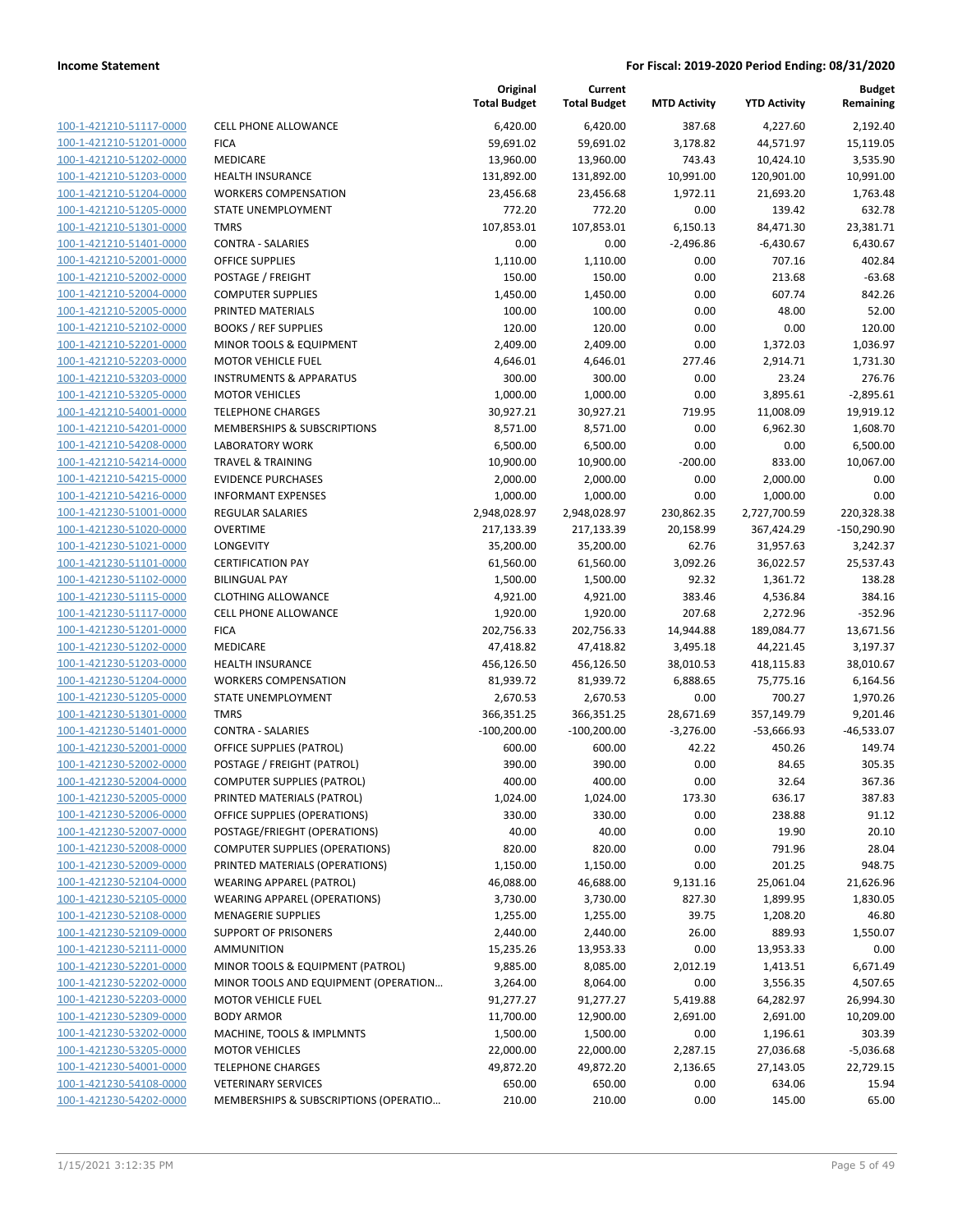| 100-1-421230-54214-0000        |
|--------------------------------|
| 100-1-421230-54215-0000        |
| 100-1-421240-51001-0000        |
| 100-1-421240-51020-0000        |
| 100-1-421240-51021-0000        |
| 100-1-421240-51101-0000        |
| 100-1-421240-51102-0000        |
| 100-1-421240-51115-0000        |
| 100-1-421240-51117-0000        |
| 100-1-421240-51201-0000        |
|                                |
| 100-1-421240-51202-0000        |
| 100-1-421240-51203-0000        |
| 100-1-421240-51204-0000        |
| <u>100-1-421240-51205-0000</u> |
| 100-1-421240-51301-0000        |
| 100-1-421240-51302-0000        |
| 100-1-421240-52001-0000        |
| <u>100-1-421240-52002-0000</u> |
| <u>100-1-421240-52004-0000</u> |
| 100-1-421240-52005-0000        |
| 100-1-421240-52102-0000        |
| 100-1-421240-52104-0000        |
| 100-1-421240-52201-0000        |
| 100-1-421240-52203-0000        |
| 100-1-421240-52303-0000        |
|                                |
| 100-1-421240-53202-0000        |
| 100-1-421240-53205-0000        |
| <u>100-1-421240-53207-0000</u> |
| 100-1-421240-54001-0000        |
| 100-1-421240-54101-0000        |
| 100-1-421240-54201-0000        |
| 100-1-421240-54212-0000        |
| 100-1-421240-54214-0000        |
| 100-1-421240-55231-0000        |
| 100-1-421240-55232-0000        |
| 100-1-421600-52104-0000        |
| 100-1-421600-52111-0000        |
| 100-1-421600-52201-0000        |
| 100-1-421600-52206-0000        |
| 100-1-421600-53202-0000        |
| 100-1-421600-54201-0000        |
|                                |
| 100-1-421600-54214-0000        |
| <u>100-1-421600-55201-0000</u> |
| <u>100-1-422100-51001-0000</u> |
| 100-1-422100-51020-0000        |
| 100-1-422100-51021-0000        |
| 100-1-422100-51101-0000        |
| <u>100-1-422100-51116-0000</u> |
| <u>100-1-422100-51117-0000</u> |
| <u>100-1-422100-51201-0000</u> |
| 100-1-422100-51202-0000        |
| 100-1-422100-51203-0000        |
| 100-1-422100-51204-0000        |
| <u>100-1-422100-51205-0000</u> |
| <u>100-1-422100-51301-0000</u> |
|                                |
| <u>100-1-422100-51302-0000</u> |
| 100-1-422100-52001-0000        |
| <u>100-1-422100-52002-0000</u> |
| <u>100-1-422100-52102-0000</u> |

|                                                    |                                            | Original<br><b>Total Budget</b> | Current<br><b>Total Budget</b> | <b>MTD Activity</b> | <b>YTD Activity</b>   | <b>Budget</b><br>Remaining |
|----------------------------------------------------|--------------------------------------------|---------------------------------|--------------------------------|---------------------|-----------------------|----------------------------|
| 100-1-421230-54214-0000                            | <b>TRAVEL &amp; TRAINING</b>               | 4,750.00                        | 4,750.00                       | 200.00              | 3,677.40              | 1,072.60                   |
| 100-1-421230-54215-0000                            | TRAVEL & TRAINING (OPERATIONS)             | 6,125.00                        | 1,325.00                       | 0.00                | 1,247.40              | 77.60                      |
| 100-1-421240-51001-0000                            | <b>REGULAR SALARIES</b>                    | 807,764.56                      | 807,764.56                     | 53,510.69           | 692,435.47            | 115,329.09                 |
| 100-1-421240-51020-0000                            | <b>OVERTIME</b>                            | 42,231.26                       | 42,231.26                      | 10,128.62           | 91,359.96             | $-49,128.70$               |
| 100-1-421240-51021-0000                            | <b>LONGEVITY</b>                           | 13,486.00                       | 13,486.00                      | 203.06              | 12,370.79             | 1,115.21                   |
| 100-1-421240-51101-0000                            | <b>CERTIFICATION PAY</b>                   | 18,480.00                       | 18,480.00                      | 1,153.86            | 15,138.73             | 3,341.27                   |
| 100-1-421240-51102-0000                            | <b>BILINGUAL PAY</b>                       | 1,500.00                        | 1,500.00                       | 46.16               | 807.80                | 692.20                     |
| 100-1-421240-51115-0000                            | <b>CLOTHING ALLOWANCE</b>                  | 120.00                          | 120.00                         | 9.24                | 110.88                | 9.12                       |
| 100-1-421240-51117-0000                            | <b>CELL PHONE ALLOWANCE</b>                | 1,920.00                        | 1,920.00                       | 73.84               | 1,144.52              | 775.48                     |
| 100-1-421240-51201-0000                            | <b>FICA</b>                                | 17,552.46                       | 17,552.46                      | 2,385.03            | 27,899.50             | $-10,347.04$               |
| 100-1-421240-51202-0000                            | MEDICARE                                   | 12,839.78                       | 12,839.78                      | 905.54              | 11,193.81             | 1,645.97                   |
| 100-1-421240-51203-0000                            | <b>HEALTH INSURANCE</b>                    | 197,838.00                      | 197,838.00                     | 16,486.50           | 181,351.50            | 16,486.50                  |
| 100-1-421240-51204-0000                            | <b>WORKERS COMPENSATION</b>                | 5,361.38                        | 5,361.38                       | 450.72              | 4,957.92              | 403.46                     |
| 100-1-421240-51205-0000                            | STATE UNEMPLOYMENT                         | 1,222.65                        | 1,222.65                       | 54.47               | 604.53                | 618.12                     |
| 100-1-421240-51301-0000                            | <b>TMRS</b>                                | 42,809.00                       | 42,809.00                      | 4,599.24            | 53,235.41             | $-10,426.41$               |
| 100-1-421240-51302-0000                            | <b>FR&amp;R RETIREMENT</b>                 | 104,579.96                      | 104,579.96                     | 5,296.61            | 69,677.41             | 34,902.55                  |
| 100-1-421240-52001-0000                            | <b>OFFICE SUPPLIES</b>                     | 2,247.00                        | 2,247.00                       | 46.27               | 1,332.04              | 914.96                     |
| 100-1-421240-52002-0000                            | POSTAGE / FREIGHT                          | 2,290.00                        | 2,290.00                       | 90.00               | 1,196.28              | 1,093.72                   |
| 100-1-421240-52004-0000                            | <b>COMPUTER SUPPLIES</b>                   | 500.00                          | 500.00                         | 0.00                | 121.69                | 378.31                     |
| 100-1-421240-52005-0000                            | PRINTED MATERIALS                          | 535.50                          | 535.50                         | 0.00                | 48.00                 | 487.50                     |
| 100-1-421240-52102-0000                            | REFERENCE SUPPLIES                         | 600.00                          | 600.00                         | 0.00                | 0.00                  | 600.00                     |
| 100-1-421240-52104-0000                            | <b>WEARING APPAREL</b>                     | 1,800.00                        | 1,800.00                       | 0.00                | 683.46                | 1,116.54                   |
| 100-1-421240-52201-0000                            | <b>MINOR TOOLS &amp; EQUIPMENT</b>         | 2,200.00                        | 3,481.93                       | 230.85              | 1,558.51              | 1,923.42                   |
| 100-1-421240-52203-0000                            | <b>MOTOR VEHICLE FUEL</b>                  | 942.91                          | 942.91                         | 0.00                | 402.02                | 540.89                     |
| 100-1-421240-52303-0000                            | <b>TRAINING SUPPLIES</b>                   | 970.00                          | 970.00                         | 0.00                | 548.48                | 421.52                     |
| 100-1-421240-53202-0000                            | MACHINE, TOOLS & IMPLMNTS                  | 194.00                          | 194.00                         | 0.00                | 0.00                  | 194.00                     |
| 100-1-421240-53205-0000                            | <b>MOTOR VEHICLES</b>                      | 840.00                          | 840.00                         | 0.00                | 167.43                | 672.57                     |
| 100-1-421240-53207-0000                            | RADIO/COMMUNICATIONS                       | 49,333.00                       | 49,333.00                      | 0.00                | 54,870.00             | $-5,537.00$                |
| 100-1-421240-54001-0000                            | <b>TELEPHONE CHARGES</b>                   | 31,451.88                       | 31,451.88                      | 928.31              | 14,075.94             | 17,375.94                  |
| 100-1-421240-54101-0000                            | PROFESSIONAL SERVICES                      | 15,846.00                       | 15,846.00                      | 400.00              | 9,619.49              | 6,226.51                   |
| 100-1-421240-54201-0000                            | MEMBERSHIPS & SUBSCRIPTIONS                | 2,265.00                        | 2,265.00                       | 0.00                | 960.00                | 1,305.00                   |
| 100-1-421240-54212-0000                            | PRINTING                                   | 485.00                          | 485.00                         | 0.00                | 316.65                | 168.35                     |
| 100-1-421240-54214-0000                            | <b>TRAVEL &amp; TRAINING</b>               | 24,890.00                       | 24,890.00                      | 371.42              | 10,146.93             | 14,743.07                  |
| 100-1-421240-55231-0000                            | <b>LESS LETHAL PROGRAM</b>                 | 24,291.00                       | 24,291.00                      | 0.00                | 23,595.76             | 695.24                     |
| 100-1-421240-55232-0000                            | <b>FIREARMS PROGRAM</b>                    | 22,323.00                       | 22,323.00                      | 0.00                | 23,497.49             | $-1,174.49$                |
| 100-1-421600-52104-0000                            | <b>WEARING APPAREL</b>                     | 3,300.00                        | 3,300.00                       | 0.00                | 1,128.37              | 2,171.63                   |
| 100-1-421600-52111-0000                            | <b>AMMUNITION</b>                          | 6,600.00                        | 4,470.60                       | 0.00                | 1,971.79              | 2,498.81                   |
| 100-1-421600-52201-0000                            | MINOR TOOLS & EQUIPMENT                    | 6,200.00                        | 8,329.40                       | 0.00                | 5,359.23              | 2,970.17                   |
| 100-1-421600-52206-0000                            | SPECIAL OPS EQUIPMENT                      | 5,810.00                        | 5,810.00                       | 347.07              | 4,869.50              | 940.50                     |
| 100-1-421600-53202-0000                            | MACHINE, TOOLS & IMPLMNTS                  | 50.00                           | 50.00                          | 0.00                | 0.00                  | 50.00                      |
| 100-1-421600-54201-0000                            | MEMBERSHIPS & SUBSCRIPTIONS                | 440.00                          | 440.00                         | 0.00                | 0.00                  | 440.00                     |
| 100-1-421600-54214-0000                            | <b>TRAVEL &amp; TRAINING</b>               | 7,200.00                        | 7,200.00                       | 200.00              | 4,203.63              | 2,996.37                   |
| 100-1-421600-55201-0000                            | <b>EQUIPMENT PURCHASES</b>                 | 6,400.00                        | 6,400.00                       | 0.00                | 35,423.42             | $-29,023.42$               |
| 100-1-422100-51001-0000<br>100-1-422100-51020-0000 | <b>REGULAR SALARIES</b><br><b>OVERTIME</b> | 279,488.98                      | 279,488.98                     | 20,485.37           | 244,202.41            | 35,286.57                  |
|                                                    |                                            | 5,514.15                        | 5,514.15                       | 0.00                | 468.40                | 5,045.75                   |
| 100-1-422100-51021-0000<br>100-1-422100-51101-0000 | LONGEVITY<br><b>CERTIFICATION PAY</b>      | 4,288.00<br>5,400.00            | 4,288.00                       | 129.24<br>369.24    | 4,125.58              | 162.42<br>969.12           |
| 100-1-422100-51116-0000                            | CAR ALLOWANCE                              | 6,600.00                        | 5,400.00<br>6,600.00           | 507.68              | 4,430.88<br>6,092.16  | 507.84                     |
| 100-1-422100-51117-0000                            | <b>CELL PHONE ALLOWANCE</b>                | 1,950.00                        | 1,950.00                       | 150.00              | 1,785.00              | 165.00                     |
| 100-1-422100-51201-0000                            | <b>FICA</b>                                | 8,179.35                        | 8,179.35                       | 208.06              | 2,627.84              | 5,551.51                   |
|                                                    | MEDICARE                                   |                                 |                                |                     |                       | 708.80                     |
| 100-1-422100-51202-0000<br>100-1-422100-51203-0000 | <b>HEALTH INSURANCE</b>                    | 4,397.00<br>32,973.00           | 4,397.00<br>32,973.00          | 304.70<br>2,747.75  | 3,688.20<br>30,225.25 | 2,747.75                   |
| 100-1-422100-51204-0000                            | <b>WORKERS COMPENSATION</b>                | 6,912.66                        | 6,912.66                       | 581.24              | 6,393.64              | 519.02                     |
| 100-1-422100-51205-0000                            | STATE UNEMPLOYMENT                         | 193.05                          | 193.05                         | 0.00                | 27.00                 | 166.05                     |
| 100-1-422100-51301-0000                            | <b>TMRS</b>                                | 6,009.00                        | 6,009.00                       | 434.98              | 5,378.79              | 630.21                     |
| 100-1-422100-51302-0000                            | <b>FR&amp;R RETIREMENT</b>                 | 53,164.00                       | 53,164.00                      | 3,786.10            | 45,206.70             | 7,957.30                   |
| 100-1-422100-52001-0000                            | <b>OFFICE SUPPLIES</b>                     | 1,388.00                        | 1,388.00                       | 0.00                | 587.38                | 800.62                     |
| 100-1-422100-52002-0000                            | POSTAGE / FREIGHT                          | 300.00                          | 300.00                         | 0.00                | 85.85                 | 214.15                     |
| 100-1-422100-52102-0000                            | REFERENCE SUPPLIES                         | 3,000.00                        | 3,000.00                       | 0.00                | 1,142.28              | 1,857.72                   |
|                                                    |                                            |                                 |                                |                     |                       |                            |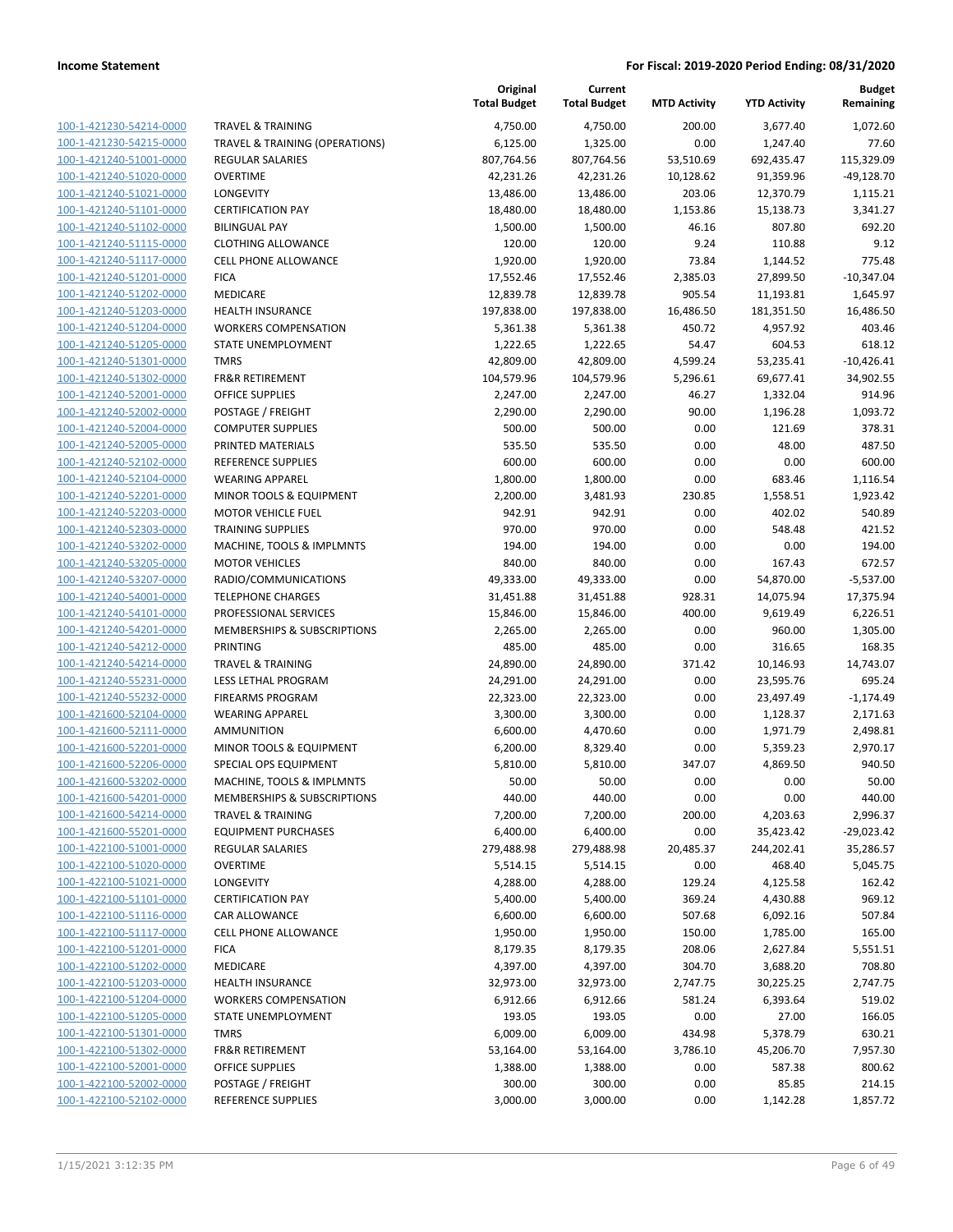| 100-1-422100-52103-0000                                   | MEETIN                       |
|-----------------------------------------------------------|------------------------------|
| 100-1-422100-52104-0000                                   | WEARIN                       |
| 100-1-422100-52201-0000                                   | MINOR <sup>:</sup>           |
| 100-1-422100-53207-0000                                   | RADIO/                       |
| 100-1-422100-54001-0000                                   | <b>TELEPH</b>                |
| 100-1-422100-54002-0000                                   | UTILITY                      |
| 100-1-422100-54101-0000                                   | PROFES:                      |
| 100-1-422100-54201-0000                                   | <b>MEMBE</b>                 |
| 100-1-422100-54214-0000                                   | TRAVEL                       |
| 100-1-422100-54217-0000                                   | <b>AWARD</b>                 |
| 100-1-422200-51001-0000                                   | REGULA                       |
| 100-1-422200-51020-0000                                   | <b>OVERTII</b>               |
| 100-1-422200-51021-0000                                   | <b>LONGEV</b>                |
| 100-1-422200-51101-0000                                   | <b>CERTIFIO</b>              |
| 100-1-422200-51102-0000                                   | BILINGU                      |
| 100-1-422200-51117-0000                                   | <b>CELL PH</b>               |
| 100-1-422200-51202-0000                                   | <b>MEDICA</b>                |
| 100-1-422200-51203-0000                                   | <b>HEALTH</b>                |
| 100-1-422200-51204-0000                                   | <b>WORKEI</b>                |
| 100-1-422200-51205-0000                                   | <b>STATE U</b>               |
| 100-1-422200-51302-0000                                   | <b>FR&amp;R RE</b>           |
| 100-1-422200-51401-0000<br>100-1-422200-52001-0000        | <b>CONTRA</b><br>OFFICE !    |
| 100-1-422200-52002-0000                                   | <b>POSTAG</b>                |
| 100-1-422200-52101-0000                                   | <b>JANITOF</b>               |
| 100-1-422200-52102-0000                                   | REFEREI                      |
| 100-1-422200-52104-0000                                   | WEARIN                       |
| 100-1-422200-52107-0000                                   | <b>BOTANI</b>                |
| 100-1-422200-52201-0000                                   | MINOR <sup>.</sup>           |
| 100-1-422200-52203-0000                                   | MOTOR                        |
| 100-1-422200-52205-0000                                   | <b>FIRST RE</b>              |
| 100-1-422200-52207-0000                                   | <b>BUNKER</b>                |
| 100-1-422200-52208-0000                                   | <b>RESCUE</b>                |
| 100-1-422200-52306-0000                                   | HAZMA <sup>-</sup>           |
| 100-1-422200-53202-0000                                   | MACHIN                       |
| 100-1-422200-53205-0000                                   | MOTOR                        |
| 100-1-422200-53208-0000                                   | <b>FIRE HO</b>               |
| 100-1-422200-53213-0000                                   | SCBA <sub>M</sub>            |
| 100-1-422200-54001-0000                                   | <b>TELEPH</b>                |
| 100-1-422200-54002-0000                                   | UTILITY                      |
| 100-1-422200-54109-0000                                   | <b>INSPECT</b>               |
| 100-1-422200-54214-0000                                   | TRAVEL                       |
| 100-1-422200-55201-0000                                   | <b>EQUIPM</b>                |
| 100-1-422200-55207-0000                                   | RADIO C                      |
| 100-1-422300-51001-0000                                   | REGULA                       |
| 100-1-422300-51020-0000                                   | <b>OVERTII</b>               |
| 100-1-422300-51021-0000                                   | LONGEV                       |
| 100-1-422300-51101-0000                                   | <b>CERTIFIO</b>              |
| 100-1-422300-51117-0000                                   | <b>CELL PH</b>               |
| <u>100-1-422300-51201-0000</u><br>100-1-422300-51202-0000 | <b>FICA</b><br><b>MEDICA</b> |
| 100-1-422300-51203-0000                                   | <b>HEALTH</b>                |
| 100-1-422300-51204-0000                                   | <b>WORKEI</b>                |
| 100-1-422300-51205-0000                                   | <b>STATE U</b>               |
| 100-1-422300-51302-0000                                   | <b>FR&amp;R RE</b>           |
| <u>100-1-422300-52001-0000</u>                            | OFFICE !                     |
| 100-1-422300-52002-0000                                   | POSTAG                       |
| 100-1-422300-52005-0000                                   | PRINTED                      |
| 100-1-422300-52104-0000                                   | WEARIN                       |
|                                                           |                              |

|                         |                              | Original<br><b>Total Budget</b> | Current<br><b>Total Budget</b> | <b>MTD Activity</b> | <b>YTD Activity</b> | <b>Budget</b><br>Remaining |
|-------------------------|------------------------------|---------------------------------|--------------------------------|---------------------|---------------------|----------------------------|
| 100-1-422100-52103-0000 | <b>MEETING SUPPLIES</b>      | 1,050.00                        | 1,050.00                       | 0.00                | 981.94              | 68.06                      |
| 100-1-422100-52104-0000 | <b>WEARING APPAREL</b>       | 1,316.00                        | 1,316.00                       | 152.24              | 458.24              | 857.76                     |
| 100-1-422100-52201-0000 | MINOR TOOLS & EQUIPMENT      | 0.00                            | 0.00                           | 0.00                | 626.83              | $-626.83$                  |
| 100-1-422100-53207-0000 | RADIO/COMMUNICATIONS         | 8,000.00                        | 8,000.00                       | 0.00                | 6,000.00            | 2,000.00                   |
| 100-1-422100-54001-0000 | <b>TELEPHONE CHARGES</b>     | 3,343.89                        | 3,343.89                       | 288.85              | 2,940.44            | 403.45                     |
| 100-1-422100-54002-0000 | <b>UTILITY CHARGES</b>       | 5,550.44                        | 5,550.44                       | 523.94              | 4,742.27            | 808.17                     |
| 100-1-422100-54101-0000 | PROFESSIONAL SERVICES        | 7,500.00                        | 7,500.00                       | 39.05               | 3,344.05            | 4,155.95                   |
| 100-1-422100-54201-0000 | MEMBERSHIPS & SUBSCRIPTIONS  | 6,475.00                        | 6,475.00                       | 240.00              | 4,422.47            | 2,052.53                   |
| 100-1-422100-54214-0000 | <b>TRAVEL &amp; TRAINING</b> | 5,700.00                        | 5,700.00                       | 0.00                | 4,198.85            | 1,501.15                   |
| 100-1-422100-54217-0000 | <b>AWARDS PROGRAM</b>        | 500.00                          | 500.00                         | 0.00                | 0.00                | 500.00                     |
| 100-1-422200-51001-0000 | <b>REGULAR SALARIES</b>      | 3,211,436.63                    | 3,211,436.63                   | 267,952.87          | 2,975,852.89        | 235,583.74                 |
| 100-1-422200-51020-0000 | <b>OVERTIME</b>              | 407,672.43                      | 407,672.43                     | 45,271.19           | 495,424.87          | $-87,752.44$               |
| 100-1-422200-51021-0000 | LONGEVITY                    | 53,900.00                       | 53,900.00                      | 291.68              | 56,495.20           | $-2,595.20$                |
| 100-1-422200-51101-0000 | <b>CERTIFICATION PAY</b>     | 111,360.00                      | 111,360.00                     | 5,317.02            | 65,650.52           | 45,709.48                  |
| 100-1-422200-51102-0000 | <b>BILINGUAL PAY</b>         | 600.00                          | 600.00                         | 92.32               | 1,107.84            | $-507.84$                  |
| 100-1-422200-51117-0000 | CELL PHONE ALLOWANCE         | 2,340.00                        | 2,340.00                       | 180.00              | 2,129.53            | 210.47                     |
| 100-1-422200-51202-0000 | <b>MEDICARE</b>              | 54,136.00                       | 54,136.00                      | 4,380.61            | 50,815.01           | 3,320.99                   |
| 100-1-422200-51203-0000 | HEALTH INSURANCE             | 527,568.00                      | 527,568.00                     | 43,963.99           | 483,603.91          | 43,964.09                  |
| 100-1-422200-51204-0000 | <b>WORKERS COMPENSATION</b>  | 100,858.72                      | 100,858.72                     | 8,474.73            | 93,222.07           | 7,636.65                   |
| 100-1-422200-51205-0000 | STATE UNEMPLOYMENT           | 3,181.46                        | 3,181.46                       | 58.96               | 904.95              | 2,276.51                   |
| 100-1-422200-51302-0000 | <b>FR&amp;R RETIREMENT</b>   | 806,696.83                      | 806,696.83                     | 67,969.36           | 764,565.63          | 42,131.20                  |
| 100-1-422200-51401-0000 | <b>CONTRA - SALARIES</b>     | 0.00                            | 0.00                           | 0.00                | $-74,547.82$        | 74,547.82                  |
| 100-1-422200-52001-0000 | <b>OFFICE SUPPLIES</b>       | 1,266.00                        | 1,266.00                       | 47.78               | 496.44              | 769.56                     |
| 100-1-422200-52002-0000 | POSTAGE / FREIGHT            | 0.00                            | 0.00                           | 0.00                | 33.55               | $-33.55$                   |
| 100-1-422200-52101-0000 | <b>JANITORIAL SUPPLIES</b>   | 0.00                            | 0.00                           | 466.42              | 4,111.08            | $-4,111.08$                |
| 100-1-422200-52102-0000 | REFERENCE SUPPLIES           | 400.00                          | 400.00                         | 0.00                | 0.00                | 400.00                     |
| 100-1-422200-52104-0000 | <b>WEARING APPAREL</b>       | 21,460.00                       | 21,460.00                      | 2,444.21            | 10,900.50           | 10,559.50                  |
| 100-1-422200-52107-0000 | <b>BOTANICAL SUPPLIES</b>    | 1,000.00                        | 1,000.00                       | 0.00                | 0.00                | 1,000.00                   |
| 100-1-422200-52201-0000 | MINOR TOOLS & EQUIPMENT      | 13,900.00                       | 13,900.00                      | 7,956.84            | 13,496.25           | 403.75                     |
| 100-1-422200-52203-0000 | <b>MOTOR VEHICLE FUEL</b>    | 31,508.14                       | 31,508.14                      | 1,878.26            | 24,367.51           | 7,140.63                   |
| 100-1-422200-52205-0000 | FIRST RESPONDER SUPPLIES     | 19,500.00                       | 19,500.00                      | 1,675.50            | 9,660.96            | 9,839.04                   |
| 100-1-422200-52207-0000 | <b>BUNKER GEAR</b>           | 36,480.00                       | 36,480.00                      | $-28.16$            | 31,429.45           | 5,050.55                   |
| 100-1-422200-52208-0000 | <b>RESCUE EQUIPMENT</b>      | 5,025.00                        | 5,025.00                       | 0.00                | 0.00                | 5,025.00                   |
| 100-1-422200-52306-0000 | <b>HAZMAT SUPPLIES</b>       | 13,800.00                       | 13,800.00                      | 0.00                | 2,781.00            | 11,019.00                  |
| 100-1-422200-53202-0000 | MACHINE, TOOLS & IMPLMNTS    | 1,900.00                        | 1,900.00                       | 260.81              | 820.94              | 1,079.06                   |
| 100-1-422200-53205-0000 | <b>MOTOR VEHICLES</b>        | 50,000.00                       | 50,000.00                      | 2,370.39            | 45,691.48           | 4,308.52                   |
| 100-1-422200-53208-0000 | FIRE HOSE/NOZZLES            | 9,200.00                        | 9,200.00                       | 325.00              | 2,321.85            | 6,878.15                   |
| 100-1-422200-53213-0000 | <b>SCBA MAINTENANCE</b>      | 2,000.00                        | 2,000.00                       | 0.00                | 1,006.89            | 993.11                     |
| 100-1-422200-54001-0000 | <b>TELEPHONE CHARGES</b>     | 8,894.61                        | 8,894.61                       | 899.33              | 9,563.68            | $-669.07$                  |
| 100-1-422200-54002-0000 | UTILITY CHARGES              | 57,994.78                       | 57,994.78                      | 4,597.55            | 60,777.84           | $-2,783.06$                |
| 100-1-422200-54109-0000 | INSPECTIONS/TESTING          | 9,820.00                        | 9,820.00                       | 0.00                | 6,646.95            | 3,173.05                   |
| 100-1-422200-54214-0000 | <b>TRAVEL &amp; TRAINING</b> | 20,400.00                       | 20,400.00                      | 2,656.11            | 18,488.05           | 1,911.95                   |
| 100-1-422200-55201-0000 | <b>EQUIPMENT PURCHASES</b>   | 4,100.00                        | 4,100.00                       | 0.00                | 2,526.05            | 1,573.95                   |
| 100-1-422200-55207-0000 | RADIO COMMUNICATION EQUIP    | 7,000.00                        | 7,000.00                       | 0.00                | 6,741.35            | 258.65                     |
| 100-1-422300-51001-0000 | REGULAR SALARIES             | 111,259.76                      | 111,259.76                     | 8,081.56            | 97,708.49           | 13,551.27                  |
| 100-1-422300-51020-0000 | <b>OVERTIME</b>              | 15,015.96                       | 15,015.96                      | 5,973.36            | 11,084.63           | 3,931.33                   |
| 100-1-422300-51021-0000 | LONGEVITY                    | 1,744.00                        | 1,744.00                       | 0.00                | 1,744.00            | 0.00                       |
| 100-1-422300-51101-0000 | <b>CERTIFICATION PAY</b>     | 2,520.00                        | 2,520.00                       | 147.70              | 1,772.40            | 747.60                     |
| 100-1-422300-51117-0000 | <b>CELL PHONE ALLOWANCE</b>  | 780.00                          | 780.00                         | 60.00               | 713.08              | 66.92                      |
| 100-1-422300-51201-0000 | <b>FICA</b>                  | 8,141.82                        | 8,141.82                       | 0.00                | 0.00                | 8,141.82                   |
| 100-1-422300-51202-0000 | MEDICARE                     | 1,904.14                        | 1,904.14                       | 206.11              | 1,633.32            | 270.82                     |
| 100-1-422300-51203-0000 | <b>HEALTH INSURANCE</b>      | 10,991.00                       | 10,991.00                      | 915.92              | 10,075.12           | 915.88                     |
| 100-1-422300-51204-0000 | <b>WORKERS COMPENSATION</b>  | 3,547.52                        | 3,547.52                       | 298.08              | 3,278.88            | 268.64                     |
| 100-1-422300-51205-0000 | STATE UNEMPLOYMENT           | 64.35                           | 64.35                          | 0.00                | 9.00                | 55.35                      |
| 100-1-422300-51302-0000 | FR&R RETIREMENT              | 27,971.10                       | 27,971.10                      | 3,037.94            | 23,993.01           | 3,978.09                   |
| 100-1-422300-52001-0000 | <b>OFFICE SUPPLIES</b>       | 981.00                          | 981.00                         | 0.00                | 101.80              | 879.20                     |
| 100-1-422300-52002-0000 | POSTAGE / FREIGHT            | 100.00                          | 100.00                         | 0.00                | 10.14               | 89.86                      |
| 100-1-422300-52005-0000 | PRINTED MATERIALS            | 455.00                          | 455.00                         | 0.00                | 366.47              | 88.53                      |
| 100-1-422300-52104-0000 | <b>WEARING APPAREL</b>       | 510.00                          | 510.00                         | 0.00                | 112.50              | 397.50                     |
|                         |                              |                                 |                                |                     |                     |                            |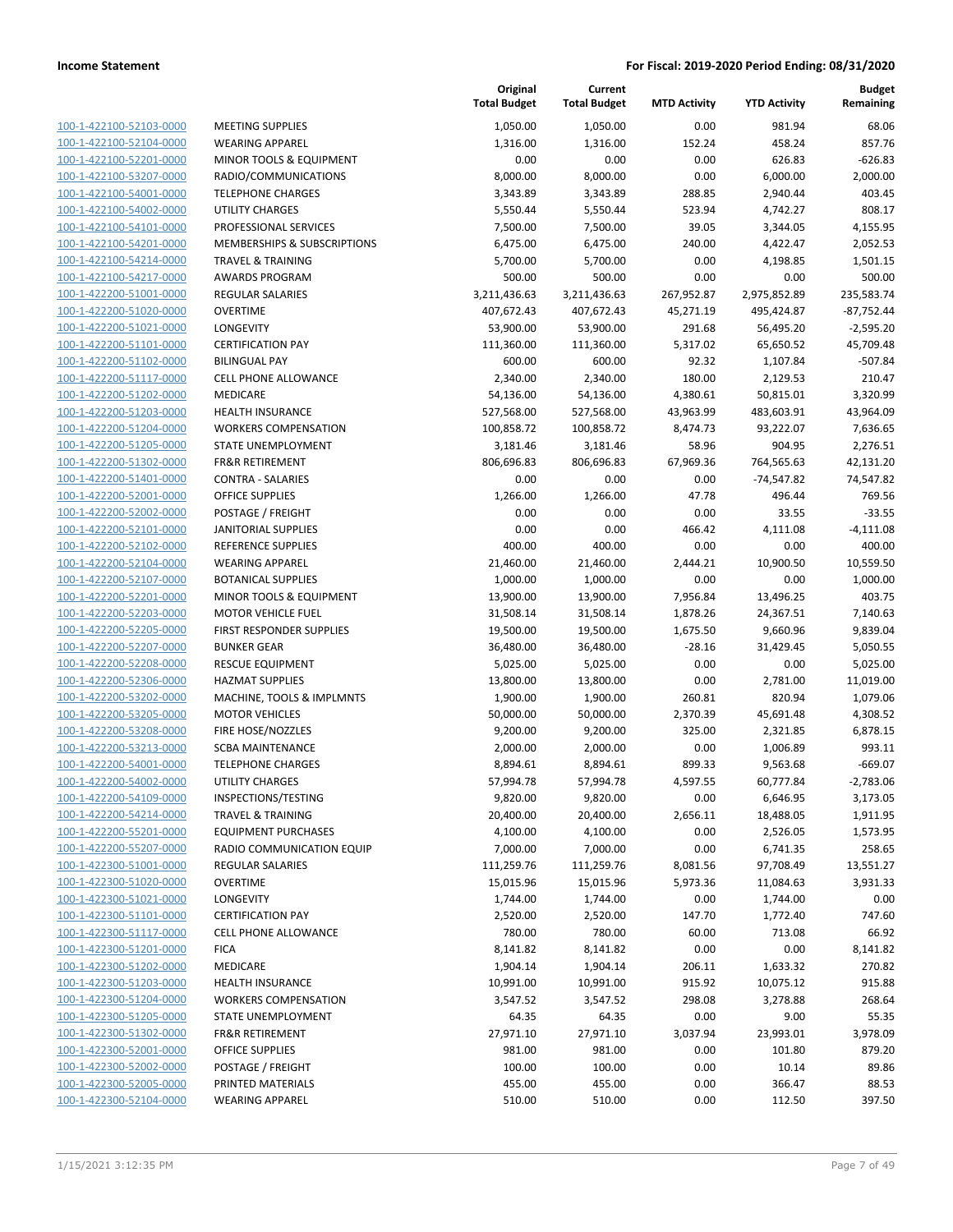| 100-1-422300-52201-0000                            |
|----------------------------------------------------|
| 100-1-422300-52203-0000                            |
| 100-1-422300-52304-0000                            |
| 100-1-422300-53205-0000                            |
|                                                    |
| 100-1-422300-54001-0000                            |
| 100-1-422300-54201-0000                            |
| 100-1-422300-54208-0000                            |
| 100-1-422300-54210-0000                            |
| 100-1-422300-54214-0000                            |
| 100-1-422300-54217-0000                            |
|                                                    |
| 100-1-422400-53204-0000                            |
| 100-1-422400-53209-0000                            |
| 100-1-422400-53210-0000                            |
| 100-1-422400-54001-0000                            |
| 100-1-422400-54201-0000                            |
|                                                    |
| 100-1-422400-54214-0000                            |
| 100-1-431100-51001-0000                            |
| 100-1-431100-51021-0000                            |
| 100-1-431100-51116-0000                            |
| 100-1-431100-51117-0000                            |
| 100-1-431100-51201-0000                            |
|                                                    |
| 100-1-431100-51202-0000                            |
| 100-1-431100-51203-0000                            |
| 100-1-431100-51204-0000                            |
| 100-1-431100-51205-0000                            |
| 100-1-431100-51301-0000                            |
| 100-1-431100-52001-0000                            |
|                                                    |
| 100-1-431100-52002-0000                            |
| 100-1-431100-52103-0000                            |
| 100-1-431100-52203-0000                            |
| 100-1-431100-53201-0000                            |
| 100-1-431100-53205-0000                            |
| 100-1-431100-53207-0000                            |
|                                                    |
| 100-1-431100-54001-0000                            |
| 100-1-431100-54002-0000                            |
| 100-1-431100-54101-0000                            |
| 100-1-431100-54201-0000                            |
| 100-1-431100-54214-0000                            |
| 100-1-431200-51001-0000                            |
| 100-1-431200-51020-0000                            |
|                                                    |
|                                                    |
| 100-1-431200-51021-0000                            |
| <u>100-1-431200-51117-0000</u>                     |
| 100-1-431200-51201-0000                            |
|                                                    |
| 100-1-431200-51202-0000                            |
| 100-1-431200-51203-0000                            |
| 100-1-431200-51204-0000                            |
| 100-1-431200-51205-0000                            |
| 100-1-431200-51301-0000                            |
| 100-1-431200-52001-0000                            |
| 100-1-431200-52002-0000                            |
|                                                    |
| 100-1-431200-52103-0000                            |
| 100-1-431200-52104-0000                            |
| 100-1-431200-52106-0000                            |
| 100-1-431200-52107-0000                            |
| 100-1-431200-52201-0000                            |
| 100-1-431200-52203-0000                            |
|                                                    |
| 100-1-431200-52302-0000                            |
| 100-1-431200-52303-0000<br>100-1-431200-53202-0000 |

|                         |                                   | Original<br><b>Total Budget</b> | Current<br><b>Total Budget</b> | <b>MTD Activity</b> | <b>YTD Activity</b>     | <b>Budget</b><br>Remaining |
|-------------------------|-----------------------------------|---------------------------------|--------------------------------|---------------------|-------------------------|----------------------------|
| 100-1-422300-52201-0000 | MINOR TOOLS & EQUIPMENT           | 505.00                          | 505.00                         | 0.00                | 211.46                  | 293.54                     |
| 100-1-422300-52203-0000 | <b>MOTOR VEHICLE FUEL</b>         | 366.39                          | 366.39                         | 59.48               | 828.47                  | $-462.08$                  |
| 100-1-422300-52304-0000 | FIRE PREVENTION SUPPLIES          | 8,946.50                        | 8,946.50                       | 115.56              | 3,736.56                | 5,209.94                   |
| 100-1-422300-53205-0000 | <b>MOTOR VEHICLES</b>             | 425.00                          | 425.00                         | 0.00                | 1,086.17                | $-661.17$                  |
| 100-1-422300-54001-0000 | <b>TELEPHONE CHARGES</b>          | 362.67                          | 362.67                         | 36.24               | 398.73                  | $-36.06$                   |
| 100-1-422300-54201-0000 | MEMBERSHIPS & SUBSCRIPTIONS       | 1,902.00                        | 1,902.00                       | 0.00                | 175.00                  | 1,727.00                   |
| 100-1-422300-54208-0000 | <b>LABORATORY WORK</b>            | 660.00                          | 660.00                         | 0.00                | 330.00                  | 330.00                     |
| 100-1-422300-54210-0000 | PHOTO PROCESSING                  | 50.00                           | 50.00                          | 0.00                | 0.00                    | 50.00                      |
| 100-1-422300-54214-0000 | <b>TRAVEL &amp; TRAINING</b>      | 4,035.00                        | 4,035.00                       | $-100.00$           | 1,753.00                | 2,282.00                   |
| 100-1-422300-54217-0000 | <b>AWARDS PROGRAM</b>             | 625.00                          | 625.00                         | 0.00                | 0.00                    | 625.00                     |
| 100-1-422400-53204-0000 | SIREN MAINTENANCE                 | 1,000.00                        | 1,000.00                       | 0.00                | 222.00                  | 778.00                     |
| 100-1-422400-53209-0000 | HARDWARE/SOFTWARE                 | 12,500.00                       | 12,500.00                      | 0.00                | 10,000.00               | 2,500.00                   |
| 100-1-422400-53210-0000 | <b>EMERGENCY EXPENSE TRACKING</b> | 0.00                            | 0.00                           | 300.00              | 3,192.39                | $-3,192.39$                |
| 100-1-422400-54001-0000 | <b>TELEPHONE CHARGES</b>          | 3,652.60                        | 3,652.60                       | 327.53              | 3,018.62                | 633.98                     |
| 100-1-422400-54201-0000 | MEMBERSHIPS & SUBSCRIPTIONS       | 3,150.00                        | 3,150.00                       | 0.00                | 3,000.00                | 150.00                     |
| 100-1-422400-54214-0000 | <b>TRAVEL &amp; TRAINING</b>      | 1,500.00                        | 1,500.00                       | 0.00                | 0.00                    | 1,500.00                   |
| 100-1-431100-51001-0000 | <b>REGULAR SALARIES</b>           | 134,781.00                      | 134,781.00                     | 10,657.60           | 104,296.02              | 30,484.98                  |
| 100-1-431100-51021-0000 | LONGEVITY                         | 630.00                          | 630.00                         | 0.00                | 234.00                  | 396.00                     |
| 100-1-431100-51116-0000 | <b>CAR ALLOWANCE</b>              | 4,200.00                        | 4,200.00                       | 323.08              | 2,746.18                | 1,453.82                   |
| 100-1-431100-51117-0000 | <b>CELL PHONE ALLOWANCE</b>       | 780.00                          | 780.00                         | 150.00              | 1,471.15                | $-691.15$                  |
| 100-1-431100-51201-0000 | <b>FICA</b>                       | 8,919.32                        | 8,919.32                       | 664.56              | 6,076.92                | 2,842.40                   |
| 100-1-431100-51202-0000 | MEDICARE                          | 2,035.67                        | 2,035.67                       | 155.42              | 1,421.19                | 614.48                     |
| 100-1-431100-51203-0000 | <b>HEALTH INSURANCE</b>           | 21,982.00                       | 21,982.00                      | 1,831.83            | 20,150.13               | 1,831.87                   |
| 100-1-431100-51204-0000 | <b>WORKERS COMPENSATION</b>       | 363.89                          | 363.89                         | 30.61               | 336.71                  | 27.18                      |
| 100-1-431100-51205-0000 | STATE UNEMPLOYMENT                | 128.70                          | 128.70                         | 0.00                | 46.78                   | 81.92                      |
| 100-1-431100-51301-0000 | <b>TMRS</b>                       | 15,727.30                       | 15,727.30                      | 1,252.22            | 11,539.99               | 4,187.31                   |
| 100-1-431100-52001-0000 | OFFICE SUPPLIES                   | 600.00                          | 600.00                         | 0.00                | 313.14                  | 286.86                     |
| 100-1-431100-52002-0000 | POSTAGE / FREIGHT                 | 100.00                          | 100.00                         | 0.00                | 2.16                    | 97.84                      |
| 100-1-431100-52103-0000 | <b>MEETING SUPPLIES</b>           | 50.00                           | 50.00                          | 0.00                | 20.27                   | 29.73                      |
| 100-1-431100-52203-0000 | <b>MOTOR VEHICLE FUEL</b>         | 26.29                           | 26.29                          | 0.00                | 0.00                    | 26.29                      |
| 100-1-431100-53201-0000 | FURNITURE & OFFICE EQUIPMENT      | 100.00                          | 2,100.00                       | 0.00                | 1,807.49                | 292.51                     |
| 100-1-431100-53205-0000 | <b>MOTOR VEHICLES</b>             | 200.00                          | 200.00                         | 0.00                | 0.00                    | 200.00                     |
| 100-1-431100-53207-0000 | RADIO/COMMUNICATIONS              | 200.00                          | 200.00                         | 0.00                | 0.00                    | 200.00                     |
| 100-1-431100-54001-0000 | <b>TELEPHONE CHARGES</b>          | 3,230.46                        | 3,230.46                       | 300.50              | 2,967.04                | 263.42                     |
| 100-1-431100-54002-0000 | <b>UTILITY CHARGES</b>            | 843.14                          | 843.14                         | 9.88                | 600.68                  | 242.46                     |
| 100-1-431100-54101-0000 | PROFESSIONAL SERVICES             | 500.00                          | 500.00                         | 0.00                | 47.00                   | 453.00                     |
| 100-1-431100-54201-0000 | MEMBERSHIPS & SUBSCRIPTIONS       | 600.00                          | 600.00                         | 0.00                | 277.29                  | 322.71                     |
| 100-1-431100-54214-0000 | <b>TRAVEL &amp; TRAINING</b>      | 2,000.00                        | 0.00                           | 0.00                | 0.00                    | 0.00                       |
| 100-1-431200-51001-0000 | <b>REGULAR SALARIES</b>           | 402,927.91                      | 402,927.91                     | 26,591.03           | 347,489.96              | 55,437.95                  |
| 100-1-431200-51020-0000 | <b>OVERTIME</b>                   | 15,964.43                       | 15,964.43                      | 1,286.28            | 16,419.68               | $-455.25$                  |
| 100-1-431200-51021-0000 | LONGEVITY                         | 7,634.00                        | 7,634.00                       | 0.00                | 8,487.85                | $-853.85$                  |
| 100-1-431200-51117-0000 | CELL PHONE ALLOWANCE              | 1,560.00                        |                                | 120.00              |                         | 147.24                     |
| 100-1-431200-51201-0000 | <b>FICA</b>                       | 26,541.35                       | 1,560.00<br>26,541.35          | 1,567.70            | 1,412.76<br>22,204.09   | 4,337.26                   |
| 100-1-431200-51202-0000 | MEDICARE                          | 6,207.25                        | 6,207.25                       | 366.63              | 5,192.90                | 1,014.35                   |
| 100-1-431200-51203-0000 | <b>HEALTH INSURANCE</b>           | 120,901.00                      | 120,901.00                     | 10,075.08           |                         | 10,075.12                  |
|                         | <b>WORKERS COMPENSATION</b>       |                                 |                                |                     | 110,825.88<br>20,439.09 |                            |
| 100-1-431200-51204-0000 |                                   | 22,093.36                       | 22,093.36                      | 1,858.10            |                         | 1,654.27                   |
| 100-1-431200-51205-0000 | STATE UNEMPLOYMENT                | 707.85                          | 707.85                         | 0.00                | 354.47                  | 353.38                     |
| 100-1-431200-51301-0000 | <b>TMRS</b>                       | 47,956.37                       | 47,956.37                      | 3,149.69            | 43,514.67               | 4,441.70                   |
| 100-1-431200-52001-0000 | <b>OFFICE SUPPLIES</b>            | 382.50                          | 382.50                         | 0.00                | 0.00                    | 382.50                     |
| 100-1-431200-52002-0000 | POSTAGE / FREIGHT                 | 20.00                           | 20.00                          | 0.00                | 7.69                    | 12.31                      |
| 100-1-431200-52103-0000 | <b>MEETING SUPPLIES</b>           | 715.52                          | 715.52                         | 0.00                | 0.00                    | 715.52                     |
| 100-1-431200-52104-0000 | <b>WEARING APPAREL</b>            | 8,160.00                        | 8,160.00                       | 0.00                | 8,866.45                | $-706.45$                  |
| 100-1-431200-52106-0000 | <b>CHEMICAL SUPPLIES</b>          | 2,018.02                        | 2,018.02                       | 489.50              | 604.79                  | 1,413.23                   |
| 100-1-431200-52107-0000 | <b>BOTANICAL SUPPLIES</b>         | 449.99                          | 449.99                         | 0.00                | 289.06                  | 160.93                     |
| 100-1-431200-52201-0000 | MINOR TOOLS & EQUIPMENT           | 7,959.76                        | 7,959.76                       | 2,746.36            | 5,330.99                | 2,628.77                   |
| 100-1-431200-52203-0000 | <b>MOTOR VEHICLE FUEL</b>         | 38,815.82                       | 38,815.82                      | 2,506.35            | 28,106.22               | 10,709.60                  |
| 100-1-431200-52302-0000 | <b>MEDICAL SUPPLIES</b>           | 150.00                          | 150.00                         | 0.00                | 0.00                    | 150.00                     |
| 100-1-431200-52303-0000 | <b>TRAINING SUPPLIES</b>          | 212.99                          | 212.99                         | 0.00                | 109.00                  | 103.99                     |
| 100-1-431200-53202-0000 | MACHINE, TOOLS & IMPLMNTS         | 3,833.00                        | 3,833.00                       | 189.50              | 3,251.16                | 581.84                     |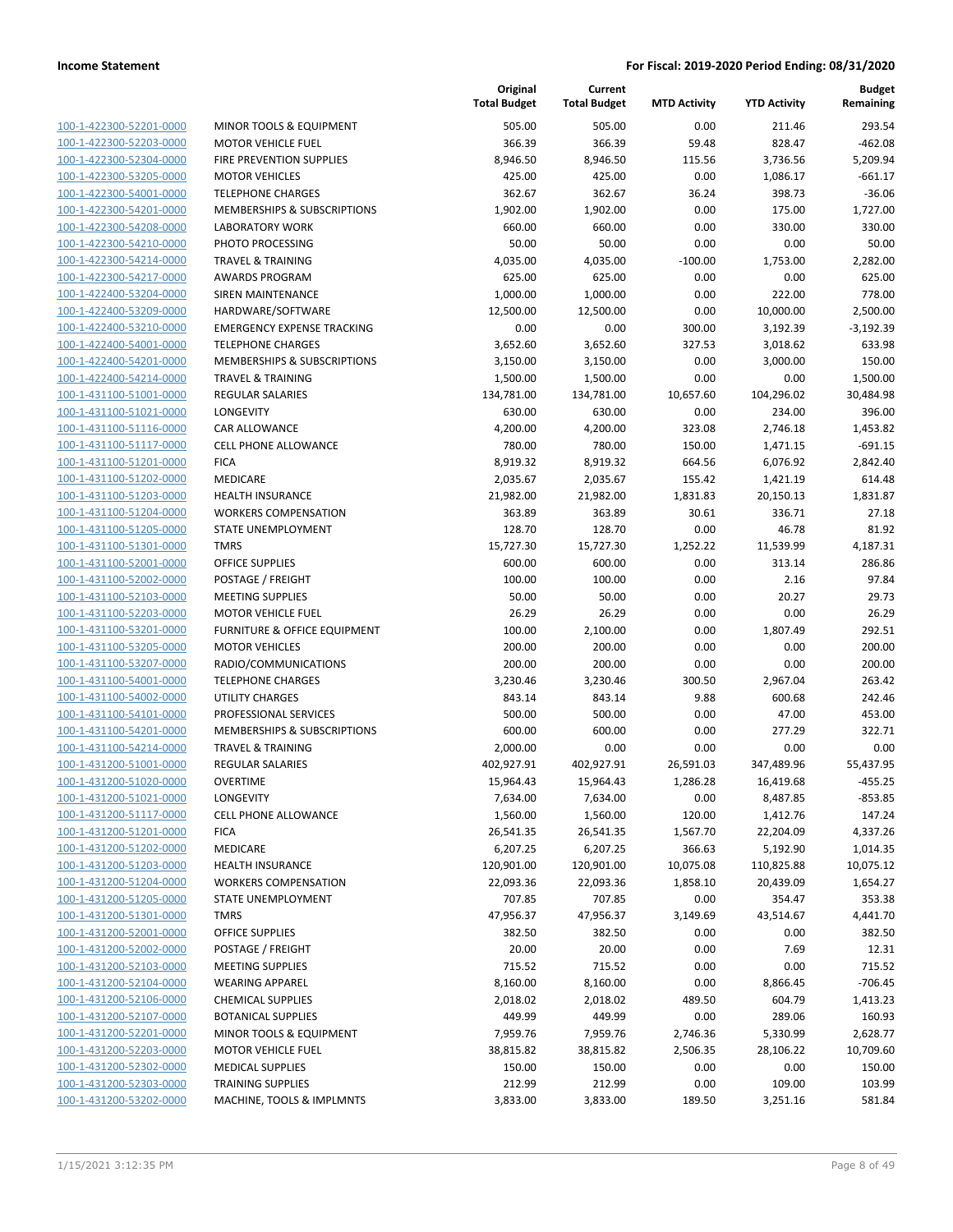| 100-1-431200-53205-0000        | M  |
|--------------------------------|----|
| 100-1-431200-53207-0000        | R, |
| 100-1-431200-53301-0000        | SI |
| 100-1-431200-53303-0000        | M  |
| 100-1-431200-53305-0000        | B  |
|                                | S1 |
| 100-1-431200-53308-0000        |    |
| 100-1-431200-54001-0000        | T  |
| 100-1-431200-54002-0000        | U  |
| 100-1-431200-54201-0000        | M  |
| 100-1-431200-54214-0000        | T  |
| 100-1-431600-51001-0000        | RI |
| 100-1-431600-51020-0000        | O  |
| 100-1-431600-51021-0000        | L( |
| 100-1-431600-51101-0000        | CI |
| 100-1-431600-51201-0000        | FI |
| 100-1-431600-51202-0000        | M  |
| 100-1-431600-51203-0000        | н  |
| 100-1-431600-51204-0000        | W  |
| 100-1-431600-51205-0000        | S1 |
| 100-1-431600-51301-0000        | TI |
| 100-1-431600-52001-0000        | O  |
|                                | W  |
| 100-1-431600-52104-0000        |    |
| 100-1-431600-52106-0000        | CI |
| 100-1-431600-52201-0000        | M  |
| 100-1-431600-52203-0000        | M  |
| 100-1-431600-53202-0000        | M  |
| 100-1-431600-53205-0000        | M  |
| 100-1-431600-53207-0000        | R, |
| 100-1-431600-53303-0000        | M  |
| 100-1-431600-54001-0000        | T  |
| 100-1-431600-54002-0000        | U  |
| 100-1-431600-54214-0000        | T  |
| 100-1-431700-51001-0000        | R  |
| 100-1-431700-51020-0000        | Ο  |
| 100-1-431700-51021-0000        | L  |
| 100-1-431700-51117-0000        | CI |
| 100-1-431700-51201-0000        | FI |
| 100-1-431700-51202-0000        | M  |
|                                |    |
| 100-1-431700-51203-0000        | н  |
| 100-1-431700-51204-0000        | W  |
| 100-1-431700-51205-0000        | S1 |
| 100-1-431700-51301-0000        | TI |
| 100-1-431700-52001-0000        | O  |
| <u>100-1-431700-52002-0000</u> | P  |
| <u>100-1-431700-52104-0000</u> | W  |
| 100-1-431700-52201-0000        | M  |
| 100-1-431700-52203-0000        | M  |
| 100-1-431700-52303-0000        | ΤI |
| 100-1-431700-53201-0000        | F١ |
| 100-1-431700-53205-0000        | M  |
| 100-1-431700-53207-0000        | R٬ |
| 100-1-431700-54001-0000        | ΤI |
| 100-1-431700-54002-0000        | U  |
|                                |    |
| 100-1-431700-54201-0000        | M  |
| <u>100-1-431700-54212-0000</u> | PI |
| 100-1-431700-54214-0000        | ΤI |
| 100-1-431700-54410-0000        | PI |
| 100-1-441100-51001-0000        | RI |
| 100-1-441100-51020-0000        | Ο  |
|                                |    |

|                                                    |                                                         | Original<br><b>Total Budget</b> | Current<br><b>Total Budget</b> | <b>MTD Activity</b> | <b>YTD Activity</b> | Budget<br>Remaining   |
|----------------------------------------------------|---------------------------------------------------------|---------------------------------|--------------------------------|---------------------|---------------------|-----------------------|
| 100-1-431200-53205-0000                            | <b>MOTOR VEHICLES</b>                                   | 26,900.00                       | 26,900.00                      | 2,248.42            | 24,232.11           | 2,667.89              |
| 100-1-431200-53207-0000                            | RADIO/COMMUNICATIONS                                    | 5,099.00                        | 5,099.00                       | 0.00                | 814.00              | 4,285.00              |
| 100-1-431200-53301-0000                            | SIDEWALKS, CURBS, & GUTTERS                             | 20,014.80                       | 20,014.80                      | 2,220.00            | 9,487.22            | 10,527.58             |
| 100-1-431200-53303-0000                            | MAINT - STREET /ALLEY/APRN/RNWY                         | 52,514.00                       | 52,514.00                      | 2,414.91            | 42,839.78           | 9,674.22              |
| 100-1-431200-53305-0000                            | <b>BRIDGES &amp; CULVERTS</b>                           | 7,777.00                        | 7,777.00                       | 349.60              | 5,419.35            | 2,357.65              |
| 100-1-431200-53308-0000                            | <b>STORM SEWERS</b>                                     | 5,070.00                        | 5,070.00                       | 3,638.65            | 3,650.65            | 1,419.35              |
| 100-1-431200-54001-0000                            | <b>TELEPHONE CHARGES</b>                                | 1,824.07                        | 1,824.07                       | 96.24               | 1,058.92            | 765.15                |
| 100-1-431200-54002-0000                            | <b>UTILITY CHARGES</b>                                  | 7,622.48                        | 7,622.48                       | 515.91              | 6,088.36            | 1,534.12              |
| 100-1-431200-54201-0000                            | <b>MEMBERSHIPS &amp; SUBSCRIPTIONS</b>                  | 353.00                          | 353.00                         | 0.00                | 255.88              | 97.12                 |
| 100-1-431200-54214-0000                            | <b>TRAVEL &amp; TRAINING</b>                            | 1,827.00                        | 1,827.00                       | 0.00                | 128.07              | 1,698.93              |
| 100-1-431600-51001-0000                            | <b>REGULAR SALARIES</b>                                 | 71,468.22                       | 71,468.22                      | 3,589.93            | 55,893.78           | 15,574.44             |
| 100-1-431600-51020-0000                            | <b>OVERTIME</b>                                         | 8,084.64                        | 8,084.64                       | 0.00                | 5,317.52            | 2,767.12              |
| 100-1-431600-51021-0000                            | LONGEVITY                                               | 2,436.00                        | 2,436.00                       | 0.00                | 2,520.00            | $-84.00$              |
| 100-1-431600-51101-0000                            | <b>CERTIFICATION PAY</b>                                | 600.00                          | 600.00                         | 46.16               | 553.92              | 46.08                 |
| 100-1-431600-51201-0000                            | <b>FICA</b>                                             | 5,120.51                        | 5,120.51                       | 210.18              | 3,814.71            | 1,305.80              |
| 100-1-431600-51202-0000                            | MEDICARE                                                | 1,197.54                        | 1,197.54                       | 49.16               | 892.16              | 305.38                |
| 100-1-431600-51203-0000                            | <b>HEALTH INSURANCE</b>                                 | 21,982.00                       | 21,982.00                      | 1,831.83            | 20,150.13           | 1,831.87              |
| 100-1-431600-51204-0000                            | <b>WORKERS COMPENSATION</b>                             | 4,262.38                        | 4,262.38                       | 358.21              | 3,940.31            | 322.07                |
| 100-1-431600-51205-0000                            | <b>STATE UNEMPLOYMENT</b>                               | 128.70                          | 128.70                         | 0.00                | 13.79               | 114.91                |
| 100-1-431600-51301-0000                            | <b>TMRS</b>                                             | 9,252.02                        | 9,252.02                       | 409.06              | 7,181.61            | 2,070.41              |
| 100-1-431600-52001-0000                            | <b>OFFICE SUPPLIES</b>                                  | 315.40                          | 315.40                         | 72.97               | 249.33              | 66.07                 |
| 100-1-431600-52104-0000                            | <b>WEARING APPAREL</b>                                  | 3,270.40                        | 3,270.40                       | 0.00                | 2,887.47            | 382.93                |
| 100-1-431600-52106-0000                            | <b>CHEMICAL SUPPLIES</b>                                | 402.66                          | 402.66                         | 0.00                | 0.00                | 402.66                |
| 100-1-431600-52201-0000                            | MINOR TOOLS & EQUIPMENT                                 | 4,038.79                        | 4,038.79                       | 2,630.96            | 4,100.36            | $-61.57$              |
| 100-1-431600-52203-0000                            | <b>MOTOR VEHICLE FUEL</b>                               | 4,028.02                        | 4,028.02                       | 156.77              | 2,708.05            | 1,319.97              |
| 100-1-431600-53202-0000                            | MACHINE, TOOLS & IMPLMNTS                               | 4,445.00                        | 4,445.00                       | $-29,265.07$        | $-26,184.52$        | 30,629.52             |
| 100-1-431600-53205-0000                            | <b>MOTOR VEHICLES</b>                                   | 4,689.00                        | 4,689.00                       | 1,663.34            | 2,855.15            | 1,833.85              |
| 100-1-431600-53207-0000<br>100-1-431600-53303-0000 | RADIO/COMMUNICATIONS<br>MAINT - STREET /ALLEY/APRN/RNWY | 1,190.00<br>20,447.77           | 1,190.00<br>20,447.77          | 0.00<br>872.28      | 0.00<br>6,476.78    | 1,190.00<br>13,970.99 |
| 100-1-431600-54001-0000                            | <b>TELEPHONE CHARGES</b>                                | 1,142.02                        | 1,142.02                       | 93.29               | 1,113.72            | 28.30                 |
| 100-1-431600-54002-0000                            | <b>UTILITY CHARGES</b>                                  | 324,545.21                      | 324,545.21                     | 159,600.15          | 402,995.59          | $-78,450.38$          |
| 100-1-431600-54214-0000                            | <b>TRAVEL &amp; TRAINING</b>                            | 395.00                          | 395.00                         | 0.00                | 0.00                | 395.00                |
| 100-1-431700-51001-0000                            | <b>REGULAR SALARIES</b>                                 | 116,997.75                      | 116,997.75                     | 9,002.56            | 112,835.75          | 4,162.00              |
| 100-1-431700-51020-0000                            | <b>OVERTIME</b>                                         | 356.09                          | 356.09                         | 0.00                | 0.00                | 356.09                |
| 100-1-431700-51021-0000                            | <b>LONGEVITY</b>                                        | 2,058.00                        | 2,058.00                       | 0.00                | 2,058.00            | 0.00                  |
| 100-1-431700-51117-0000                            | <b>CELL PHONE ALLOWANCE</b>                             | 780.00                          | 780.00                         | 60.00               | 706.15              | 73.85                 |
| 100-1-431700-51201-0000                            | <b>FICA</b>                                             | 7,451.89                        | 7,451.89                       | 516.82              | 6,676.76            | 775.13                |
| 100-1-431700-51202-0000                            | MEDICARE                                                | 1,742.78                        | 1,742.78                       | 120.86              | 1,561.42            | 181.36                |
| 100-1-431700-51203-0000                            | <b>HEALTH INSURANCE</b>                                 | 21,982.00                       | 21,982.00                      | 1,831.83            | 20,150.13           | 1,831.87              |
| 100-1-431700-51204-0000                            | <b>WORKERS COMPENSATION</b>                             | 706.15                          | 706.15                         | 59.41               | 653.51              | 52.64                 |
| 100-1-431700-51205-0000                            | STATE UNEMPLOYMENT                                      | 128.70                          | 128.70                         | 0.00                | 21.56               | 107.14                |
| 100-1-431700-51301-0000                            | <b>TMRS</b>                                             | 13,464.49                       | 13,464.49                      | 1,019.54            | 12,540.05           | 924.44                |
| 100-1-431700-52001-0000                            | <b>OFFICE SUPPLIES</b>                                  | 1,900.00                        | 1,900.00                       | 1,000.00            | 1,272.76            | 627.24                |
| 100-1-431700-52002-0000                            | POSTAGE / FREIGHT                                       | 100.00                          | 100.00                         | 0.00                | 2.10                | 97.90                 |
| 100-1-431700-52104-0000                            | <b>WEARING APPAREL</b>                                  | 1,000.00                        | 1,000.00                       | 208.95              | 627.44              | 372.56                |
| 100-1-431700-52201-0000                            | MINOR TOOLS & EQUIPMENT                                 | 800.00                          | 800.00                         | 80.68               | 184.74              | 615.26                |
| 100-1-431700-52203-0000                            | <b>MOTOR VEHICLE FUEL</b>                               | 5,079.41                        | 5,079.41                       | 231.83              | 2,997.45            | 2,081.96              |
| 100-1-431700-52303-0000                            | <b>TRAINING SUPPLIES</b>                                | 350.00                          | 350.00                         | 0.00                | 97.93               | 252.07                |
| 100-1-431700-53201-0000                            | <b>FURNITURE &amp; OFFICE EQUIPMENT</b>                 | 1,100.00                        | 1,100.00                       | 1,100.00            | 1,100.00            | 0.00                  |
| 100-1-431700-53205-0000                            | <b>MOTOR VEHICLES</b>                                   | 1,100.00                        | 1,100.00                       | 258.37              | $-12,091.42$        | 13,191.42             |
| 100-1-431700-53207-0000                            | RADIO/COMMUNICATIONS                                    | 200.00                          | 200.00                         | 200.00              | 200.00              | 0.00                  |
| 100-1-431700-54001-0000                            | <b>TELEPHONE CHARGES</b>                                | 1,811.88                        | 1,811.88                       | 115.99              | 1,252.87            | 559.01                |
| 100-1-431700-54002-0000                            | <b>UTILITY CHARGES</b>                                  | 843.12                          | 843.12                         | 9.88                | 600.67              | 242.45                |
| 100-1-431700-54201-0000                            | <b>MEMBERSHIPS &amp; SUBSCRIPTIONS</b>                  | 700.00                          | 700.00                         | 0.00                | 0.00                | 700.00                |
| 100-1-431700-54212-0000                            | <b>PRINTING</b>                                         | 200.00                          | 200.00                         | 0.00                | 0.00                | 200.00                |
| 100-1-431700-54214-0000                            | <b>TRAVEL &amp; TRAINING</b>                            | 1,500.00                        | 1,500.00                       | 1,093.28            | 1,594.84            | $-94.84$              |
| 100-1-431700-54410-0000                            | PERMITS/FEES                                            | 200.00                          | 200.00                         | 150.00              | 150.00              | 50.00                 |
| 100-1-441100-51001-0000                            | REGULAR SALARIES                                        | 138,324.08                      | 138,324.08                     | 10,887.68           | 130,424.15          | 7,899.93              |
| 100-1-441100-51020-0000                            | <b>OVERTIME</b>                                         | 1,135.58                        | 1,135.58                       | 0.00                | 157.48              | 978.10                |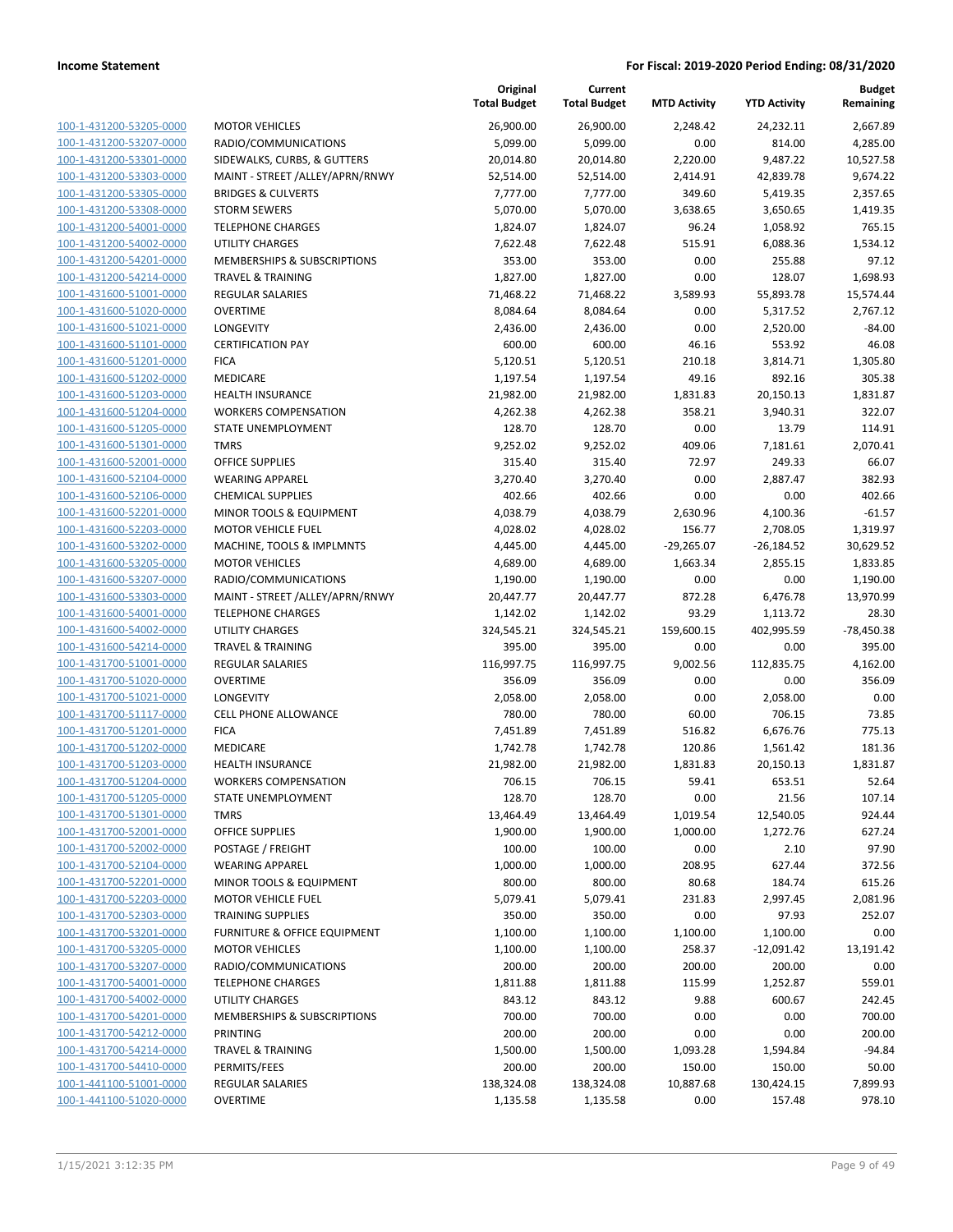| 100-1-441100-51021-0000        |
|--------------------------------|
| 100-1-441100-51102-0000        |
| 100-1-441100-51117-0000        |
| 100-1-441100-51201-0000        |
| 100-1-441100-51202-0000        |
| <u>100-1-441100-51203-0000</u> |
| 100-1-441100-51204-0000        |
| 100-1-441100-51205-0000        |
| 100-1-441100-51301-0000        |
| 100-1-441100-52001-0000        |
| 100-1-441100-52002-0000        |
| 100-1-441100-52005-0000        |
| 100-1-441100-54001-0000        |
| 100-1-441100-54002-0000        |
|                                |
| 100-1-441100-54214-0000        |
| 100-1-441200-51001-0000        |
| 100-1-441200-51021-0000        |
| 100-1-441200-51101-0000        |
| 100-1-441200-51117-0000        |
| <u>100-1-441200-51201-0000</u> |
| 100-1-441200-51202-0000        |
| 100-1-441200-51203-0000        |
| 100-1-441200-51204-0000        |
| 100-1-441200-51205-0000        |
| 100-1-441200-51301-0000        |
| <u>100-1-441200-52102-0000</u> |
| 100-1-441200-52104-0000        |
| 100-1-441200-54201-0000        |
| 100-1-441200-54214-0000        |
| 100-1-441300-51001-0000        |
|                                |
| 100-1-441300-51021-0000        |
| 100-1-441300-51101-0000        |
| 100-1-441300-51117-0000        |
| 100-1-441300-51201-0000        |
| 100-1-441300-51202-0000        |
| <u>100-1-441300-51203-0000</u> |
| 100-1-441300-51204-0000        |
| 100-1-441300-51205-0000        |
| 100-1-441300-51301-0000        |
| 100-1-441300-52002-0000        |
| 100-1-441300-52005-0000        |
| <u>100-1-441300-52102-0000</u> |
| <u>100-1-441300-52104-0000</u> |
| 100-1-441300-52201-0000        |
| 100-1-441300-52203-0000        |
| <u>100-1-441300-53205-0000</u> |
| 100-1-441300-54001-0000        |
| <u>100-1-441300-54002-0000</u> |
|                                |
| 100-1-441300-54101-0000        |
| 100-1-441300-54120-0000        |
| <u>100-1-441300-54201-0000</u> |
| 100-1-441300-54212-0000        |
| <u>100-1-441300-54214-0000</u> |
| <u>100-1-441300-54410-0000</u> |
| <u>100-1-442200-53205-0000</u> |
| <u>100-1-443200-51001-0000</u> |
| <u>100-1-443200-51020-0000</u> |
| <u>100-1-443200-51021-0000</u> |
| <u>100-1-443200-51102-0000</u> |
|                                |

|                                                    |                                                         | Original<br><b>Total Budget</b> | Current<br><b>Total Budget</b> | <b>MTD Activity</b> | <b>YTD Activity</b>   | <b>Budget</b><br>Remaining |
|----------------------------------------------------|---------------------------------------------------------|---------------------------------|--------------------------------|---------------------|-----------------------|----------------------------|
| 100-1-441100-51021-0000                            | LONGEVITY                                               | 966.00                          | 966.00                         | 0.00                | 906.00                | 60.00                      |
| 100-1-441100-51102-0000                            | <b>BILINGUAL PAY</b>                                    | 1,200.00                        | 1,200.00                       | 92.32               | 1,107.84              | 92.16                      |
| 100-1-441100-51117-0000                            | <b>CELL PHONE ALLOWANCE</b>                             | 960.00                          | 960.00                         | 73.84               | 886.08                | 73.92                      |
| 100-1-441100-51201-0000                            | <b>FICA</b>                                             | 8,840.31                        | 8,840.31                       | 643.86              | 7,836.03              | 1,004.28                   |
| 100-1-441100-51202-0000                            | <b>MEDICARE</b>                                         | 2,067.49                        | 2,067.49                       | 150.58              | 1,832.63              | 234.86                     |
| 100-1-441100-51203-0000                            | <b>HEALTH INSURANCE</b>                                 | 32,973.00                       | 32,973.00                      | 2,747.75            | 30,225.25             | 2,747.75                   |
| 100-1-441100-51204-0000                            | <b>WORKERS COMPENSATION</b>                             | 686.61                          | 686.61                         | 57.77               | 635.47                | 51.14                      |
| 100-1-441100-51205-0000                            | STATE UNEMPLOYMENT                                      | 193.05                          | 193.05                         | 0.00                | 97.39                 | 95.66                      |
| 100-1-441100-51301-0000                            | <b>TMRS</b>                                             | 15,973.16                       | 15,973.16                      | 1,243.56            | 14,941.72             | 1,031.44                   |
| 100-1-441100-52001-0000                            | <b>OFFICE SUPPLIES</b>                                  | 3,250.00                        | 3,250.00                       | 561.28              | 2,590.02              | 659.98                     |
| 100-1-441100-52002-0000                            | POSTAGE / FREIGHT                                       | 1,000.00                        | 1,000.00                       | 18.00               | 313.33                | 686.67                     |
| 100-1-441100-52005-0000                            | PRINTED MATERIALS                                       | 372.48                          | 372.48                         | 0.00                | 0.00                  | 372.48                     |
| 100-1-441100-54001-0000                            | <b>TELEPHONE CHARGES</b>                                | 3,128.05                        | 3,128.05                       | 256.19              | 2,655.16              | 472.89                     |
| 100-1-441100-54002-0000                            | UTILITY CHARGES                                         | 843.14                          | 843.14                         | 9.88                | 600.69                | 242.45                     |
| 100-1-441100-54214-0000                            | <b>TRAVEL &amp; TRAINING</b>                            | 1,000.00                        | 1,000.00                       | 0.00                | 513.20                | 486.80                     |
| 100-1-441200-51001-0000                            | REGULAR SALARIES                                        | 55,161.60                       | 55,161.60                      | 4,278.40            | 51,281.60             | 3,880.00                   |
| 100-1-441200-51021-0000                            | LONGEVITY                                               | 366.00                          | 366.00                         | 0.00                | 366.00                | 0.00                       |
| 100-1-441200-51101-0000                            | <b>CERTIFICATION PAY</b>                                | 1,200.00                        | 1,200.00                       | 0.00                | 0.00                  | 1,200.00                   |
| 100-1-441200-51117-0000                            | <b>CELL PHONE ALLOWANCE</b>                             | 432.00                          | 432.00                         | 0.00                | 0.00                  | 432.00                     |
| 100-1-441200-51201-0000                            | <b>FICA</b>                                             | 3,543.90                        | 3,543.90                       | 240.00              | 2,886.42              | 657.48                     |
| 100-1-441200-51202-0000                            | <b>MEDICARE</b>                                         | 828.81                          | 828.81                         | 56.12               | 674.99                | 153.82                     |
| 100-1-441200-51203-0000                            | <b>HEALTH INSURANCE</b>                                 | 10,991.00                       | 10,991.00                      | 915.92              | 10,075.12             | 915.88                     |
| 100-1-441200-51204-0000                            | <b>WORKERS COMPENSATION</b>                             | 335.82                          | 335.82                         | 28.25               | 310.75                | 25.07                      |
| 100-1-441200-51205-0000                            | <b>STATE UNEMPLOYMENT</b>                               | 64.35                           | 64.35                          | 0.00                | 9.00                  | 55.35                      |
| 100-1-441200-51301-0000                            | <b>TMRS</b>                                             | 6,403.30                        | 6,403.30                       | 481.32              | 5,781.35              | 621.95                     |
| 100-1-441200-52102-0000                            | <b>BOOKS / REF SUPPLIES</b>                             | 750.00                          | 750.00                         | 0.00                | 0.00                  | 750.00                     |
| 100-1-441200-52104-0000                            | <b>WEARING APPAREL</b>                                  | 500.04                          | 500.04                         | 0.00                | 0.00                  | 500.04                     |
| 100-1-441200-54201-0000                            | <b>MEMBERSHIPS &amp; SUBSCRIPTIONS</b>                  | 250.00                          | 250.00                         | 0.00                | 111.00                | 139.00                     |
| 100-1-441200-54214-0000                            | <b>TRAVEL &amp; TRAINING</b>                            | 1,000.00                        | 1,000.00                       | 85.00               | 665.00                | 335.00                     |
| 100-1-441300-51001-0000                            | REGULAR SALARIES                                        | 316,636.61                      | 316,636.61                     | 24,868.01           | 279,155.70            | 37,480.91                  |
| 100-1-441300-51021-0000                            | LONGEVITY                                               | 3,066.00                        | 3,066.00                       | 0.00                | 3,024.00              | 42.00                      |
| 100-1-441300-51101-0000<br>100-1-441300-51117-0000 | <b>CERTIFICATION PAY</b><br><b>CELL PHONE ALLOWANCE</b> | 2,400.00                        | 2,400.00                       | 184.62              | 2,215.44              | 184.56                     |
| 100-1-441300-51201-0000                            | <b>FICA</b>                                             | 2,172.00<br>20,105.03           | 2,172.00<br>20,105.03          | 253.84<br>1,523.72  | 2,562.41<br>17,332.36 | $-390.41$<br>2,772.67      |
| 100-1-441300-51202-0000                            | MEDICARE                                                | 4,701.98                        | 4,701.98                       | 356.36              | 4,053.58              | 648.40                     |
| 100-1-441300-51203-0000                            | <b>HEALTH INSURANCE</b>                                 | 65,946.00                       | 65,946.00                      | 5,495.50            | 60,450.50             | 5,495.50                   |
| 100-1-441300-51204-0000                            | <b>WORKERS COMPENSATION</b>                             | 1,957.05                        | 1,957.05                       | 164.46              | 1,809.06              | 147.99                     |
| 100-1-441300-51205-0000                            | <b>STATE UNEMPLOYMENT</b>                               | 386.10                          | 386.10                         | 0.00                | 118.93                | 267.17                     |
| 100-1-441300-51301-0000                            | <b>TMRS</b>                                             | 36,326.86                       | 36,326.86                      | 2,846.98            | 32,134.06             | 4,192.80                   |
| 100-1-441300-52002-0000                            | POSTAGE / FREIGHT                                       | 6,000.00                        | 6,000.00                       | 478.24              | 3,756.10              | 2,243.90                   |
| 100-1-441300-52005-0000                            | PRINTED MATERIALS                                       | 1,490.40                        | 1,490.40                       | 0.00                | 304.05                | 1,186.35                   |
| 100-1-441300-52102-0000                            | <b>BOOKS / REF SUPPLIES</b>                             | 1,000.00                        | 1,000.00                       | 0.00                | 284.00                | 716.00                     |
| 100-1-441300-52104-0000                            | <b>WEARING APPAREL</b>                                  | 2,800.00                        | 2,800.00                       | 1,974.55            | 2,731.15              | 68.85                      |
| 100-1-441300-52201-0000                            | MINOR TOOLS & EQUIPMENT                                 | 500.00                          | 500.00                         | 0.00                | 0.00                  | 500.00                     |
| 100-1-441300-52203-0000                            | <b>MOTOR VEHICLE FUEL</b>                               | 4,351.96                        | 4,351.96                       | 263.83              | 2,979.59              | 1,372.37                   |
| 100-1-441300-53205-0000                            | <b>MOTOR VEHICLES</b>                                   | 1,000.00                        | 1,000.00                       | 233.44              | 2,716.99              | $-1,716.99$                |
| 100-1-441300-54001-0000                            | <b>TELEPHONE CHARGES</b>                                | 4,916.82                        | 4,916.82                       | 453.84              | 4,707.83              | 208.99                     |
| 100-1-441300-54002-0000                            | UTILITY CHARGES                                         | 94.26                           | 94.26                          | 9.88                | 600.68                | $-506.42$                  |
| 100-1-441300-54101-0000                            | PROFESSIONAL SERVICES                                   | 0.00                            | 0.00                           | 0.00                | 120.00                | $-120.00$                  |
| 100-1-441300-54120-0000                            | <b>TITLE SEARCHES</b>                                   | 0.00                            | 0.00                           | 901.03              | 901.03                | $-901.03$                  |
| 100-1-441300-54201-0000                            | MEMBERSHIPS & SUBSCRIPTIONS                             | 750.00                          | 750.00                         | 295.00              | 415.00                | 335.00                     |
| 100-1-441300-54212-0000                            | <b>PRINTING</b>                                         | 0.00                            | 0.00                           | 0.00                | 24.00                 | $-24.00$                   |
| 100-1-441300-54214-0000                            | <b>TRAVEL &amp; TRAINING</b>                            | 4,000.00                        | 4,000.00                       | 1,185.88            | 2,844.30              | 1,155.70                   |
| 100-1-441300-54410-0000                            | PERMITS/FEES                                            | 15,000.00                       | 15,000.00                      | 151.31              | 13,683.56             | 1,316.44                   |
| 100-1-442200-53205-0000                            | <b>MOTOR VEHICLES</b>                                   | 0.00                            | 300.00                         | 0.00                | 206.66                | 93.34                      |
| 100-1-443200-51001-0000                            | REGULAR SALARIES                                        | 211,315.60                      | 211,315.60                     | 17,228.27           | 201,463.09            | 9,852.51                   |
| 100-1-443200-51020-0000                            | <b>OVERTIME</b>                                         | 7,974.17                        | 7,974.17                       | 625.96              | 12,186.74             | $-4,212.57$                |
| 100-1-443200-51021-0000                            | <b>LONGEVITY</b>                                        | 7,296.00                        | 7,296.00                       | 0.00                | 7,296.00              | 0.00                       |
| 100-1-443200-51102-0000                            | <b>BILINGUAL PAY</b>                                    | 600.00                          | 600.00                         | 69.24               | 594.99                | 5.01                       |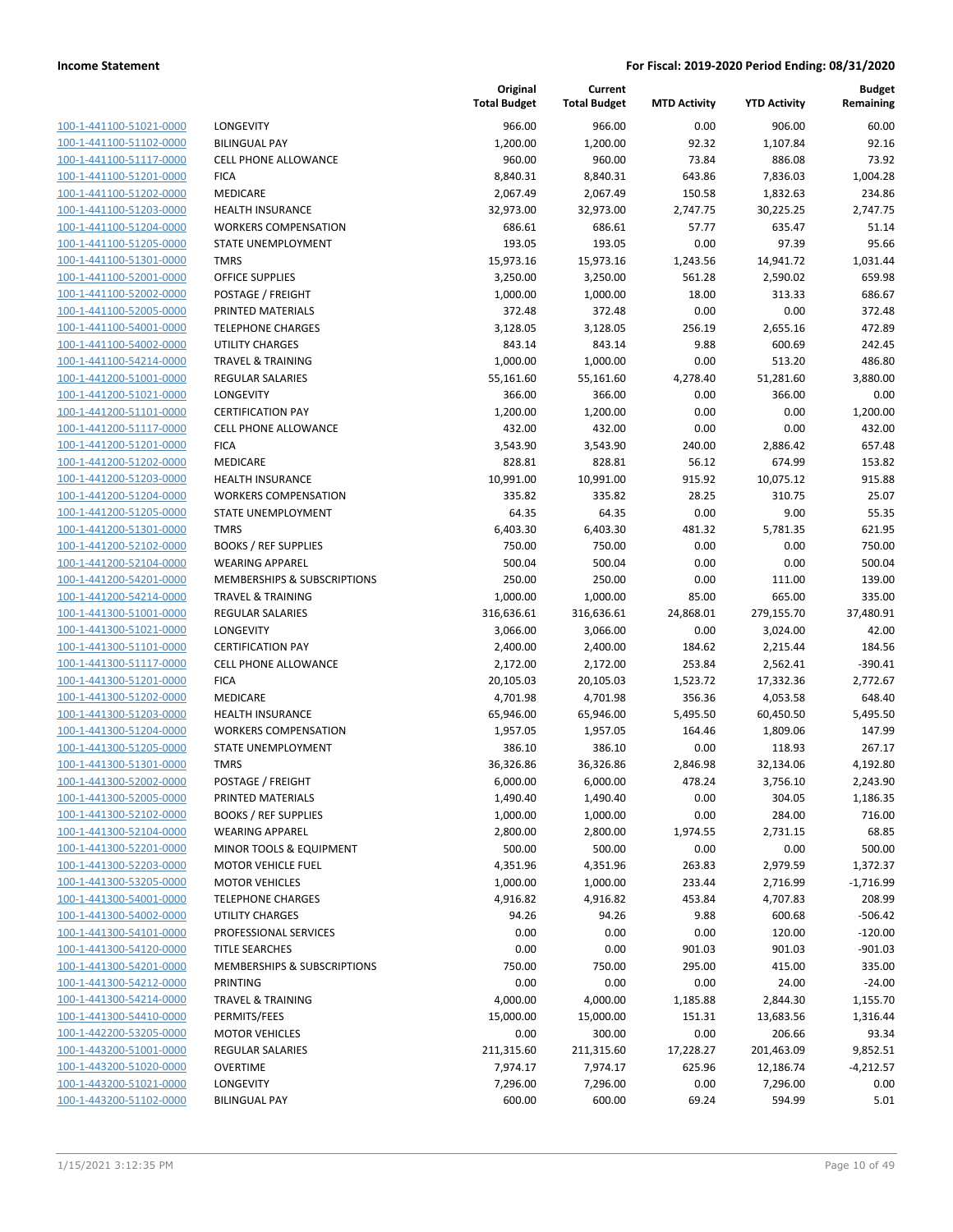| 100-1-443200-51117-0000<br>100-1-443200-51201-0000<br>100-1-443200-51202-0000<br>100-1-443200-51203-0000<br>100-1-443200-51204-0000<br>100-1-443200-51205-0000<br>100-1-443200-51301-0000<br>100-1-443200-52001-0000<br>100-1-443200-52002-0000<br><u>100-1-443200-52101-0000</u><br>100-1-443200-52104-0000<br>100-1-443200-52106-0000<br>100-1-443200-52108-0000<br>100-1-443200-52201-0000<br><u>100-1-443200-52203-0000</u><br>100-1-443200-53202-0000<br>100-1-443200-53205-0000<br>100-1-443200-53207-0000<br>100-1-443200-54001-0000<br><u>100-1-443200-54002-0000</u><br>100-1-443200-54107-0000<br>100-1-443200-54108-0000<br>100-1-443200-54214-0000<br>100-1-451100-45310-0000<br><u>100-1-451100-51001-0000</u><br>100-1-451100-51020-0000<br>100-1-451100-51021-0000<br>100-1-451100-51101-0000<br>100-1-451100-51102-0000<br><u>100-1-451100-51116-0000</u><br>100-1-451100-51117-0000<br>100-1-451100-51201-0000<br>100-1-451100-51202-0000<br>100-1-451100-51203-0000<br><u>100-1-451100-51204-0000</u><br>100-1-451100-51205-0000<br>100-1-451100-51301-0000<br>100-1-451100-51401-0000<br>100-1-451100-52001-0000<br>100-1-451100-52002-0000<br>100-1-451100-52101-0000<br>100-1-451100-52104-0000<br>100-1-451100-52106-0000<br><u>100-1-451100-52107-0000</u><br>100-1-451100-52201-0000<br><u>100-1-451100-52203-0000</u><br>100-1-451100-52401-0000<br>100-1-451100-53201-0000<br>100-1-451100-53202-0000<br>100-1-451100-53205-0000<br>100-1-451100-53207-0000<br>100-1-451100-53402-0000<br>100-1-451100-53707-0000<br><u>100-1-451100-53708-0000</u><br>100-1-451100-53710-0000<br><u>100-1-451100-54001-0000</u><br><u>100-1-451100-54002-0000</u><br><u>100-1-451100-54101-0000</u><br><u>100-1-451100-54201-0000</u> |  |
|--------------------------------------------------------------------------------------------------------------------------------------------------------------------------------------------------------------------------------------------------------------------------------------------------------------------------------------------------------------------------------------------------------------------------------------------------------------------------------------------------------------------------------------------------------------------------------------------------------------------------------------------------------------------------------------------------------------------------------------------------------------------------------------------------------------------------------------------------------------------------------------------------------------------------------------------------------------------------------------------------------------------------------------------------------------------------------------------------------------------------------------------------------------------------------------------------------------------------------------------------------------------------------------------------------------------------------------------------------------------------------------------------------------------------------------------------------------------------------------------------------------------------------------------------------------------------------------------------------------------------------------------------------------------------------------------------------------------------------------------------|--|
|                                                                                                                                                                                                                                                                                                                                                                                                                                                                                                                                                                                                                                                                                                                                                                                                                                                                                                                                                                                                                                                                                                                                                                                                                                                                                                                                                                                                                                                                                                                                                                                                                                                                                                                                                  |  |
|                                                                                                                                                                                                                                                                                                                                                                                                                                                                                                                                                                                                                                                                                                                                                                                                                                                                                                                                                                                                                                                                                                                                                                                                                                                                                                                                                                                                                                                                                                                                                                                                                                                                                                                                                  |  |
|                                                                                                                                                                                                                                                                                                                                                                                                                                                                                                                                                                                                                                                                                                                                                                                                                                                                                                                                                                                                                                                                                                                                                                                                                                                                                                                                                                                                                                                                                                                                                                                                                                                                                                                                                  |  |
|                                                                                                                                                                                                                                                                                                                                                                                                                                                                                                                                                                                                                                                                                                                                                                                                                                                                                                                                                                                                                                                                                                                                                                                                                                                                                                                                                                                                                                                                                                                                                                                                                                                                                                                                                  |  |
|                                                                                                                                                                                                                                                                                                                                                                                                                                                                                                                                                                                                                                                                                                                                                                                                                                                                                                                                                                                                                                                                                                                                                                                                                                                                                                                                                                                                                                                                                                                                                                                                                                                                                                                                                  |  |
|                                                                                                                                                                                                                                                                                                                                                                                                                                                                                                                                                                                                                                                                                                                                                                                                                                                                                                                                                                                                                                                                                                                                                                                                                                                                                                                                                                                                                                                                                                                                                                                                                                                                                                                                                  |  |
|                                                                                                                                                                                                                                                                                                                                                                                                                                                                                                                                                                                                                                                                                                                                                                                                                                                                                                                                                                                                                                                                                                                                                                                                                                                                                                                                                                                                                                                                                                                                                                                                                                                                                                                                                  |  |
|                                                                                                                                                                                                                                                                                                                                                                                                                                                                                                                                                                                                                                                                                                                                                                                                                                                                                                                                                                                                                                                                                                                                                                                                                                                                                                                                                                                                                                                                                                                                                                                                                                                                                                                                                  |  |
|                                                                                                                                                                                                                                                                                                                                                                                                                                                                                                                                                                                                                                                                                                                                                                                                                                                                                                                                                                                                                                                                                                                                                                                                                                                                                                                                                                                                                                                                                                                                                                                                                                                                                                                                                  |  |
|                                                                                                                                                                                                                                                                                                                                                                                                                                                                                                                                                                                                                                                                                                                                                                                                                                                                                                                                                                                                                                                                                                                                                                                                                                                                                                                                                                                                                                                                                                                                                                                                                                                                                                                                                  |  |
|                                                                                                                                                                                                                                                                                                                                                                                                                                                                                                                                                                                                                                                                                                                                                                                                                                                                                                                                                                                                                                                                                                                                                                                                                                                                                                                                                                                                                                                                                                                                                                                                                                                                                                                                                  |  |
|                                                                                                                                                                                                                                                                                                                                                                                                                                                                                                                                                                                                                                                                                                                                                                                                                                                                                                                                                                                                                                                                                                                                                                                                                                                                                                                                                                                                                                                                                                                                                                                                                                                                                                                                                  |  |
|                                                                                                                                                                                                                                                                                                                                                                                                                                                                                                                                                                                                                                                                                                                                                                                                                                                                                                                                                                                                                                                                                                                                                                                                                                                                                                                                                                                                                                                                                                                                                                                                                                                                                                                                                  |  |
|                                                                                                                                                                                                                                                                                                                                                                                                                                                                                                                                                                                                                                                                                                                                                                                                                                                                                                                                                                                                                                                                                                                                                                                                                                                                                                                                                                                                                                                                                                                                                                                                                                                                                                                                                  |  |
|                                                                                                                                                                                                                                                                                                                                                                                                                                                                                                                                                                                                                                                                                                                                                                                                                                                                                                                                                                                                                                                                                                                                                                                                                                                                                                                                                                                                                                                                                                                                                                                                                                                                                                                                                  |  |
|                                                                                                                                                                                                                                                                                                                                                                                                                                                                                                                                                                                                                                                                                                                                                                                                                                                                                                                                                                                                                                                                                                                                                                                                                                                                                                                                                                                                                                                                                                                                                                                                                                                                                                                                                  |  |
|                                                                                                                                                                                                                                                                                                                                                                                                                                                                                                                                                                                                                                                                                                                                                                                                                                                                                                                                                                                                                                                                                                                                                                                                                                                                                                                                                                                                                                                                                                                                                                                                                                                                                                                                                  |  |
|                                                                                                                                                                                                                                                                                                                                                                                                                                                                                                                                                                                                                                                                                                                                                                                                                                                                                                                                                                                                                                                                                                                                                                                                                                                                                                                                                                                                                                                                                                                                                                                                                                                                                                                                                  |  |
|                                                                                                                                                                                                                                                                                                                                                                                                                                                                                                                                                                                                                                                                                                                                                                                                                                                                                                                                                                                                                                                                                                                                                                                                                                                                                                                                                                                                                                                                                                                                                                                                                                                                                                                                                  |  |
|                                                                                                                                                                                                                                                                                                                                                                                                                                                                                                                                                                                                                                                                                                                                                                                                                                                                                                                                                                                                                                                                                                                                                                                                                                                                                                                                                                                                                                                                                                                                                                                                                                                                                                                                                  |  |
|                                                                                                                                                                                                                                                                                                                                                                                                                                                                                                                                                                                                                                                                                                                                                                                                                                                                                                                                                                                                                                                                                                                                                                                                                                                                                                                                                                                                                                                                                                                                                                                                                                                                                                                                                  |  |
|                                                                                                                                                                                                                                                                                                                                                                                                                                                                                                                                                                                                                                                                                                                                                                                                                                                                                                                                                                                                                                                                                                                                                                                                                                                                                                                                                                                                                                                                                                                                                                                                                                                                                                                                                  |  |
|                                                                                                                                                                                                                                                                                                                                                                                                                                                                                                                                                                                                                                                                                                                                                                                                                                                                                                                                                                                                                                                                                                                                                                                                                                                                                                                                                                                                                                                                                                                                                                                                                                                                                                                                                  |  |
|                                                                                                                                                                                                                                                                                                                                                                                                                                                                                                                                                                                                                                                                                                                                                                                                                                                                                                                                                                                                                                                                                                                                                                                                                                                                                                                                                                                                                                                                                                                                                                                                                                                                                                                                                  |  |
|                                                                                                                                                                                                                                                                                                                                                                                                                                                                                                                                                                                                                                                                                                                                                                                                                                                                                                                                                                                                                                                                                                                                                                                                                                                                                                                                                                                                                                                                                                                                                                                                                                                                                                                                                  |  |
|                                                                                                                                                                                                                                                                                                                                                                                                                                                                                                                                                                                                                                                                                                                                                                                                                                                                                                                                                                                                                                                                                                                                                                                                                                                                                                                                                                                                                                                                                                                                                                                                                                                                                                                                                  |  |
|                                                                                                                                                                                                                                                                                                                                                                                                                                                                                                                                                                                                                                                                                                                                                                                                                                                                                                                                                                                                                                                                                                                                                                                                                                                                                                                                                                                                                                                                                                                                                                                                                                                                                                                                                  |  |
|                                                                                                                                                                                                                                                                                                                                                                                                                                                                                                                                                                                                                                                                                                                                                                                                                                                                                                                                                                                                                                                                                                                                                                                                                                                                                                                                                                                                                                                                                                                                                                                                                                                                                                                                                  |  |
|                                                                                                                                                                                                                                                                                                                                                                                                                                                                                                                                                                                                                                                                                                                                                                                                                                                                                                                                                                                                                                                                                                                                                                                                                                                                                                                                                                                                                                                                                                                                                                                                                                                                                                                                                  |  |
|                                                                                                                                                                                                                                                                                                                                                                                                                                                                                                                                                                                                                                                                                                                                                                                                                                                                                                                                                                                                                                                                                                                                                                                                                                                                                                                                                                                                                                                                                                                                                                                                                                                                                                                                                  |  |
|                                                                                                                                                                                                                                                                                                                                                                                                                                                                                                                                                                                                                                                                                                                                                                                                                                                                                                                                                                                                                                                                                                                                                                                                                                                                                                                                                                                                                                                                                                                                                                                                                                                                                                                                                  |  |
|                                                                                                                                                                                                                                                                                                                                                                                                                                                                                                                                                                                                                                                                                                                                                                                                                                                                                                                                                                                                                                                                                                                                                                                                                                                                                                                                                                                                                                                                                                                                                                                                                                                                                                                                                  |  |
|                                                                                                                                                                                                                                                                                                                                                                                                                                                                                                                                                                                                                                                                                                                                                                                                                                                                                                                                                                                                                                                                                                                                                                                                                                                                                                                                                                                                                                                                                                                                                                                                                                                                                                                                                  |  |
|                                                                                                                                                                                                                                                                                                                                                                                                                                                                                                                                                                                                                                                                                                                                                                                                                                                                                                                                                                                                                                                                                                                                                                                                                                                                                                                                                                                                                                                                                                                                                                                                                                                                                                                                                  |  |
|                                                                                                                                                                                                                                                                                                                                                                                                                                                                                                                                                                                                                                                                                                                                                                                                                                                                                                                                                                                                                                                                                                                                                                                                                                                                                                                                                                                                                                                                                                                                                                                                                                                                                                                                                  |  |
|                                                                                                                                                                                                                                                                                                                                                                                                                                                                                                                                                                                                                                                                                                                                                                                                                                                                                                                                                                                                                                                                                                                                                                                                                                                                                                                                                                                                                                                                                                                                                                                                                                                                                                                                                  |  |
|                                                                                                                                                                                                                                                                                                                                                                                                                                                                                                                                                                                                                                                                                                                                                                                                                                                                                                                                                                                                                                                                                                                                                                                                                                                                                                                                                                                                                                                                                                                                                                                                                                                                                                                                                  |  |
|                                                                                                                                                                                                                                                                                                                                                                                                                                                                                                                                                                                                                                                                                                                                                                                                                                                                                                                                                                                                                                                                                                                                                                                                                                                                                                                                                                                                                                                                                                                                                                                                                                                                                                                                                  |  |
|                                                                                                                                                                                                                                                                                                                                                                                                                                                                                                                                                                                                                                                                                                                                                                                                                                                                                                                                                                                                                                                                                                                                                                                                                                                                                                                                                                                                                                                                                                                                                                                                                                                                                                                                                  |  |
|                                                                                                                                                                                                                                                                                                                                                                                                                                                                                                                                                                                                                                                                                                                                                                                                                                                                                                                                                                                                                                                                                                                                                                                                                                                                                                                                                                                                                                                                                                                                                                                                                                                                                                                                                  |  |
|                                                                                                                                                                                                                                                                                                                                                                                                                                                                                                                                                                                                                                                                                                                                                                                                                                                                                                                                                                                                                                                                                                                                                                                                                                                                                                                                                                                                                                                                                                                                                                                                                                                                                                                                                  |  |
|                                                                                                                                                                                                                                                                                                                                                                                                                                                                                                                                                                                                                                                                                                                                                                                                                                                                                                                                                                                                                                                                                                                                                                                                                                                                                                                                                                                                                                                                                                                                                                                                                                                                                                                                                  |  |
|                                                                                                                                                                                                                                                                                                                                                                                                                                                                                                                                                                                                                                                                                                                                                                                                                                                                                                                                                                                                                                                                                                                                                                                                                                                                                                                                                                                                                                                                                                                                                                                                                                                                                                                                                  |  |
|                                                                                                                                                                                                                                                                                                                                                                                                                                                                                                                                                                                                                                                                                                                                                                                                                                                                                                                                                                                                                                                                                                                                                                                                                                                                                                                                                                                                                                                                                                                                                                                                                                                                                                                                                  |  |
|                                                                                                                                                                                                                                                                                                                                                                                                                                                                                                                                                                                                                                                                                                                                                                                                                                                                                                                                                                                                                                                                                                                                                                                                                                                                                                                                                                                                                                                                                                                                                                                                                                                                                                                                                  |  |
|                                                                                                                                                                                                                                                                                                                                                                                                                                                                                                                                                                                                                                                                                                                                                                                                                                                                                                                                                                                                                                                                                                                                                                                                                                                                                                                                                                                                                                                                                                                                                                                                                                                                                                                                                  |  |
|                                                                                                                                                                                                                                                                                                                                                                                                                                                                                                                                                                                                                                                                                                                                                                                                                                                                                                                                                                                                                                                                                                                                                                                                                                                                                                                                                                                                                                                                                                                                                                                                                                                                                                                                                  |  |
|                                                                                                                                                                                                                                                                                                                                                                                                                                                                                                                                                                                                                                                                                                                                                                                                                                                                                                                                                                                                                                                                                                                                                                                                                                                                                                                                                                                                                                                                                                                                                                                                                                                                                                                                                  |  |
|                                                                                                                                                                                                                                                                                                                                                                                                                                                                                                                                                                                                                                                                                                                                                                                                                                                                                                                                                                                                                                                                                                                                                                                                                                                                                                                                                                                                                                                                                                                                                                                                                                                                                                                                                  |  |
|                                                                                                                                                                                                                                                                                                                                                                                                                                                                                                                                                                                                                                                                                                                                                                                                                                                                                                                                                                                                                                                                                                                                                                                                                                                                                                                                                                                                                                                                                                                                                                                                                                                                                                                                                  |  |
|                                                                                                                                                                                                                                                                                                                                                                                                                                                                                                                                                                                                                                                                                                                                                                                                                                                                                                                                                                                                                                                                                                                                                                                                                                                                                                                                                                                                                                                                                                                                                                                                                                                                                                                                                  |  |
|                                                                                                                                                                                                                                                                                                                                                                                                                                                                                                                                                                                                                                                                                                                                                                                                                                                                                                                                                                                                                                                                                                                                                                                                                                                                                                                                                                                                                                                                                                                                                                                                                                                                                                                                                  |  |
|                                                                                                                                                                                                                                                                                                                                                                                                                                                                                                                                                                                                                                                                                                                                                                                                                                                                                                                                                                                                                                                                                                                                                                                                                                                                                                                                                                                                                                                                                                                                                                                                                                                                                                                                                  |  |
|                                                                                                                                                                                                                                                                                                                                                                                                                                                                                                                                                                                                                                                                                                                                                                                                                                                                                                                                                                                                                                                                                                                                                                                                                                                                                                                                                                                                                                                                                                                                                                                                                                                                                                                                                  |  |
|                                                                                                                                                                                                                                                                                                                                                                                                                                                                                                                                                                                                                                                                                                                                                                                                                                                                                                                                                                                                                                                                                                                                                                                                                                                                                                                                                                                                                                                                                                                                                                                                                                                                                                                                                  |  |
|                                                                                                                                                                                                                                                                                                                                                                                                                                                                                                                                                                                                                                                                                                                                                                                                                                                                                                                                                                                                                                                                                                                                                                                                                                                                                                                                                                                                                                                                                                                                                                                                                                                                                                                                                  |  |
|                                                                                                                                                                                                                                                                                                                                                                                                                                                                                                                                                                                                                                                                                                                                                                                                                                                                                                                                                                                                                                                                                                                                                                                                                                                                                                                                                                                                                                                                                                                                                                                                                                                                                                                                                  |  |
|                                                                                                                                                                                                                                                                                                                                                                                                                                                                                                                                                                                                                                                                                                                                                                                                                                                                                                                                                                                                                                                                                                                                                                                                                                                                                                                                                                                                                                                                                                                                                                                                                                                                                                                                                  |  |
|                                                                                                                                                                                                                                                                                                                                                                                                                                                                                                                                                                                                                                                                                                                                                                                                                                                                                                                                                                                                                                                                                                                                                                                                                                                                                                                                                                                                                                                                                                                                                                                                                                                                                                                                                  |  |
|                                                                                                                                                                                                                                                                                                                                                                                                                                                                                                                                                                                                                                                                                                                                                                                                                                                                                                                                                                                                                                                                                                                                                                                                                                                                                                                                                                                                                                                                                                                                                                                                                                                                                                                                                  |  |
|                                                                                                                                                                                                                                                                                                                                                                                                                                                                                                                                                                                                                                                                                                                                                                                                                                                                                                                                                                                                                                                                                                                                                                                                                                                                                                                                                                                                                                                                                                                                                                                                                                                                                                                                                  |  |

|                                                    |                                                        | Original<br><b>Total Budget</b> | Current<br><b>Total Budget</b> | <b>MTD Activity</b>   | <b>YTD Activity</b>     | <b>Budget</b><br>Remaining |
|----------------------------------------------------|--------------------------------------------------------|---------------------------------|--------------------------------|-----------------------|-------------------------|----------------------------|
| 100-1-443200-51117-0000                            | <b>CELL PHONE ALLOWANCE</b>                            | 1,170.00                        | 1,170.00                       | 90.00                 | 1,051.61                | 118.39                     |
| 100-1-443200-51201-0000                            | <b>FICA</b>                                            | 14,158.06                       | 14,158.06                      | 998.67                | 12,999.84               | 1,158.22                   |
| 100-1-443200-51202-0000                            | MEDICARE                                               | 3,311.16                        | 3,311.16                       | 233.56                | 3,040.31                | 270.85                     |
| 100-1-443200-51203-0000                            | <b>HEALTH INSURANCE</b>                                | 65,946.00                       | 65,946.00                      | 5,495.50              | 60,450.50               | 5,495.50                   |
| 100-1-443200-51204-0000                            | <b>WORKERS COMPENSATION</b>                            | 8,220.81                        | 8,220.81                       | 691.28                | 7,604.08                | 616.73                     |
| 100-1-443200-51205-0000                            | STATE UNEMPLOYMENT                                     | 386.10                          | 386.10                         | 0.00                  | 289.67                  | 96.43                      |
| 100-1-443200-51301-0000                            | <b>TMRS</b>                                            | 25,581.56                       | 25,581.56                      | 2,026.51              | 25,715.29               | $-133.73$                  |
| 100-1-443200-52001-0000                            | <b>OFFICE SUPPLIES</b>                                 | 1,200.00                        | 1,200.00                       | 318.12                | 2,025.12                | $-825.12$                  |
| 100-1-443200-52002-0000                            | POSTAGE / FREIGHT                                      | 40.00                           | 40.00                          | 1.75                  | 14.09                   | 25.91                      |
| 100-1-443200-52101-0000                            | <b>JANITORIAL SUPPLIES</b>                             | 2,000.00                        | 2,000.00                       | 36.30                 | 871.47                  | 1,128.53                   |
| 100-1-443200-52104-0000                            | <b>WEARING APPAREL</b>                                 | 1,800.00                        | 1,800.00                       | 0.00                  | 845.50                  | 954.50                     |
| 100-1-443200-52106-0000                            | <b>CHEMICAL SUPPLIES</b>                               | 13,000.00                       | 13,000.00                      | 796.69                | 9,295.75                | 3,704.25                   |
| 100-1-443200-52108-0000                            | <b>MENAGERIE SUPPLIES</b>                              | 7,500.00                        | 7,500.00                       | 1,040.94              | 8,243.93                | $-743.93$                  |
| 100-1-443200-52201-0000                            | MINOR TOOLS & EQUIPMENT                                | 1,600.00                        | 1,600.00                       | 0.00                  | 841.37                  | 758.63                     |
| 100-1-443200-52203-0000                            | <b>MOTOR VEHICLE FUEL</b>                              | 5,151.65                        | 5,151.65                       | 280.85                | 3,394.33                | 1,757.32                   |
| 100-1-443200-53202-0000                            | MACHINE, TOOLS & IMPLMNTS                              | 2,500.00                        | 2,500.00                       | 0.00                  | 0.00                    | 2,500.00                   |
| 100-1-443200-53205-0000                            | <b>MOTOR VEHICLES</b>                                  | 1,500.00                        | 1,500.00                       | 34.80                 | 1,877.02                | $-377.02$                  |
| 100-1-443200-53207-0000                            | RADIO/COMMUNICATIONS                                   | 2,500.00                        | 0.00                           | 0.00                  | 0.00                    | 0.00                       |
| 100-1-443200-54001-0000                            | <b>TELEPHONE CHARGES</b>                               | 1,927.48                        | 4,427.48                       | 160.20                | 1,762.47                | 2,665.01                   |
| 100-1-443200-54002-0000                            | <b>UTILITY CHARGES</b>                                 | 27,159.86                       | 27,159.86                      | 2,580.66              | 25,893.38               | 1,266.48                   |
| 100-1-443200-54107-0000                            | MEDICAL                                                | 15,000.00                       | 15,000.00                      | 1,327.64              | 10,215.81               | 4,784.19                   |
| 100-1-443200-54108-0000                            | <b>VETERINARY SERVICES</b>                             | 10,000.00                       | 10,000.00                      | $-908.00$             | $-10,046.00$            | 20,046.00                  |
| 100-1-443200-54214-0000                            | <b>TRAVEL &amp; TRAINING</b>                           | 1,000.00                        | 1,000.00                       | 0.00                  | 198.00                  | 802.00                     |
| 100-1-451100-45310-0000                            | <b>REECY DAVIS SUPPLIES</b>                            | 18,388.96                       | 18,388.96                      | 165.14                | 18,203.82               | 185.14                     |
| 100-1-451100-51001-0000                            | <b>REGULAR SALARIES</b>                                | 644,944.85                      | 644,944.85                     | 48,643.29             | 564,113.48              | 80,831.37                  |
| 100-1-451100-51020-0000                            | <b>OVERTIME</b>                                        | 23,292.08                       | 23,292.08                      | 2,791.57              | 14,614.26               | 8,677.82                   |
| 100-1-451100-51021-0000                            | LONGEVITY                                              | 4,530.00                        | 4,530.00                       | 0.00                  | 3,149.00                | 1,381.00                   |
| 100-1-451100-51101-0000                            | <b>CERTIFICATION PAY</b>                               | 3,000.00                        | 3,000.00                       | 230.80                | 2,769.60                | 230.40                     |
| 100-1-451100-51102-0000                            | <b>BILINGUAL PAY</b>                                   | 600.00                          | 600.00                         | 69.24                 | 577.00                  | 23.00                      |
| 100-1-451100-51116-0000                            | CAR ALLOWANCE                                          | 2,400.00                        | 2,400.00                       | 184.62                | 2,215.44                | 184.56                     |
| 100-1-451100-51117-0000                            | <b>CELL PHONE ALLOWANCE</b>                            | 5,850.00                        | 5,850.00                       | 750.00                | 7,563.93                | $-1,713.93$                |
| 100-1-451100-51201-0000                            | <b>FICA</b><br>MEDICARE                                | 42,446.25                       | 42,446.25                      | 3,109.53              | 36,168.60               | 6,277.65                   |
| 100-1-451100-51202-0000<br>100-1-451100-51203-0000 |                                                        | 9,926.95                        | 9,926.95                       | 727.23                | 8,458.78                | 1,468.17                   |
| 100-1-451100-51204-0000                            | <b>HEALTH INSURANCE</b><br><b>WORKERS COMPENSATION</b> | 164,865.00<br>11,645.20         | 164,865.00<br>11,645.20        | 14,654.67<br>1,108.30 | 161,201.37<br>12,191.30 | 3,663.63<br>$-546.10$      |
| 100-1-451100-51205-0000                            | STATE UNEMPLOYMENT                                     | 1,190.48                        | 1,190.48                       | 132.97                | 1,106.23                | 84.25                      |
| 100-1-451100-51301-0000                            | <b>TMRS</b>                                            | 75,550.08                       | 75,550.08                      | 5,667.83              | 67,516.09               | 8,033.99                   |
| 100-1-451100-51401-0000                            | <b>CONTRA - SALARIES</b>                               | 0.00                            | 0.00                           | 0.00                  | $-20.37$                | 20.37                      |
| 100-1-451100-52001-0000                            | <b>OFFICE SUPPLIES</b>                                 | 750.00                          | 750.00                         | 0.00                  | 539.35                  | 210.65                     |
| 100-1-451100-52002-0000                            | POSTAGE / FREIGHT                                      | 500.00                          | 500.00                         | 0.00                  | 99.86                   | 400.14                     |
| 100-1-451100-52101-0000                            | <b>JANITORIAL SUPPLIES</b>                             | 7,500.00                        | 7,500.00                       | 1,062.62              | 4,928.14                | 2,571.86                   |
| 100-1-451100-52104-0000                            | <b>WEARING APPAREL</b>                                 | 12,335.00                       | 12,335.00                      | 2,158.70              | 11,238.28               | 1,096.72                   |
| 100-1-451100-52106-0000                            | SPLASH PAD SUPPLIES                                    | 7,670.00                        | 7,670.00                       | 1,232.07              | 5,860.05                | 1,809.95                   |
| 100-1-451100-52107-0000                            | <b>BOTANICAL SUPPLIES</b>                              | 11,250.00                       | 12,750.00                      | 2,348.96              | 12,729.59               | 20.41                      |
| 100-1-451100-52201-0000                            | <b>REPAIR &amp; MAINTENANCE</b>                        | 12,800.00                       | 17,000.00                      | 1,068.02              | 16,835.32               | 164.68                     |
| 100-1-451100-52203-0000                            | <b>MOTOR VEHICLE FUEL</b>                              | 25,570.39                       | 25,570.39                      | 2,108.38              | 14,411.09               | 11,159.30                  |
| 100-1-451100-52401-0000                            | RECREATIONAL SUPPLIES                                  | 500.00                          | 500.00                         | 0.00                  | 248.73                  | 251.27                     |
| 100-1-451100-53201-0000                            | FURNITURE & OFFICE EQUIPMENT                           | 1,840.00                        | 1,840.00                       | 0.00                  | 2,428.56                | $-588.56$                  |
| 100-1-451100-53202-0000                            | MACHINE, TOOLS & IMPLMNTS                              | 3,801.00                        | 3,801.00                       | 0.00                  | 3,786.00                | 15.00                      |
| 100-1-451100-53205-0000                            | <b>MOTOR VEHICLES</b>                                  | 8,000.00                        | 8,000.00                       | 2,384.68              | 14,317.41               | $-6,317.41$                |
| 100-1-451100-53207-0000                            | RADIO/COMMUNICATIONS                                   | 1,380.00                        | 1,140.00                       | 0.00                  | 0.00                    | 1,140.00                   |
| 100-1-451100-53402-0000                            | <b>BUILDING MAINTENANCE</b>                            | 900.00                          | 900.00                         | 0.00                  | 1,427.09                | $-527.09$                  |
| 100-1-451100-53707-0000                            | <b>MAINT - GROUNDS</b>                                 | 16,150.00                       | 16,150.00                      | 0.00                  | 12,878.98               | 3,271.02                   |
| 100-1-451100-53708-0000                            | <b>ATHLETIC FIELDS</b>                                 | 15,400.00                       | 14,200.00                      | 21.25                 | 13,058.71               | 1,141.29                   |
| 100-1-451100-53710-0000                            | PARK IMPROVEMENTS                                      | 9,000.00                        | 7,500.00                       | 104.50                | 6,960.70                | 539.30                     |
| 100-1-451100-54001-0000                            | <b>TELEPHONE CHARGES</b>                               | 8,169.68                        | 8,169.68                       | 660.55                | 7,152.37                | 1,017.31                   |
| 100-1-451100-54002-0000                            | <b>UTILITY CHARGES</b>                                 | 154,391.56                      | 154,391.56                     | 12,151.35             | 109,509.63              | 44,881.93                  |
| 100-1-451100-54101-0000                            | PROFESSIONAL SERVICES                                  | 10,000.00                       | 7,000.00                       | 0.00                  | 2,904.58                | 4,095.42                   |
| 100-1-451100-54201-0000                            | MEMBERSHIPS & SUBSCRIPTIONS                            | 1,510.00                        | 1,810.00                       | 0.00                  | 1,683.00                | 127.00                     |
|                                                    |                                                        |                                 |                                |                       |                         |                            |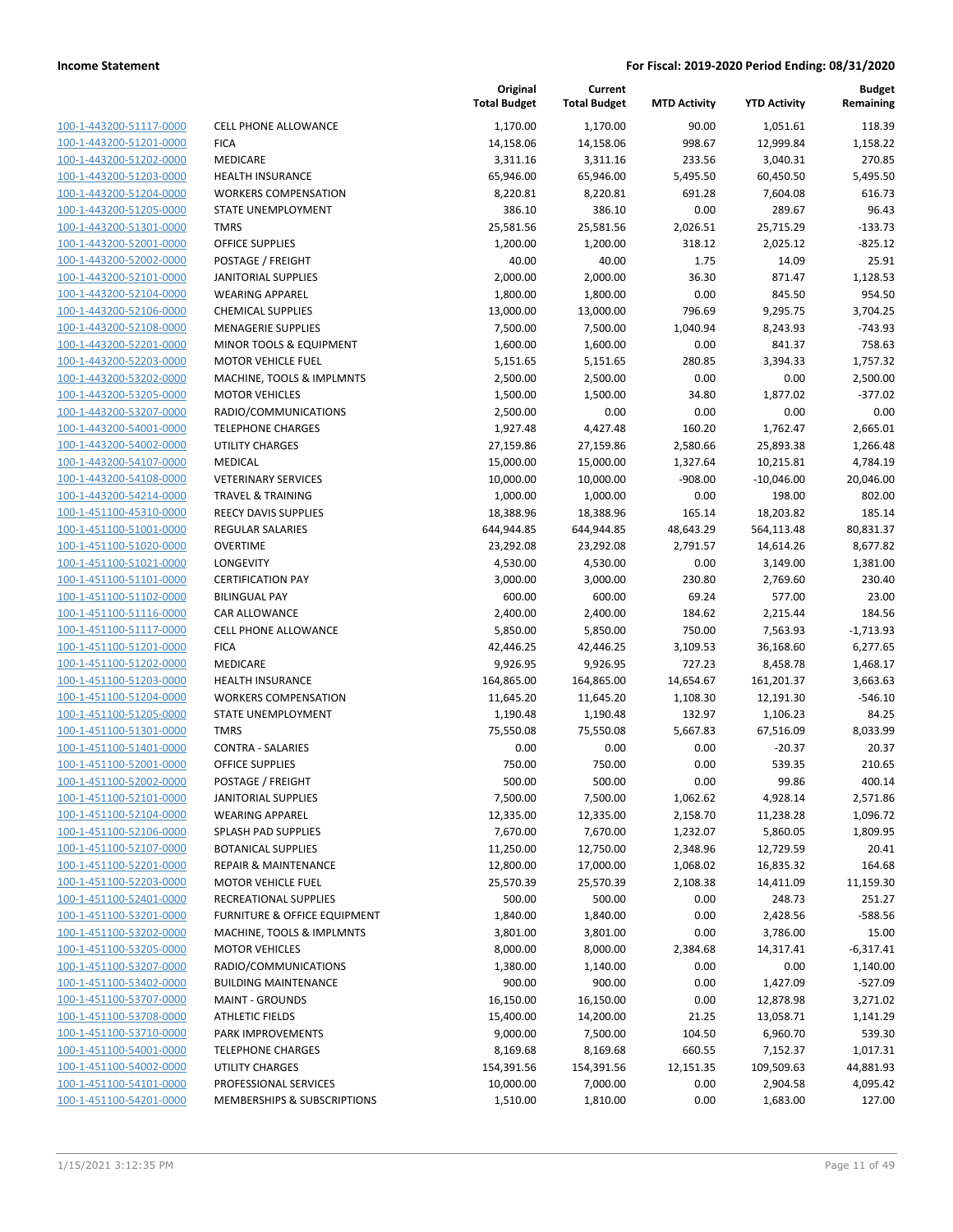| 100-1-451100-54211-0000        |
|--------------------------------|
| 100-1-451100-54212-0000        |
| 100-1-451100-54214-0000        |
| 100-1-451100-54301-0000        |
| 100-1-451100-54409-0000        |
| 100-1-455100-51001-0000        |
| 100-1-455100-51021-0000        |
| 100-1-455100-51102-0000        |
| 100-1-455100-51116-0000        |
| 100-1-455100-51117-0000        |
| 100-1-455100-51201-0000        |
| 100-1-455100-51202-0000        |
| 100-1-455100-51203-0000        |
| 100-1-455100-51204-0000        |
| 100-1-455100-51205-0000        |
| 100-1-455100-51301-0000        |
| 100-1-455100-52001-0000        |
|                                |
| 100-1-455100-52002-0000        |
| 100-1-455100-52004-0000        |
| 100-1-455100-52005-0000        |
| 100-1-455100-52115-0000        |
| 100-1-455100-52201-0000        |
| 100-1-455100-52402-0000        |
| 100-1-455100-53201-0000        |
| 100-1-455100-54001-0000        |
| 100-1-455100-54002-0000        |
| 100-1-455100-54201-0000        |
| 100-1-455100-54202-0000        |
| 100-1-455100-54211-0000        |
| 100-1-455100-54214-0000        |
| 100-1-455100-55203-0000        |
| 100-1-455100-55211-0000        |
| 100-1-456100-51001-0000        |
| 100-1-456100-51021-0000        |
| 100-1-456100-51116-0000        |
| 100-1-456100-51117-0000        |
| 100-1-456100-51201-0000        |
| 100-1-456100-51202-0000        |
| 100-1-456100-51203-0000        |
| 100-1-456100-51204-0000        |
| 100-1-456100-51205-0000        |
| 100-1-456100-51301-0000        |
| <u>100-1-456100-52001-0000</u> |
| <u>100-1-456100-52002-0000</u> |
| 100-1-456100-52005-0000        |
| 100-1-456100-52103-0000        |
| 100-1-456100-53402-0000        |
| <u>100-1-456100-54001-0000</u> |
| <u>100-1-456100-54201-0000</u> |
| 100-1-456100-54205-0000        |
|                                |
| 100-1-456100-54214-0000        |
| 100-1-456100-54301-0000        |
| <u>100-1-456100-54523-0000</u> |
| <u>100-1-480000-52003-0000</u> |
| 100-1-480000-52006-0000        |
| 100-1-480000-54002-0000        |
| 100-1-480000-54105-0000        |
| <u>100-1-480000-54201-0000</u> |
| <u>100-1-480000-54904-0000</u> |
|                                |

|                         |                                         | Original<br><b>Total Budget</b> | Current<br><b>Total Budget</b> | <b>MTD Activity</b> | <b>YTD Activity</b> | <b>Budget</b><br>Remaining |
|-------------------------|-----------------------------------------|---------------------------------|--------------------------------|---------------------|---------------------|----------------------------|
| 100-1-451100-54211-0000 | ADVERTISING                             | 8,000.00                        | 8,000.00                       | 95.37               | 1,822.37            | 6,177.63                   |
| 100-1-451100-54212-0000 | <b>PRINTING</b>                         | 0.00                            | 144.00                         | 0.00                | 144.00              | 0.00                       |
| 100-1-451100-54214-0000 | <b>TRAVEL &amp; TRAINING</b>            | 3,600.00                        | 2,856.00                       | 0.00                | 661.98              | 2,194.02                   |
| 100-1-451100-54301-0000 | <b>SPECIAL EVENTS</b>                   | 57,750.00                       | 57,750.00                      | 2,041.84            | 27,165.25           | 30,584.75                  |
| 100-1-451100-54409-0000 | <b>CEMETERY MAINTENANCE</b>             | 80,700.00                       | 80,700.00                      | 11,170.00           | 78,420.00           | 2,280.00                   |
| 100-1-455100-51001-0000 | REGULAR SALARIES                        | 323,051.02                      | 323,051.02                     | 23,211.29           | 285,453.27          | 37,597.75                  |
| 100-1-455100-51021-0000 | LONGEVITY                               | 4,164.00                        | 4,164.00                       | 0.00                | 4,116.00            | 48.00                      |
| 100-1-455100-51102-0000 | <b>BILINGUAL PAY</b>                    | 600.00                          | 600.00                         | 46.16               | 553.92              | 46.08                      |
| 100-1-455100-51116-0000 | CAR ALLOWANCE                           | 4,200.00                        | 4,200.00                       | 0.00                | 0.00                | 4,200.00                   |
| 100-1-455100-51117-0000 | <b>CELL PHONE ALLOWANCE</b>             | 1,170.00                        | 1,170.00                       | 90.00               | 1,051.15            | 118.85                     |
| 100-1-455100-51201-0000 | <b>FICA</b>                             | 20,657.47                       | 20,657.47                      | 1,421.62            | 17,687.35           | 2,970.12                   |
| 100-1-455100-51202-0000 | MEDICARE                                | 4,831.18                        | 4,831.18                       | 332.48              | 4,136.55            | 694.63                     |
| 100-1-455100-51203-0000 | <b>HEALTH INSURANCE</b>                 | 43,964.00                       | 43,964.00                      | 3,663.67            | 40,300.37           | 3,663.63                   |
| 100-1-455100-51204-0000 | <b>WORKERS COMPENSATION</b>             | 1,055.53                        | 1,055.53                       | 88.80               | 976.80              | 78.73                      |
| 100-1-455100-51205-0000 | STATE UNEMPLOYMENT                      | 777.21                          | 777.21                         | 25.01               | 692.37              | 84.84                      |
| 100-1-455100-51301-0000 | <b>TMRS</b>                             | 27,608.40                       | 27,608.40                      | 2,180.76            | 27,294.57           | 313.83                     |
| 100-1-455100-52001-0000 | <b>OFFICE SUPPLIES</b>                  | 2,590.00                        | 2,590.00                       | 930.22              | 1,842.69            | 747.31                     |
| 100-1-455100-52002-0000 | POSTAGE / FREIGHT                       | 60.00                           | 60.00                          | 0.00                | 8.39                | 51.61                      |
| 100-1-455100-52004-0000 | <b>COMPUTER SUPPLIES</b>                | 75.00                           | 75.00                          | 0.00                | 72.07               | 2.93                       |
| 100-1-455100-52005-0000 | PRINTED MATERIALS                       | 72.00                           | 72.00                          | 0.00                | 48.00               | 24.00                      |
| 100-1-455100-52115-0000 | <b>CATALOGING SUPPLIES</b>              | 1,200.00                        | 1,200.00                       | 0.00                | 1,154.59            | 45.41                      |
| 100-1-455100-52201-0000 | MINOR TOOLS & EQUIPMENT                 | 75.00                           | 75.00                          | 0.00                | 74.83               | 0.17                       |
| 100-1-455100-52402-0000 | <b>BASIC PROGRAM EXPENSE</b>            | 4,100.00                        | 4,646.00                       | 20.45               | 4,252.85            | 393.15                     |
| 100-1-455100-53201-0000 | <b>FURNITURE &amp; OFFICE EQUIPMENT</b> | 669.00                          | 669.00                         | 0.00                | 0.00                | 669.00                     |
| 100-1-455100-54001-0000 | <b>TELEPHONE CHARGES</b>                | 5,686.82                        | 5,686.82                       | 392.23              | 4,315.55            | 1,371.27                   |
| 100-1-455100-54002-0000 | <b>UTILITY CHARGES</b>                  | 37,830.50                       | 37,830.50                      | 3,225.66            | 30,404.12           | 7,426.38                   |
| 100-1-455100-54201-0000 | MEMBERSHIPS & SUBSCRIPTIONS             | 12,923.00                       | 12,923.00                      | 0.00                | 12,549.99           | 373.01                     |
| 100-1-455100-54202-0000 | <b>LIBRARY PERIODICALS</b>              | 2,570.00                        | 2,570.00                       | 0.00                | 42.19               | 2,527.81                   |
| 100-1-455100-54211-0000 | ADVERTISING                             | 1,500.00                        | 1,500.00                       | 0.00                | 1,381.34            | 118.66                     |
| 100-1-455100-54214-0000 | <b>TRAVEL &amp; TRAINING</b>            | 2,960.00                        | 2,414.00                       | 0.00                | 1,004.00            | 1,410.00                   |
| 100-1-455100-55203-0000 | <b>FURNITURE/OFFICE EQUIP</b>           | 600.00                          | 600.00                         | 0.00                | 558.46              | 41.54                      |
| 100-1-455100-55211-0000 | <b>BOOKS</b>                            | 43,800.00                       | 43,800.00                      | 1,904.34            | 31,583.15           | 12,216.85                  |
| 100-1-456100-51001-0000 | REGULAR SALARIES                        | 66,968.30                       | 66,968.30                      | 5,151.20            | 61,440.32           | 5,527.98                   |
| 100-1-456100-51021-0000 | LONGEVITY                               | 1,680.00                        | 1,680.00                       | 0.00                | 1,680.00            | 0.00                       |
| 100-1-456100-51116-0000 | CAR ALLOWANCE                           | 3,600.00                        | 3,600.00                       | 276.92              | 3,323.04            | 276.96                     |
| 100-1-456100-51117-0000 | <b>CELL PHONE ALLOWANCE</b>             | 1,170.00                        | 1,170.00                       | 90.00               | 1,051.61            | 118.39                     |
| 100-1-456100-51201-0000 | <b>FICA</b>                             | 4,551.93                        | 4,551.93                       | 304.80              | 3,790.06            | 761.87                     |
| 100-1-456100-51202-0000 | <b>MEDICARE</b>                         | 1,064.57                        | 1,064.57                       | 71.28               | 886.38              | 178.19                     |
| 100-1-456100-51203-0000 | <b>HEALTH INSURANCE</b>                 | 10,991.00                       | 10,991.00                      | 915.92              | 10,075.12           | 915.88                     |
| 100-1-456100-51204-0000 | <b>WORKERS COMPENSATION</b>             | 190.30                          | 190.30                         | 14.13               | 155.43              | 34.87                      |
| 100-1-456100-51205-0000 | STATE UNEMPLOYMENT                      | 64.35                           | 64.35                          | 0.00                | 9.00                | 55.35                      |
| 100-1-456100-51301-0000 | <b>TMRS</b>                             | 8,224.69                        | 8,224.69                       | 620.78              | 7,553.98            | 670.71                     |
| 100-1-456100-52001-0000 | <b>OFFICE SUPPLIES</b>                  | 50.00                           | 50.00                          | 0.00                | 39.05               | 10.95                      |
| 100-1-456100-52002-0000 | POSTAGE / FREIGHT                       | 75.00                           | 75.00                          | 0.00                | 0.70                | 74.30                      |
| 100-1-456100-52005-0000 | PRINTED MATERIALS                       | 0.00                            | 0.00                           | 0.00                | 24.00               | $-24.00$                   |
| 100-1-456100-52103-0000 | <b>MEETING SUPPLIES</b>                 | 50.00                           | 50.00                          | 0.00                | 0.00                | 50.00                      |
| 100-1-456100-53402-0000 | MAINTENANCE OF BUILDINGS                | 0.00                            | 0.00                           | 0.00                | 34.88               | $-34.88$                   |
| 100-1-456100-54001-0000 | <b>TELEPHONE CHARGES</b>                | 413.36                          | 413.36                         | 40.24               | 442.74              | $-29.38$                   |
| 100-1-456100-54201-0000 | MEMBERSHIPS & SUBSCRIPTIONS             | 1,255.00                        | 1,255.00                       | 375.00              | 1,255.00            | 0.00                       |
| 100-1-456100-54205-0000 | <b>BUSINESS MEALS</b>                   | 50.00                           | 50.00                          | 0.00                | 0.00                | 50.00                      |
| 100-1-456100-54214-0000 | <b>TRAVEL &amp; TRAINING</b>            | 1,000.00                        | 1,000.00                       | 0.00                | 0.00                | 1,000.00                   |
| 100-1-456100-54301-0000 | <b>SPECIAL EVENTS</b>                   | 9,800.00                        | 9,800.00                       | 850.00              | 6,027.01            | 3,772.99                   |
| 100-1-456100-54523-0000 | PROPOSED EVENTS                         | 75,000.00                       | 75,000.00                      | 0.00                | 68,633.50           | 6,366.50                   |
| 100-1-480000-52003-0000 | <b>COPIER CHARGES</b>                   | 60,000.00                       | 60,000.00                      | 5,549.52            | 56,059.58           | 3,940.42                   |
| 100-1-480000-52006-0000 | <b>COPIER PAPER</b>                     | 4,500.00                        | 4,500.00                       | 549.44              | 3,409.86            | 1,090.14                   |
| 100-1-480000-54002-0000 | UTILITY CHARGES                         | 585.55                          | 585.55                         | 48.00               | 527.99              | 57.56                      |
| 100-1-480000-54105-0000 | <b>MARKETING</b>                        | 6,000.00                        | 6,000.00                       | 0.00                | 7,000.00            | $-1,000.00$                |
| 100-1-480000-54201-0000 | MEMBERSHIPS & SUBSCRIPTIONS             | 8,601.00                        | 8,601.00                       | 0.00                | 5,242.92            | 3,358.08                   |
| 100-1-480000-54904-0000 | POSTAGE METER RENTAL                    | 0.00                            | 0.00                           | $-177.85$           | $-1,956.35$         | 1,956.35                   |
|                         |                                         |                                 |                                |                     |                     |                            |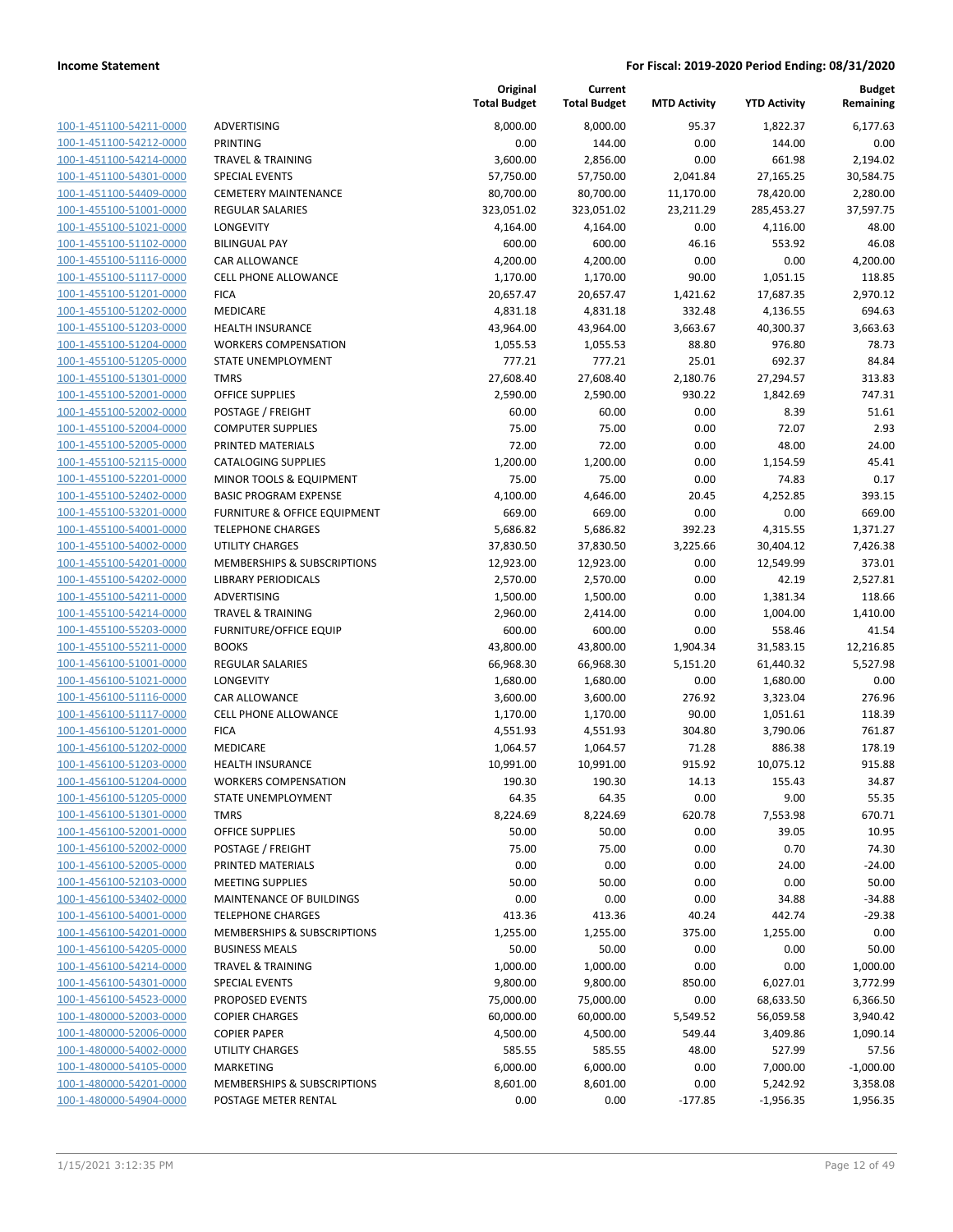|                                                                 |                                                                       | Original<br><b>Total Budget</b> | Current<br><b>Total Budget</b> | <b>MTD Activity</b> | <b>YTD Activity</b> | <b>Budget</b><br>Remaining |
|-----------------------------------------------------------------|-----------------------------------------------------------------------|---------------------------------|--------------------------------|---------------------|---------------------|----------------------------|
| 100-1-480000-56309-0000                                         | PAYOUT ARRANGEMENT LOCAL SALES TAX                                    | 187,096.00                      | 187,096.00                     | 0.00                | 146,415.03          | 40,680.97                  |
| 100-1-480000-56309-0001                                         | PAYOUT ARRANGEMENT - 380 AGREEMENT                                    | 126,000.00                      | 126,000.00                     | 0.00                | 88,253.00           | 37,747.00                  |
| 100-1-480000-57005-0000                                         | <b>ACCRUED VAC &amp; SICK PAY</b>                                     | 160,000.00                      | 160,000.00                     | 1,559.31            | 236,667.42          | $-76,667.42$               |
| 100-1-480000-57007-0000                                         | <b>COMMUNITY SERVICES</b>                                             | 25,000.00                       | 25,000.00                      | 0.00                | 3,500.00            | 21,500.00                  |
| 100-1-480000-57008-0000                                         | <b>BANK CHARGES</b>                                                   | 12,000.00                       | 12,000.00                      | 986.15              | 9,101.91            | 2,898.09                   |
| 100-1-480000-57015-0000                                         | <b>CONTINGENCY EXPENSE</b>                                            | 90,000.00                       | 90,000.00                      | 0.00                | 0.00                | 90,000.00                  |
| 100-1-491000-58040-0000                                         | <b>XFR - GENERAL CIP</b>                                              | 2,139,686.00                    | 2,139,686.00                   | 178,307.17          | 1,961,378.87        | 178,307.13                 |
| 100-1-491000-58204-0000                                         | XFR - VEHICLE/EQUIP RPLCMNT                                           | 460,000.00                      | 460,000.00                     | 38,333.33           | 421,666.63          | 38,333.37                  |
| 100-1-495000-58702-0000                                         | CA - GEN GOV TO CENTRAL SERVICE FUND                                  | 2,967.00                        | 2,967.00                       | 247.25              | 2,719.75            | 247.25                     |
| 100-1-495000-58703-0000                                         | CA - PUBLIC WORKS TO CENTRAL SERVICE FU                               | 88,468.00                       | 88,468.00                      | 7,372.33            | 81,095.63           | 7,372.37                   |
| 100-1-495000-58704-0000                                         | CA - PUBLIC SAFETY TO CENTRAL SERVICE FU                              | 245,537.00                      | 245,537.00                     | 20,461.43           | 225,075.68          | 20,461.32                  |
| 100-1-495000-58705-0000                                         | CA - COM DEV TO CENTRAL SERVICE FUND                                  | 55,699.00                       | 55,699.00                      | 4,641.58            | 51,057.41           | 4,641.59                   |
| 100-1-495000-58706-0000                                         | CA - PARKS & REC TO CENTRAL SERVICE FUND                              | 200,188.00                      | 200,188.00                     | 16,682.33           | 183,505.63          | 16,682.37                  |
| 100-1-495000-58712-0000                                         | CA - GEN GOV TO INSURANCE FUND                                        | 1,939.00                        | 1,939.00                       | 161.58              | 1,777.38            | 161.62                     |
| 100-1-495000-58713-0000                                         | CA - PUBLIC WORKS TO INSURANCE FUND                                   | 29,986.00                       | 29,986.00                      | 2,498.83            | 27,487.13           | 2,498.87                   |
| 100-1-495000-58714-0000                                         | CA - PUBLIC SAFETY TO INSURANCE FUND                                  | 109,404.00                      | 109,404.00                     | 9,117.01            | 100,287.06          | 9,116.94                   |
| 100-1-495000-58715-0000                                         | CA - COM DEV TO INSURANCE FUND                                        | 15,776.00                       | 15,776.00                      | 1,314.67            | 14,461.41           | 1,314.59                   |
| 100-1-495000-58716-0000                                         | CA - PARKS & REC TO INSURANCE FUND                                    | 42,364.00                       | 42,364.00                      | 3,530.33            | 38,833.64           | 3,530.36                   |
| 100-1-495000-58722-0000                                         | CA - GEN GOVERNMENT TO MIS FUND                                       | 16,011.00                       | 16,011.00                      | 1,334.25            | 14,676.75           | 1,334.25                   |
| 100-1-495000-58723-0000                                         | CA - PUBLIC WORKS TO MIS FUND                                         | 11,166.00                       | 11,166.00                      | 930.50              | 10,235.43           | 930.57                     |
| 100-1-495000-58724-0000                                         | CA - PUBLIC SAFETY TO MIS FUND                                        | 95,412.00                       | 95,412.00                      | 7,950.99            | 87,460.97           | 7,951.03                   |
| 100-1-495000-58725-0000                                         | CA - COM DEV TO MIS FUND                                              | 47,411.00                       | 47,411.00                      | 3,950.92            | 43,460.12           | 3,950.88                   |
| 100-1-495000-58726-0000                                         | CA - PARKS & REC TO MIS FUND                                          | 70,640.00                       | 70,640.00                      | 5,886.67            | 64,753.37           | 5,886.63                   |
|                                                                 | <b>Expense Total:</b>                                                 | 26,072,457.79                   | 26,076,217.79                  | 2,101,294.37        | 23,472,407.70       | 2,603,810.09               |
|                                                                 | Fund: 100 - GENERAL FUND Surplus (Deficit):                           | -670,510.62                     | -674,270.62                    | -641,154.11         | 511,235.47          |                            |
| Fund: 101 - MUNICIPAL COURT BUILDING SECURITY FEES              |                                                                       |                                 |                                |                     |                     |                            |
| Revenue                                                         |                                                                       |                                 |                                |                     |                     |                            |
| 101-1-318001-44101-0000                                         | MUNICIPAL COURT COST/FEES                                             | 0.00                            | 0.00                           | 39.36               | 1,966.86            | $-1,966.86$                |
| 101-1-318001-44101-0001                                         | LOCAL MUNICIPAL COURT COST/FEES                                       | 0.00                            | 0.00                           | 628.07              | 2,806.69            | $-2,806.69$                |
| 101-1-319001-45401-0000                                         | <b>INTEREST REVENUES</b>                                              | 0.00                            | 0.00                           | $-64.57$            | 674.38              | $-674.38$                  |
|                                                                 | <b>Revenue Total:</b>                                                 | 0.00                            | 0.00                           | 602.86              | 5,447.93            | $-5,447.93$                |
| <b>Expense</b>                                                  |                                                                       |                                 |                                |                     |                     |                            |
| 101-1-412100-54214-0000                                         | <b>TRAVEL &amp; TRAINING</b>                                          | 0.00                            | 0.00                           | 0.00                | $-15.00$            | 15.00                      |
| 101-1-480000-57008-0000                                         | <b>BANK CHARGES</b>                                                   | 0.00                            | 0.00                           | 1.46                | 22.49               | $-22.49$                   |
|                                                                 | <b>Expense Total:</b>                                                 | 0.00                            | 0.00                           | 1.46                | 7.49                | $-7.49$                    |
|                                                                 | Fund: 101 - MUNICIPAL COURT BUILDING SECURITY FEES Surplus (Deficit): | 0.00                            | 0.00                           | 601.40              | 5,440.44            |                            |
| Fund: 102 - MUNICIPAL COURT TECH FUND                           |                                                                       |                                 |                                |                     |                     |                            |
| Revenue                                                         |                                                                       |                                 |                                |                     |                     |                            |
| 102-1-318001-44101-0000                                         | MUNICIPAL COURT COST/FEES                                             | 0.00                            | 0.00                           | 83.42               | 2,617.57            | $-2,617.57$                |
| 102-1-318001-44101-0001                                         | LOCAL MUNICIPAL COURT COST/FEES                                       | 0.00                            | 0.00                           | 494.93              | 2,425.19            | $-2,425.19$                |
| 102-1-319001-45401-0000                                         | <b>INTEREST REVENUES</b>                                              | 0.00                            | 0.00                           | $-44.80$            | 462.00              | $-462.00$                  |
|                                                                 | <b>Revenue Total:</b>                                                 | 0.00                            | 0.00                           | 533.55              | 5,504.76            | $-5,504.76$                |
| <b>Expense</b>                                                  |                                                                       |                                 |                                |                     |                     |                            |
| 102-1-480000-57008-0000                                         | <b>BANK CHARGES</b>                                                   | 0.00                            | 0.00                           | 1.01                | 15.44               | $-15.44$                   |
|                                                                 | <b>Expense Total:</b>                                                 | 0.00                            | 0.00                           | 1.01                | 15.44               | $-15.44$                   |
|                                                                 | Fund: 102 - MUNICIPAL COURT TECH FUND Surplus (Deficit):              | 0.00                            | 0.00                           | 532.54              | 5,489.32            |                            |
|                                                                 |                                                                       |                                 |                                |                     |                     |                            |
| <b>Fund: 103 - MUNICIPAL COURT CHILD SAFETY FUND</b><br>Revenue |                                                                       |                                 |                                |                     |                     |                            |
| 103-1-318001-44101-0000                                         | MUNICIPAL COURT COST/FEES                                             | 100.00                          | 100.00                         | 0.00                | 156.95              | $-56.95$                   |
| 103-1-318001-44110-0000                                         | OPTIONAL COUNTY FEE - CHILD SAFETY                                    | 27,000.00                       | 27,000.00                      | 0.00                | 9,630.17            | 17,369.83                  |
| 103-1-319001-45401-0000                                         | <b>INTEREST REVENUES</b>                                              | 150.00                          | 150.00                         | $-7.06$             | 976.80              | $-826.80$                  |
|                                                                 | <b>Revenue Total:</b>                                                 | 27,250.00                       | 27,250.00                      | $-7.06$             | 10,763.92           | 16,486.08                  |
|                                                                 |                                                                       |                                 |                                |                     |                     |                            |
| <b>Expense</b><br>103-1-480000-57007-0000                       | <b>COMMUNITY SERVICES</b>                                             | 25,000.00                       | 25,000.00                      | 0.00                | 23,745.87           | 1,254.13                   |
|                                                                 |                                                                       |                                 |                                |                     |                     |                            |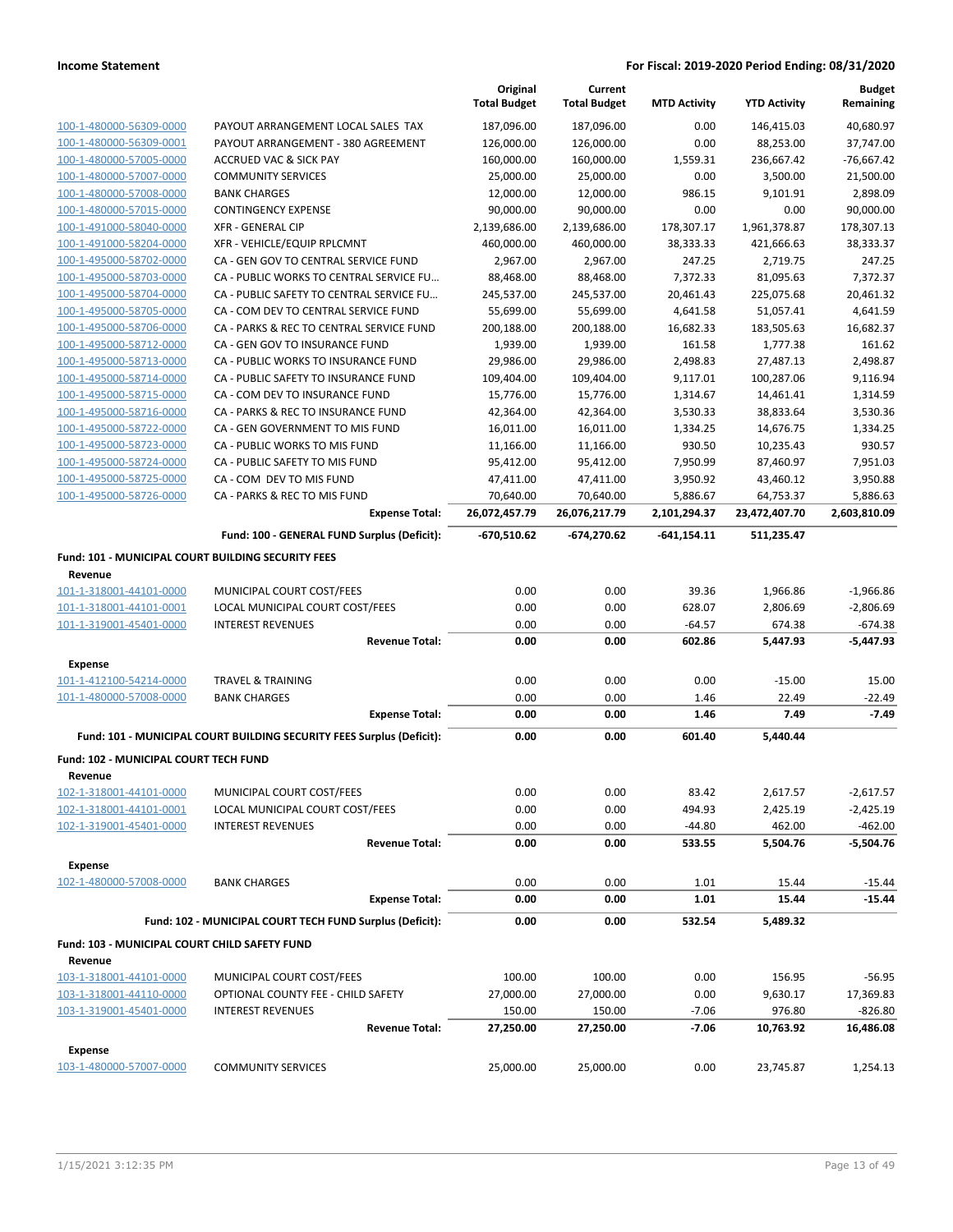|                                                      |                                                                  | Original            | Current             |                     |                     | <b>Budget</b>        |
|------------------------------------------------------|------------------------------------------------------------------|---------------------|---------------------|---------------------|---------------------|----------------------|
|                                                      |                                                                  | <b>Total Budget</b> | <b>Total Budget</b> | <b>MTD Activity</b> | <b>YTD Activity</b> | Remaining            |
| 103-1-480000-57008-0000                              | <b>BANK CHARGES</b><br><b>Expense Total:</b>                     | 0.00<br>25,000.00   | 0.00<br>25,000.00   | 0.23<br>0.23        | 48.23<br>23,794.10  | $-48.23$<br>1,205.90 |
|                                                      | Fund: 103 - MUNICIPAL COURT CHILD SAFETY FUND Surplus (Deficit): | 2,250.00            | 2,250.00            | $-7.29$             | $-13,030.18$        |                      |
|                                                      |                                                                  |                     |                     |                     |                     |                      |
| Fund: 110 - EXCHANGE BUILDING FUND<br><b>Expense</b> |                                                                  |                     |                     |                     |                     |                      |
| 110-1-463100-54001-0000                              | <b>TELEPHONE CHARGES</b>                                         | 30.37               | 30.37               | 0.00                | 0.00                | 30.37                |
|                                                      | <b>Expense Total:</b>                                            | 30.37               | 30.37               | 0.00                | 0.00                | 30.37                |
|                                                      | Fund: 110 - EXCHANGE BUILDING FUND Total:                        | 30.37               | 30.37               | 0.00                | 0.00                |                      |
| <b>Fund: 111 - RECREATION ACTIVITIES FUND</b>        |                                                                  |                     |                     |                     |                     |                      |
| Revenue                                              |                                                                  |                     |                     |                     |                     |                      |
| 111-1-319001-45401-0000                              | <b>INTEREST REVENUES</b>                                         | 40.00               | 40.00               | 0.00                | 0.00                | 40.00                |
| 111-1-319010-45306-0000                              | PARK CONCESSIONS                                                 | 22,450.00           | 22,450.00           | $-109.74$           | 6,992.85            | 15,457.15            |
| 111-1-319011-44507-0000                              | <b>ADULT RECREATION FEES</b>                                     | 24,400.00           | 24,400.00           | 1,247.65            | 7,895.99            | 16,504.01            |
| 111-1-319011-44508-0000                              | YOUTH RECREATION FEES                                            | 93,450.00           | 93,450.00           | $-230.91$           | 31,285.10           | 62,164.90            |
| 111-1-319011-44511-0000                              | <b>REECY DAVIS MEMBERSHIPS</b>                                   | 42,450.00           | 42,450.00           | 425.40              | 3,854.62            | 38,595.38            |
| 111-1-319012-44509-0000                              | SPECIAL EVENT FUNDING                                            | 45,703.00           | 45,703.00           | 0.00                | 4,070.00            | 41,633.00            |
| 111-1-319012-45504-0000                              | RECREATION FACILTY RENTAL                                        | 39,942.50           | 39,942.50           | 0.00                | 670.85              | 39,271.65            |
|                                                      | <b>Revenue Total:</b>                                            | 268,435.50          | 268,435.50          | 1,332.40            | 54,769.41           | 213,666.09           |
| <b>Expense</b>                                       |                                                                  |                     |                     |                     |                     |                      |
| 111-1-451200-51001-0000                              | REGULAR SALARIES / PART TIME TEMPORARY                           | 69,864.00           | 69,864.00           | 4,320.00            | 30,378.00           | 39,486.00            |
| 111-1-451200-51115-0000                              | <b>CLOTHING ALLOWANCE</b>                                        | 0.00                | 0.00                | 4.62                | 4.62                | $-4.62$              |
| 111-1-451200-51201-0000                              | <b>FICA</b>                                                      | 4,331.57            | 4,331.57            | 268.12              | 1,924.97            | 2,406.60             |
| 111-1-451200-51202-0000                              | <b>MEDICARE</b>                                                  | 1,013.03            | 1,013.03            | 62.70               | 450.18              | 562.85               |
| 111-1-451200-51204-0000                              | <b>WORKERS COMPENSATION</b>                                      | 534.43              | 534.43              | 44.99               | 494.89              | 39.54                |
| 111-1-451200-51205-0000                              | STATE UNEMPLOYMENT                                               | 319.18              | 319.18              | 69.19               | 377.02              | $-57.84$             |
| 111-1-451200-51301-0000                              | <b>TMRS</b>                                                      | 5,890.72            | 5,890.72            | 0.00                | 0.00                | 5,890.72             |
| 111-1-451200-52001-0000                              | <b>OFFICE SUPPLIES</b>                                           | 500.00              | 500.00              | 0.00                | 396.92              | 103.08               |
| 111-1-451200-52101-0000                              | <b>JANITORIAL SUPPLIES</b>                                       | 750.00              | 750.00              | 0.00                | 0.00                | 750.00               |
| 111-1-451200-52401-0000                              | YOUTH SPORT SUPPLIES                                             | 53,700.00           | 53,700.00           | 24.99               | 39,315.51           | 14,384.49            |
| 111-1-451200-52403-0000                              | <b>RESALE ITEMS</b>                                              | 22,812.00           | 22,812.00           | 500.85              | 4,427.88            | 18,384.12            |
| 111-1-451200-52412-0000                              | <b>ADULT SPORT SUPPLIES</b>                                      | 11,450.00           | 11,450.00           | 260.75              | 3,165.40            | 8,284.60             |
| 111-1-451200-54301-0000                              | <b>SPECIAL EVENTS</b>                                            | 37,250.00           | 34,723.12           | $-435.00$           | 23,022.84           | 11,700.28            |
| 111-1-451200-54303-0000                              | ADULT OFFICIALS / INSTRUCTORS                                    | 13,466.00           | 13,466.00           | 560.00              | 10,600.00           | 2,866.00             |
| 111-1-451200-54305-0000                              | YOUTH OFFICALS/INSTRUCTORS                                       | 26,166.00           | 26,166.00           | 0.00                | 12,229.00           | 13,937.00            |
| 111-1-480000-52003-0000                              | <b>COPIER CHARGES</b>                                            | 2,050.00            | 3,700.00            | 201.82              | 2,366.26            | 1,333.74             |
| 111-1-480000-57005-0000                              | <b>ACCRUED VACATION SICK</b>                                     | 0.00                | 0.00                | 0.00                | 666.00              | $-666.00$            |
| 111-1-480000-57008-0000                              | BANK CHARGES                                                     | 2,200.00            | 3,076.88            | 0.00                | 2,638.44            | 438.44               |
| 111-1-495000-58501-0000                              | CA - GENERAL FUND                                                | 9,613.00            | 9,613.00            | 801.08              | 8,811.88            | 801.12               |
| 111-1-495000-58701-0000                              | CA - CENTRAL SERVICE FUND                                        | 562.00              | 562.00              | 46.83               | 515.13              | 46.87                |
| 111-1-495000-58710-0000                              | <b>CA - INSURANCE FUND</b>                                       | 124.00              | 124.00              | 10.33               | 113.63              | 10.37                |
| 111-1-495000-58720-0000                              | CA - MIS FUN                                                     | 501.00              | 501.00              | 41.75               | 459.25              | 41.75                |
|                                                      | <b>Expense Total:</b>                                            | 263,096.93          | 263,096.93          | 6,783.02            | 142,357.82          | 120,739.11           |
|                                                      | Fund: 111 - RECREATION ACTIVITIES FUND Surplus (Deficit):        | 5,338.57            | 5,338.57            | -5,450.62           | $-87,588.41$        |                      |
| Fund: 112 - GUN RANGE FUND                           |                                                                  |                     |                     |                     |                     |                      |
| Revenue                                              |                                                                  |                     |                     |                     |                     |                      |
| 112-1-319001-45401-0000                              | <b>INTEREST REVENUES</b>                                         | 0.00                | 0.00                | $-1.23$             | 11.85               | $-11.85$             |
| 112-1-319001-45601-0000                              | MISCELLANEOUS REVENUES                                           | 1,500.00            | 1,500.00            | 0.00                | 1,270.00            | 230.00               |
|                                                      | <b>Revenue Total:</b>                                            | 1,500.00            | 1,500.00            | $-1.23$             | 1,281.85            | 218.15               |
| <b>Expense</b>                                       |                                                                  |                     |                     |                     |                     |                      |
| 112-1-421700-54501-0000                              | SPECIAL SERVICES                                                 | 1,000.00            | 1,000.00            | 0.00                | 866.00              | 134.00               |
| 112-1-480000-57008-0000                              | <b>BANK CHARGES</b>                                              | 0.00                | 0.00                | 0.02                | 0.41                | $-0.41$              |
|                                                      | <b>Expense Total:</b>                                            | 1,000.00            | 1,000.00            | 0.02                | 866.41              | 133.59               |
|                                                      | Fund: 112 - GUN RANGE FUND Surplus (Deficit):                    | 500.00              | 500.00              | $-1.25$             | 415.44              |                      |
|                                                      |                                                                  |                     |                     |                     |                     |                      |
| Fund: 113 - HOTEL / MOTEL OCCUPANCY TAX FUND         |                                                                  |                     |                     |                     |                     |                      |
| Revenue<br>113-1-313005-41402-0000                   | HOTEL/MOTEL OCCUPANCY TAX                                        | 573,097.00          | 573,097.00          | 37,176.80           | 441,289.48          | 131,807.52           |
|                                                      |                                                                  |                     |                     |                     |                     |                      |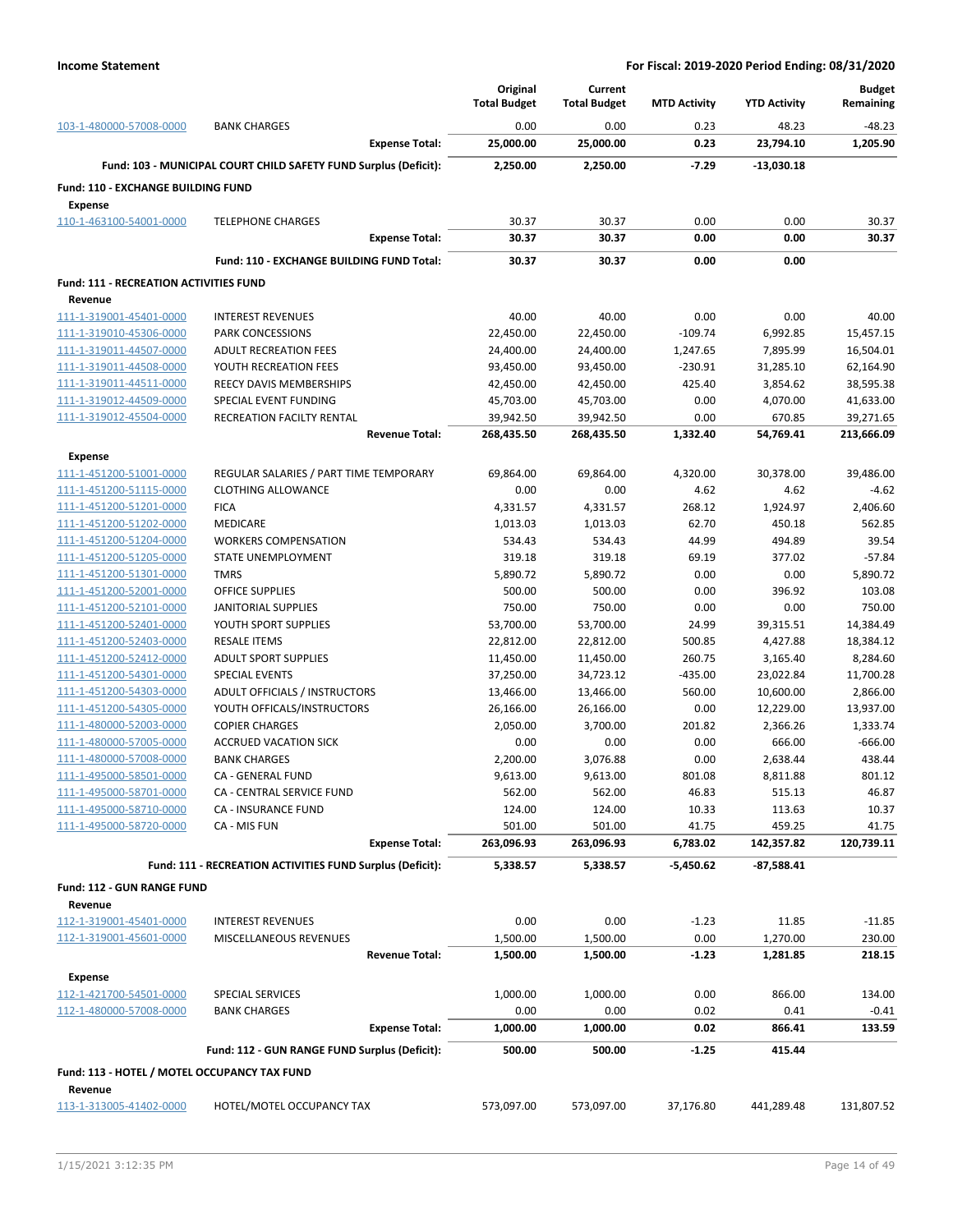|                                   |                                                                 |                       | Original<br><b>Total Budget</b> | Current<br><b>Total Budget</b> | <b>MTD Activity</b> | <b>YTD Activity</b> | <b>Budget</b><br>Remaining |
|-----------------------------------|-----------------------------------------------------------------|-----------------------|---------------------------------|--------------------------------|---------------------|---------------------|----------------------------|
| 113-1-319001-45401-0000           | <b>INTEREST REVENUES</b>                                        |                       | 5,000.00                        | 5,000.00                       | $-390.72$           | 4,447.73            | 552.27                     |
|                                   |                                                                 | <b>Revenue Total:</b> | 578,097.00                      | 578,097.00                     | 36,786.08           | 445,737.21          | 132,359.79                 |
| Expense                           |                                                                 |                       |                                 |                                |                     |                     |                            |
| 113-1-457100-54205-0000           | <b>BUSINESS MEALS</b>                                           |                       | 500.00                          | 500.00                         | 0.00                | 50.00               | 450.00                     |
| 113-1-458100-51001-0000           | <b>REGULAR</b>                                                  |                       | 42,074.39                       | 42,074.39                      | 2,036.56            | 29,440.13           | 12,634.26                  |
| 113-1-458100-51020-0000           | <b>OVERTIME</b>                                                 |                       | 22.50                           | 22.50                          | 0.00                | 384.61              | $-362.11$                  |
| 113-1-458100-51021-0000           | <b>LONGEVITY</b>                                                |                       | 360.00                          | 360.00                         | 0.00                | 246.00              | 114.00                     |
| 113-1-458100-51116-0000           | CAR ALLOWANCE                                                   |                       | 1,200.00                        | 1,200.00                       | 92.30               | 1,061.45            | 138.55                     |
| 113-1-458100-51117-0000           | <b>CELL PHONE ALLOWANCE</b>                                     |                       | 585.00                          | 585.00                         | 45.00               | 525.57              | 59.43                      |
| 113-1-458100-51201-0000           | <b>FICA</b>                                                     |                       | 2,743.00                        | 2,743.00                       | 129.06              | 1,896.99            | 846.01                     |
| 113-1-458100-51202-0000           | <b>MEDICARE</b>                                                 |                       | 641.51                          | 641.51                         | 30.18               | 443.63              | 197.88                     |
| 113-1-458100-51203-0000           | <b>HEALTH INSURANCE</b>                                         |                       | 10,991.00                       | 10,991.00                      | 915.92              | 10,075.12           | 915.88                     |
| 113-1-458100-51204-0000           | <b>WORKERS COMPENSATION</b>                                     |                       | 699.03                          | 699.03                         | 58.85               | 647.35              | 51.68                      |
| 113-1-458100-51205-0000           | <b>UNEMPLOYMENT</b>                                             |                       | 64.35                           | 64.35                          | 0.00                | 5.70                | 58.65                      |
| 113-1-458100-51301-0000           | <b>TMRS</b>                                                     |                       | 4,956.20                        | 4,956.20                       | 234.18              | 3,420.53            | 1,535.67                   |
| 113-1-458100-52001-0000           | OFFICE SUPPLIES                                                 |                       | 400.00                          | 400.00                         | 0.00                | 443.11              | $-43.11$                   |
| 113-1-458100-52002-0000           | POSTAGE / FREIGHT                                               |                       | 1,000.00                        | 1,000.00                       | 56.30               | 395.31              | 604.69                     |
| 113-1-458100-54101-0000           | PROFESSIONAL SERVICES                                           |                       | 20,000.00                       | 20,000.00                      | 0.00                | 7,300.00            | 12.700.00                  |
| 113-1-458100-54105-0000           | MARKETING                                                       |                       | 10,000.00                       | 10,000.00                      | 0.00                | 3,930.25            | 6,069.75                   |
| 113-1-458100-54201-0000           | MEMBERSHIPS & SUBSCRIPTIONS                                     |                       | 1,500.00                        | 1,500.00                       | 0.00                | 765.00              | 735.00                     |
| 113-1-458100-54211-0000           | ADVERTISING                                                     |                       | 55,000.00                       | 55,000.00                      | 3,548.16            | 38,549.16           | 16,450.84                  |
| 113-1-458100-54212-0000           | PRINTING                                                        |                       | 5,000.00                        | 5,000.00                       | 0.00                | 0.00                | 5,000.00                   |
| 113-1-458100-54214-0000           | TRAVEL/TRAINING EXPENSE                                         |                       | 2,500.00                        | 2,500.00                       | 0.00                | 600.00              | 1,900.00                   |
| 113-1-458100-54301-0000           | SPECIAL EVENTS                                                  |                       | 15,000.00                       | 15,000.00                      | 0.00                | 10,303.75           | 4,696.25                   |
| 113-1-458100-55203-0000           | <b>FURNITURE/OFFICE EQUIP</b>                                   |                       | 600.00                          | 600.00                         | 0.00                | 0.00                | 600.00                     |
| 113-1-480000-57008-0000           | <b>BANK CHARGES</b>                                             |                       | 0.00                            | 0.00                           | 8.86                | 144.89              | $-144.89$                  |
| 113-1-491000-58001-0000           | <b>XFR - GENERAL FUND</b>                                       |                       | 145,000.00                      | 145,000.00                     | 12,083.33           | 132,916.63          | 12,083.37                  |
| 113-1-491000-58014-0000           | <b>XFR - VENUE MGMT FUND</b>                                    |                       | 160,000.00                      | 160,000.00                     | 13,333.33           | 146,666.63          | 13,333.37                  |
| 113-1-491000-58040-0000           | XFR - GENERAL CIP FUND                                          |                       | 47,747.00                       | 47,747.00                      | 3,978.92            | 43,768.12           | 3,978.88                   |
| 113-1-491000-58101-0000           | <b>XFR - UTILITY FUND</b>                                       |                       | 45,000.00                       | 45,000.00                      | 3,750.00            | 41,250.00           | 3,750.00                   |
|                                   |                                                                 | <b>Expense Total:</b> | 573,583.98                      | 573,583.98                     | 40,300.95           | 475,229.93          | 98,354.05                  |
|                                   | Fund: 113 - HOTEL / MOTEL OCCUPANCY TAX FUND Surplus (Deficit): |                       | 4,513.02                        | 4,513.02                       | $-3,514.87$         | $-29,492.72$        |                            |
| Fund: 114 - VENUE MANAGEMENT FUND |                                                                 |                       |                                 |                                |                     |                     |                            |
| Revenue                           |                                                                 |                       |                                 |                                |                     |                     |                            |
| 114-1-319010-45306-0000           | CONCESSIONS                                                     |                       | 1,008.00                        | 1,008.00                       | 0.00                | 178.55              | 829.45                     |
| 114-1-319030-45506-0000           | <b>AUDITORIUM RENTALS</b>                                       |                       | 32,035.00                       | 32,035.00                      | 4,070.00            | 21,099.00           | 10,936.00                  |
| 114-1-319031-45505-0000           | <b>CIVIC CENTER RENTALS</b>                                     |                       | 48,696.00                       | 48,696.00                      | 827.00              | 18,890.00           | 29,806.00                  |
| 114-1-319032-44509-0000           | SPECIAL EVENTS/SPONSORS                                         |                       | 4,981.00                        | 4,981.00                       | 0.00                | 0.00                | 4,981.00                   |
| 114-1-319033-45307-0000           | <b>TICKET SALES</b>                                             |                       | 95,000.00                       | 95,000.00                      | 0.00                | 0.00                | 95,000.00                  |
| 114-1-323001-46008-0000           | <b>XFR - TOURISM FUND</b>                                       |                       | 160,000.00                      | 160,000.00                     | 13,333.33           | 146,666.63          | 13,333.37                  |
|                                   |                                                                 | <b>Revenue Total:</b> | 341,720.00                      | 341,720.00                     | 18,230.33           | 186,834.18          | 154,885.82                 |
| Expense                           |                                                                 |                       |                                 |                                |                     |                     |                            |
| 114-1-457100-51001-0000           | REGULAR SALARIES                                                |                       | 26,474.39                       | 26,474.39                      | 3,404.56            | 34,223.87           | $-7,749.48$                |
| 114-1-457100-51020-0000           | <b>OVERTIME</b>                                                 |                       | 11,000.00                       | 11,000.00                      | 0.00                | 161.89              | 10,838.11                  |
| 114-1-457100-51021-0000           | <b>LONGEVITY</b>                                                |                       | 318.00                          | 318.00                         | 0.00                | 159.00              | 159.00                     |
| 114-1-457100-51116-0000           | <b>CAR ALLOWANCE</b>                                            |                       | 1,200.00                        | 1,200.00                       | 92.32               | 1,153.99            | 46.01                      |
| 114-1-457100-51117-0000           | CELL PHONE ALLOWANCE                                            |                       | 585.00                          | 585.00                         | 45.00               | 525.58              | 59.42                      |
| 114-1-457100-51201-0000           | <b>FICA</b>                                                     |                       | 1,771.80                        | 1,771.80                       | 221.88              | 2,265.01            | $-493.21$                  |
| 114-1-457100-51202-0000           | MEDICARE                                                        |                       | 414.37                          | 414.37                         | 51.90               | 529.80              | $-115.43$                  |
| 114-1-457100-51203-0000           | <b>HEALTH INSURANCE</b>                                         |                       | 5,495.50                        | 5,495.50                       | 458.00              | 5,038.00            | 457.50                     |
| 114-1-457100-51204-0000           | <b>WORKERS COMPENSATION</b>                                     |                       | 658.42                          | 658.42                         | 55.37               | 609.07              | 49.35                      |
| 114-1-457100-51205-0000           | STATE UNEMPLOYMENT                                              |                       | 32.18                           | 32.18                          | 0.00                | 51.78               | $-19.60$                   |
| 114-1-457100-51301-0000           | <b>TMRS</b>                                                     |                       | 3,201.38                        | 3,201.38                       | 408.84              | 4,178.73            | $-977.35$                  |
| 114-1-457100-52001-0000           | OFFICE SUPPLIES                                                 |                       | 250.00                          | 250.00                         | 39.97               | 487.47              | $-237.47$                  |
| 114-1-457100-52002-0000           | POSTAGE / FREIGHT                                               |                       | 200.00                          | 200.00                         | 0.00                | 12.12               | 187.88                     |
| 114-1-457100-52201-0000           | MINOR TOOLS & EQUIPMENT                                         |                       | 2,500.00                        | 2,500.00                       | 0.00                | 332.16              | 2,167.84                   |
| 114-1-457100-52403-0000           | <b>RESALE ITEMS</b>                                             |                       | 1,500.00                        | 1,500.00                       | 0.00                | 0.00                | 1,500.00                   |
| 114-1-457100-53702-0000           | AUDTIORIUM MAINTENANCE                                          |                       | 10,000.00                       | 10,000.00                      | 0.00                | 2,594.91            | 7,405.09                   |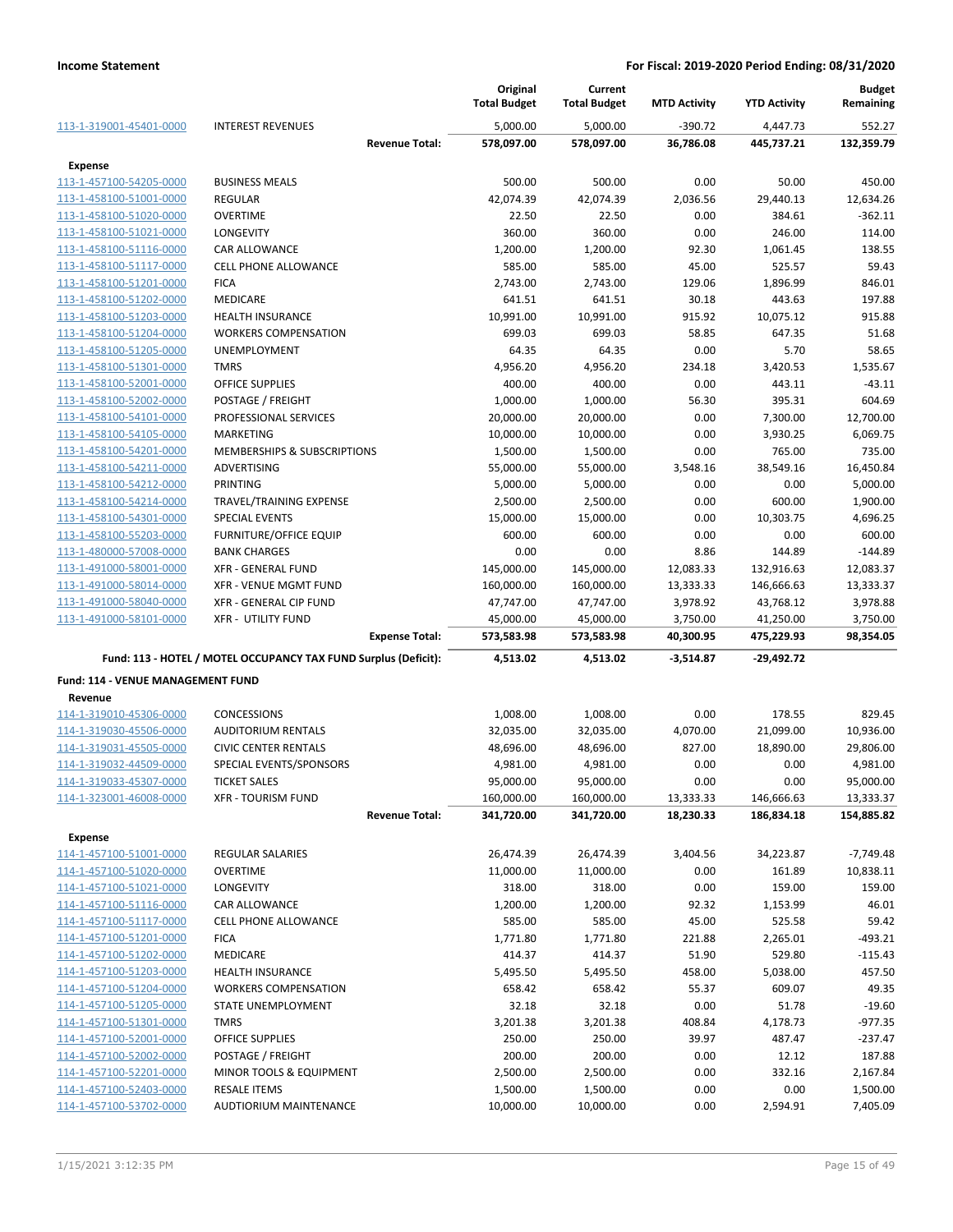|                                           |                                                                               | Original<br><b>Total Budget</b> | Current<br><b>Total Budget</b> | <b>MTD Activity</b> | <b>YTD Activity</b> | <b>Budget</b><br>Remaining |
|-------------------------------------------|-------------------------------------------------------------------------------|---------------------------------|--------------------------------|---------------------|---------------------|----------------------------|
| 114-1-457100-53704-0000                   | <b>CIVIC CENTER</b>                                                           | 6,000.00                        | 6,000.00                       | 2,387.65            | 10,998.73           | $-4,998.73$                |
| 114-1-457100-54001-0000                   | <b>TELEPHONE CHARGES</b>                                                      | 450.00                          | 450.00                         | 0.00                | 0.00                | 450.00                     |
| 114-1-457100-54005-0000                   | <b>CIVIC CENTER UTILITY CHARGES</b>                                           | 0.00                            | 0.00                           | 2,891.28            | 21,735.51           | $-21.735.51$               |
| 114-1-457100-54105-0000                   | MARKETING                                                                     | 4,500.00                        | 4,500.00                       | 0.00                | 753.87              | 3,746.13                   |
| 114-1-457100-54201-0000                   | <b>MEMBERSHIPS &amp; SUBSCRIPTIONS</b>                                        | 2,000.00                        | 2,000.00                       | 0.00                | 1,649.00            | 351.00                     |
| 114-1-457100-54205-0000                   | <b>BUSINESS MEALS</b>                                                         | 250.00                          | 250.00                         | 41.82               | 41.82               | 208.18                     |
| 114-1-457100-54211-0000                   | ADVERTISING                                                                   | 30,000.00                       | 30,000.00                      | 0.00                | 25,671.53           | 4,328.47                   |
| 114-1-457100-54214-0000                   | <b>TRAVEL &amp; TRAINING</b>                                                  | 500.00                          | 500.00                         | 0.00                | 0.00                | 500.00                     |
| 114-1-457100-54301-0000                   | <b>SPECIAL EVENTS</b>                                                         | 78,500.00                       | 78,500.00                      | 897.00              | 51,700.45           | 26,799.55                  |
| 114-1-480000-52003-0000                   | <b>COPIER CHARGES</b>                                                         | 0.00                            | 0.00                           | 100.91              | 1,558.99            | $-1,558.99$                |
| 114-1-480000-57008-0000                   | <b>BANK CHARGES</b>                                                           | 0.00                            | 0.00                           | 208.84              | 3,935.04            | $-3,935.04$                |
| 114-1-495000-58501-0000                   | CA - GENERAL FUND                                                             | 3,004.00                        | 3,004.00                       | 250.33              | 2,753.63            | 250.37                     |
| 114-1-495000-58701-0000                   | CA - CENTRAL SERVICE FUND                                                     | 258.00                          | 258.00                         | 21.50               | 236.50              | 21.50                      |
| 114-1-495000-58710-0000                   | CA - INSURANCE FUND                                                           | 253.00                          | 253.00                         | 21.08               | 231.88              | 21.12                      |
| 114-1-495000-58720-0000                   | CA - MIS FUN                                                                  | 1,385.00                        | 1,385.00                       | 115.42              | 1,269.62            | 115.38                     |
|                                           | <b>Expense Total:</b>                                                         | 192,701.04                      | 192,701.04                     | 11,713.67           | 174,859.95          | 17,841.09                  |
|                                           | Fund: 114 - VENUE MANAGEMENT FUND Surplus (Deficit):                          | 149.018.96                      | 149,018.96                     | 6,516.66            | 11,974.23           |                            |
|                                           | <b>Fund: 123 - PTRAIN - POLICE REIMBURSEMENT GRANTS &amp; CONT EDUCAT</b>     |                                 |                                |                     |                     |                            |
| Revenue                                   |                                                                               |                                 |                                |                     |                     |                            |
| 123-1-310001-43104-0000                   | <b>GRANTS / LEOSE</b>                                                         | 0.00                            | 0.00                           | 0.00                | 3,681.16            | $-3,681.16$                |
| 123-1-319001-45401-0000                   | <b>INTEREST REVENUES</b>                                                      | 0.00                            | 0.00                           | $-6.73$             | 67.46               | $-67.46$                   |
|                                           | <b>Revenue Total:</b>                                                         | 0.00                            | 0.00                           | $-6.73$             | 3,748.62            | $-3,748.62$                |
| <b>Expense</b>                            |                                                                               |                                 |                                |                     |                     |                            |
| 123-1-421100-54214-0000                   | <b>TRAVEL &amp; TRAINING</b>                                                  | 0.00                            | 0.00                           | 0.00                | 60.00               | $-60.00$                   |
| 123-1-421210-54214-0000                   | <b>TRAVEL &amp; TRAINING</b>                                                  | 0.00                            | 0.00                           | 0.00                | 180.00              | $-180.00$                  |
| 123-1-421230-54214-0000                   | <b>TRAVEL &amp; TRAINING</b>                                                  | 0.00                            | 0.00                           | 0.00                | 1,023.38            | $-1,023.38$                |
| 123-1-421240-54214-0000                   | <b>TRAVEL &amp; TRAINING</b>                                                  | 0.00                            | 0.00                           | 0.00                | 245.00              | $-245.00$                  |
| 123-1-480000-57008-0000                   | <b>BANK CHARGES</b><br><b>Expense Total:</b>                                  | 0.00<br>0.00                    | 0.00<br>0.00                   | 0.15<br>0.15        | 2.05<br>1,510.43    | $-2.05$<br>$-1,510.43$     |
|                                           |                                                                               |                                 |                                |                     |                     |                            |
|                                           | <b>Fund: 123 - PTRAIN - POLICE REIMBURSEMENT GRANTS &amp; CONT EDUCAT Sur</b> | 0.00                            | 0.00                           | $-6.88$             | 2,238.19            |                            |
| Fund: 124 - FIRE HAZMAT GRANT             |                                                                               |                                 |                                |                     |                     |                            |
| <b>Expense</b><br>124-1-480000-57008-0000 | <b>BANK CHARGES</b>                                                           | 0.00                            | 0.00                           | 0.02                | 0.31                | $-0.31$                    |
|                                           | <b>Expense Total:</b>                                                         | 0.00                            | 0.00                           | 0.02                | 0.31                | $-0.31$                    |
|                                           | Fund: 124 - FIRE HAZMAT GRANT Total:                                          | 0.00                            | 0.00                           | 0.02                | 0.31                |                            |
| <b>Fund: 140 - DEBT SERVICE FUND</b>      |                                                                               |                                 |                                |                     |                     |                            |
| Revenue                                   |                                                                               |                                 |                                |                     |                     |                            |
| 140-1-311001-41101-0000                   | <b>REAL PROPERTY TAXES</b>                                                    | 5,148,330.00                    | 5,148,330.00                   | 11,305.85           | 5,178,514.25        | $-30,184.25$               |
| 140-1-311002-41102-0000                   | <b>DELINQUENT TAXES</b>                                                       | 60,313.00                       | 60,313.00                      | 2,702.64            | 38,872.69           | 21,440.31                  |
| 140-1-319001-45401-0000                   | <b>INTEREST REVENUES</b>                                                      | 20,084.00                       | 20,084.00                      | $-512.54$           | 10,131.85           | 9,952.15                   |
| 140-1-323001-46100-0000                   | <b>XFR - UTILITY FUND</b>                                                     | 1,597,520.00                    | 1,597,520.00                   | 133,126.67          | 1,464,393.37        | 133,126.63                 |
|                                           | <b>Revenue Total:</b>                                                         | 6,826,247.00                    | 6,826,247.00                   | 146,622.62          | 6,691,912.16        | 134,334.84                 |
| <b>Expense</b>                            |                                                                               |                                 |                                |                     |                     |                            |
| 140-1-471100-56105-0000                   | 2010 CO - PRINCIPAL                                                           | 310,000.00                      | 310,000.00                     | 0.00                | 310,000.00          | 0.00                       |
| 140-1-471100-56106-0000                   | 2013 CO PRINCIPAL                                                             | 265,000.00                      | 265,000.00                     | 0.00                | 265,000.00          | 0.00                       |
| 140-1-471100-56306-0000                   | 2010 GO REFUND PRINCIPAL                                                      | 715,000.00                      | 715,000.00                     | 0.00                | 715,000.00          | 0.00                       |
| 140-1-471100-56308-0000                   | 2011 GO REFUND PRINCIPAL                                                      | 1,125,000.00                    | 1,125,000.00                   | 0.00                | 1,125,000.00        | 0.00                       |
| 140-1-471100-56310-0000                   | 2014 GO REFUND PRINCIPAL                                                      | 186,000.00                      | 186,000.00                     | 0.00                | 209,360.00          | $-23,360.00$               |
| 140-1-471100-56311-0000                   | 2014 GENERAL OBLIGATIONS PRINCIPAL                                            | 310,000.00                      | 310,000.00                     | 0.00                | 310,000.00          | 0.00                       |
| 140-1-471100-56312-0000                   | 2015 GENERAL OBLIGATIONS PRINCIPAL                                            | 470,000.00                      | 470,000.00                     | 0.00                | 470,000.00          | 0.00                       |
| 140-1-471100-56313-0000                   | 2017 GO REFUND PRINCIPAL                                                      | 1,775,000.00                    | 1,775,000.00                   | 0.00                | 1,775,000.00        | 0.00                       |
| 140-1-471200-56205-0000                   | 2010 CO - INTEREST                                                            | 167,737.50                      | 167,737.50                     | 161,538.00          | 167,738.00          | $-0.50$                    |
| 140-1-471200-56206-0000                   | 2013 CO INTEREST                                                              | 17,043.50                       | 17,043.50                      | 7,342.50            | 17,043.50           | 0.00                       |
| 140-1-471200-56406-0000                   | 2010 GO REFUND INTEREST                                                       | 271,048.00                      | 271,048.00                     | 249,040.13          | 263,340.13          | 7,707.87                   |
| 140-1-471200-56408-0000                   | 2011 GO REFUND INTEREST                                                       | 80,145.00                       | 80,145.00                      | 34,447.50           | 80,145.00           | 0.00                       |
| 140-1-471200-56409-0000                   | 2014 GENERAL OBLIGATIONS - INTEREST                                           | 94,622.00                       | 94,622.00                      | 45,175.96           | 94,447.71           | 174.29                     |
| 140-1-471200-56410-0000                   | 2015 GO - INTEREST                                                            | 132,136.40                      | 132,136.40                     | 63,295.20           | 132,136.40          | 0.00                       |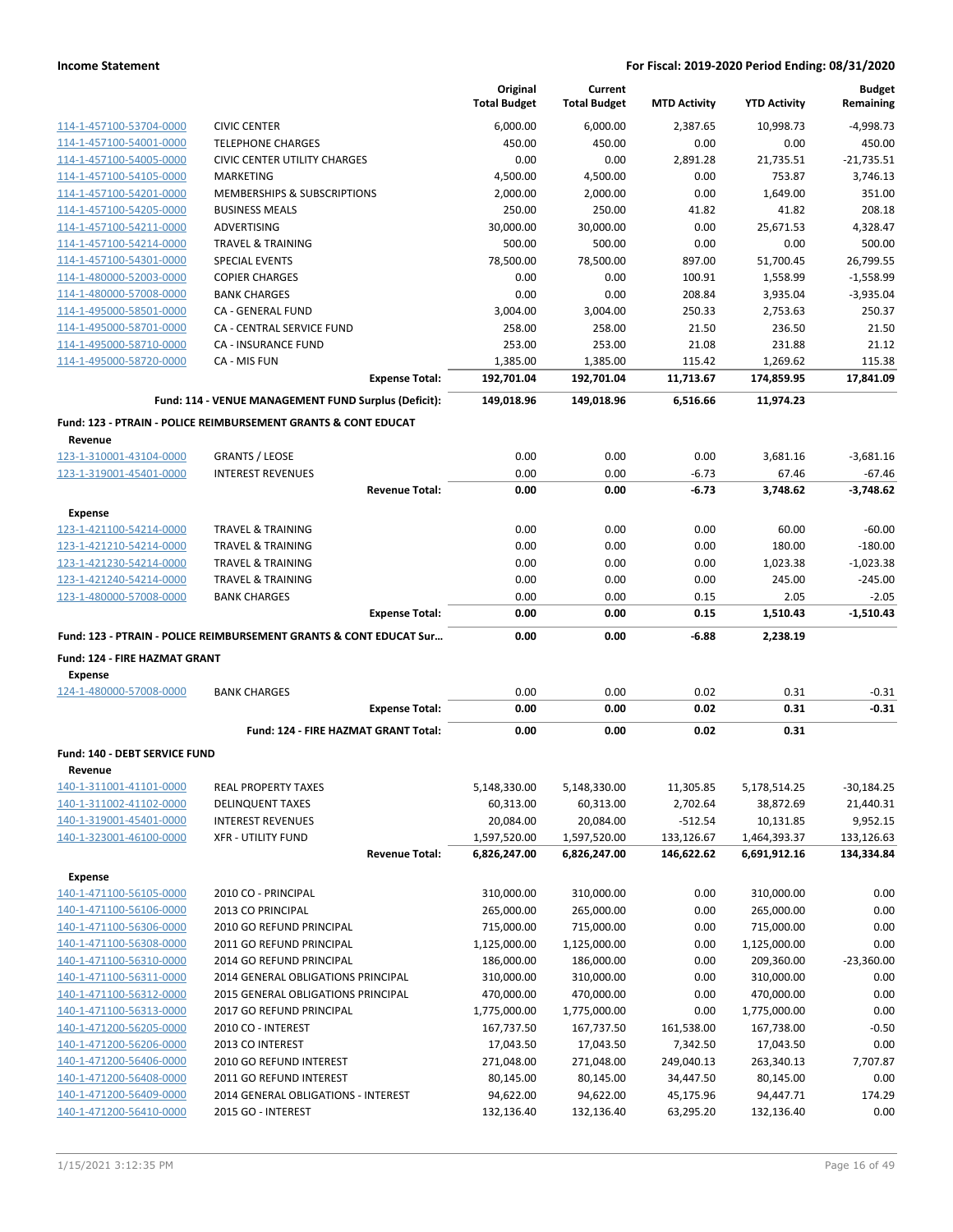|                                                    |                                                                 | Original<br><b>Total Budget</b> | Current<br><b>Total Budget</b> | <b>MTD Activity</b>    | <b>YTD Activity</b>        | <b>Budget</b><br>Remaining  |
|----------------------------------------------------|-----------------------------------------------------------------|---------------------------------|--------------------------------|------------------------|----------------------------|-----------------------------|
| 140-1-471200-56411-0000                            | 2014 GO REFUND INTEREST                                         | 21,500.00                       | 21,500.00                      | 9,820.00               | $-1,860.00$                | 23,360.00                   |
| 140-1-471200-56413-0000                            | 2017 GO REFUND INTEREST                                         | 236,875.00                      | 236,875.00                     | 96,250.00              | 236,875.00                 | 0.00                        |
| 140-1-471200-56414-0000                            | 2019 GO AND REFUNDING INTEREST                                  | 568,743.00                      | 568,743.00                     | 0.00                   | 568,460.13                 | 282.87                      |
| 140-1-475100-56002-0000                            | <b>AGENT FEE</b>                                                | 1,500.00                        | 1,500.00                       | 150.00                 | 1,150.00                   | 350.00                      |
| 140-1-475100-56003-0000                            | <b>ISSUANCE COSTS</b>                                           | 0.00                            | 0.00                           | 7.57                   | $-2,652.36$                | 2,652.36                    |
| 140-1-475100-56005-0000                            | ARBITRAGE                                                       | 6,100.00                        | 6,100.00                       | 0.00                   | 5,400.00                   | 700.00                      |
| 140-1-480000-57008-0000                            | <b>BANK CHARGES</b>                                             | 150.00                          | 150.00                         | 21.34                  | 404.07                     | $-254.07$                   |
| 140-1-491000-58001-0000                            | <b>XFR - GENERAL FUND</b>                                       | 464,592.00                      | 464,592.00                     | 38,716.00              | 425,876.00                 | 38,716.00                   |
|                                                    | <b>Expense Total:</b>                                           | 7,218,192.40                    | 7,218,192.40                   | 705,804.20             | 7,167,863.58               | 50,328.82                   |
|                                                    | Fund: 140 - DEBT SERVICE FUND Surplus (Deficit):                | -391,945.40                     | -391,945.40                    | $-559,181.58$          | -475,951.42                |                             |
| Fund: 160 - GENERAL CAPITAL IMPROVEMENT FUND       |                                                                 |                                 |                                |                        |                            |                             |
| Revenue                                            |                                                                 |                                 |                                |                        |                            |                             |
| 160-1-310002-45611-0000                            | <b>DONATIONS FOR PROJECTS</b>                                   | 0.00                            | 0.00                           | 0.00                   | 10,000.00                  | $-10,000.00$                |
| 160-1-314004-41808-0000                            | FRANCHISE FEES/CABLE-SICFA                                      | 52,350.00                       | 52,350.00                      | 7,709.76               | 15,609.26                  | 36,740.74                   |
| 160-1-319001-45401-0000                            | <b>INTEREST REVENUES</b>                                        | 30,368.00                       | 30,368.00                      | $-2,795.62$            | 96,985.77                  | $-66,617.77$                |
| 160-1-319001-47201-0000                            | <b>GO BOND PROCEEDS</b>                                         | 15,000,000.00                   | 15,000,000.00                  | 0.00                   | 14,934,637.56              | 65,362.44                   |
| 160-1-323001-46001-0000                            | <b>XFR - GENERAL FUND</b><br><b>XFR - TOURISM FUND</b>          | 2,139,686.00                    | 2,139,686.00                   | 178,307.17             | 1,961,378.87               | 178,307.13                  |
| 160-1-323001-46008-0000                            | <b>Revenue Total:</b>                                           | 47,747.00<br>17,270,151.00      | 47,747.00<br>17,270,151.00     | 3,978.92<br>187,200.23 | 43,768.12<br>17,062,379.58 | 3,978.88<br>207,771.42      |
|                                                    |                                                                 |                                 |                                |                        |                            |                             |
| <b>Expense</b>                                     |                                                                 | 0.00                            |                                |                        |                            |                             |
| 160-1-000000-55098-0000                            | GBOD INDUSTRIAL PROJECT - TRACKING ONLY                         | 0.00                            | 0.00                           | 0.00                   | 88,660.00                  | $-88,660.00$                |
| 160-1-421210-55201-0000                            | <b>EQUIPMENT PURCHASES</b>                                      |                                 | 0.00                           | 0.00                   | 354.00                     | $-354.00$                   |
| 160-1-421240-55207-0000<br>160-1-431200-53304-0000 | RADIO COMMUNICATION EQUIP<br>STREET IMPROV PROGRAM              | 0.00                            | 0.00                           | 0.00                   | 5,087.26                   | $-5,087.26$<br>1,169,372.33 |
|                                                    | <b>STREETS</b>                                                  | 2,000,000.00                    | 2,000,000.00                   | 0.00                   | 830,627.67                 |                             |
| 160-1-431600-55102-0000<br>160-1-451100-55201-0000 | <b>EQUIPMENT PURCHASES</b>                                      | 15,000,000.00<br>9,589.00       | 15,000,000.00<br>9,589.00      | 276,385.00<br>0.00     | 743,670.87<br>9,588.99     | 14,256,329.13<br>0.01       |
| 160-1-455100-55003-0000                            | <b>BUILDING IMPROVEMENTS</b>                                    | 10,737.00                       | 10,737.00                      | 0.00                   | 10,737.00                  | 0.00                        |
| 160-1-456100-55204-0000                            | <b>OLD TOWN GREENVILLE</b>                                      | 7,500.00                        | 7,500.00                       | 0.00                   | 727.00                     | 6,773.00                    |
| 160-1-457100-55203-0000                            | <b>FURNITURE/OFFICE EQUIP</b>                                   | 0.00                            | 0.00                           | 0.00                   | 10,000.00                  | $-10,000.00$                |
| 160-1-458100-55002-0000                            | <b>EQUIPMENT PURCHASES</b>                                      | 12,747.00                       | 12,747.00                      | 0.00                   | 5,090.00                   | 7,657.00                    |
| 160-1-480000-54101-0000                            | PROFESSIONAL SERVICES                                           | 0.00                            | 33,232.00                      | 0.00                   | 84,253.71                  | $-51,021.71$                |
| 160-1-480000-55002-0000                            | <b>IMPROVEMENTS</b>                                             | 125,762.00                      | 125,762.00                     | 0.00                   | 135,445.66                 | $-9,683.66$                 |
| 160-1-480000-55201-0000                            | <b>EQUIPMENT PURCHASES</b>                                      | 11,000.00                       | 11,000.00                      | 0.00                   | 0.00                       | 11,000.00                   |
| 160-1-480000-55203-0000                            | <b>FURNITURE/OFFICE EQUIP</b>                                   | 10,098.00                       | 10,098.00                      | 0.00                   | 10,843.43                  | $-745.43$                   |
| 160-1-480000-57008-0000                            | <b>BANK CHARGES</b>                                             | 1,000.00                        | 1,000.00                       | 63.80                  | 1,114.30                   | -114.30                     |
|                                                    | <b>Expense Total:</b>                                           | 17,188,433.00                   | 17,221,665.00                  | 276,448.80             | 1,936,199.89               | 15,285,465.11               |
|                                                    | Fund: 160 - GENERAL CAPITAL IMPROVEMENT FUND Surplus (Deficit): | 81,718.00                       | 48,486.00                      | $-89,248.57$           | 15,126,179.69              |                             |
| Fund: 161 - STREET CONSTRUCTION FUND               |                                                                 |                                 |                                |                        |                            |                             |
| Revenue                                            |                                                                 |                                 |                                |                        |                            |                             |
| 161-1-319001-45401-0000                            | <b>INTEREST REVENUES</b>                                        | 14,250.00                       | 14,250.00                      | $-766.13$              | 8,830.27                   | 5,419.73                    |
|                                                    | <b>Revenue Total:</b>                                           | 14,250.00                       | 14,250.00                      | -766.13                | 8,830.27                   | 5,419.73                    |
| <b>Expense</b>                                     |                                                                 |                                 |                                |                        |                            |                             |
| 161-1-431200-55007-0000                            | ENG/ARCHITECTS/MGMT                                             | 0.00                            | 50,000.00                      | 25,040.00              | 72,440.00                  | $-22,440.00$                |
| 161-1-480000-57008-0000                            | <b>BANK CHARGES</b>                                             | 400.00                          | 400.00                         | 17.75                  | 288.65                     | 111.35                      |
|                                                    | <b>Expense Total:</b>                                           | 400.00                          | 50,400.00                      | 25,057.75              | 72,728.65                  | $-22,328.65$                |
|                                                    | Fund: 161 - STREET CONSTRUCTION FUND Surplus (Deficit):         | 13,850.00                       | -36,150.00                     | -25,823.88             | -63,898.38                 |                             |
| Fund: 164 - 2013 CO CAPITAL FUND<br>Revenue        |                                                                 |                                 |                                |                        |                            |                             |
| 164-1-319001-45401-0000                            | <b>INTEREST REVENUES</b>                                        | 450.00                          | 450.00                         | $-30.38$               | 350.30                     | 99.70                       |
|                                                    | <b>Revenue Total:</b>                                           | 450.00                          | 450.00                         | $-30.38$               | 350.30                     | 99.70                       |
| <b>Expense</b>                                     |                                                                 |                                 |                                |                        |                            |                             |
| 164-1-480000-57008-0000                            | <b>BANK CHARGES</b>                                             | 15.00                           | 15.00                          | 0.70                   | 11.00                      | 4.00                        |
|                                                    | <b>Expense Total:</b>                                           | 15.00                           | 15.00                          | 0.70                   | 11.00                      | 4.00                        |
|                                                    | Fund: 164 - 2013 CO CAPITAL FUND Surplus (Deficit):             | 435.00                          | 435.00                         | $-31.08$               | 339.30                     |                             |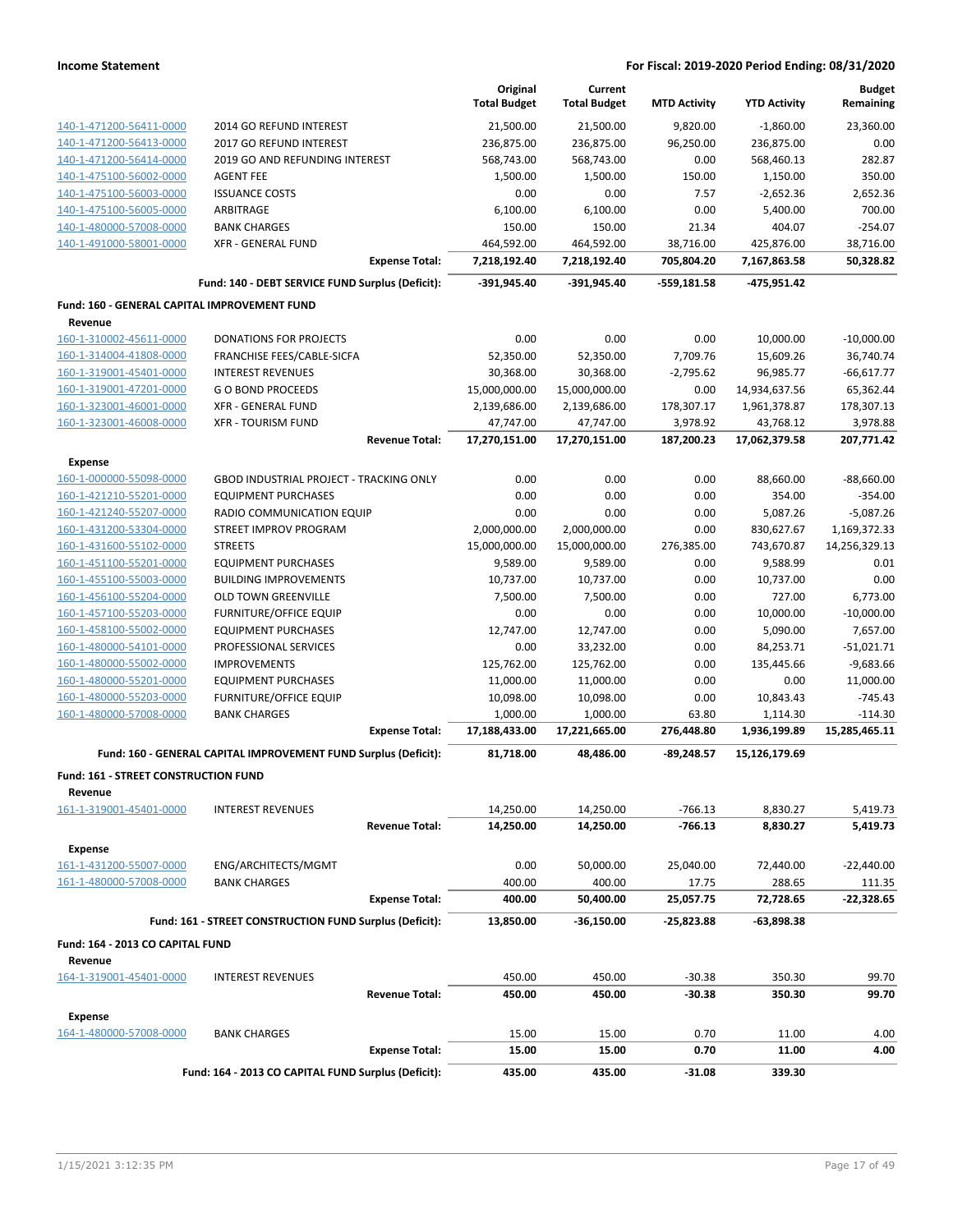| <b>Income Statement</b>                            |                                                                  |                                 |                                |                         | For Fiscal: 2019-2020 Period Ending: 08/31/2020 |                               |
|----------------------------------------------------|------------------------------------------------------------------|---------------------------------|--------------------------------|-------------------------|-------------------------------------------------|-------------------------------|
|                                                    |                                                                  | Original<br><b>Total Budget</b> | Current<br><b>Total Budget</b> | <b>MTD Activity</b>     | <b>YTD Activity</b>                             | <b>Budget</b><br>Remaining    |
| Fund: 165 - 2014 GO FUND                           |                                                                  |                                 |                                |                         |                                                 |                               |
| Revenue                                            |                                                                  |                                 |                                |                         |                                                 |                               |
| 165-1-319001-45401-0000                            | <b>INTEREST REVENUES</b>                                         | 15,000.00                       | 15,000.00                      | 107.25                  | 7,720.62                                        | 7,279.38                      |
|                                                    | <b>Revenue Total:</b>                                            | 15,000.00                       | 15,000.00                      | 107.25                  | 7,720.62                                        | 7,279.38                      |
| <b>Expense</b>                                     |                                                                  |                                 |                                |                         |                                                 |                               |
| 165-1-431200-55011-0000                            | <b>CONSTRUCTION TESTING</b>                                      | 0.00                            | 0.00                           | 0.00                    | 0.00                                            | 0.00                          |
|                                                    | <b>Expense Total:</b>                                            | 0.00                            | 0.00                           | 0.00                    | 0.00                                            | 0.00                          |
|                                                    | Fund: 165 - 2014 GO FUND Surplus (Deficit):                      | 15,000.00                       | 15,000.00                      | 107.25                  | 7,720.62                                        |                               |
| Fund: 171 - MAIN STREET SPECIAL REVENUE            |                                                                  |                                 |                                |                         |                                                 |                               |
| Revenue                                            |                                                                  |                                 |                                |                         |                                                 |                               |
| 171-1-310001-43101-0000                            | <b>GRANT REVENUE - FEDERAL</b>                                   | 0.00                            | 0.00                           | 86,852.51               | 185,219.00                                      | $-185,219.00$                 |
| 171-1-310001-43104-0000                            | <b>GRANT REVENUE - OTHER</b>                                     | 0.00                            | 0.00                           | 0.00                    | 25,000.00                                       | $-25,000.00$                  |
|                                                    | <b>Revenue Total:</b>                                            | 0.00                            | 0.00                           | 86,852.51               | 210,219.00                                      | $-210,219.00$                 |
| <b>Expense</b>                                     |                                                                  |                                 |                                |                         |                                                 |                               |
| 171-1-456100-54111-0000                            | <b>GRANT MANAGEMENT</b>                                          | 0.00                            | 0.00                           | 0.00                    | 4,000.00                                        | $-4,000.00$                   |
| 171-1-456100-54501-0000<br>171-1-456100-55012-0000 | <b>SPECIAL SERVICES</b><br>CONSTRUCTION                          | 0.00<br>0.00                    | 0.00<br>0.00                   | 7,500.00<br>0.00        | 14,162.50<br>118,698.13                         | $-14,162.50$<br>$-118,698.13$ |
|                                                    | <b>Expense Total:</b>                                            | 0.00                            | 0.00                           | 7,500.00                | 136,860.63                                      | -136,860.63                   |
|                                                    |                                                                  |                                 |                                |                         |                                                 |                               |
|                                                    | Fund: 171 - MAIN STREET SPECIAL REVENUE Surplus (Deficit):       | 0.00                            | 0.00                           | 79,352.51               | 73,358.37                                       |                               |
| <b>Fund: 172 - MINOR GRANTS FUND</b>               |                                                                  |                                 |                                |                         |                                                 |                               |
| Revenue                                            |                                                                  |                                 |                                |                         |                                                 |                               |
| 172-1-310001-43108-0000                            | <b>GRANTS / LIBRARY GRANT</b><br><b>Revenue Total:</b>           | 0.00<br>0.00                    | 0.00<br>0.00                   | 0.00<br>0.00            | 3,660.00<br>3,660.00                            | $-3,660.00$<br>$-3,660.00$    |
|                                                    |                                                                  |                                 |                                |                         |                                                 |                               |
| Expense                                            |                                                                  |                                 |                                |                         |                                                 |                               |
| 172-1-455100-52402-0000                            | <b>BASIC PROGRAM EXPENSE</b><br><b>Expense Total:</b>            | 0.00<br>0.00                    | 0.00<br>0.00                   | 0.00<br>0.00            | 1,413.87<br>1,413.87                            | $-1,413.87$<br>$-1,413.87$    |
|                                                    |                                                                  |                                 |                                |                         |                                                 |                               |
|                                                    | Fund: 172 - MINOR GRANTS FUND Surplus (Deficit):                 | 0.00                            | 0.00                           | 0.00                    | 2,246.13                                        |                               |
| Fund: 175 - JUSTICE ASSISTANCE GRANT - JAG         |                                                                  |                                 |                                |                         |                                                 |                               |
| Revenue                                            |                                                                  |                                 |                                |                         |                                                 |                               |
| 175-1-310001-43102-0000                            | <b>GRANTS / GRANT REVENUE</b>                                    | 0.00                            | 0.00                           | 0.00                    | 11,553.00                                       | $-11,553.00$                  |
|                                                    | <b>Revenue Total:</b>                                            | 0.00                            | 0.00                           | 0.00                    | 11,553.00                                       | $-11,553.00$                  |
|                                                    | Fund: 175 - JUSTICE ASSISTANCE GRANT - JAG Total:                | 0.00                            | 0.00                           | 0.00                    | 11,553.00                                       |                               |
| Fund: 200 - WATER / WASTEWATER FUND                |                                                                  |                                 |                                |                         |                                                 |                               |
| Revenue                                            |                                                                  |                                 |                                |                         |                                                 |                               |
| 200-2-318003-42304-0000                            | <b>BACKFLOW INSPECTION FEES</b>                                  | 6,674.00                        | 6,674.00                       | 0.00                    | 4,458.50                                        | 2,215.50                      |
| 200-2-318003-44302-0000<br>200-2-318003-44303-0000 | WATER REVENUES / SERVICE CHARGES<br><b>METER TESTING CHARGES</b> | 105,000.00<br>0.00              | 105,000.00<br>0.00             | 14,315.69               | 159,624.09                                      | $-54,624.09$                  |
| 200-2-318003-44305-0000                            | LATE CHARGES - WATER                                             | 42,000.00                       | 42,000.00                      | 0.00<br>$-20.77$        | 300.00<br>22,906.12                             | $-300.00$<br>19,093.88        |
| 200-2-318003-44312-0000                            | <b>METER TAMPERING</b>                                           | 3,075.00                        | 3,075.00                       | 125.00                  | 875.00                                          | 2,200.00                      |
| 200-2-318003-45103-0000                            | <b>GEUS RAW WATER CONSUMPTN</b>                                  | 88,000.00                       | 88,000.00                      | 0.00                    | 0.00                                            | 88,000.00                     |
| 200-2-318004-42303-0000                            | WASTE HAULER PERMITS                                             | 4,523.00                        | 4,523.00                       | 100.00                  | 1,650.00                                        | 2,873.00                      |
| 200-2-318004-44307-0000                            | <b>NEW SERVICES - SEWER</b>                                      | 5,769.00                        | 5,769.00                       | 0.00                    | 0.00                                            | 5,769.00                      |
| 200-2-318004-44309-0000                            | SEWER REVENUES / SERVICE CHARGES                                 | 44,446.00                       | 44,446.00                      | 1,821.54                | 31,515.97                                       | 12,930.03                     |
| 200-2-318004-44310-0000                            | LATE CHARGES - SEWER                                             | 39,760.00                       | 39,760.00                      | $-8.89$                 | 22,589.68                                       | 17,170.32                     |
| 200-2-318004-44318-0000                            | LATE CHARGES - WASTEHAULERS                                      | 4,185.00                        | 4,185.00                       | 0.00                    | 2,531.55                                        | 1,653.45                      |
| 200-2-318004-45106-0000                            | L-3 COMM COD DISCHARGE                                           | 126,360.00                      | 126,360.00                     | 10,530.00               | 115,830.00                                      | 10,530.00                     |
| 200-2-318004-45201-0000<br>200-2-319003-45101-0000 | SEWER REV/ SEWER HAULER FEES<br>WATER REVENUES / METERED SALES   | 416,486.00<br>7,035,000.00      | 416,486.00<br>7,035,000.00     | 45,377.50<br>760,029.96 | 432,632.05<br>6,318,886.31                      | $-16,146.05$<br>716,113.69    |
| 200-2-319004-45104-0000                            | SEWER COLLECTION FEES                                            | 6,314,917.00                    | 6,314,917.00                   | 527,082.83              | 5,503,984.31                                    | 810,932.69                    |
| 200-2-319004-45105-0000                            | SEWER REVENUES / EPA REVENUE                                     | 0.00                            | 0.00                           | 104.27                  | 324.31                                          | $-324.31$                     |
| 200-2-320003-45305-0000                            | <b>AUCTION PROCEEDS</b>                                          | 5,000.00                        | 5,000.00                       | 0.00                    | 0.00                                            | 5,000.00                      |
| 200-2-320003-45401-0000                            | <b>INTEREST REVENUES</b>                                         | 85,915.00                       | 85,915.00                      | $-98.67$                | 45,702.05                                       | 40,212.95                     |
| 200-2-320003-45601-0000                            | MISCELLANEOUS REVENUES                                           | 1,000.00                        | 1,000.00                       | 0.00                    | 0.00                                            | 1,000.00                      |
| 200-2-323001-58013-0000                            | <b>XFR - TOURISM FUND</b>                                        | 45,000.00                       | 45,000.00                      | 3,750.00                | 41,250.00                                       | 3,750.00                      |
|                                                    | <b>Revenue Total:</b>                                            | 14,373,110.00                   | 14,373,110.00                  | 1,363,108.46            | 12,705,059.94                                   | 1,668,050.06                  |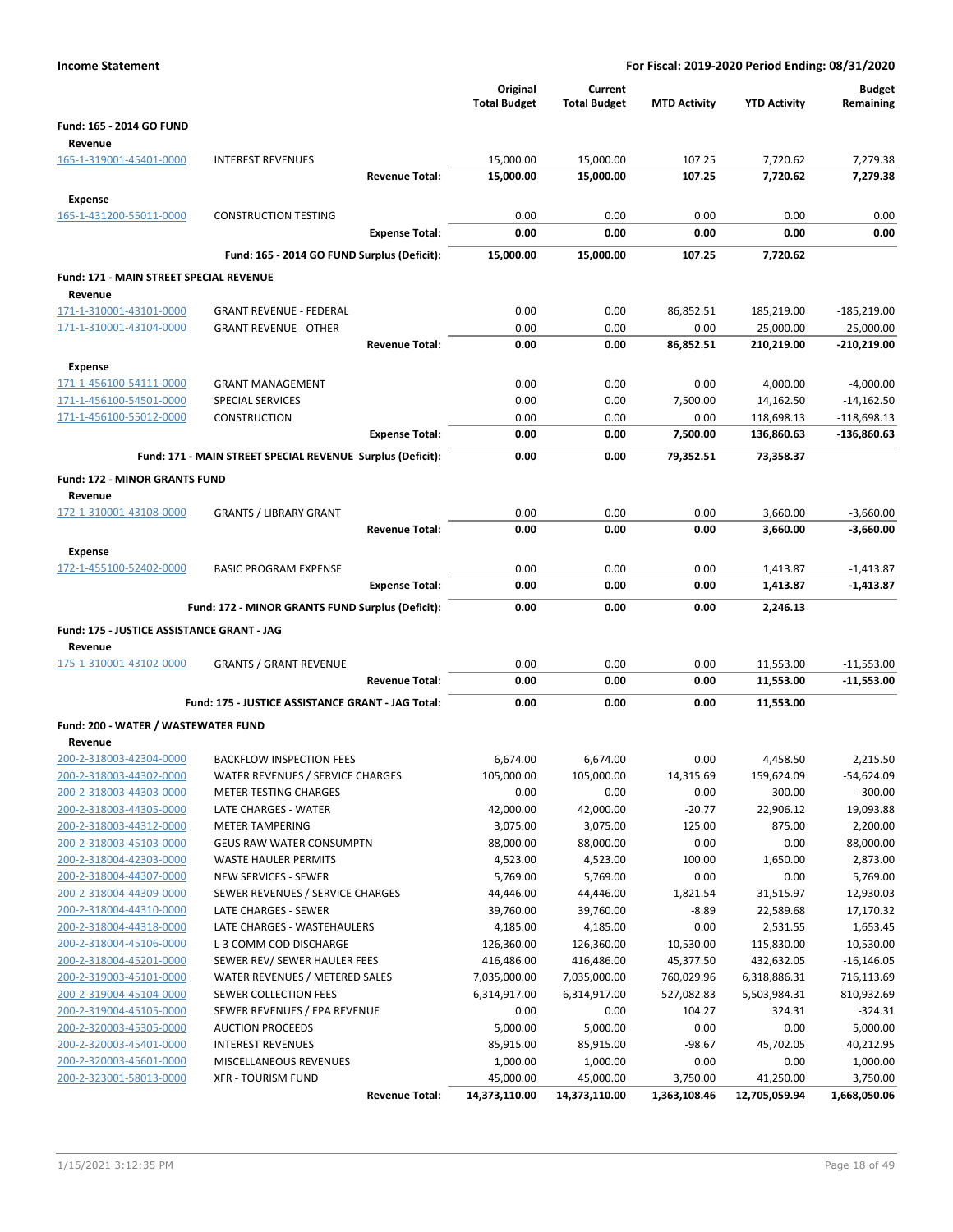|                                                    |                                                   | Original<br><b>Total Budget</b> | Current<br><b>Total Budget</b> | <b>MTD Activity</b> | <b>YTD Activity</b> | Budget<br>Remaining |
|----------------------------------------------------|---------------------------------------------------|---------------------------------|--------------------------------|---------------------|---------------------|---------------------|
| <b>Expense</b>                                     |                                                   |                                 |                                |                     |                     |                     |
| 200-2-436100-51001-0000                            | <b>REGULAR SALARIES</b>                           | 75,085.13                       | 75,085.13                      | 5,839.20            | 70,177.62           | 4,907.51            |
| 200-2-436100-51020-0000                            | <b>OVERTIME</b>                                   | 301.56                          | 301.56                         | 256.44              | 1,511.14            | $-1,209.58$         |
| 200-2-436100-51021-0000                            | <b>LONGEVITY</b>                                  | 2,248.00                        | 2,248.00                       | 0.00                | 1,164.00            | 1,084.00            |
| 200-2-436100-51101-0000                            | <b>CERTIFICATION PAY</b>                          | 600.00                          | 600.00                         | 92.32               | 1,107.84            | $-507.84$           |
| 200-2-436100-51117-0000                            | <b>CELL PHONE ALLOWANCE</b>                       | 780.00                          | 780.00                         | 60.00               | 706.61              | 73.39               |
| 200-2-436100-51201-0000                            | <b>FICA</b>                                       | 4,898.91                        | 4,898.91                       | 385.04              | 4,593.63            | 305.28              |
| 200-2-436100-51202-0000                            | MEDICARE                                          | 1,145.71                        | 1,145.71                       | 90.04               | 1,074.37            | 71.34               |
| 200-2-436100-51203-0000                            | <b>HEALTH INSURANCE</b>                           | 21,982.00                       | 21,982.00                      | 1,831.83            | 20,150.13           | 1,831.87            |
| 200-2-436100-51204-0000                            | <b>WORKERS COMPENSATION</b>                       | 1,059.93                        | 1,059.93                       | 88.40               | 972.40              | 87.53               |
| 200-2-436100-51205-0000                            | STATE UNEMPLOYMENT                                | 128.70                          | 128.70                         | 0.00                | 57.81               | 70.89               |
| 200-2-436100-51301-0000                            | <b>TMRS</b>                                       | 8,989.63                        | 8,989.63                       | 702.90              | 8,356.60            | 633.03              |
| 200-2-436100-52001-0000                            | <b>OFFICE SUPPLIES</b>                            | 750.00                          | 750.00                         | 0.00                | 388.13              | 361.87              |
| 200-2-436100-52002-0000                            | POSTAGE / FREIGHT                                 | 7,500.00                        | 7,500.00                       | 0.00                | 80.00               | 7,420.00            |
| 200-2-436100-52201-0000                            | MINOR TOOLS & EQUIPMENT                           | 750.00                          | 750.00                         | 0.00                | 503.06              | 246.94              |
| 200-2-436100-52305-0000                            | PUBLIC EDUCATION                                  | 3,600.00                        | 3,600.00                       | 0.00                | 2,576.00            | 1,024.00            |
| 200-2-436100-53402-0000                            | <b>BUILDING MAINTENANCE</b>                       | 1,000.00                        | 1,000.00                       | 342.56              | 2,864.30            | $-1,864.30$         |
| 200-2-436100-54001-0000                            | <b>TELEPHONE CHARGES</b>                          | 915.47                          | 915.47                         | 80.19               | 882.32              | 33.15               |
| 200-2-436100-54002-0000                            | <b>UTILITY CHARGES</b>                            | 33,990.56                       | 33,990.56                      | 2,374.05            | 29,273.95           | 4,716.61            |
| 200-2-436100-54101-0000                            | PROFESSIONAL SERVICES                             | 2,000.00                        | 2,000.00                       | 0.00                | 0.00                | 2,000.00            |
| 200-2-436100-54201-0000                            | MEMBERSHIPS & SUBSCRIPTIONS                       | 350.00                          | 350.00                         | 0.00                | 0.00                | 350.00              |
| 200-2-436200-51001-0000                            | <b>REGULAR SALARIES</b>                           | 390,920.55                      | 390,920.55                     | 27,623.68           | 346,155.57          | 44,764.98           |
| 200-2-436200-51020-0000                            | <b>OVERTIME</b>                                   | 17,493.00                       | 17,493.00                      | 2,323.28            | 30,734.33           | $-13,241.33$        |
| 200-2-436200-51021-0000                            | <b>LONGEVITY</b>                                  | 4,398.00                        | 4,398.00                       | 0.00                | 4,143.00            | 255.00              |
| 200-2-436200-51101-0000                            | <b>CERTIFICATION PAY</b>                          | 3,000.00                        | 3,000.00                       | 230.78              | 2,769.36            | 230.64              |
| 200-2-436200-51115-0000                            | <b>CLOTHING ALLOWANCE</b>                         | 0.00                            | 0.00                           | 0.00                | 733.94              | $-733.94$           |
| 200-2-436200-51117-0000                            | <b>CELL PHONE ALLOWANCE</b>                       | 780.00                          | 780.00                         | 60.00               | 706.61              | 73.39               |
| 200-2-436200-51201-0000                            | <b>FICA</b>                                       | 25,828.68                       | 25,828.68                      | 1,757.61            | 23,718.38           | 2,110.30            |
| 200-2-436200-51202-0000                            | MEDICARE                                          | 6,040.58                        | 6,040.58                       | 411.05              | 5,547.07            | 493.51              |
| 200-2-436200-51203-0000                            | <b>HEALTH INSURANCE</b>                           | 98,919.00                       | 98,919.00                      | 8,243.25            | 90,675.75           | 8,243.25            |
| 200-2-436200-51204-0000<br>200-2-436200-51205-0000 | <b>WORKERS COMPENSATION</b><br>STATE UNEMPLOYMENT | 12,285.78<br>643.50             | 12,285.78<br>643.50            | 998.35<br>17.30     | 10,981.85<br>318.38 | 1,303.93<br>325.12  |
| 200-2-436200-51301-0000                            | <b>TMRS</b>                                       | 45,535.76                       | 45,535.76                      | 3,280.16            | 44,384.58           | 1,151.18            |
| 200-2-436200-52001-0000                            | <b>OFFICE SUPPLIES</b>                            | 541.00                          | 541.00                         | 215.54              | 1,413.04            | $-872.04$           |
| 200-2-436200-52002-0000                            | POSTAGE / FREIGHT                                 | 800.00                          | 800.00                         | 1.40                | 99.59               | 700.41              |
| 200-2-436200-52101-0000                            | <b>JANITORIAL SUPPLIES</b>                        | 956.00                          | 956.00                         | 0.00                | 590.02              | 365.98              |
| 200-2-436200-52104-0000                            | <b>WEARING APPAREL</b>                            | 6,500.00                        | 6,500.00                       | 0.00                | 6,963.99            | $-463.99$           |
| 200-2-436200-52105-0000                            | <b>LABORATORY</b>                                 | 14,405.00                       | 14,405.00                      | 198.08              | 10,880.70           | 3,524.30            |
| 200-2-436200-52106-0000                            | <b>CHEMICAL SUPPLIES</b>                          | 320,950.00                      | 320,950.00                     | 20,755.73           | 249,321.38          | 71,628.62           |
| 200-2-436200-52201-0000                            | MINOR TOOLS & EQUIPMENT                           | 1,490.00                        | 8,312.43                       | 2,829.99            | 8,605.99            | $-293.56$           |
| 200-2-436200-52202-0000                            | <b>MECHANICAL SUPPLIES</b>                        | 1,552.00                        | 1,552.00                       | 831.41              | 1,733.80            | $-181.80$           |
| 200-2-436200-52203-0000                            | <b>MOTOR VEHICLE FUEL</b>                         | 4,965.15                        | 4,965.15                       | 257.70              | 4,128.56            | 836.59              |
| 200-2-436200-52301-0000                            | <b>SAFETY SUPPLIES</b>                            | 0.00                            | 0.00                           | 107.54              | 26,321.21           | $-26,321.21$        |
| 200-2-436200-53201-0000                            | <b>FURNITURE &amp; OFFICE EQUIPMENT</b>           | 500.00                          | 500.00                         | 0.00                | 0.00                | 500.00              |
| 200-2-436200-53202-0000                            | MACHINE, TOOLS & IMPLMNTS                         | 5,236.00                        | 5,236.00                       | 65.96               | 1,326.50            | 3,909.50            |
| 200-2-436200-53203-0000                            | <b>INSTRUMENTS &amp; APPARATUS</b>                | 6,553.00                        | 6,553.00                       | 0.00                | 0.00                | 6,553.00            |
| 200-2-436200-53205-0000                            | <b>MOTOR VEHICLES</b>                             | 1,580.00                        | 1,580.00                       | 114.44              | 520.62              | 1,059.38            |
| 200-2-436200-53310-0000                            | RESVRS/STRG TANKS/ST PIPE                         | 20,020.00                       | 13,197.57                      | 0.00                | 2,905.19            | 10,292.38           |
| 200-2-436200-53402-0000                            | <b>BUILDING MAINTENANCE</b>                       | 1,910.00                        | 1,910.00                       | 34.95               | 909.07              | 1,000.93            |
| 200-2-436200-53403-0000                            | <b>HEATING &amp; COOLING SYSTEMS</b>              | 3,381.00                        | 3,381.00                       | 0.00                | 39.98               | 3,341.02            |
| 200-2-436200-53404-0000                            | STRUCTURES / EXTERIOR STRUCTURES                  | 500.00                          | 500.00                         | 0.00                | 110.81              | 389.19              |
| 200-2-436200-53605-0000                            | STRUCTURES / FILTRATION PLANT                     | 37,075.00                       | 37,075.00                      | 9,564.16            | 33,347.85           | 3,727.15            |
| 200-2-436200-53606-0000                            | <b>MAINT - GROUNDS</b>                            | 340.00                          | 340.00                         | 0.00                | 275.92              | 64.08               |
| 200-2-436200-54001-0000                            | <b>TELEPHONE CHARGES</b>                          | 15,783.78                       | 15,783.78                      | 427.07              | 6,788.68            | 8,995.10            |
| 200-2-436200-54002-0000                            | <b>UTILITY CHARGES</b>                            | 459,761.22                      | 459,761.22                     | 43,555.80           | 349,325.96          | 110,435.26          |
| 200-2-436200-54201-0000                            | MEMBERSHIPS & SUBSCRIPTIONS                       | 1,201.00                        | 1,201.00                       | 0.00                | 806.80              | 394.20              |
| 200-2-436200-54208-0000                            | <b>LABORATORY WORK</b>                            | 56,875.00                       | 56,875.00                      | 3,938.25            | 24,537.12           | 32,337.88           |
| 200-2-436200-54212-0000                            | PRINTING                                          | 850.00                          | 850.00                         | 0.00                | 0.00                | 850.00              |
| 200-2-436200-54214-0000                            | <b>TRAVEL &amp; TRAINING</b>                      | 5,602.00                        | 5,602.00                       | 111.00              | 2,150.00            | 3,452.00            |
|                                                    |                                                   |                                 |                                |                     |                     |                     |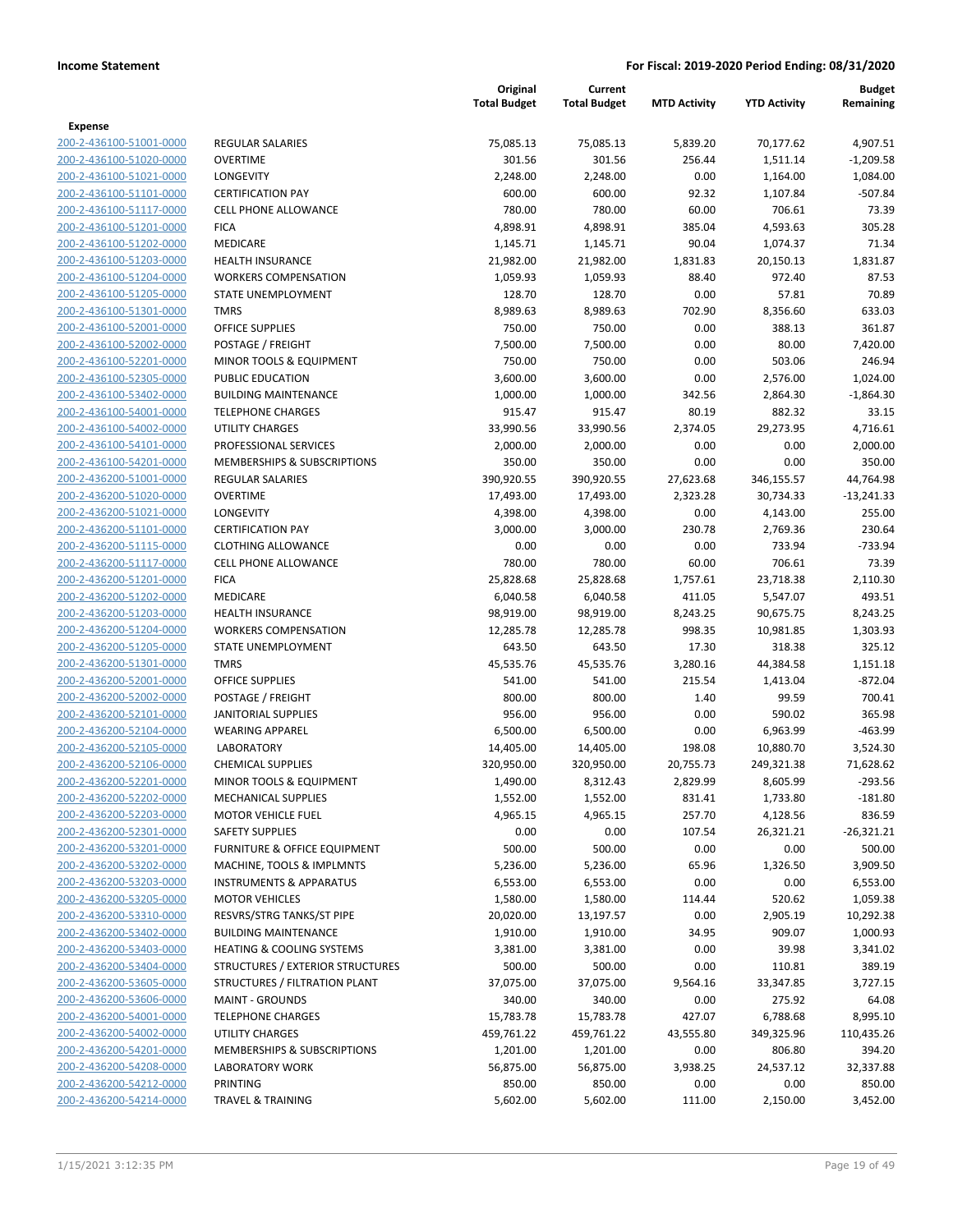| 200-2-436200-54219-0000        |
|--------------------------------|
| 200-2-436200-54410-0000        |
| 200-2-436300-51001-0000        |
| 200-2-436300-51020-0000        |
| <u>200-2-436300-51021-0000</u> |
| 200-2-436300-51101-0000        |
| 200-2-436300-51117-0000        |
| 200-2-436300-51201-0000        |
| 200-2-436300-51202-0000        |
| 200-2-436300-51203-0000        |
| 200-2-436300-51204-0000        |
| 200-2-436300-51205-0000        |
| 200-2-436300-51301-0000        |
| 200-2-436300-51401-0000        |
| <u>200-2-436300-52001-0000</u> |
| 200-2-436300-52002-0000        |
|                                |
| 200-2-436300-52005-0000        |
| 200-2-436300-52103-0000        |
| 200-2-436300-52104-0000        |
| 200-2-436300-52106-0000        |
| 200-2-436300-52201-0000        |
| 200-2-436300-52203-0000        |
| 200-2-436300-52303-0000        |
| 200-2-436300-53201-0000        |
| 200-2-436300-53202-0000        |
| 200-2-436300-53205-0000        |
| 200-2-436300-53207-0000        |
| 200-2-436300-53210-0000        |
| 200-2-436300-53211-0000        |
| 200-2-436300-53306-0000        |
| 200-2-436300-53306-0001        |
| 200-2-436300-54001-0000        |
| 200-2-436300-54214-0000        |
| 200-2-437200-51001-0000        |
| <u>200-2-437200-51020-0000</u> |
| 200-2-437200-51021-0000        |
| 200-2-437200-51101-0000        |
|                                |
| 200-2-437200-51117-0000        |
| 200-2-437200-51201-0000        |
| 200-2-437200-51202-0000        |
| 200-2-437200-51203-0000        |
| 200-2-437200-51204-0000        |
| 200-2-437200-51205-0000        |
| 200-2-437200-51301-0000        |
| <u>200-2-437200-52001-0000</u> |
| 200-2-437200-52103-0000        |
| 200-2-437200-52104-0000        |
| 200-2-437200-52106-0000        |
| 200-2-437200-52107-0000        |
| <u>200-2-437200-52201-0000</u> |
| <u>200-2-437200-52203-0000</u> |
| 200-2-437200-52303-0000        |
| 200-2-437200-53202-0000        |
| 200-2-437200-53205-0000        |
|                                |
| <u>200-2-437200-53207-0000</u> |
| <u>200-2-437200-53309-0000</u> |
| 200-2-437200-53311-0000        |
| 200-2-437200-54001-0000        |
| 200-2-437200-54002-0000        |

| SABINE RIVER AUTHORITY                                              |
|---------------------------------------------------------------------|
| PERMITS/FEES                                                        |
| <b>REGULAR SALARIES</b>                                             |
| <b>OVERTIME</b>                                                     |
| LONGEVITY                                                           |
| <b>CERTIFICATION PAY</b>                                            |
| <b>CELL PHONE ALLOWANCE</b>                                         |
| <b>FICA</b>                                                         |
| <b>MEDICARE</b>                                                     |
| <b>HEALTH INSURANCE</b>                                             |
| <b>WORKERS COMPENSATION</b>                                         |
| STATE UNEMPLOYMENT                                                  |
| <b>TMRS</b>                                                         |
| <b>CONTRA - SALARIES</b>                                            |
| <b>OFFICE SUPPLIES</b>                                              |
| POSTAGE / FREIGHT                                                   |
| PRINTED MATERIALS                                                   |
| <b>MEETING SUPPLIES</b>                                             |
| <b>WEARING APPAREL</b>                                              |
| <b>CHEMICAL SUPPLIES</b>                                            |
|                                                                     |
| <b>MINOR TOOLS &amp; EQUIPMENT</b>                                  |
| <b>MOTOR VEHICLE FUEL</b>                                           |
| <b>TRAINING SUPPLIES</b><br><b>FURNITURE &amp; OFFICE EQUIPMENT</b> |
| MACHINE, TOOLS & IMPLMNTS                                           |
| <b>MOTOR VEHICLES</b>                                               |
| RADIO/COMMUNICATIONS                                                |
| <b>FIRE HYDRANTS</b>                                                |
| <b>METERS &amp; SETTINGS</b>                                        |
| <b>WATER MAINS</b>                                                  |
| UTILITY TAPS                                                        |
| <b>TELEPHONE CHARGES</b>                                            |
| <b>TRAVEL &amp; TRAINING</b>                                        |
| <b>REGULAR SALARIES</b>                                             |
|                                                                     |
| OVERTIME<br><b>LONGEVITY</b>                                        |
|                                                                     |
| <b>CERTIFICATION PAY</b>                                            |
| <b>CELL PHONE ALLOWANCE</b>                                         |
| <b>FICA</b>                                                         |
| <b>MEDICARE</b>                                                     |
| HEALTH INSURANCE                                                    |
| <b>WORKERS COMPENSATION</b>                                         |
| STATE UNEMPLOYMENT                                                  |
| <b>TMRS</b>                                                         |
| OFFICE SUPPLIES                                                     |
| <b>MEETING SUPPLIES</b>                                             |
| <b>WEARING APPAREL</b>                                              |
| <b>CHEMICAL SUPPLIES</b>                                            |
| <b>BOTANICAL SUPPLIES</b>                                           |
| MINOR TOOLS & EQUIPMENT                                             |
| <b>MOTOR VEHICLE FUEL</b>                                           |
| <b>TRAINING SUPPLIES</b>                                            |
| MACHINE, TOOLS & IMPLMNTS                                           |
| <b>MOTOR VEHICLES</b>                                               |
| RADIO/COMMUNICATIONS                                                |
| SANITARY SEWER & TCEQ SSO                                           |
| <b>LIFT STATIONS</b>                                                |
| <b>TELEPHONE CHARGES</b>                                            |

|                                                    |                                                    | Original<br><b>Total Budget</b> | Current<br><b>Total Budget</b> | <b>MTD Activity</b> | <b>YTD Activity</b>     | <b>Budget</b><br>Remaining |
|----------------------------------------------------|----------------------------------------------------|---------------------------------|--------------------------------|---------------------|-------------------------|----------------------------|
| 200-2-436200-54219-0000                            | SABINE RIVER AUTHORITY                             | 1,049,386.00                    | 1,049,386.00                   | 72,818.50           | 852,927.74              | 196,458.26                 |
| 200-2-436200-54410-0000                            | PERMITS/FEES                                       | 26,000.00                       | 26,000.00                      | 0.00                | 25,843.60               | 156.40                     |
| 200-2-436300-51001-0000                            | <b>REGULAR SALARIES</b>                            | 560,867.24                      | 560,867.24                     | 49,171.85           | 559,692.31              | 1,174.93                   |
| 200-2-436300-51020-0000                            | <b>OVERTIME</b>                                    | 56,500.47                       | 56,500.47                      | 7,222.17            | 127,726.93              | $-71,226.46$               |
| 200-2-436300-51021-0000                            | LONGEVITY                                          | 5,360.00                        | 5,360.00                       | 0.00                | 4,346.00                | 1,014.00                   |
| 200-2-436300-51101-0000                            | <b>CERTIFICATION PAY</b>                           | 600.00                          | 600.00                         | 46.16               | 553.92                  | 46.08                      |
| 200-2-436300-51117-0000                            | <b>CELL PHONE ALLOWANCE</b>                        | 2,520.00                        | 2,520.00                       | 90.00               | 1,059.46                | 1,460.54                   |
| 200-2-436300-51201-0000                            | <b>FICA</b>                                        | 38,802.74                       | 38,802.74                      | 3,247.48            | 40,529.58               | $-1,726.84$                |
| 200-2-436300-51202-0000                            | MEDICARE                                           | 9,074.84                        | 9,074.84                       | 759.49              | 9,478.66                | $-403.82$                  |
| 200-2-436300-51203-0000                            | <b>HEALTH INSURANCE</b>                            | 186,847.00                      | 186,847.00                     | 15,570.58           | 171,276.38              | 15,570.62                  |
| 200-2-436300-51204-0000                            | <b>WORKERS COMPENSATION</b>                        | 18,119.21                       | 18,119.21                      | 1,523.17            | 16,754.87               | 1,364.34                   |
| 200-2-436300-51205-0000                            | STATE UNEMPLOYMENT                                 | 1,126.13                        | 1,126.13                       | 35.34               | 813.51                  | 312.62                     |
| 200-2-436300-51301-0000                            | <b>TMRS</b>                                        | 70,110.93                       | 70,110.93                      | 6,387.29            | 77,801.49               | $-7,690.56$                |
| 200-2-436300-51401-0000                            | <b>CONTRA - SALARIES</b>                           | 0.00                            | 0.00                           | 0.00                | $-882.29$               | 882.29                     |
| 200-2-436300-52001-0000                            | <b>OFFICE SUPPLIES</b>                             | 300.00                          | 300.00                         | 0.00                | 252.88                  | 47.12                      |
| 200-2-436300-52002-0000                            | POSTAGE / FREIGHT                                  | 50.00                           | 50.00                          | 0.00                | 29.00                   | 21.00                      |
| 200-2-436300-52005-0000                            | PRINTED MATERIALS                                  | 100.00                          | 100.00                         | 0.00                | 15.84                   | 84.16                      |
| 200-2-436300-52103-0000                            | <b>MEETING SUPPLIES</b>                            | 0.00                            | 0.00                           | 0.00                | 90.87                   | $-90.87$                   |
| 200-2-436300-52104-0000                            | <b>WEARING APPAREL</b>                             | 15,000.00                       | 15,000.00                      | 1,166.84            | 21,340.73               | $-6,340.73$                |
| 200-2-436300-52106-0000                            | <b>CHEMICAL SUPPLIES</b>                           | 500.00                          | 500.00                         | 0.00                | 0.00                    | 500.00                     |
| 200-2-436300-52201-0000                            | MINOR TOOLS & EQUIPMENT                            | 11,926.00                       | 11,926.00                      | 186.74              | 11,669.52               | 256.48                     |
| 200-2-436300-52203-0000                            | <b>MOTOR VEHICLE FUEL</b>                          | 31,020.47                       | 31,020.47                      | 3,759.14            | 35,206.28               | $-4,185.81$                |
| 200-2-436300-52303-0000                            | <b>TRAINING SUPPLIES</b>                           | 300.00                          | 300.00                         | 0.00                | 0.00                    | 300.00                     |
| 200-2-436300-53201-0000                            | <b>FURNITURE &amp; OFFICE EQUIPMENT</b>            | 96.00                           | 96.00                          | 0.00                | 0.00                    | 96.00                      |
| 200-2-436300-53202-0000                            | MACHINE, TOOLS & IMPLMNTS                          | 4,998.00                        | 4,998.00                       | 252.43              | 5,534.02                | $-536.02$                  |
| 200-2-436300-53205-0000                            | <b>MOTOR VEHICLES</b>                              | 18,000.00                       | 18,000.00                      | 1,151.95            | 30,019.13               | $-12,019.13$               |
| 200-2-436300-53207-0000                            | RADIO/COMMUNICATIONS                               | 4,484.00                        | 4,484.00                       | 0.00                | 4,470.00                | 14.00                      |
| 200-2-436300-53210-0000<br>200-2-436300-53211-0000 | <b>FIRE HYDRANTS</b>                               | 8,000.00                        | 8,000.00                       | 0.00                | 2,149.56                | 5,850.44                   |
| 200-2-436300-53306-0000                            | <b>METERS &amp; SETTINGS</b><br><b>WATER MAINS</b> | 70,000.00<br>165,000.00         | 70,000.00<br>165,000.00        | 0.00<br>7,829.28    | 85,201.77<br>130,470.25 | $-15,201.77$<br>34,529.75  |
| 200-2-436300-53306-0001                            | UTILITY TAPS                                       | 0.00                            | 0.00                           | 15,329.00           | 51,854.00               | $-51,854.00$               |
| 200-2-436300-54001-0000                            | <b>TELEPHONE CHARGES</b>                           | 1,740.25                        | 1,740.25                       | 112.29              | 1,163.88                | 576.37                     |
| 200-2-436300-54214-0000                            | <b>TRAVEL &amp; TRAINING</b>                       | 3,985.00                        | 3,985.00                       | 1,860.00            | 4,070.95                | $-85.95$                   |
| 200-2-437200-51001-0000                            | <b>REGULAR SALARIES</b>                            | 394,347.10                      | 394,347.10                     | 25,041.18           | 342,763.56              | 51,583.54                  |
| 200-2-437200-51020-0000                            | <b>OVERTIME</b>                                    | 59,012.70                       | 59,012.70                      | 2,821.03            | 62,123.09               | $-3,110.39$                |
| 200-2-437200-51021-0000                            | <b>LONGEVITY</b>                                   | 15,298.00                       | 15,298.00                      | 1,720.00            | 16,562.00               | $-1,264.00$                |
| 200-2-437200-51101-0000                            | <b>CERTIFICATION PAY</b>                           | 1,200.00                        | 1,200.00                       | 92.30               | 1,107.60                | 92.40                      |
| 200-2-437200-51117-0000                            | <b>CELL PHONE ALLOWANCE</b>                        | 2,340.00                        | 2,340.00                       | 150.00              | 1,765.60                | 574.40                     |
| 200-2-437200-51201-0000                            | <b>FICA</b>                                        | 29,276.26                       | 29,276.26                      | 2,837.98            | 26,248.56               | 3,027.70                   |
| 200-2-437200-51202-0000                            | <b>MEDICARE</b>                                    | 6,846.87                        | 6,846.87                       | 663.72              | 6,138.79                | 708.08                     |
| 200-2-437200-51203-0000                            | <b>HEALTH INSURANCE</b>                            | 115,405.50                      | 115,405.50                     | 9,617.13            | 105,788.43              | 9,617.07                   |
| 200-2-437200-51204-0000                            | <b>WORKERS COMPENSATION</b>                        | 9,731.05                        | 9,731.05                       | 817.56              | 8,993.16                | 737.89                     |
| 200-2-437200-51205-0000                            | STATE UNEMPLOYMENT                                 | 675.68                          | 675.68                         | 0.00                | 224.40                  | 451.28                     |
| 200-2-437200-51301-0000                            | <b>TMRS</b>                                        | 52,897.96                       | 52,897.96                      | 5,355.73            | 49,436.52               | 3,461.44                   |
| 200-2-437200-52001-0000                            | OFFICE SUPPLIES                                    | 0.00                            | 0.00                           | 0.00                | 273.81                  | $-273.81$                  |
| 200-2-437200-52103-0000                            | <b>MEETING SUPPLIES</b>                            | 300.00                          | 300.00                         | 77.32               | 77.32                   | 222.68                     |
| 200-2-437200-52104-0000                            | <b>WEARING APPAREL</b>                             | 15,000.00                       | 15,000.00                      | 340.71              | 12,120.82               | 2,879.18                   |
| 200-2-437200-52106-0000                            | <b>CHEMICAL SUPPLIES</b>                           | 2,400.00                        | 2,400.00                       | 1,702.43            | 1,702.43                | 697.57                     |
| 200-2-437200-52107-0000                            | <b>BOTANICAL SUPPLIES</b>                          | 390.00                          | 390.00                         | 0.00                | 114.84                  | 275.16                     |
| 200-2-437200-52201-0000                            | MINOR TOOLS & EQUIPMENT                            | 10,995.00                       | 10,995.00                      | 0.00                | 3,116.49                | 7,878.51                   |
| 200-2-437200-52203-0000                            | <b>MOTOR VEHICLE FUEL</b>                          | 19,741.35                       | 19,741.35                      | 1,077.74            | 15,365.36               | 4,375.99                   |
| 200-2-437200-52303-0000                            | <b>TRAINING SUPPLIES</b>                           | 275.00                          | 275.00                         | 0.00                | 0.00                    | 275.00                     |
| 200-2-437200-53202-0000                            | MACHINE, TOOLS & IMPLMNTS                          | 4,963.00                        | 4,963.00                       | 113.33              | 3,336.83                | 1,626.17                   |
| 200-2-437200-53205-0000                            | <b>MOTOR VEHICLES</b>                              | 13,000.00                       | 13,000.00                      | 1,079.55            | 13,180.25               | $-180.25$                  |
| 200-2-437200-53207-0000                            | RADIO/COMMUNICATIONS                               | 3,000.00                        | 3,000.00                       | 0.00                | 3,000.00                | 0.00                       |
| 200-2-437200-53309-0000                            | SANITARY SEWER & TCEQ SSO                          | 84,998.87                       | 84,998.87                      | 1,243.36            | 61,918.28               | 23,080.59                  |
| 200-2-437200-53311-0000                            | <b>LIFT STATIONS</b>                               | 22,490.00                       | 22,490.00                      | 239.89              | 1,265.42                | 21,224.58                  |
| 200-2-437200-54001-0000                            | <b>TELEPHONE CHARGES</b>                           | 5,000.00                        | 5,000.00                       | 438.97              | 4,288.54                | 711.46                     |
| 200-2-437200-54002-0000                            | <b>UTILITY CHARGES</b>                             | 29,706.99                       | 29,706.99                      | 3,323.26            | 32,927.75               | $-3,220.76$                |
|                                                    |                                                    |                                 |                                |                     |                         |                            |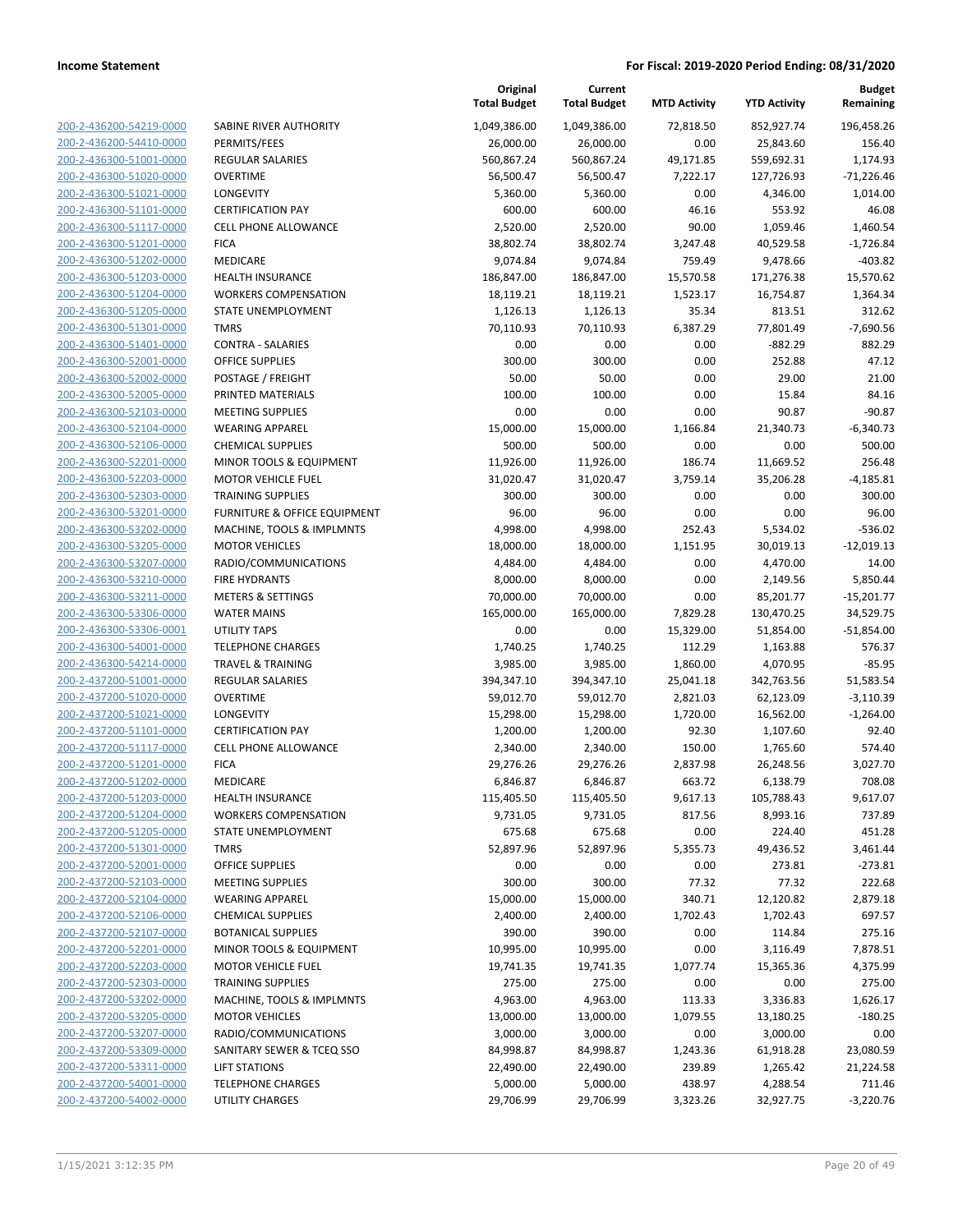| 200-2-437200-54214-0000<br>200-2-437300-51001-0000<br>200-2-437300-51020-0000<br>200-2-437300-51021-0000<br>200-2-437300-51101-0000<br>200-2-437300-51117-0000<br>200-2-437300-51201-0000<br>200-2-437300-51202-0000<br>200-2-437300-51203-0000<br>200-2-437300-51204-0000<br>200-2-437300-51205-0000<br>200-2-437300-51301-0000<br>200-2-437300-51401-0000<br>200-2-437300-52001-0000<br>200-2-437300-52002-0000<br>200-2-437300-52005-0000<br>200-2-437300-52101-0000<br>200-2-437300-52104-0000<br>200-2-437300-52105-0000<br>200-2-437300-52106-0000<br>200-2-437300-52107-0000<br>200-2-437300-52201-0000<br>200-2-437300-52202-0000<br>200-2-437300-52203-0000<br>200-2-437300-52301-0000 |
|-------------------------------------------------------------------------------------------------------------------------------------------------------------------------------------------------------------------------------------------------------------------------------------------------------------------------------------------------------------------------------------------------------------------------------------------------------------------------------------------------------------------------------------------------------------------------------------------------------------------------------------------------------------------------------------------------|
|                                                                                                                                                                                                                                                                                                                                                                                                                                                                                                                                                                                                                                                                                                 |
|                                                                                                                                                                                                                                                                                                                                                                                                                                                                                                                                                                                                                                                                                                 |
|                                                                                                                                                                                                                                                                                                                                                                                                                                                                                                                                                                                                                                                                                                 |
|                                                                                                                                                                                                                                                                                                                                                                                                                                                                                                                                                                                                                                                                                                 |
|                                                                                                                                                                                                                                                                                                                                                                                                                                                                                                                                                                                                                                                                                                 |
|                                                                                                                                                                                                                                                                                                                                                                                                                                                                                                                                                                                                                                                                                                 |
|                                                                                                                                                                                                                                                                                                                                                                                                                                                                                                                                                                                                                                                                                                 |
|                                                                                                                                                                                                                                                                                                                                                                                                                                                                                                                                                                                                                                                                                                 |
|                                                                                                                                                                                                                                                                                                                                                                                                                                                                                                                                                                                                                                                                                                 |
|                                                                                                                                                                                                                                                                                                                                                                                                                                                                                                                                                                                                                                                                                                 |
|                                                                                                                                                                                                                                                                                                                                                                                                                                                                                                                                                                                                                                                                                                 |
|                                                                                                                                                                                                                                                                                                                                                                                                                                                                                                                                                                                                                                                                                                 |
|                                                                                                                                                                                                                                                                                                                                                                                                                                                                                                                                                                                                                                                                                                 |
|                                                                                                                                                                                                                                                                                                                                                                                                                                                                                                                                                                                                                                                                                                 |
|                                                                                                                                                                                                                                                                                                                                                                                                                                                                                                                                                                                                                                                                                                 |
|                                                                                                                                                                                                                                                                                                                                                                                                                                                                                                                                                                                                                                                                                                 |
|                                                                                                                                                                                                                                                                                                                                                                                                                                                                                                                                                                                                                                                                                                 |
|                                                                                                                                                                                                                                                                                                                                                                                                                                                                                                                                                                                                                                                                                                 |
|                                                                                                                                                                                                                                                                                                                                                                                                                                                                                                                                                                                                                                                                                                 |
|                                                                                                                                                                                                                                                                                                                                                                                                                                                                                                                                                                                                                                                                                                 |
|                                                                                                                                                                                                                                                                                                                                                                                                                                                                                                                                                                                                                                                                                                 |
|                                                                                                                                                                                                                                                                                                                                                                                                                                                                                                                                                                                                                                                                                                 |
|                                                                                                                                                                                                                                                                                                                                                                                                                                                                                                                                                                                                                                                                                                 |
|                                                                                                                                                                                                                                                                                                                                                                                                                                                                                                                                                                                                                                                                                                 |
| 200-2-437300-53202-0000                                                                                                                                                                                                                                                                                                                                                                                                                                                                                                                                                                                                                                                                         |
| 200-2-437300-53203-0000                                                                                                                                                                                                                                                                                                                                                                                                                                                                                                                                                                                                                                                                         |
| 200-2-437300-53205-0000                                                                                                                                                                                                                                                                                                                                                                                                                                                                                                                                                                                                                                                                         |
| 200-2-437300-53402-0000                                                                                                                                                                                                                                                                                                                                                                                                                                                                                                                                                                                                                                                                         |
| 200-2-437300-54001-0000                                                                                                                                                                                                                                                                                                                                                                                                                                                                                                                                                                                                                                                                         |
| 200-2-437300-54002-0000                                                                                                                                                                                                                                                                                                                                                                                                                                                                                                                                                                                                                                                                         |
| 200-2-437300-54201-0000                                                                                                                                                                                                                                                                                                                                                                                                                                                                                                                                                                                                                                                                         |
| 200-2-437300-54208-0000                                                                                                                                                                                                                                                                                                                                                                                                                                                                                                                                                                                                                                                                         |
| 200-2-437300-54214-0000                                                                                                                                                                                                                                                                                                                                                                                                                                                                                                                                                                                                                                                                         |
| 200-2-437300-54410-0000                                                                                                                                                                                                                                                                                                                                                                                                                                                                                                                                                                                                                                                                         |
| 200-2-471100-56507-0000                                                                                                                                                                                                                                                                                                                                                                                                                                                                                                                                                                                                                                                                         |
| 200-2-471100-56508-0000                                                                                                                                                                                                                                                                                                                                                                                                                                                                                                                                                                                                                                                                         |
| 200-2-471100-56510-0000                                                                                                                                                                                                                                                                                                                                                                                                                                                                                                                                                                                                                                                                         |
| 200-2-471200-56607-0000                                                                                                                                                                                                                                                                                                                                                                                                                                                                                                                                                                                                                                                                         |
| 200-2-471200-56611-0000<br>200-2-475100-56002-0000                                                                                                                                                                                                                                                                                                                                                                                                                                                                                                                                                                                                                                              |
| 200-2-475100-56005-0000                                                                                                                                                                                                                                                                                                                                                                                                                                                                                                                                                                                                                                                                         |
| 200-2-480000-52003-0000                                                                                                                                                                                                                                                                                                                                                                                                                                                                                                                                                                                                                                                                         |
| <u>200-2-480000-52006-0000</u>                                                                                                                                                                                                                                                                                                                                                                                                                                                                                                                                                                                                                                                                  |
| 200-2-480000-54002-0000                                                                                                                                                                                                                                                                                                                                                                                                                                                                                                                                                                                                                                                                         |
| 200-2-480000-54226-0000                                                                                                                                                                                                                                                                                                                                                                                                                                                                                                                                                                                                                                                                         |
| 200-2-480000-57002-0000                                                                                                                                                                                                                                                                                                                                                                                                                                                                                                                                                                                                                                                                         |
| 200-2-480000-57005-0000                                                                                                                                                                                                                                                                                                                                                                                                                                                                                                                                                                                                                                                                         |
| <u>200-2-480000-57008-0000</u>                                                                                                                                                                                                                                                                                                                                                                                                                                                                                                                                                                                                                                                                  |
| 200-2-480000-57015-0000                                                                                                                                                                                                                                                                                                                                                                                                                                                                                                                                                                                                                                                                         |
| 200-2-491000-58001-0000                                                                                                                                                                                                                                                                                                                                                                                                                                                                                                                                                                                                                                                                         |
| 200-2-491000-58037-0000                                                                                                                                                                                                                                                                                                                                                                                                                                                                                                                                                                                                                                                                         |
| 200-2-491000-58120-0000                                                                                                                                                                                                                                                                                                                                                                                                                                                                                                                                                                                                                                                                         |
| 200-2-495000-58580-0000                                                                                                                                                                                                                                                                                                                                                                                                                                                                                                                                                                                                                                                                         |
|                                                                                                                                                                                                                                                                                                                                                                                                                                                                                                                                                                                                                                                                                                 |
| 200-2-495000-58581-0000                                                                                                                                                                                                                                                                                                                                                                                                                                                                                                                                                                                                                                                                         |
| 200-2-495000-58701-0000                                                                                                                                                                                                                                                                                                                                                                                                                                                                                                                                                                                                                                                                         |
| 200-2-495000-58710-0000                                                                                                                                                                                                                                                                                                                                                                                                                                                                                                                                                                                                                                                                         |

|                                                    |                                                             | Original<br><b>Total Budget</b> | Current<br><b>Total Budget</b> | <b>MTD Activity</b> | <b>YTD Activity</b>  | <b>Budget</b><br>Remaining |
|----------------------------------------------------|-------------------------------------------------------------|---------------------------------|--------------------------------|---------------------|----------------------|----------------------------|
| 200-2-437200-54214-0000                            | <b>TRAVEL &amp; TRAINING</b>                                | 2,800.00                        | 2,800.00                       | 50.00               | 50.00                | 2,750.00                   |
| 200-2-437300-51001-0000                            | <b>REGULAR SALARIES</b>                                     | 517.77                          | 517,377.62                     | 40,933.94           | 492,200.59           | 25,177.03                  |
| 200-2-437300-51020-0000                            | <b>OVERTIME</b>                                             | 41,777.41                       | 41,777.41                      | 1,462.52            | 30,744.98            | 11,032.43                  |
| 200-2-437300-51021-0000                            | LONGEVITY                                                   | 12,838.00                       | 12,838.00                      | 0.00                | 12,790.00            | 48.00                      |
| 200-2-437300-51101-0000                            | <b>CERTIFICATION PAY</b>                                    | 6,600.00                        | 6,600.00                       | 553.86              | 6,646.32             | $-46.32$                   |
| 200-2-437300-51117-0000                            | <b>CELL PHONE ALLOWANCE</b>                                 | 1,644.00                        | 1,644.00                       | 60.00               | 706.61               | 937.39                     |
| 200-2-437300-51201-0000                            | <b>FICA</b>                                                 | 35,974.70                       | 35,974.70                      | 2,493.48            | 31,925.43            | 4,049.27                   |
| 200-2-437300-51202-0000                            | MEDICARE                                                    | 8,413.44                        | 8,413.44                       | 583.15              | 7,466.43             | 947.01                     |
| 200-2-437300-51203-0000                            | <b>HEALTH INSURANCE</b>                                     | 131,892.00                      | 131,892.00                     | 10,991.00           | 120,901.00           | 10,991.00                  |
| 200-2-437300-51204-0000                            | <b>WORKERS COMPENSATION</b>                                 | 11,898.11                       | 11,898.11                      | 1,068.69            | 11,755.59            | 142.52                     |
| 200-2-437300-51205-0000                            | STATE UNEMPLOYMENT                                          | 772.20                          | 772.20                         | 0.00                | 179.66               | 592.54                     |
| 200-2-437300-51301-0000                            | <b>TMRS</b>                                                 | 65,001.05                       | 65,001.05                      | 4,838.65            | 60,780.87            | 4,220.18                   |
| 200-2-437300-51401-0000                            | <b>CONTRA - SALARIES</b>                                    | 0.00                            | 0.00                           | 0.00                | $-533.30$            | 533.30                     |
| 200-2-437300-52001-0000                            | <b>OFFICE SUPPLIES</b>                                      | 600.00                          | 600.00                         | 0.00                | 497.80               | 102.20                     |
| 200-2-437300-52002-0000                            | POSTAGE / FREIGHT                                           | 600.00                          | 600.00                         | 135.02              | 774.70               | $-174.70$                  |
| 200-2-437300-52005-0000                            | PRINTED MATERIALS                                           | 1,280.00                        | 1,280.00                       | 0.00                | 1,263.56             | 16.44                      |
| 200-2-437300-52101-0000                            | <b>JANITORIAL SUPPLIES</b>                                  | 1,650.00                        | 1,650.00                       | 0.00                | 1,300.58             | 349.42                     |
| 200-2-437300-52104-0000                            | <b>WEARING APPAREL</b>                                      | 11,000.00                       | 11,000.00                      | 202.93              | 8,712.93             | 2,287.07                   |
| 200-2-437300-52105-0000                            | <b>LABORATORY</b>                                           | 15,000.00                       | 15,000.00                      | 2,452.54            | 16,985.18            | $-1,985.18$                |
| 200-2-437300-52106-0000                            | <b>CHEMICAL SUPPLIES</b>                                    | 54,660.00                       | 54,660.00                      | 4,644.00            | 41,829.66            | 12,830.34                  |
| 200-2-437300-52107-0000                            | <b>BOTANICAL SUPPLIES</b>                                   | 900.00                          | 900.00                         | 918.75              | 990.69               | $-90.69$                   |
| 200-2-437300-52201-0000                            | MINOR TOOLS & EQUIPMENT                                     | 6,300.00                        | 6,300.00                       | 155.30              | 6,226.88             | 73.12                      |
| 200-2-437300-52202-0000                            | <b>MECHANICAL SUPPLIES</b>                                  | 18,400.00                       | 18,400.00                      | 3,878.45            | 14,443.51            | 3,956.49                   |
| 200-2-437300-52203-0000                            | <b>MOTOR VEHICLE FUEL</b>                                   | 5,875.01                        | 5,875.01                       | 403.98              | 4,548.55             | 1,326.46                   |
| 200-2-437300-52301-0000                            | <b>SAFETY SUPPLIES</b>                                      | 2,300.00                        | 2,300.00                       | 239.98              | 848.48               | 1,451.52                   |
| 200-2-437300-53202-0000                            | MACHINE, TOOLS & IMPLMNTS                                   | 70,000.00                       | 70,000.00                      | 5,492.87            | 28,866.61            | 41,133.39                  |
| 200-2-437300-53203-0000<br>200-2-437300-53205-0000 | <b>INSTRUMENTS &amp; APPARATUS</b><br><b>MOTOR VEHICLES</b> | 6,000.00                        | 6,000.00                       | $-195.30$           | 5,740.11             | 259.89                     |
| 200-2-437300-53402-0000                            | <b>BUILDING MAINTENANCE</b>                                 | 5,300.00<br>6,500.00            | 5,300.00<br>6,500.00           | 3,116.44<br>129.50  | 5,883.04<br>4,443.16 | $-583.04$<br>2,056.84      |
| 200-2-437300-54001-0000                            | <b>TELEPHONE CHARGES</b>                                    | 5,237.33                        | 5,237.33                       | 462.77              | 4,727.70             | 509.63                     |
| 200-2-437300-54002-0000                            | <b>UTILITY CHARGES</b>                                      | 406,861.45                      | 406,861.45                     | 26,041.73           | 255,421.90           | 151,439.55                 |
| 200-2-437300-54201-0000                            | <b>MEMBERSHIPS &amp; SUBSCRIPTIONS</b>                      | 12,500.00                       | 12,500.00                      | 0.00                | 9,235.23             | 3,264.77                   |
| 200-2-437300-54208-0000                            | <b>LABORATORY WORK</b>                                      | 12,400.00                       | 12,400.00                      | 2,508.50            | 13,180.75            | $-780.75$                  |
| 200-2-437300-54214-0000                            | <b>TRAVEL &amp; TRAINING</b>                                | 4,500.00                        | 4,500.00                       | 0.00                | 592.59               | 3,907.41                   |
| 200-2-437300-54410-0000                            | PERMITS/FEES                                                | 74,000.00                       | 74,000.00                      | 252.00              | 40,114.32            | 33,885.68                  |
| 200-2-471100-56507-0000                            | 08 REV BONDS - PRINCIPAL                                    | 970,000.00                      | 970,000.00                     | 0.00                | 969,500.03           | 499.97                     |
| 200-2-471100-56508-0000                            | 09 TWDP REV BOND - PRINC                                    | 15,000.00                       | 15,000.00                      | 0.00                | 15,000.00            | 0.00                       |
| 200-2-471100-56510-0000                            | 2019 REVENUE BONDS PRINCIPAL                                | 110,000.00                      | 110,000.00                     | 0.00                | 110,000.00           | 0.00                       |
| 200-2-471200-56607-0000                            | 08 REV BONDS - INTEREST                                     | 284,448.00                      | 284,448.00                     | 136,888.75          | 284,447.50           | 0.50                       |
| 200-2-471200-56611-0000                            | <b>2019 REVENUE BONDS INTEREST</b>                          | 988,336.25                      | 988,336.25                     | 366,181.26          | 988,336.24           | 0.01                       |
| 200-2-475100-56002-0000                            | MISCELLANEOUS DEBT EXP / AGENT FEE                          | 750.00                          | 750.00                         | 0.00                | 750.00               | 0.00                       |
| 200-2-475100-56005-0000                            | ARBITRAGE                                                   | 1,750.00                        | 1,750.00                       | 0.00                | 0.00                 | 1,750.00                   |
| 200-2-480000-52003-0000                            | <b>COPIER CHARGES</b>                                       | 7,500.00                        | 7,500.00                       | 708.16              | 7,823.31             | $-323.31$                  |
| 200-2-480000-52006-0000                            | <b>COPIER PAPER</b>                                         | 250.00                          | 250.00                         | 0.00                | 214.80               | 35.20                      |
| 200-2-480000-54002-0000                            | <b>UTILITY CHARGES</b>                                      | 13,804.03                       | 13,804.03                      | 1,142.01            | 12,155.81            | 1,648.22                   |
| 200-2-480000-54226-0000                            | <b>INSURANCE EXPENSE</b>                                    | 64,000.00                       | 64,000.00                      | 0.00                | 70,949.90            | $-6,949.90$                |
| 200-2-480000-57002-0000                            | <b>BAD DEBT EXPENSE</b>                                     | 25,000.00                       | 25,000.00                      | 0.00                | 0.00                 | 25,000.00                  |
| 200-2-480000-57005-0000                            | <b>ACCRUED VAC &amp; SICK PAY</b>                           | 40,000.00                       | 40,000.00                      | 17,782.08           | 41,363.75            | $-1,363.75$                |
| 200-2-480000-57008-0000                            | <b>BANK CHARGES</b>                                         | 30,000.00                       | 30,000.00                      | 2,333.90            | 27,130.28            | 2,869.72                   |
| 200-2-480000-57015-0000                            | <b>CONTINGENCY EXPENSE</b>                                  | 50,000.00                       | 50,000.00                      | 0.00                | 0.00                 | 50,000.00                  |
| 200-2-491000-58001-0000                            | <b>XFR - GENERAL FUND</b>                                   | 0.00                            | 627,424.00                     | 126,640.19          | 1,183,240.59         | -555,816.59                |
| 200-2-491000-58037-0000                            | XFR - DEBT SERVICE FUND                                     | 1,597,520.00                    | 1,597,520.00                   | 133,126.67          | 1,464,393.37         | 133,126.63                 |
| 200-2-491000-58120-0000                            | <b>XFR - UTILITY CIP FUND</b>                               | 304,000.40                      | 304,000.40                     | 0.00                | 0.00                 | 304,000.40                 |
| 200-2-495000-58580-0000                            | CA - GENERAL FUND - GENERAL GOVERNMENT                      | 408,115.00                      | 408,115.00                     | 34,009.58           | 374,105.38           | 34,009.62                  |
| 200-2-495000-58581-0000                            | CA - GENERAL FUND - PUBLIC WORKS                            | 160,063.00                      | 160,063.00                     | 13,338.58           | 146,724.38           | 13,338.62                  |
| 200-2-495000-58701-0000                            | CA - CENTRAL SERVICE FUND                                   | 206,641.00                      | 206,641.00                     | 17,220.08           | 189,420.88           | 17,220.12                  |
| 200-2-495000-58710-0000                            | <b>CA - INSURANCE FUND</b>                                  | 87,018.00                       | 87,018.00                      | 7,251.50            | 79,766.50            | 7,251.50                   |
| 200-2-495000-58720-0000                            | CA - MIS FUN                                                | 73,708.00                       | 73,708.00                      | 6,142.33            | 67,565.63            | 6,142.37                   |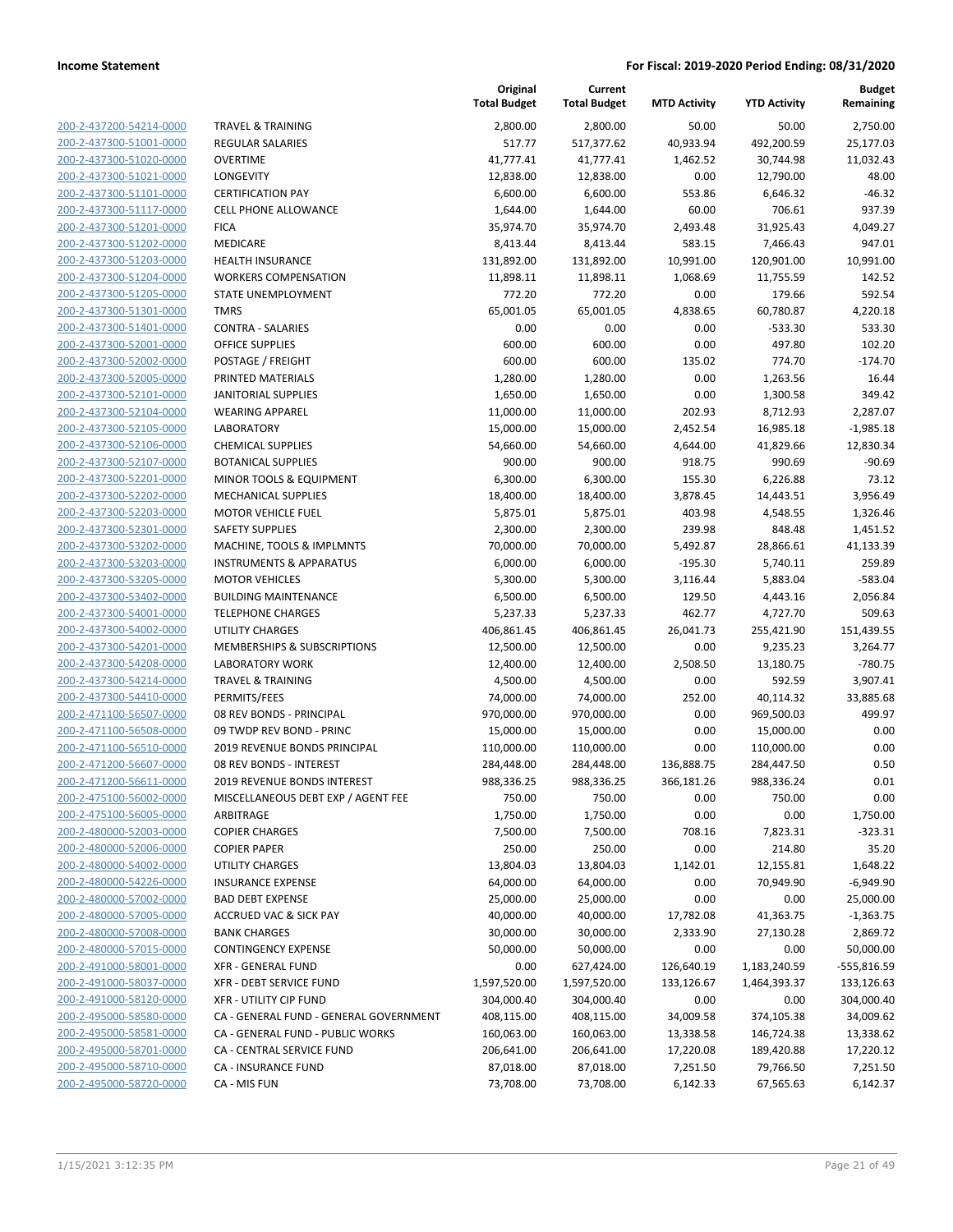|                                                           |                                                                  |                       | Original<br><b>Total Budget</b> | Current                     |                           | <b>YTD Activity</b>         | <b>Budget</b><br>Remaining     |
|-----------------------------------------------------------|------------------------------------------------------------------|-----------------------|---------------------------------|-----------------------------|---------------------------|-----------------------------|--------------------------------|
|                                                           |                                                                  |                       |                                 | <b>Total Budget</b>         | <b>MTD Activity</b>       |                             |                                |
| 200-2-495000-58900-0000                                   | <b>CA - ELECTRIC FUND</b>                                        | <b>Expense Total:</b> | 617,107.00<br>12,100,356.36     | 617,107.00<br>13,244,640.21 | 51,425.58<br>1,415,435.76 | 565,681.38<br>12,326,524.04 | 51,425.62<br>918,116.17        |
|                                                           | Fund: 200 - WATER / WASTEWATER FUND Surplus (Deficit):           |                       | 2,272,753.64                    | 1,128,469.79                | -52,327.30                | 378,535.90                  |                                |
|                                                           | Fund: 212 - TX COMMUNITY DEV SWR SYSTEM IMPROV PROG GRANT        |                       |                                 |                             |                           |                             |                                |
| Revenue                                                   |                                                                  |                       |                                 |                             |                           |                             |                                |
| 212-2-310001-43105-0000                                   | MISCELLANEOUS / GRANTS                                           |                       | 0.00                            | 0.00                        | 0.00                      | 168,130.00                  | $-168,130.00$                  |
|                                                           |                                                                  | <b>Revenue Total:</b> | 0.00                            | 0.00                        | 0.00                      | 168,130.00                  | $-168,130.00$                  |
| <b>Expense</b>                                            |                                                                  |                       |                                 |                             |                           |                             |                                |
| 212-2-436300-55007-0000                                   | ENG/ARCHITECTS/MGMT                                              |                       | 0.00                            | 0.00                        | 0.00                      | 1,255.00                    | $-1,255.00$                    |
|                                                           |                                                                  | <b>Expense Total:</b> | 0.00                            | 0.00                        | 0.00                      | 1,255.00                    | $-1,255.00$                    |
|                                                           | Fund: 212 - TX COMMUNITY DEV SWR SYSTEM IMPROV PROG GRANT Surplu |                       | 0.00                            | 0.00                        | 0.00                      | 166,875.00                  |                                |
| Fund: 216 - UTILIITY CIP FUND                             |                                                                  |                       |                                 |                             |                           |                             |                                |
| Revenue                                                   |                                                                  |                       |                                 |                             |                           |                             |                                |
| 216-2-319001-45401-0000                                   | <b>INTEREST REVENUES</b>                                         |                       | 10,621.00                       | 10,621.00                   | $-9,273.55$               | 143,479.98                  | $-132,858.98$                  |
| 216-2-320003-45305-0000<br>216-2-323001-46100-0000        | AUCTION/OTHER PROCEEDS<br><b>XFR - UTILITY FUND</b>              |                       | 0.00<br>304,000.00              | 0.00<br>304,000.00          | 0.00<br>0.00              | 13,500,000.00<br>0.00       | $-13,500,000.00$<br>304,000.00 |
|                                                           |                                                                  | <b>Revenue Total:</b> | 314,621.00                      | 314,621.00                  | $-9,273.55$               | 13,643,479.98               | $-13,328,858.98$               |
| <b>Expense</b>                                            |                                                                  |                       |                                 |                             |                           |                             |                                |
| 216-2-436200-53310-0000                                   | RESVRS/STRG TANKS/ST PIPE                                        |                       | 0.00                            | 0.00                        | 0.00                      | 380,000.00                  | $-380,000.00$                  |
| 216-2-436200-53312-0000                                   | <b>WATER LINE EASEMENTS</b>                                      |                       | 0.00                            | 0.00                        | 0.00                      | 82,561.31                   | $-82,561.31$                   |
| 216-2-436200-55002-0000                                   | <b>IMPROVEMENTS</b>                                              |                       | 254,000.00                      | 254,000.00                  | 66,780.00                 | 548,605.31                  | $-294,605.31$                  |
| 216-2-436200-55201-0000                                   | <b>EQUIPMENT PURCHASES</b>                                       |                       | 0.00                            | 0.00                        | 0.00                      | 105,431.52                  | $-105,431.52$                  |
| 216-2-436300-55105-0000                                   | <b>WATER MAINS</b>                                               |                       | 0.00                            | 200,000.00                  | 20,517.42                 | 2,307,161.28                | $-2,107,161.28$                |
| 216-2-437200-55002-0000                                   | <b>IMPROVEMENTS</b>                                              |                       | 0.00                            | 0.00                        | 0.00                      | 13,732.00                   | $-13,732.00$                   |
| 216-2-437300-55002-0000                                   | <b>IMPROVEMENTS</b>                                              |                       | 0.00                            | 0.00                        | 58,700.00                 | 58,700.00                   | $-58,700.00$                   |
| 216-2-437300-55110-0000                                   | <b>LIFT STATIONS</b>                                             |                       | 50,000.00                       | 50,000.00                   | 0.00                      | $-218,054.44$               | 268,054.44                     |
| 216-2-480000-54101-0000                                   | PROFESSIONAL SERVICES                                            |                       | 150,000.00                      | 150,000.00                  | 0.00                      | 0.00                        | 150,000.00                     |
| 216-2-480000-57008-0000                                   | <b>BANK CHARGES</b>                                              | <b>Expense Total:</b> | 0.00<br>454,000.00              | 0.00<br>654,000.00          | 251.68<br>146,249.10      | 718.42<br>3,278,855.40      | $-718.42$<br>-2,624,855.40     |
|                                                           | Fund: 216 - UTILIITY CIP FUND Surplus (Deficit):                 |                       | -139,379.00                     | -339,379.00                 | $-155,522.65$             | 10,364,624.58               |                                |
|                                                           |                                                                  |                       |                                 |                             |                           |                             |                                |
| <b>Fund: 217 - WASTEWATER RECLAMATION FUND</b><br>Revenue |                                                                  |                       |                                 |                             |                           |                             |                                |
| 217-2-319001-45401-0000                                   | <b>INTEREST REVENUES</b>                                         |                       | 14,000.00                       | 14,000.00                   | 104.05                    | 7,489.88                    | 6,510.12                       |
|                                                           |                                                                  | <b>Revenue Total:</b> | 14,000.00                       | 14,000.00                   | 104.05                    | 7,489.88                    | 6,510.12                       |
| <b>Expense</b>                                            |                                                                  |                       |                                 |                             |                           |                             |                                |
| 217-2-437300-55012-0000                                   | <b>CONSTRUCTION</b>                                              |                       | 0.00                            | 0.00                        | 0.00                      | 0.00                        | 0.00                           |
|                                                           |                                                                  | <b>Expense Total:</b> | 0.00                            | 0.00                        | 0.00                      | 0.00                        | 0.00                           |
|                                                           | Fund: 217 - WASTEWATER RECLAMATION FUND Surplus (Deficit):       |                       | 14,000.00                       | 14,000.00                   | 104.05                    | 7,489.88                    |                                |
| Fund: 300 - AIRPORT FUND                                  |                                                                  |                       |                                 |                             |                           |                             |                                |
| Revenue                                                   |                                                                  |                       |                                 |                             |                           |                             |                                |
| 300-2-310001-43102-0000                                   | AIRPORT GRANT REVENUE                                            |                       | 0.00                            | 0.00                        | 0.00                      | $-5,093.00$                 | 5,093.00                       |
| 300-2-319001-44315-0000                                   | <b>AIRPORT FUEL FEES</b>                                         |                       | 0.00                            | 0.00                        | 0.00                      | 933.04                      | $-933.04$                      |
| 300-2-319001-45401-0000                                   | <b>INTEREST REVENUES</b>                                         |                       | 0.00                            | 0.00                        | $-352.20$                 | 16,747.96                   | $-16,747.96$                   |
| 300-2-321001-45507-0000                                   | L-3 COMM LEASE                                                   |                       | 639,217.00                      | 639,217.00                  | 53,268.08                 | 585,948.88                  | 53,268.12                      |
| 300-2-321001-45508-0000                                   | AIR EVAC HANGAR FEES                                             |                       | 8,101.80                        | 8,101.80                    | 675.09                    | 6,750.90                    | 1,350.90                       |
| 300-2-321001-45509-0000                                   | BLUE SKY T-HANGAR & LA ND LEASES                                 |                       | 4,768.50                        | 4,768.50                    | 0.00                      | 4,768.50                    | 0.00                           |
| 300-2-321001-45510-0000<br>300-2-321001-45513-0000        | ARKOMA - HORIZONS AHEAD LEASE<br>MAJORS FLYING CLUB LAND LEASE   |                       | 48,096.00<br>1,396.00           | 48,096.00<br>1,396.00       | 4,008.00<br>116.33        | 44,088.00<br>1,279.63       | 4,008.00<br>116.37             |
| 300-2-321001-45515-0000                                   | TEXSAN AVIATION LAND LEASE                                       |                       | 1,080.00                        | 1,080.00                    | 0.00                      | 1,080.00                    | 0.00                           |
| 300-2-321001-45516-0000                                   | MFC PARTNERS LAND LEASE                                          |                       | 1,260.00                        | 1,260.00                    | 0.00                      | 0.00                        | 1,260.00                       |
| 300-2-321001-45517-0000                                   | INNOVATION FIRST MAINT HANGAR                                    |                       | 17,618.00                       | 17,618.00                   | 0.00                      | 0.00                        | 17,618.00                      |
|                                                           |                                                                  | <b>Revenue Total:</b> | 721,537.30                      | 721,537.30                  | 57,715.30                 | 656,503.91                  | 65,033.39                      |
| Expense                                                   |                                                                  |                       |                                 |                             |                           |                             |                                |
| 300-2-438100-51001-0000                                   | <b>REGULAR SALARIES</b>                                          |                       | 61,452.14                       | 61,452.14                   | 4,727.20                  | 56,265.20                   | 5,186.94                       |
| 300-2-438100-51021-0000                                   | LONGEVITY                                                        |                       | 294.00                          | 294.00                      | 0.00                      | 294.00                      | 0.00                           |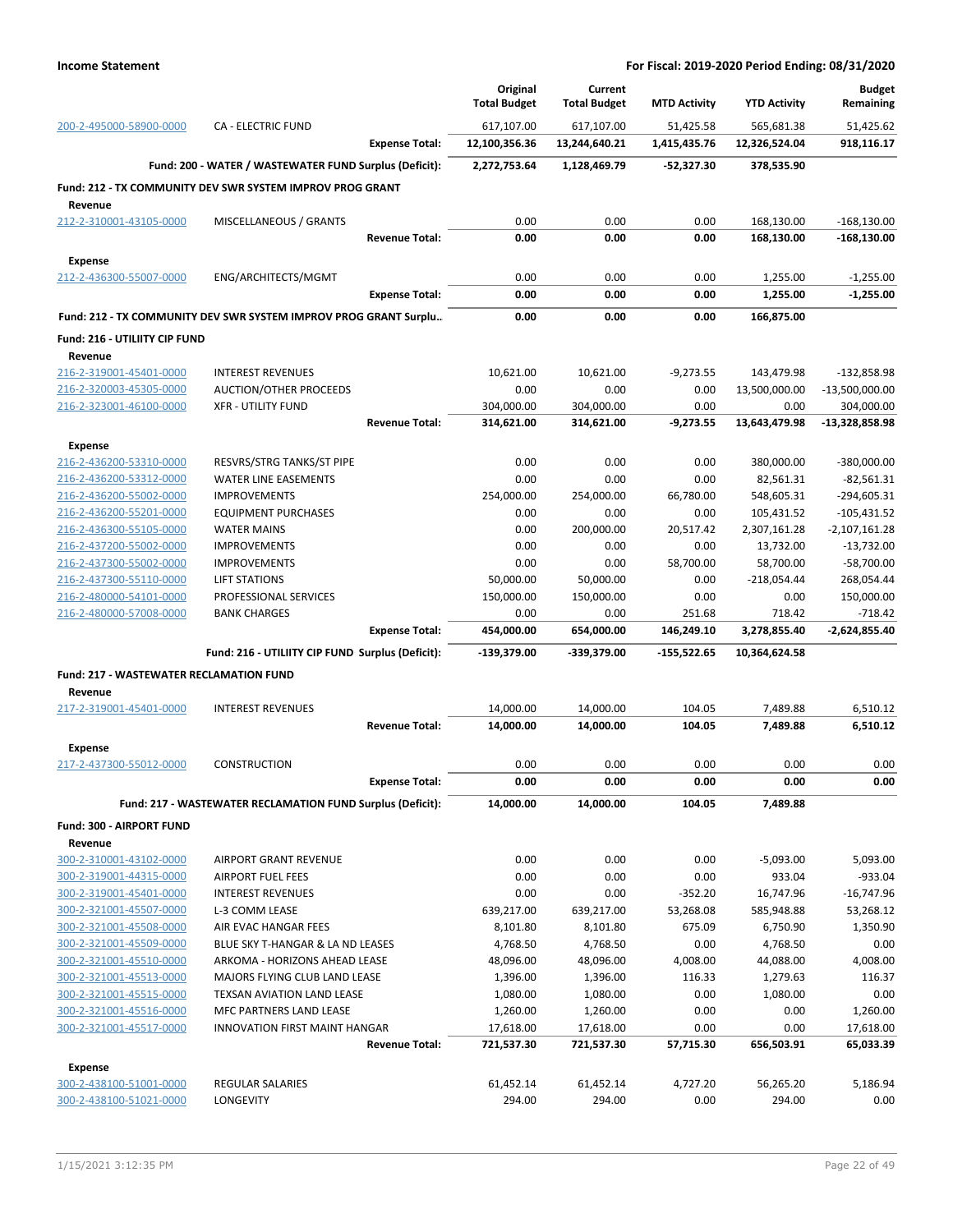|                                  |                                                     | Original<br><b>Total Budget</b> | Current<br><b>Total Budget</b> | <b>MTD Activity</b> | <b>YTD Activity</b> | <b>Budget</b><br>Remaining |
|----------------------------------|-----------------------------------------------------|---------------------------------|--------------------------------|---------------------|---------------------|----------------------------|
| 300-2-438100-51117-0000          | <b>CELL PHONE ALLOWANCE</b>                         | 1,170.00                        | 1,170.00                       | 90.00               | 1,051.62            | 118.38                     |
| 300-2-438100-51201-0000          | <b>FICA</b>                                         | 3,900.80                        | 3,900.80                       | 298.82              | 3,573.64            | 327.16                     |
| 300-2-438100-51202-0000          | MEDICARE                                            | 912.28                          | 912.28                         | 69.88               | 835.71              | 76.57                      |
| 300-2-438100-51203-0000          | <b>HEALTH INSURANCE</b>                             | 10,991.00                       | 10,991.00                      | 915.92              | 10,075.12           | 915.88                     |
| 300-2-438100-51204-0000          | <b>WORKERS COMPENSATION</b>                         | 1,206.78                        | 1,206.78                       | 83.77               | 921.47              | 285.31                     |
| 300-2-438100-51205-0000          | STATE UNEMPLOYMENT                                  | 128.70                          | 128.70                         | 0.00                | 9.00                | 119.70                     |
| 300-2-438100-51301-0000          | <b>TMRS</b>                                         | 7,048.18                        | 7,048.18                       | 541.94              | 6,449.59            | 598.59                     |
| 300-2-438100-52001-0000          | OFFICE SUPPLIES                                     | 400.00                          | 400.00                         | 0.00                | 11.78               | 388.22                     |
| 300-2-438100-52002-0000          | POSTAGE / FREIGHT                                   | 100.00                          | 100.00                         | 0.00                | 29.70               | 70.30                      |
| 300-2-438100-52201-0000          | MINOR TOOLS & EQUIPMENT                             | 225.00                          | 225.00                         | 0.00                | 0.00                | 225.00                     |
| 300-2-438100-53202-0000          | MACHINE, TOOLS & IMPLMNTS                           | 1,500.00                        | 1,500.00                       | 0.00                | 1,493.46            | 6.54                       |
| 300-2-438100-53205-0000          | <b>MOTOR VEHICLES</b>                               | 500.00                          | 500.00                         | 650.00              | 844.10              | $-344.10$                  |
| 300-2-438100-53303-0000          | MAINT - STREET /ALLEY/APRN/RNWY                     | 2,500.00                        | 2,500.00                       | 0.00                | 0.00                | 2,500.00                   |
| 300-2-438100-53402-0000          | <b>BUILDING MAINTENANCE</b>                         | 12,000.00                       | 12,000.00                      | 224.03              | 13,322.08           | $-1,322.08$                |
| 300-2-438100-54001-0000          | <b>TELEPHONE CHARGES</b>                            | 1,810.85                        | 1,810.85                       | 170.49              | 1,650.57            | 160.28                     |
| 300-2-438100-54002-0000          | UTILITY CHARGES                                     | 14,457.30                       | 14,457.30                      | 948.39              | 11,834.26           | 2,623.04                   |
| 300-2-438100-54105-0000          | MARKETING                                           | 6,500.00                        | 6,500.00                       | 0.00                | 5,263.37            | 1,236.63                   |
| 300-2-438100-54106-0000          | <b>ATTORNEY FEES</b>                                | 0.00                            | 0.00                           | 0.00                | 2,780.00            | $-2,780.00$                |
| 300-2-438100-54110-0000          | <b>AUDIT</b>                                        | 10,000.00                       | 10,000.00                      | 0.00                | 0.00                | 10,000.00                  |
| 300-2-438100-54201-0000          | MEMBERSHIPS & SUBSCRIPTIONS                         | 515.00                          | 515.00                         | 0.00                | 375.00              | 140.00                     |
| 300-2-438100-54214-0000          | <b>TRAVEL &amp; TRAINING</b>                        | 2,300.00                        | 2,300.00                       | 0.00                | 715.49              | 1,584.51                   |
| 300-2-438100-54408-0000          | OTHER / INSURANCE EXPENSE                           | 0.00                            | 0.00                           | 0.00                | 8,311.27            | $-8,311.27$                |
| 300-2-438100-54410-0000          | PERMITS/FEES                                        | 1,400.00                        | 1,400.00                       | 0.00                | 1,371.00            | 29.00                      |
| 300-2-480000-52003-0000          | <b>COPIER CHARGES</b>                               | 0.00                            | 0.00                           | 138.98              | 1,394.00            | $-1.394.00$                |
| 300-2-480000-52006-0000          | <b>COPIER PAPER</b>                                 | 75.00                           | 75.00                          | 0.00                | 0.00                | 75.00                      |
| 300-2-480000-57008-0000          | <b>BANK CHARGES</b>                                 | 0.00                            | 0.00                           | 66.18               | 1,163.54            | $-1,163.54$                |
|                                  | <b>Expense Total:</b>                               | 141,387.03                      | 141,387.03                     | 8,925.60            | 130,034.97          | 11,352.06                  |
|                                  | Fund: 300 - AIRPORT FUND Surplus (Deficit):         | 580,150.27                      | 580,150.27                     | 48,789.70           | 526,468.94          |                            |
| Fund: 360 - AIRPORT CAPITAL FUND |                                                     |                                 |                                |                     |                     |                            |
| Revenue                          |                                                     |                                 |                                |                     |                     |                            |
| 360-2-319001-45401-0000          | <b>INTEREST REVENUES</b>                            | 68,598.00                       | 68,598.00                      | $-7,276.08$         | 79,741.17           | $-11,143.17$               |
|                                  | <b>Revenue Total:</b>                               | 68,598.00                       | 68,598.00                      | $-7,276.08$         | 79,741.17           | $-11,143.17$               |
| Expense                          |                                                     |                                 |                                |                     |                     |                            |
| 360-2-438100-55006-0000          | <b>AQUISITION</b>                                   | 0.00                            | 0.00                           | 0.00                | 168,338.46          | $-168,338.46$              |
| 360-2-438100-55012-0000          | <b>CONSTRUCTION</b>                                 | 219,381.00                      | 219,381.00                     | 0.00                | 110,000.00          | 109,381.00                 |
| 360-2-480000-57008-0000          | <b>BANK CHARGES</b>                                 | 2,000.00                        | 2,000.00                       | 166.30              | 2,642.05            | $-642.05$                  |
|                                  | <b>Expense Total:</b>                               | 221,381.00                      | 221,381.00                     | 166.30              | 280,980.51          | $-59,599.51$               |
|                                  | Fund: 360 - AIRPORT CAPITAL FUND Surplus (Deficit): | -152,783.00                     | -152,783.00                    | $-7,442.38$         | -201,239.34         |                            |
| Fund: 362 - AIRPORT FBO FUEL     |                                                     |                                 |                                |                     |                     |                            |
| Revenue                          |                                                     |                                 |                                |                     |                     |                            |
| 362-2-319001-44315-0000          | <b>AIRPORT - FUEL FEES</b>                          | 0.00                            | 0.00                           | 30,883.27           | 382,520.52          | -382,520.52                |
| 362-2-319001-44316-0000          | AIRPORT - PARKING, TIE DOWNS, & RAMP FE             | 0.00                            | 0.00                           | 167.95              | 2,422.01            | $-2,422.01$                |
| 362-2-319001-44320-0000          | AIRPORT - OIL                                       | 0.00                            | 0.00                           | 596.68              | 3,877.98            | $-3,877.98$                |
| 362-2-319001-44322-0000          | <b>AIRPORT - PILOT SUPPLIES</b>                     | 0.00                            | 0.00                           | 17.95               | 157.80              | $-157.80$                  |
| 362-2-319001-45401-0000          | <b>INTEREST REVENUES</b>                            | 0.00                            | 0.00                           | $-223.95$           | 2,581.31            | $-2,581.31$                |
|                                  | <b>Revenue Total:</b>                               | 0.00                            | 0.00                           | 31,441.90           | 391,559.62          | -391,559.62                |
| <b>Expense</b>                   |                                                     |                                 |                                |                     |                     |                            |
| 362-2-438100-52221-0000          | <b>AIRPORT - FUEL FEES</b>                          | 0.00                            | 0.00                           | 28,998.60           | 248,312.92          | $-248,312.92$              |
| 362-2-438100-52222-0000          | AIRPORT - OIL                                       | 0.00                            | 0.00                           | 0.00                | 3,021.63            | $-3,021.63$                |
| 362-2-438100-52422-0000          | AIRPORT - PILOT SUPPLIES                            | 0.00                            | 0.00                           | 0.00                | 379.57              | $-379.57$                  |
| 362-2-438100-57003-0000          | <b>CREDIT CARD FEES</b>                             | 0.00                            | 0.00                           | 1,013.62            | 12,929.12           | $-12,929.12$               |
| 362-2-480000-57008-0000          | <b>BANK CHARGES</b>                                 | 0.00                            | 0.00                           | 6.57                | 88.61               | $-88.61$                   |
|                                  | <b>Expense Total:</b>                               | 0.00                            | 0.00                           | 30,018.79           | 264,731.85          | $-264,731.85$              |
|                                  | Fund: 362 - AIRPORT FBO FUEL Surplus (Deficit):     | 0.00                            | 0.00                           | 1,423.11            | 126,827.77          |                            |
| Fund: 400 - GOLF FUND            |                                                     |                                 |                                |                     |                     |                            |
| Revenue                          |                                                     |                                 |                                |                     |                     |                            |
| 400-2-319001-45604-0000          | OTHER REVENUE / OVER/SHORT                          | 28.00                           | 28.00                          | 29.50               | $-59.38$            | 87.38                      |
|                                  |                                                     |                                 |                                |                     |                     |                            |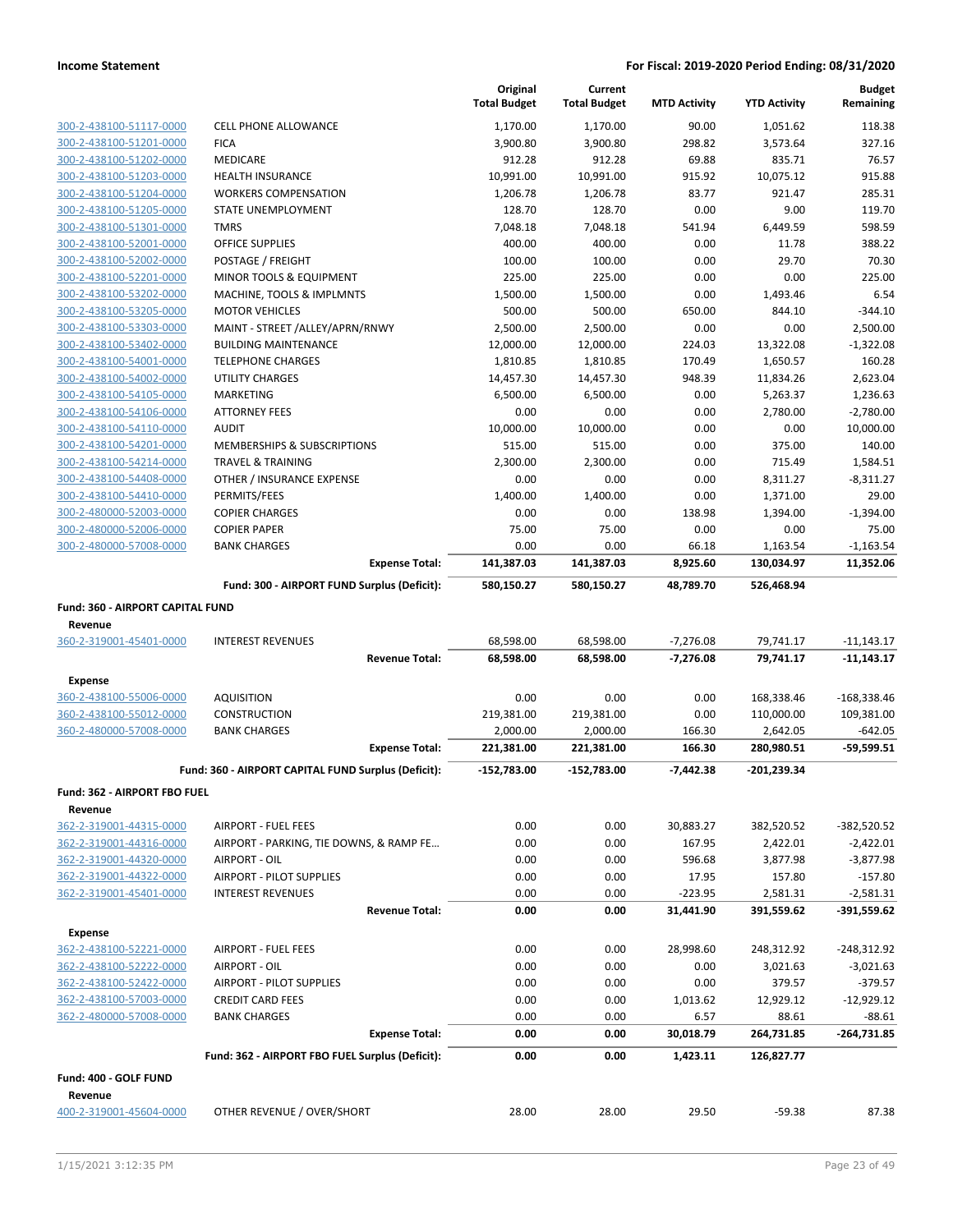|                                                    |                                                             | Original<br><b>Total Budget</b> | Current<br><b>Total Budget</b> | <b>MTD Activity</b> | <b>YTD Activity</b>   | <b>Budget</b><br>Remaining |
|----------------------------------------------------|-------------------------------------------------------------|---------------------------------|--------------------------------|---------------------|-----------------------|----------------------------|
| 400-2-319005-44510-0000                            | <b>GREENS FEES</b>                                          | 98,030.00                       | 98,030.00                      | 10,870.34           | 79,770.86             | 18,259.14                  |
| 400-2-319006-45308-0000                            | PRO SHOP CONCESSIONS                                        | 9,841.00                        | 9,841.00                       | 446.37              | 4,990.63              | 4,850.37                   |
| 400-2-319007-45309-0000                            | <b>MERCHANDISE SALES</b>                                    | 7,940.00                        | 7,940.00                       | 252.35              | 5,724.95              | 2,215.05                   |
| 400-2-319008-45511-0000                            | <b>CART RENTALS</b>                                         | 61,464.00                       | 61,464.00                      | 9,468.83            | 53,455.17             | 8,008.83                   |
| 400-2-319009-45512-0000                            | <b>GOLF LEASES / MEMBERSHIPS</b>                            | 67,095.00                       | 67,095.00                      | 1,993.45            | 17,720.34             | 49,374.66                  |
|                                                    | <b>Revenue Total:</b>                                       | 244,398.00                      | 244,398.00                     | 23,060.84           | 161,602.57            | 82,795.43                  |
| Expense                                            |                                                             |                                 |                                |                     |                       |                            |
| 400-2-451250-51001-0000                            | <b>REGULAR SALARIES</b>                                     | 111,803.87                      | 111,803.87                     | 8,749.55            | 94,532.06             | 17,271.81                  |
| 400-2-451250-51020-0000                            | <b>OVERTIME</b>                                             | 5,375.04                        | 5,375.04                       | 818.33              | 7,840.02              | $-2,464.98$                |
| 400-2-451250-51021-0000                            | LONGEVITY                                                   | 6,656.00                        | 6,656.00                       | 0.00                | 6,530.00              | 126.00                     |
| 400-2-451250-51101-0000                            | <b>CERTIFICATION PAY</b>                                    | 600.00                          | 600.00                         | 46.16               | 553.92                | 46.08                      |
| 400-2-451250-51117-0000                            | <b>CELL PHONE ALLOWANCE</b>                                 | 780.00                          | 780.00                         | 60.00               | 716.77                | 63.23                      |
| 400-2-451250-51201-0000                            | <b>FICA</b>                                                 | 7,763.32                        | 7,763.32                       | 583.42              | 6,757.72              | 1,005.60                   |
| 400-2-451250-51202-0000                            | MEDICARE                                                    | 1,815.62                        | 1,815.62                       | 136.45              | 1,580.45              | 235.17                     |
| 400-2-451250-51203-0000                            | <b>HEALTH INSURANCE</b>                                     | 10,991.00                       | 10,991.00                      | 983.67              | 10,820.37             | 170.63                     |
| 400-2-451250-51204-0000                            | <b>WORKERS COMPENSATION</b>                                 | 3,231.15                        | 3,231.15                       | 271.62              | 2,987.82              | 243.33                     |
| 400-2-451250-51205-0000                            | <b>STATE UNEMPLOYMENT</b>                                   | 364.01                          | 364.01                         | 63.93               | 329.50                | 34.51                      |
| 400-2-451250-51301-0000                            | <b>TMRS</b>                                                 | 11,348.55                       | 11,348.55                      | 754.75              | 9,986.97              | 1,361.58                   |
| 400-2-451250-52001-0000                            | <b>OFFICE SUPPLIES</b>                                      | 450.00                          | 450.00                         | 0.00                | 148.87                | 301.13                     |
| 400-2-451250-52101-0000                            | <b>JANITORIAL SUPPLIES</b>                                  | 600.00                          | 600.00                         | 29.42               | 301.80                | 298.20                     |
| 400-2-451250-52104-0000                            | <b>WEARING APPAREL</b>                                      | 500.00                          | 500.00                         | 0.00                | 279.50                | 220.50                     |
| 400-2-451250-52107-0000                            | <b>BOTANICAL SUPPLIES</b>                                   | 6,600.00                        | 6,600.00                       | 1,830.13            | 5,078.26              | 1,521.74                   |
| 400-2-451250-52201-0000                            | MINOR TOOLS & EQUIPMENT                                     | 600.00                          | 600.00                         | 0.00                | 64.39                 | 535.61                     |
| 400-2-451250-52203-0000                            | <b>MOTOR VEHICLE FUEL</b>                                   | 1,632.77                        | 1,632.77                       | 135.64              | 1,034.59              | 598.18                     |
| 400-2-451250-52401-0000                            | RECREATIONAL SUPPLIES                                       | 500.00                          | 500.00                         | 0.00                | 0.00                  | 500.00                     |
| 400-2-451250-52403-0000                            | <b>RESALE ITEMS</b>                                         | 15,000.00                       | 15,000.00                      | 692.63              | 6,610.80              | 8,389.20                   |
| 400-2-451250-53202-0000                            | MACHINE, TOOLS & IMPLMNTS                                   | 6,000.00                        | 6,000.00                       | 0.00                | 452.27                | 5,547.73                   |
| 400-2-451250-53205-0000                            | <b>MOTOR VEHICLES</b>                                       | 400.00                          | 400.00                         | 1,070.20            | 1,070.20              | $-670.20$                  |
| 400-2-451250-53307-0000                            | <b>IRRIGATION</b>                                           | 1,500.00                        | 1,500.00                       | 0.00                | 398.46                | 1,101.54                   |
| 400-2-451250-53402-0000                            | <b>BUILDING MAINTENANCE</b>                                 | 1,450.00                        | 1,450.00                       | 0.00                | 3,097.31              | $-1,647.31$                |
| 400-2-451250-54001-0000                            | <b>TELEPHONE CHARGES</b>                                    | 716.96                          | 716.96                         | 64.23               | 706.76                | 10.20                      |
| 400-2-451250-54002-0000                            | <b>UTILITY CHARGES</b>                                      | 10,688.09                       | 10,688.09                      | 784.08              | 8,792.72              | 1,895.37                   |
| 400-2-451250-54201-0000<br>400-2-451250-54214-0000 | MEMBERSHIPS & SUBSCRIPTIONS<br><b>TRAVEL &amp; TRAINING</b> | 785.00                          | 785.00                         | 0.00<br>0.00        | 558.07<br>591.00      | 226.93                     |
| 400-2-451250-54226-0000                            | <b>INSURANCE EXPENSE</b>                                    | 2,100.00                        | 2,100.00                       |                     |                       | 1,509.00                   |
|                                                    | <b>GOLF CART LEASE EXPENSE</b>                              | 500.00                          | 500.00                         | 0.00                | 3,051.61              | $-2,551.61$                |
| 400-2-451250-54909-0000<br>400-2-480000-52003-0000 | <b>COPIER CHARGES</b>                                       | 31,000.00                       | 31,000.00                      | 2,250.00            | 22,500.00<br>1,285.73 | 8,500.00<br>239.27         |
| 400-2-480000-57005-0000                            | <b>ACCRUED VAC &amp; SICK PAY</b>                           | 1,525.00<br>0.00                | 1,525.00<br>0.00               | 128.38<br>0.00      |                       | $-1,586.58$                |
| 400-2-480000-57008-0000                            | <b>BANK CHARGES</b>                                         | 4,500.00                        | 4,500.00                       | 0.00                | 1,586.58<br>867.30    | 3,632.70                   |
|                                                    | <b>Expense Total:</b>                                       | 247,776.38                      | 247,776.38                     | 19,452.59           | 201,111.82            | 46,664.56                  |
|                                                    | Fund: 400 - GOLF FUND Surplus (Deficit):                    | $-3,378.38$                     | $-3,378.38$                    | 3,608.25            | -39,509.25            |                            |
| <b>Fund: 500 - SANITATION FUND</b>                 |                                                             |                                 |                                |                     |                       |                            |
| Revenue                                            |                                                             |                                 |                                |                     |                       |                            |
| 500-2-318001-44314-0000                            | LATE CHARGES                                                | 101,636.00                      | 101,636.00                     | 3,375.77            | 78,476.97             | 23,159.03                  |
| 500-2-319001-45401-0000                            | <b>INTEREST REVENUES</b>                                    | 31,250.00                       | 31,250.00                      | $-1,392.29$         | 19,327.85             | 11,922.15                  |
| 500-2-319020-44313-0000                            | <b>FUEL SURCHARGE</b>                                       | 76,888.00                       | 76,888.00                      | 6,587.40            | 73,922.51             | 2,965.49                   |
| 500-2-319020-45107-0000                            | <b>COLLECTION CHARGES</b>                                   | 4,182,011.00                    | 4,182,011.00                   | 355,495.04          | 3,996,920.36          | 185,090.64                 |
| 500-2-319021-45108-0000                            | <b>DISPOSAL CHARGES</b>                                     | 380,000.00                      | 380,000.00                     | 30,725.31           | 367,557.83            | 12,442.17                  |
| 500-2-319022-45612-0000                            | REG HH HAZ WASTE COL CTR                                    | 13,923.00                       | 13,923.00                      | 0.00                | 15,090.00             | $-1,167.00$                |
| 500-2-324001-46612-0000                            | CA - SANITATION FD COL & FUEL                               | 183,000.00                      | 183,000.00                     | 15,087.23           | 153,248.70            | 29,751.30                  |
|                                                    | <b>Revenue Total:</b>                                       | 4,968,708.00                    | 4,968,708.00                   | 409,878.46          | 4,704,544.22          | 264,163.78                 |
| Expense                                            |                                                             |                                 |                                |                     |                       |                            |
| 500-2-432300-54412-0000                            | <b>COLLECTION CHARGES</b>                                   | 4,559,104.00                    | 4,559,104.00                   | 359,816.60          | 3,737,502.79          | 821,601.21                 |
| 500-2-432500-54002-0000                            | UTILITY CHARGES                                             | 2,290.34                        | 2,290.34                       | 195.64              | 2,141.31              | 149.03                     |
| 500-2-432500-54403-0000                            | <b>DISPOSAL CHARGES</b>                                     | 24,500.00                       | 24,500.00                      | 2,750.00            | 3,845.34              | 20,654.66                  |
| 500-2-442200-51001-0000                            | REGULAR SALARIES                                            | 141,214.33                      | 141,214.33                     | 8,471.43            | 117,008.10            | 24,206.23                  |
| 500-2-442200-51021-0000                            | LONGEVITY                                                   | 3,242.00                        | 3,242.00                       | 0.00                | 2,846.00              | 396.00                     |
| 500-2-442200-51101-0000                            | <b>CERTIFICATION PAY</b>                                    | 1,200.00                        | 1,200.00                       | 92.30               | 1,107.60              | 92.40                      |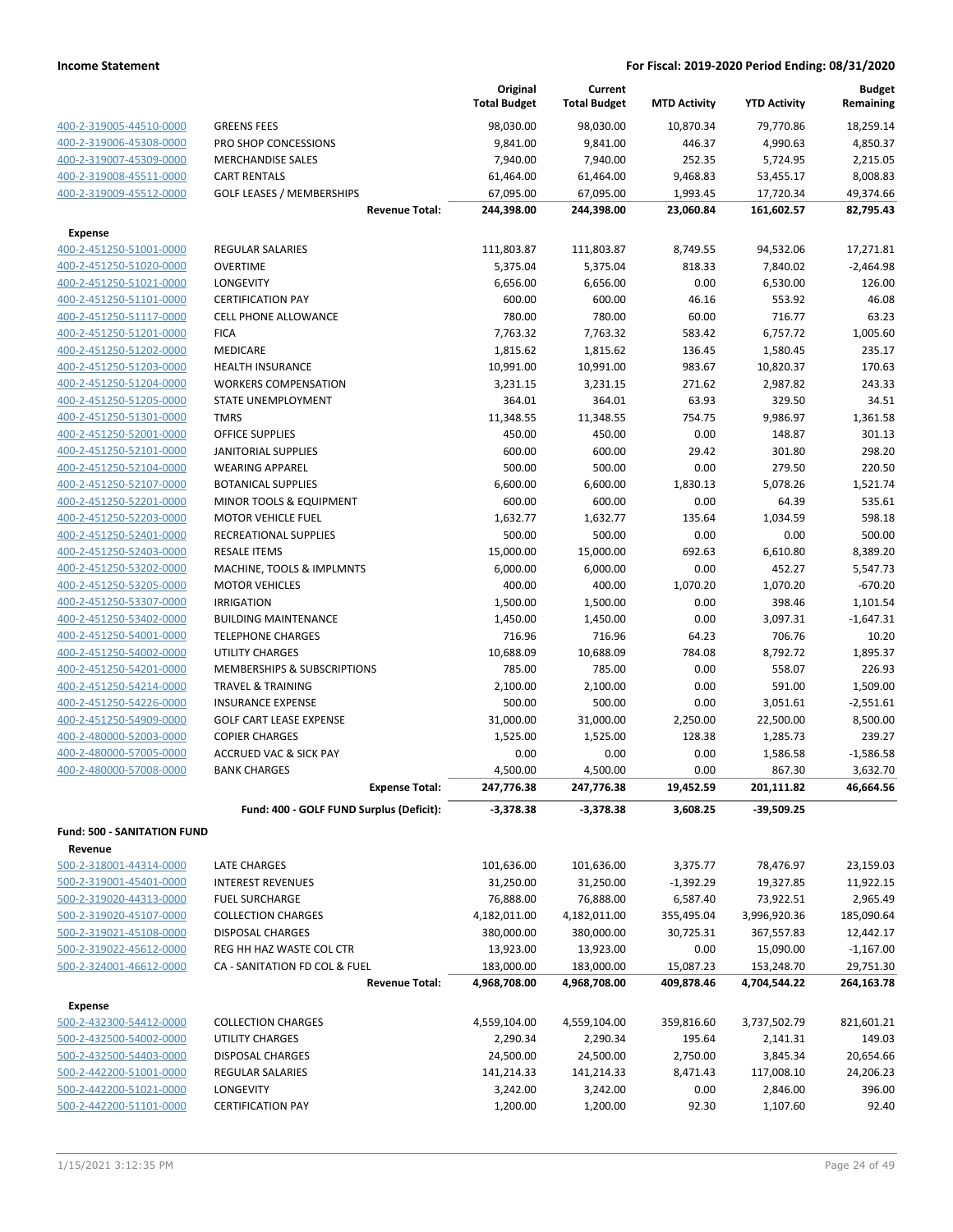|                                                    |                                                | Original<br><b>Total Budget</b> | Current<br><b>Total Budget</b> | <b>MTD Activity</b> | <b>YTD Activity</b>  | <b>Budget</b><br>Remaining |
|----------------------------------------------------|------------------------------------------------|---------------------------------|--------------------------------|---------------------|----------------------|----------------------------|
| 500-2-442200-51201-0000                            | <b>FICA</b>                                    | 9,030.69                        | 9,030.69                       | 547.58              | 7,524.86             | 1,505.83                   |
| 500-2-442200-51202-0000                            | MEDICARE                                       | 2,112.02                        | 2,112.02                       | 128.06              | 1,759.80             | 352.22                     |
| 500-2-442200-51203-0000                            | <b>HEALTH INSURANCE</b>                        | 10,991.00                       | 10,991.00                      | 915.92              | 10,075.12            | 915.88                     |
| 500-2-442200-51204-0000                            | <b>WORKERS COMPENSATION</b>                    | 3,355.92                        | 3,355.92                       | 282.32              | 3,105.52             | 250.40                     |
| 500-2-442200-51205-0000                            | STATE UNEMPLOYMENT                             | 514.80                          | 514.80                         | 78.61               | 582.57               | $-67.77$                   |
| 500-2-442200-51301-0000                            | <b>TMRS</b>                                    | 16,317.15                       | 16,317.15                      | 994.39              | 13,590.55            | 2,726.60                   |
| 500-2-442200-52104-0000                            | <b>WEARING APPAREL</b>                         | 3,646.00                        | 3,646.00                       | 0.00                | 2,722.15             | 923.85                     |
| 500-2-442200-52203-0000                            | <b>MOTOR VEHICLE FUEL</b>                      | 2,311.41                        | 2,311.41                       | 601.80              | 4,848.87             | $-2,537.46$                |
| 500-2-442200-53202-0000                            | MACHINE, TOOLS & IMPLMNTS                      | 1,600.00                        | 1,600.00                       | 711.59              | 3,440.76             | $-1,840.76$                |
| 500-2-442200-53205-0000                            | <b>MOTOR VEHICLES</b>                          | 900.00                          | 900.00                         | 0.00                | 341.15               | 558.85                     |
| 500-2-480000-54413-0000                            | <b>BULK WASTE PICK-UP</b>                      | 68,000.00                       | 68,000.00                      | 13,680.00           | 42,060.00            | 25,940.00                  |
| 500-2-480000-54901-0000                            | <b>RENTALS / LEASES</b>                        | 53,692.13                       | 53,692.13                      | 0.00                | 51,310.68            | 2,381.45                   |
| 500-2-480000-57005-0000                            | <b>ACCRUED VAC &amp; SICK PAY</b>              | 0.00                            | 0.00                           | 275.40              | 486.54               | $-486.54$                  |
| 500-2-480000-57007-0000                            | <b>COMMUNITY SERVICES</b>                      | 42,400.00                       | 42,400.00                      | 0.00                | 23,405.82            | 18,994.18                  |
| 500-2-480000-57008-0000                            | <b>BANK CHARGES</b>                            | 10,000.00                       | 10,000.00                      | 784.46              | 10,711.68            | $-711.68$                  |
| 500-2-491000-58001-0000                            | <b>XFR - GENERAL FUND</b>                      | 285,000.00                      | 285,000.00                     | 46,380.85           | 491,123.06           | $-206, 123.06$             |
| 500-2-495000-58501-0000                            | CA - GENERAL FUND                              | 33,493.00                       | 33,493.00                      | 2,791.08            | 30,701.88            | 2,791.12                   |
| 500-2-495000-58701-0000                            | CA - CENTRAL SERVICE FUND                      | 2,428.00                        | 2,428.00                       | 202.33              | 2,225.63             | 202.37                     |
| 500-2-495000-58710-0000                            | <b>CA - INSURANCE FUND</b>                     | 484.00                          | 484.00                         | 40.33               | 443.63               | 40.37                      |
| 500-2-495000-58720-0000                            | CA - MIS FUN                                   | 5,141.00                        | 5,141.00                       | 428.42              | 4,712.62             | 428.38                     |
| 500-2-495000-58900-0000                            | <b>CA - ELECTRIC FUND</b>                      | 109,481.00                      | 109,481.00                     | 9,123.42            | 100,357.62           | 9,123.38                   |
|                                                    | <b>Expense Total:</b>                          | 5,392,448.79                    | 5,392,448.79                   | 449,292.53          | 4,669,981.65         | 722,467.14                 |
|                                                    | Fund: 500 - SANITATION FUND Surplus (Deficit): | -423.740.79                     | -423,740.79                    | $-39,414.07$        | 34,562.57            |                            |
| Fund: 601 - CENTRAL SERVICE FUND                   |                                                |                                 |                                |                     |                      |                            |
| Revenue                                            | CA - GENERAL FUND                              |                                 |                                |                     |                      |                            |
| 601-2-324001-46501-0000<br>601-2-324001-46506-0000 | <b>CA - RECREATION FUND</b>                    | 592,859.00<br>562.00            | 592,859.00<br>562.00           | 49,404.92<br>46.83  | 543,454.11<br>515.13 | 49,404.89<br>46.87         |
| 601-2-324001-46509-0000                            | CA - VENUE MGMT FUND                           | 258.00                          | 258.00                         | 21.50               | 236.50               | 21.50                      |
| 601-2-324001-46611-0000                            | CA - UTILITY FUND                              | 206,641.00                      | 206,641.00                     | 17,220.08           | 189,420.88           | 17,220.12                  |
| 601-2-324001-46614-0000                            | CA - SANITATION FUND COLLECTION                | 2,428.00                        | 2,428.00                       | 202.33              | 2,225.63             | 202.37                     |
| 601-2-324009-46901-0000                            | CA - ELECTRIC UTILITY                          | 82,159.00                       | 82,159.00                      | 6,846.58            | 75,312.38            | 6,846.62                   |
| 601-2-324009-46906-0000                            | CA - CABLE UTILITY                             | 12,622.00                       | 12,622.00                      | 1,051.83            | 11,570.13            | 1,051.87                   |
|                                                    | <b>Revenue Total:</b>                          | 897,529.00                      | 897,529.00                     | 74,794.07           | 822,734.76           | 74,794.24                  |
| <b>Expense</b>                                     |                                                |                                 |                                |                     |                      |                            |
| 601-2-461100-51001-0000                            | REGULAR SALARIES                               | 272,623.83                      | 272,623.83                     | 20,898.98           | 244,990.56           | 27,633.27                  |
| 601-2-461100-51020-0000                            | <b>OVERTIME</b>                                | 10,811.64                       | 10,811.64                      | 1,264.14            | 10,513.03            | 298.61                     |
| 601-2-461100-51021-0000                            | LONGEVITY                                      | 5,996.00                        | 5,996.00                       | 0.00                | 5,648.00             | 348.00                     |
| 601-2-461100-51101-0000                            | <b>CERTIFICATION PAY</b>                       | 1,200.00                        | 1,200.00                       | 92.32               | 1,107.84             | 92.16                      |
| 601-2-461100-51117-0000                            | CELL PHONE ALLOWANCE                           | 780.00                          | 780.00                         | 60.00               | 706.61               | 73.39                      |
| 601-2-461100-51201-0000                            | <b>FICA</b>                                    | 18,067.51                       | 18,067.51                      | 1,301.58            | 15,588.68            | 2,478.83                   |
| 601-2-461100-51202-0000                            | <b>MEDICARE</b>                                | 4,225.47                        | 4,225.47                       | 304.40              | 3,645.74             | 579.73                     |
| 601-2-461100-51203-0000                            | <b>HEALTH INSURANCE</b>                        | 93,423.50                       | 93,423.50                      | 7,785.29            | 85,638.19            | 7,785.31                   |
| 601-2-461100-51204-0000                            | <b>WORKERS COMPENSATION</b>                    | 8,841.22                        | 8,841.22                       | 743.51              | 8,178.61             | 662.61                     |
| 601-2-461100-51205-0000                            | STATE UNEMPLOYMENT                             | 611.33                          | 611.33                         | 15.39               | 561.82               | 49.51                      |
| 601-2-461100-51301-0000                            | <b>TMRS</b>                                    | 31,228.07                       | 31,228.07                      | 2,402.24            | 27,986.03            | 3,242.04                   |
| 601-2-461100-51401-0000                            | <b>CONTRA - SALARIES</b>                       | $-5,000.00$                     | $-5,000.00$                    | 0.00                | $-2,156.65$          | $-2,843.35$                |
| 601-2-461100-52001-0000                            | <b>OFFICE SUPPLIES</b>                         | 160.00                          | 160.00                         | 0.00                | 16.07                | 143.93                     |
| 601-2-461100-52002-0000                            | POSTAGE / FREIGHT                              | 20.00                           | 20.00                          | 0.00                | 29.94                | $-9.94$                    |
| 601-2-461100-52101-0000                            | JANITORIAL/CLEANING                            | 26,000.00                       | 26,000.00                      | 1,647.21            | 14,668.82            | 11,331.18                  |
| 601-2-461100-52104-0000                            | <b>WEARING APPAREL</b>                         | 4,500.00                        | 4,500.00                       | 0.00                | 6,154.45             | $-1,654.45$                |
| 601-2-461100-52201-0000                            | MINOR TOOLS & EQUIPMENT                        | 1,500.00                        | 1,500.00                       | 112.60              | 1,541.97             | $-41.97$                   |
| 601-2-461100-52203-0000                            | <b>MOTOR VEHICLE FUEL</b>                      | 2,899.48                        | 2,899.48                       | 233.40              | 3,133.49             | $-234.01$                  |
| 601-2-461100-53201-0000                            | FURNITURE & OFFICE EQUIPMENT                   | 0.00                            | 0.00                           | 0.00                | 11.25                | $-11.25$                   |
| 601-2-461100-53205-0000                            | <b>MOTOR VEHICLES</b>                          | 1,100.00                        | 1,137.43                       | 70.13               | 1,506.44             | $-369.01$                  |
| 601-2-461100-53302-0000                            | <b>WALKS &amp; PARKING LOTS</b>                | 9,100.00                        | 9,100.00                       | 2,406.00            | 8,407.38             | 692.62                     |
| 601-2-461100-53406-0000                            | <b>CITY HALL</b>                               | 33,000.00                       | 33,000.00                      | 494.98              | 22,042.27            | 10,957.73                  |
| 601-2-461100-53407-0000                            | <b>ANIMAL SHELTER</b>                          | 5,000.00                        | 5,000.00                       | 112.58              | 4,790.88             | 209.12                     |
| 601-2-461100-53408-0000                            | FLEET MAINTENANCE                              | 2,000.00                        | 2,000.00                       | 0.00                | 2,310.22             | $-310.22$                  |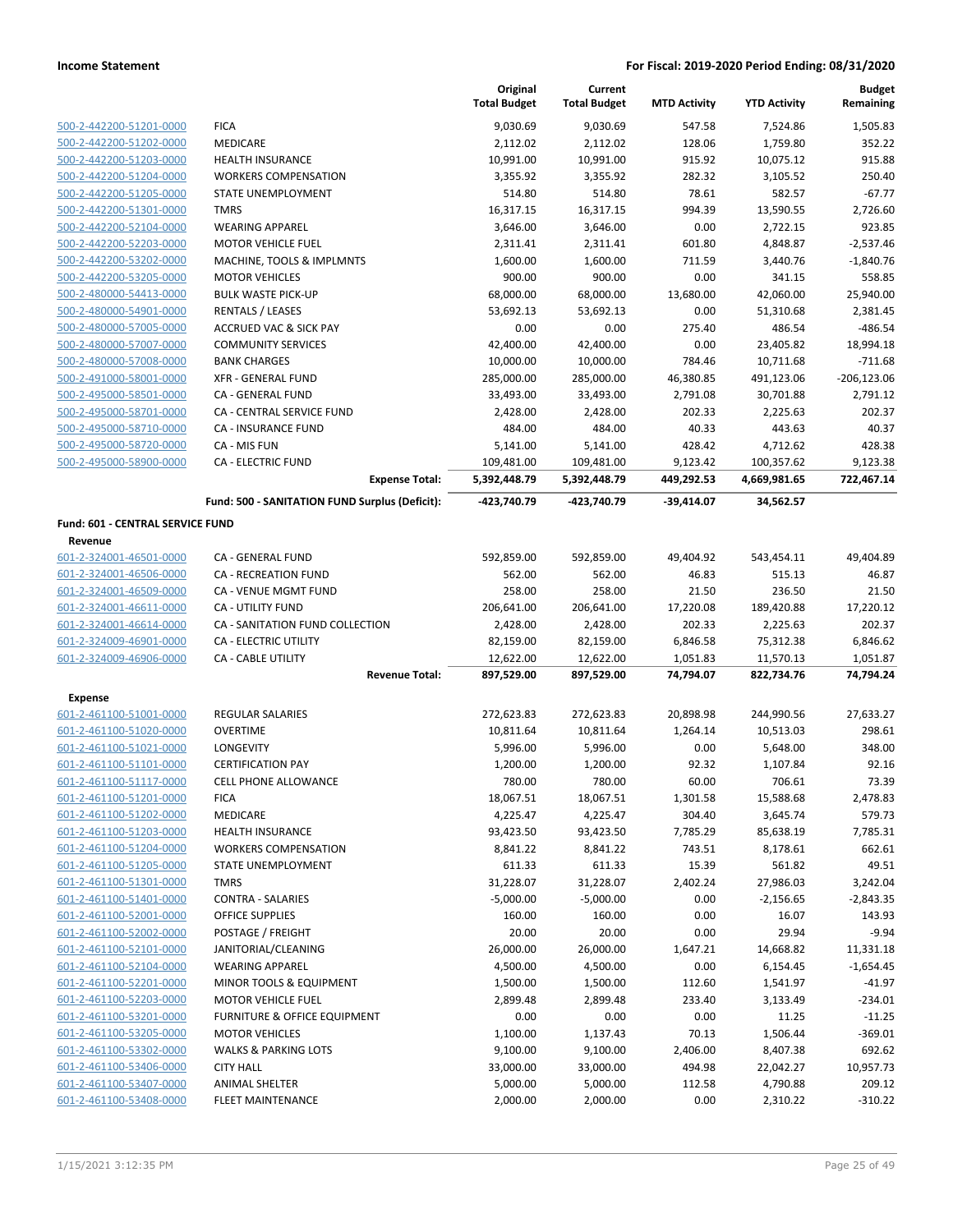| 601-2-461100-53501-0000        |
|--------------------------------|
| 601-2-461100-53503-0000        |
| 601-2-461100-53504-0000        |
| 601-2-461100-53505-0000        |
| 601-2-461100-53506-0000        |
| 601-2-461100-53507-0000        |
| 601-2-461100-53601-0000        |
| 601-2-461100-53602-0000        |
| 601-2-461100-53603-0000        |
| 601-2-461100-53604-0000        |
| 601-2-461100-53701-0000        |
| 601-2-461100-53703-0000        |
| 601-2-461100-53704-0000        |
| 2-461100-53706-0000<br>$601 -$ |
| 601-2-461100-54001-0000        |
| 601-2-461100-54002-0000        |
| 2-461100-54112-0000<br>$601 -$ |
| 601-2-461200-51001-0000        |
| 601-2-461200-51020-0000        |
| 601-2-461200-51021-0000        |
| 601-2-461200-51101-0000        |
| 601-2-461200-51117-0000        |
| 601-2-461200-51201-0000        |
| 601-2-461200-51202-0000        |
| 601-2-461200-51203-0000        |
| 601-2-461200-51204-0000        |
| 601-2-461200-51205-0000        |
| 601-2-461200-51301-0000        |
| 601-2-461200-52001-0000        |
| 601-2-461200-52002-0000        |
| 601-2-461200-52104-0000        |
| 601-2-461200-52106-0000        |
| 601-2-461200-52201-0000        |
| 601-2-461200-52202-0000        |
| 601-2-461200-52203-0000        |
| 601-2-461200-53202-0000        |
| 601-2-461200-53205-0000        |
| 601-2-461200-53402-0000        |
| 601-2-461200-54001-0000        |
| 601-2-461200-54002-0000        |
| 601-2-461200-54201-0000        |
| 601-2-461200-54214-0000        |
| 601-2-480000-57004-0000        |
| 601-2-480000-57005-0000        |
|                                |

|                                              |                                                        | Original<br><b>Total Budget</b> | Current<br><b>Total Budget</b> | <b>MTD Activity</b> | <b>YTD Activity</b>  | <b>Budget</b><br>Remaining |
|----------------------------------------------|--------------------------------------------------------|---------------------------------|--------------------------------|---------------------|----------------------|----------------------------|
| 601-2-461100-53501-0000                      | POLICE & COURTS BLDG                                   | 30,000.00                       | 30,000.00                      | 211.34              | 26,331.22            | 3,668.78                   |
| 601-2-461100-53503-0000                      | FIRE ADMINISTRATION                                    | 750.00                          | 750.00                         | 34.95               | 766.43               | $-16.43$                   |
| 601-2-461100-53504-0000                      | <b>FIRE STATION 1</b>                                  | 1,350.00                        | 1,350.00                       | 34.95               | 6,839.30             | $-5,489.30$                |
| 601-2-461100-53505-0000                      | <b>FIRE STATION 2</b>                                  | 19,500.00                       | 19,500.00                      | 147.45              | 12,939.73            | 6,560.27                   |
| 601-2-461100-53506-0000                      | <b>FIRE STATION 3</b>                                  | 19,800.00                       | 19,800.00                      | 61.25               | 10,539.04            | 9,260.96                   |
| 601-2-461100-53507-0000                      | <b>FIRE STATION 4</b>                                  | 19,500.00                       | 19,500.00                      | 216.31              | 13,380.88            | 6,119.12                   |
| 601-2-461100-53601-0000                      | <b>ANNEX</b>                                           | 2,000.00                        | 2,000.00                       | 34.95               | 10,260.35            | $-8,260.35$                |
| 601-2-461100-53602-0000                      | <b>SERVICE CENTER</b>                                  | 6,000.00                        | 6,000.00                       | 640.85              | 10,700.14            | $-4,700.14$                |
| 601-2-461100-53603-0000                      | <b>WATER TREATMENT BLDG</b>                            | 400.00                          | 400.00                         | 80.00               | 4,156.31             | $-3,756.31$                |
| 601-2-461100-53604-0000                      | WASTEWATER TRTMNT BLDG                                 | 300.00                          | 300.00                         | 0.00                | 2,148.22             | $-1,848.22$                |
| 601-2-461100-53701-0000                      | LIBRARY                                                | 17,000.00                       | 17,000.00                      | 34.95               | 16,771.73            | 228.27                     |
| 601-2-461100-53703-0000                      | REECY DAVIS REC CENTER                                 | 12,000.00                       | 12,000.00                      | 47.81               | 19,664.65            | $-7,664.65$                |
| 601-2-461100-53704-0000                      | <b>CIVIC CENTER</b>                                    | 7,500.00                        | 7,500.00                       | 0.00                | 6,840.00             | 660.00                     |
| 601-2-461100-53706-0000                      | SPORTSPARK                                             | 28,000.00                       | 28,000.00                      | 0.00                | 7,201.07             | 20,798.93                  |
| 601-2-461100-54001-0000                      | <b>TELEPHONE CHARGES</b>                               | 4,606.48                        | 4,606.48                       | 362.87              | 3,465.19             | 1,141.29                   |
| 601-2-461100-54002-0000                      | <b>UTILITY CHARGES</b>                                 | 107,250.16                      | 107,250.16                     | 7,068.10            | 96,995.32            | 10,254.84                  |
| 601-2-461100-54112-0000                      | ALARM MONITOR SERVICE                                  | 300.00                          | 300.00                         | 0.00                | 0.00                 | 300.00                     |
| 601-2-461200-51001-0000                      | <b>REGULAR SALARIES</b>                                | 154,376.10                      | 154,376.10                     | 11,875.20           | 142,525.48           | 11,850.62                  |
| 601-2-461200-51020-0000                      | <b>OVERTIME</b>                                        | 6,548.76                        | 6,548.76                       | 499.60              | 6,428.54             | 120.22                     |
| 601-2-461200-51021-0000                      | LONGEVITY                                              | 2,824.00                        | 2,824.00                       | 0.00                | 2,824.00             | 0.00                       |
| 601-2-461200-51101-0000                      | <b>CERTIFICATION PAY</b>                               | 1,800.00                        | 1,800.00                       | 138.48              | 1,661.76             | 138.24                     |
| 601-2-461200-51117-0000                      | CELL PHONE ALLOWANCE                                   | 2,520.00                        | 2,520.00                       | 193.84              | 2,305.31             | 214.69                     |
| 601-2-461200-51201-0000                      | <b>FICA</b>                                            | 10,420.27                       | 10,420.27                      | 728.77              | 9,010.22             | 1,410.05                   |
| 601-2-461200-51202-0000                      | <b>MEDICARE</b>                                        | 2,437.00                        | 2,437.00                       | 170.43              | 2,107.22             | 329.78                     |
| 601-2-461200-51203-0000                      | <b>HEALTH INSURANCE</b>                                | 43,964.00                       | 43,964.00                      | 3,663.67            | 40,300.37            | 3,663.63                   |
| 601-2-461200-51204-0000                      | <b>WORKERS COMPENSATION</b>                            | 7,657.49                        | 7,657.49                       | 643.87              | 7,082.57             | 574.92                     |
| 601-2-461200-51205-0000                      | STATE UNEMPLOYMENT                                     | 257.40                          | 257.40                         | 0.00                | 120.16               | 137.24                     |
| 601-2-461200-51301-0000                      | <b>TMRS</b>                                            | 18,827.91                       | 18,827.91                      | 1,429.55            | 17,429.89            | 1,398.02                   |
| 601-2-461200-52001-0000                      | <b>OFFICE SUPPLIES</b>                                 | 100.00                          | 100.00                         | 0.00                | 0.00                 | 100.00                     |
| 601-2-461200-52002-0000                      | POSTAGE / FREIGHT                                      | 50.00                           | 50.00                          | 0.00                | 13.75                | 36.25                      |
| 601-2-461200-52104-0000                      | <b>WEARING APPAREL</b>                                 | 4,200.00                        | 4,200.00                       | 0.00                | 3,307.58             | 892.42                     |
| 601-2-461200-52106-0000                      | <b>CHEMICAL SUPPLIES</b>                               | 250.00                          | 250.00                         | 0.00                | 0.00                 | 250.00                     |
| 601-2-461200-52201-0000                      | MINOR TOOLS & EQUIPMENT                                | 3,000.00                        | 3,000.00                       | 585.72              | 2,319.03             | 680.97                     |
| 601-2-461200-52202-0000                      | <b>MECHANICAL SUPPLIES</b>                             | 12,000.00                       | 12,000.00                      | 2,329.78            | 14,898.49            | $-2,898.49$                |
| 601-2-461200-52203-0000                      | <b>MOTOR VEHICLE FUEL</b>                              | 4,249.31                        | 4,249.31                       | 150.87              | 3,975.66             | 273.65                     |
| 601-2-461200-53202-0000                      | MACHINE, TOOLS & IMPLMNTS                              | 2,000.00                        | 2,000.00                       | 0.00                | 0.00                 | 2,000.00                   |
| 601-2-461200-53205-0000                      | <b>MOTOR VEHICLES</b>                                  | 800.00                          | 800.00                         | 60.94               | 699.64               | 100.36                     |
| 601-2-461200-53402-0000                      | <b>BUILDING MAINTENANCE</b>                            | 250.00                          | 250.00                         | 0.00                | 117.96               | 132.04                     |
| 601-2-461200-54001-0000                      | <b>TELEPHONE CHARGES</b>                               | 1,483.43                        | 1,483.43                       | 132.31              | 1,309.59             | 173.84                     |
| 601-2-461200-54002-0000                      | UTILITY CHARGES                                        | 11,601.12                       | 11,601.12                      | 751.13              | 9,699.52             | 1,901.60                   |
| 601-2-461200-54201-0000                      | MEMBERSHIPS & SUBSCRIPTIONS                            | 1,500.00                        | 1,500.00                       | 0.00                | 0.00                 | 1,500.00                   |
| 601-2-461200-54214-0000                      | TRAVEL & TRAINING                                      | 2,000.00                        | 2,000.00                       | 49.98               | 884.96               | 1,115.04                   |
| 601-2-480000-57004-0000                      | <b>INVENTORY LOSS/GAIN</b>                             | 0.00                            | 0.00                           | 234.44              | $-2,812.02$          | 2,812.02                   |
| 601-2-480000-57005-0000                      | <b>ACCRD VAC/SICK PAY EXP</b><br><b>Expense Total:</b> | 0.00<br>1,099,461.48            | 0.00<br>1,099,498.91           | 0.00<br>72,559.11   | 954.40<br>983,185.30 | $-954.40$<br>116,313.61    |
|                                              |                                                        | $-201,932.48$                   | $-201,969.91$                  |                     |                      |                            |
|                                              | Fund: 601 - CENTRAL SERVICE FUND Surplus (Deficit):    |                                 |                                | 2,234.96            | $-160,450.54$        |                            |
| <b>Fund: 602 - INSURANCE FUND</b><br>Revenue |                                                        |                                 |                                |                     |                      |                            |
| 602-2-319001-43211-0000                      | PRIOR YEAR INS REIMB                                   | 4,560.00                        | 4,560.00                       | 0.00                | 0.00                 | 4,560.00                   |
|                                              |                                                        |                                 |                                |                     |                      |                            |

602-2-319001-45401-0000 INTEREST REVENUES 2,410.00 2,410.00 -536.70 4,500.52 -2,090.52 602-2-322001-43201-0000 EMPLOYEE PORTION 656,109.00 656,109.00 45,302.53 497,947.11 158,161.89 602-2-322001-43202-0000 CITY PORTION-HEALTH 2,946,401.50 2,946,401.50 247,494.52 2,722,075.36 224,326.14 602-2-322001-43203-0000 CITY PORTION-WORK COMP 367,317.38 367,317.38 30,678.00 337,458.03 29,859.35 602-2-322001-43204-0000 CITY PORTION-TWC FUTA 231.00 231.00 19.26 211.86 19.14 602-2-322001-43205-0000 GEUS EMPLOYEE PORTION 302,563.00 302,563.00 22,549.42 243,628.54 58,934.46

| 602-2-322001-43206-0000 | <b>GEUS PORTION-HEALTH</b>           | 1,396,823.00 | 1,396,823.00 | 116.401.92 | 1.280.421.09 | 116,401.91  |
|-------------------------|--------------------------------------|--------------|--------------|------------|--------------|-------------|
| 602-2-322001-43207-0000 | <b>GEUS PORTION-WORK COMP</b>        | 150.442.00   | 150.442.00   | 12,536.83  | 137,905.13   | 12,536.87   |
| 602-2-322001-48610-0000 | OTHER REV / CITY EMPL-DEPENDENT CARE | 26.199.00    | 26.199.00    | 2.659.40   | 27.636.28    | $-1,437.28$ |
| 602-2-324001-46501-0000 | CA - GENERAL FUND                    | 199.469.00   | 199.469.00   | 16.622.42  | 182.846.62   | 16,622.38   |
|                         |                                      |              |              |            |              |             |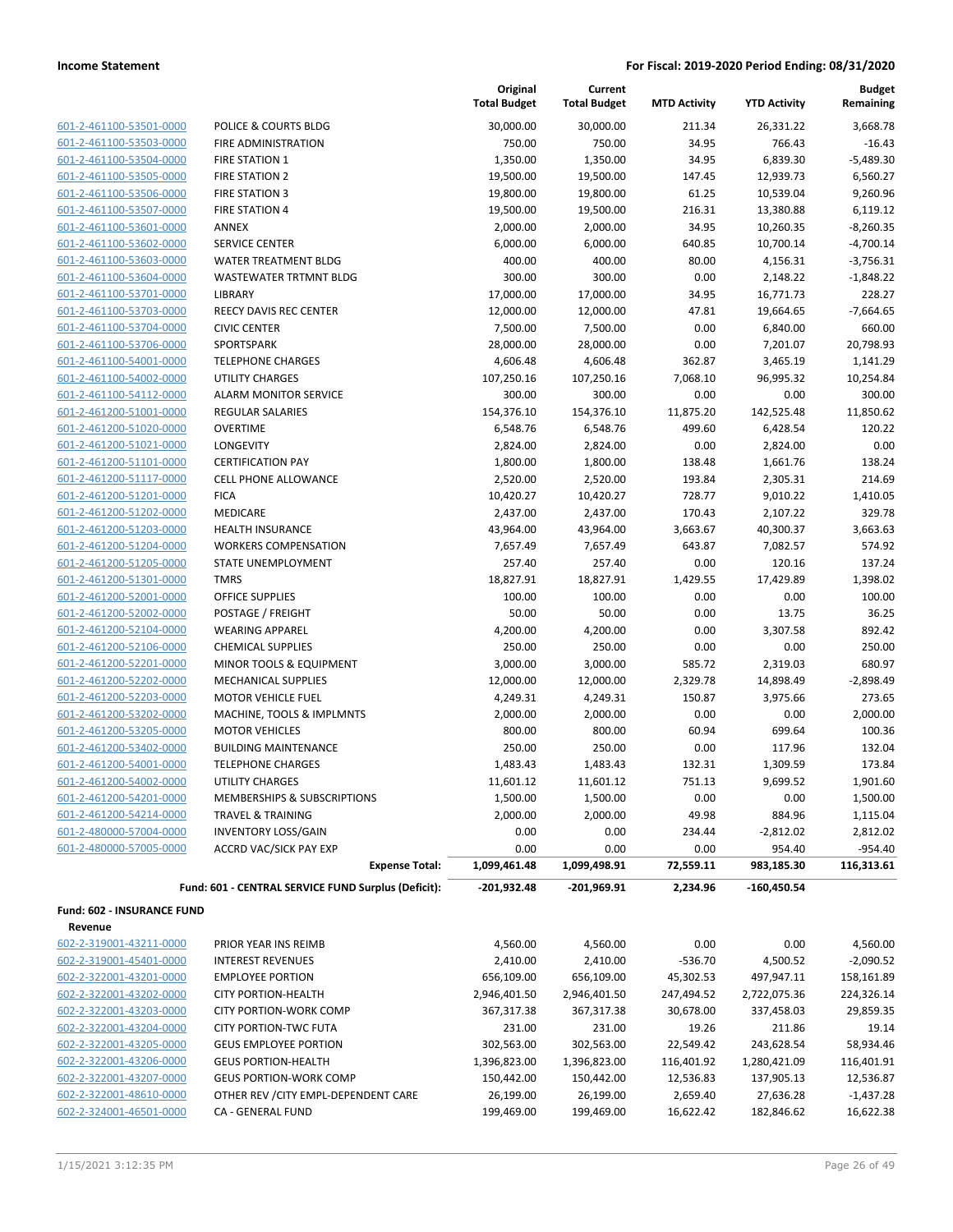|                         |                                               | Original<br><b>Total Budget</b> | Current<br><b>Total Budget</b> | <b>MTD Activity</b> | <b>YTD Activity</b> | <b>Budget</b><br>Remaining |
|-------------------------|-----------------------------------------------|---------------------------------|--------------------------------|---------------------|---------------------|----------------------------|
| 602-2-324001-46506-0000 | <b>CA - RECREATION FUND</b>                   | 124.00                          | 124.00                         | 10.33               | 113.63              | 10.37                      |
| 602-2-324001-46509-0000 | CA - VENUE MGMT FUND                          | 253.00                          | 253.00                         | 21.08               | 231.88              | 21.12                      |
| 602-2-324001-46611-0000 | CA - UTILITY FUND                             | 87,018.00                       | 87,018.00                      | 7,251.50            | 79,766.50           | 7,251.50                   |
| 602-2-324001-46614-0000 | CA - SANITATION FUND COLLECTION               | 484.00                          | 484.00                         | 40.33               | 443.63              | 40.37                      |
| 602-2-324009-46612-0000 | <b>CA - ELECTRIC UTILITY</b>                  | 19,890.00                       | 19,890.00                      | 1,657.50            | 18,232.50           | 1,657.50                   |
| 602-2-324009-46613-0000 | CA - CABLE UTILITY                            | 2,993.00                        | 2,993.00                       | 249.42              | 2,743.62            | 249.38                     |
|                         | <b>Revenue Total:</b>                         | 6,163,286.88                    | 6,163,286.88                   | 502,957.76          | 5,536,162.30        | 627,124.58                 |
| <b>Expense</b>          |                                               |                                 |                                |                     |                     |                            |
| 602-2-462100-54101-0000 | PROFESSIONAL SERVICES                         | 29,000.00                       | 29,000.00                      | 7,403.23            | 19,408.55           | 9,591.45                   |
| 602-2-462100-54801-0000 | <b>WELLNESS PROGRAM</b>                       | 10,000.00                       | 10,000.00                      | 0.00                | 2,725.00            | 7,275.00                   |
| 602-2-462100-54809-0000 | HEALTH AND DENTAL / PREMIUMS                  | 5,703,297.00                    | 5,703,297.00                   | $-2,419.84$         | 4,502,415.74        | 1,200,881.26               |
| 602-2-462100-54810-0000 | RETIREE INSURANCE PREMIUM                     | 100,000.00                      | 100,000.00                     | 1,616.00            | 40,524.63           | 59,475.37                  |
| 602-2-462100-54812-0000 | LONG TERM DISABILITY                          | 53,500.00                       | 53,500.00                      | 4,967.89            | 49,093.80           | 4,406.20                   |
| 602-2-462100-54813-0000 | LIFE / AD & D INSURANCE                       | 28,000.00                       | 28,000.00                      | 564.78              | 19,504.02           | 8,495.98                   |
| 602-2-462100-54820-0000 | AIR EVAC PREMIUMS                             | 21,000.00                       | 21,000.00                      | 103.00              | 20,493.00           | 507.00                     |
| 602-2-462100-54821-0000 | <b>WORKERS' COMPENSATION</b>                  | 470,850.00                      | 470,850.00                     | 4,271.20            | 423,808.16          | 47,041.84                  |
| 602-2-462100-54822-0000 | STATE UNEMPLOYMENT INS.                       | 0.00                            | 0.00                           | $-0.06$             | $-0.65$             | 0.65                       |
| 602-2-462100-54823-0000 | HEALTH CARE-125 FLEX PLAN & HSA               | 16,000.00                       | 16,000.00                      | 0.00                | $-15,237.31$        | 31,237.31                  |
| 602-2-480000-54101-0000 | PROFESSIONAL SERVICES                         | 129,711.00                      | 129,711.00                     | 5,773.36            | 119,166.31          | 10,544.69                  |
| 602-2-480000-54226-0000 | PROP INSURANCE EXP                            | 285,000.00                      | 285,000.00                     | 833.00              | 352,588.03          | $-67,588.03$               |
| 602-2-480000-57008-0000 | <b>BANK CHARGES</b>                           | 175.00                          | 175.00                         | 9.96                | 161.05              | 13.95                      |
|                         | <b>Expense Total:</b>                         | 6,846,533.00                    | 6,846,533.00                   | 23,122.52           | 5,534,650.33        | 1,311,882.67               |
|                         | Fund: 602 - INSURANCE FUND Surplus (Deficit): | $-683,246.12$                   | -683,246.12                    | 479,835.24          | 1,511.97            |                            |
| Fund: 604 - MIS FUND    |                                               |                                 |                                |                     |                     |                            |
| Revenue                 |                                               |                                 |                                |                     |                     |                            |
| 604-2-323001-46401-0000 | <b>XFR - ELECTRIC FUND</b>                    | 105,000.00                      | 105,000.00                     | 8,750.00            | 96,250.00           | 8,750.00                   |
| 604-2-324001-46501-0000 | CA - GENERAL FUND                             | 240,640.00                      | 240,640.00                     | 20,053.33           | 220,586.63          | 20,053.37                  |
| 604-2-324001-46506-0000 | <b>CA - RECREATION FUND</b>                   | 501.00                          | 501.00                         | 41.75               | 459.25              | 41.75                      |
| 604-2-324001-46509-0000 | CA - VENUE MGMT FUND                          | 1,385.00                        | 1,385.00                       | 115.42              | 1,269.62            | 115.38                     |
| 604-2-324001-46611-0000 | <b>CA - UTILITY FUND</b>                      | 73,708.00                       | 73,708.00                      | 6,142.33            | 67,565.63           | 6,142.37                   |
| 604-2-324001-46614-0000 | CA - SANITATION FUND COLLECTION               | 5,141.00                        | 5,141.00                       | 428.42              | 4,712.62            | 428.38                     |
| 604-2-324009-46901-0000 | CA - ELECTRIC UTILITY                         | 65,953.00                       | 65,953.00                      | 5,496.08            | 60,456.88           | 5,496.12                   |
| 604-2-324009-46906-0000 | CA - CABLE UTILITY                            | 9,986.00                        | 9,986.00                       | 832.17              | 9,153.87            | 832.13                     |
|                         | <b>Revenue Total:</b>                         | 502,314.00                      | 502,314.00                     | 41,859.50           | 460,454.50          | 41,859.50                  |
| <b>Expense</b>          |                                               |                                 |                                |                     |                     |                            |
| 604-2-441400-54001-0000 | <b>TELEPHONE CHARGES</b>                      | 362.77                          | 362.77                         | 36.23               | 398.63              | $-35.86$                   |
| 604-2-441400-54002-0000 | <b>UTILITY CHARGES</b>                        | 843.15                          | 843.15                         | 9.88                | 600.59              | 242.56                     |
| 604-2-465100-51001-0000 | <b>REGULAR SALARIES</b>                       | 236,042.88                      | 236,042.88                     | 16,830.61           | 199,661.03          | 36,381.85                  |
| 604-2-465100-51020-0000 | <b>OVERTIME</b>                               | 5,739.09                        | 5,739.09                       | 1,008.12            | 15,481.45           | $-9,742.36$                |
| 604-2-465100-51021-0000 | LONGEVITY                                     | 4,582.00                        | 4,582.00                       | 0.00                | 4,510.00            | 72.00                      |
| 604-2-465100-51116-0000 | <b>CAR ALLOWANCE</b>                          | 1,800.00                        | 1,800.00                       | 276.92              | 3,323.04            | $-1,523.04$                |
| 604-2-465100-51117-0000 | <b>CELL PHONE ALLOWANCE</b>                   | 1,440.00                        | 1,440.00                       | 221.52              | 2,658.24            | $-1,218.24$                |
| 604-2-465100-51201-0000 | <b>FICA</b>                                   | 15,475.45                       | 15,475.45                      | 1,059.54            | 13,123.03           | 2,352.42                   |
| 604-2-465100-51202-0000 | <b>MEDICARE</b>                               | 3,619.26                        | 3,619.26                       | 247.80              | 3,069.12            | 550.14                     |
| 604-2-465100-51203-0000 | <b>HEALTH INSURANCE</b>                       | 32,973.00                       | 32,973.00                      | 2,747.75            | 30,225.25           | 2,747.75                   |
| 604-2-465100-51204-0000 | <b>WORKERS COMPENSATION</b>                   | 646.97                          | 646.97                         | 54.38               | 598.18              | 48.79                      |
| 604-2-465100-51205-0000 | STATE UNEMPLOYMENT                            | 96.53                           | 96.53                          | 0.00                | 27.00               | 69.53                      |
| 604-2-465100-51301-0000 | <b>TMRS</b>                                   | 27,961.88                       | 27,961.88                      | 2,062.93            | 25,253.50           | 2,708.38                   |
| 604-2-465100-52001-0000 | OFFICE SUPPLIES                               | 150.00                          | 4,150.00                       | 0.00                | 89.94               | 4,060.06                   |
| 604-2-465100-52002-0000 | POSTAGE / FREIGHT                             | 25.00                           | 25.00                          | 0.00                | $-267.18$           | 292.18                     |
| 604-2-465100-52004-0000 | <b>COMPUTER SUPPLIES</b>                      | 1,000.00                        | 1,000.00                       | 0.00                | 0.00                | 1,000.00                   |
| 604-2-465100-52201-0000 | MINOR TOOLS & EQUIPMENT                       | 250.00                          | 250.00                         | 0.00                | 22.97               | 227.03                     |
| 604-2-465100-52203-0000 | <b>MOTOR VEHICLE FUEL</b>                     | 291.78                          | 291.78                         | 0.00                | 122.19              | 169.59                     |
| 604-2-465100-53205-0000 | <b>MOTOR VEHICLES</b>                         | 800.00                          | 800.00                         | 33.15               | 381.57              | 418.43                     |
| 604-2-465100-53209-0000 | HARDWARE/SOFTWARE                             | 704,703.00                      | 700,943.00                     | 26,313.74           | 462,242.10          | 238,700.90                 |
| 604-2-465100-54001-0000 | <b>TELEPHONE CHARGES</b>                      | 10,797.30                       | 10,797.30                      | 1,277.98            | 11,027.66           | $-230.36$                  |
| 604-2-465100-54101-0000 | PROFESSIONAL SERVICES                         | 5,000.00                        | 5,000.00                       | 1,064.00            | 1,349.00            | 3,651.00                   |
| 604-2-465100-54201-0000 | MEMBERSHIPS & SUBSCRIPTIONS                   | 0.00                            | 0.00                           | 0.00                | 12.99               | $-12.99$                   |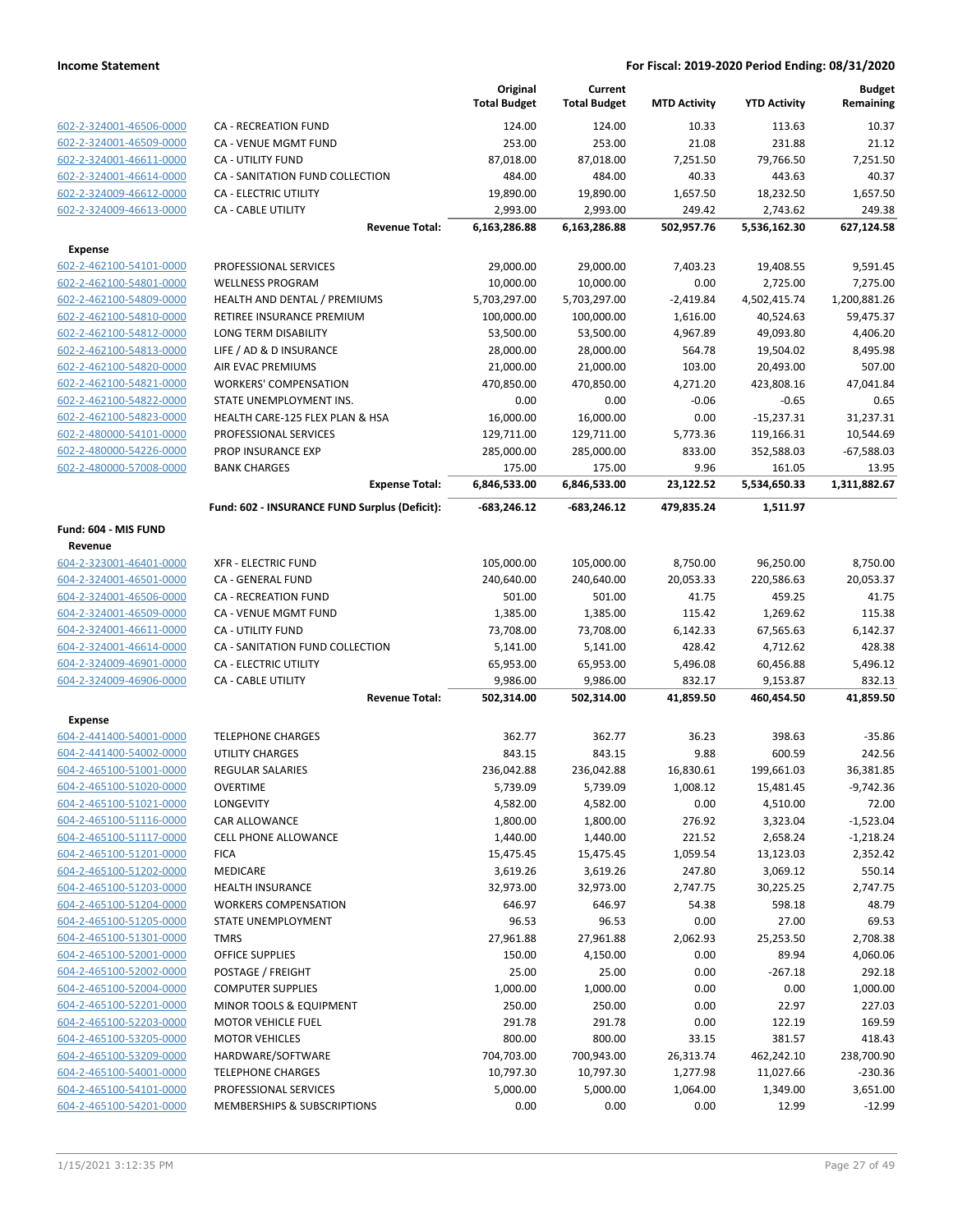|                                        |                                                         | Original<br><b>Total Budget</b> | Current<br><b>Total Budget</b> | <b>MTD Activity</b> | <b>YTD Activity</b> | <b>Budget</b><br>Remaining |
|----------------------------------------|---------------------------------------------------------|---------------------------------|--------------------------------|---------------------|---------------------|----------------------------|
| 604-2-465100-54214-0000                | <b>TRAVEL &amp; TRAINING</b>                            | 5,000.00                        | 5,000.00                       | 0.00                | 5,518.13            | $-518.13$                  |
| 604-2-465100-54901-0000                | <b>RENTALS / LEASES</b>                                 | 25,000.00                       | 25,000.00                      | 1,783.93            | 19,651.13           | 5,348.87                   |
| 604-2-465100-54908-0000                | LEASE PURCHASE PAYMENTS                                 | 25,000.00                       | 25,000.00                      | 0.00                | 23,938.14           | 1,061.86                   |
| 604-2-465100-55205-0000                | COMPUTER EQUIPMENT / SOFTWARE                           | 8,250.00                        | 8,250.00                       | 0.00                | 1,165.44            | 7,084.56                   |
| 604-2-480000-55205-0000                | <b>COMPUTER EQUIPMENT</b>                               | 50,000.00                       | 50,000.00                      | 0.00                | 36,296.37           | 13,703.63                  |
|                                        | <b>Expense Total:</b>                                   | 1,167,850.06                    | 1,168,090.06                   | 55,028.48           | 860,479.51          | 307,610.55                 |
|                                        | Fund: 604 - MIS FUND Surplus (Deficit):                 | -665,536.06                     | -665,776.06                    | -13,168.98          | -400,025.01         |                            |
| Fund: 660 - VEHICLE REPLACEMENT FUND   |                                                         |                                 |                                |                     |                     |                            |
| Revenue                                |                                                         |                                 |                                |                     |                     |                            |
| 660-2-319001-45401-0000                | <b>INTEREST REVENUES</b>                                | 17,000.00                       | 17,000.00                      | 121.06              | 9,481.60            | 7,518.40                   |
| 660-2-323001-46001-0000                | <b>XFR - GENERAL FUND</b>                               | 210,000.00                      | 210,000.00                     | 38,333.33           | 421,666.63          | $-211,666.63$              |
|                                        | <b>Revenue Total:</b>                                   | 227,000.00                      | 227,000.00                     | 38,454.39           | 431,148.23          | $-204,148.23$              |
| <b>Expense</b>                         |                                                         |                                 |                                |                     |                     |                            |
| 660-2-421210-55202-0000                | <b>VEHICLES</b>                                         | 3,500.00                        | 3,500.00                       | 2,464.49            | 20,348.17           | $-16,848.17$               |
| 660-2-421230-55202-0000                | <b>VEHICLES</b>                                         | 75,800.00                       | 75,800.00                      | 2,539.65            | 47,381.64           | 28,418.36                  |
| 660-2-422200-55202-0000                | <b>VEHICLES</b>                                         | 250,000.00                      | 250,000.00                     | 19,285.00           | 748,181.15          | $-498, 181.15$             |
| 660-2-431200-55201-0000                | <b>EQUIPMENT PURCHASES</b>                              | 0.00                            | 0.00                           | 766.74              | 7,435.52            | $-7,435.52$                |
| 660-2-431200-55202-0000                | <b>VEHICLES</b>                                         | 19,500.00                       | 19,500.00                      | 1,267.92            | 72,534.35           | $-53,034.35$               |
| 660-2-431600-55202-0000                | <b>VEHICLES</b>                                         | 40,000.00                       | 40,000.00                      | 0.00                | 6,826.70            | 33,173.30                  |
| 660-2-431700-55202-0000                | <b>VEHICLES</b>                                         | 15,500.00                       | 15,500.00                      | 1,054.18            | 6,080.00            | 9,420.00                   |
| 660-2-441300-55201-0000                | <b>EQUIPMENT PURCHASES</b>                              | 11,200.00                       | 11,200.00                      | 0.00                | 0.00                | 11,200.00                  |
| 660-2-441300-55202-0000                | <b>VEHICLES</b>                                         | 0.00                            | 0.00                           | 872.81              | 5,048.77            | $-5,048.77$                |
| 660-2-443200-55202-0000                | <b>VEHICLES</b>                                         | 8,500.00                        | 8,500.00                       | 659.01              | 5,228.60            | 3,271.40                   |
| 660-2-451100-55202-0000                | <b>VEHICLES</b>                                         | 22,000.00                       | 22,000.00                      | 3,479.11            | 15,761.51           | 6,238.49                   |
| 660-2-461100-55201-0000                | <b>EQUIPMENT PURCHASES</b>                              | 14,000.00                       | 13,962.57                      | 1,731.21            | 14,778.35           | -815.78                    |
| 660-2-461200-55201-0000                | <b>EQUIPMENT PURCHASES</b>                              | 0.00                            | 0.00                           | 0.00                | 1,090.42            | $-1,090.42$                |
| 660-2-480000-57008-0000                | <b>BANK CHARGES</b>                                     | 0.00                            | 0.00                           | 0.00                | 38.69               | $-38.69$                   |
|                                        | <b>Expense Total:</b>                                   | 460,000.00                      | 459,962.57                     | 34,120.12           | 950,733.87          | -490,771.30                |
|                                        | Fund: 660 - VEHICLE REPLACEMENT FUND Surplus (Deficit): | $-233,000.00$                   | -232,962.57                    | 4,334.27            | $-519,585.64$       |                            |
| Fund: 800 - SPENCE FUND                |                                                         |                                 |                                |                     |                     |                            |
| Revenue                                |                                                         |                                 |                                |                     |                     |                            |
| 800-3-319001-45401-0000                | <b>INTEREST REVENUES</b>                                | 10,210.00                       | 10,210.00                      | 80.54               | 5,797.66            | 4,412.34                   |
|                                        | <b>Revenue Total:</b>                                   | 10,210.00                       | 10,210.00                      | 80.54               | 5,797.66            | 4,412.34                   |
| Expense                                |                                                         |                                 |                                |                     |                     |                            |
| 800-3-495000-58501-0000                | CA - GENERAL FUND                                       | 600.00                          | 600.00                         | 50.00               | 550.00              | 50.00                      |
|                                        | <b>Expense Total:</b>                                   | 600.00                          | 600.00                         | 50.00               | 550.00              | 50.00                      |
|                                        | Fund: 800 - SPENCE FUND Surplus (Deficit):              | 9,610.00                        | 9,610.00                       | 30.54               | 5,247.66            |                            |
| <b>Fund: 801 - JONES LIBRARY TRUST</b> |                                                         |                                 |                                |                     |                     |                            |
| Revenue                                |                                                         |                                 |                                |                     |                     |                            |
| 801-3-319001-45401-0000                | <b>INTEREST REVENUES</b>                                | 0.00                            | 0.00                           | $-15.01$            | 246.74              | $-246.74$                  |
|                                        | <b>Revenue Total:</b>                                   | 0.00                            | 0.00                           | $-15.01$            | 246.74              | $-246.74$                  |
| <b>Expense</b>                         |                                                         |                                 |                                |                     |                     |                            |
| 801-3-480000-57008-0000                | <b>BANK CHARGES</b>                                     | 0.00                            | 0.00                           | 0.34                | 9.16                | $-9.16$                    |
|                                        | <b>Expense Total:</b>                                   | 0.00                            | 0.00                           | 0.34                | 9.16                | $-9.16$                    |
|                                        | Fund: 801 - JONES LIBRARY TRUST Surplus (Deficit):      | 0.00                            | 0.00                           | $-15.35$            | 237.58              |                            |
| Fund: 809 - GREENVILLE IDC (L-3)       |                                                         |                                 |                                |                     |                     |                            |
| Revenue                                |                                                         |                                 |                                |                     |                     |                            |
| 809-3-319001-45609-0000                | INTERGOVERNMENTAL / IDC GREENVILLE                      | 0.00                            | 0.00                           | 0.00                | 1,073,848.79        | -1,073,848.79              |
|                                        | <b>Revenue Total:</b>                                   | 0.00                            | 0.00                           | 0.00                | 1,073,848.79        | -1,073,848.79              |
| <b>Expense</b>                         |                                                         |                                 |                                |                     |                     |                            |
| 809-3-438100-55320-0000                | <b>CONSTRUCTION PROJECTS</b>                            | 0.00                            | 0.00                           | 0.00                | 193,233.74          | -193,233.74                |
|                                        | <b>Expense Total:</b>                                   | 0.00                            | 0.00                           | 0.00                | 193,233.74          | -193,233.74                |
|                                        | Fund: 809 - GREENVILLE IDC (L-3) Surplus (Deficit):     | 0.00                            | 0.00                           | 0.00                | 880,615.05          |                            |
|                                        |                                                         |                                 |                                |                     |                     |                            |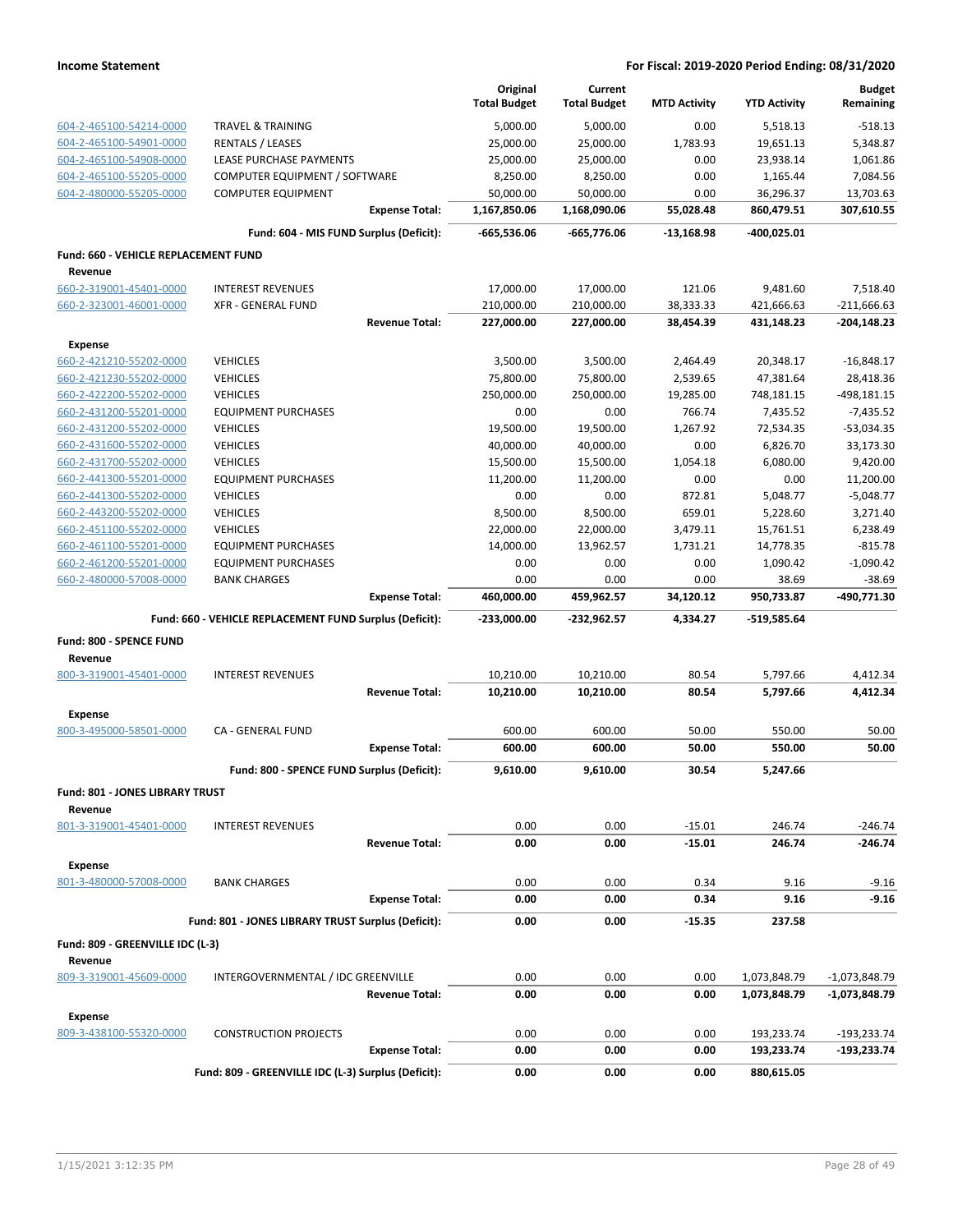|                                         |                                                                            | Original<br><b>Total Budget</b> | Current<br><b>Total Budget</b> | <b>MTD Activity</b> | <b>YTD Activity</b> | <b>Budget</b><br>Remaining |
|-----------------------------------------|----------------------------------------------------------------------------|---------------------------------|--------------------------------|---------------------|---------------------|----------------------------|
| Fund: 810 - SEIZURE FUNDS - STATE RULES |                                                                            |                                 |                                |                     |                     |                            |
| Revenue                                 |                                                                            |                                 |                                |                     |                     |                            |
| 810-3-319001-45401-0000                 | <b>INTEREST REVENUES</b>                                                   | 3,000.00                        | 3,000.00                       | $-241.66$           | 2,665.35            | 334.65                     |
| 810-3-322001-46802-0000                 | <b>HB65 SEIZURES-CONTRIBUTNS</b>                                           | 0.00                            | 0.00                           | 0.00                | $-7,700.00$         | 7.700.00                   |
|                                         | <b>Revenue Total:</b>                                                      | 3,000.00                        | 3,000.00                       | -241.66             | $-5,034.65$         | 8,034.65                   |
| <b>Expense</b>                          |                                                                            |                                 |                                |                     |                     |                            |
| 810-3-421210-54214-0000                 | <b>TRAVEL &amp; TRAINING</b>                                               | 0.00                            | 0.00                           | 0.00                | 150.00              | $-150.00$                  |
| 810-3-421210-55205-0000                 | COMPUTER EQUIPMENT / SOFTWARE                                              | 0.00                            | 0.00                           | 0.00                | 0.00                | 0.00                       |
| 810-3-421230-55201-0000                 | <b>EQUIPMENT PURCHASES</b>                                                 | 0.00                            | 0.00                           | 0.00                | 18,050.00           | $-18,050.00$               |
| 810-3-480000-57008-0000                 | <b>BANK CHARGES</b>                                                        | 220.00                          | 220.00                         | 5.52                | 89.06<br>18,289.06  | 130.94                     |
|                                         | <b>Expense Total:</b>                                                      | 220.00                          | 220.00                         | 5.52                |                     | $-18,069.06$               |
|                                         | Fund: 810 - SEIZURE FUNDS - STATE RULES Surplus (Deficit):                 | 2,780.00                        | 2,780.00                       | $-247.18$           | $-23,323.71$        |                            |
| Fund: 811 - SEIZURE FUNDS - FED RULES   |                                                                            |                                 |                                |                     |                     |                            |
| Revenue                                 |                                                                            |                                 |                                |                     |                     |                            |
| 811-3-319001-45401-0000                 | <b>INTEREST REVENUES</b>                                                   | 3,900.00                        | 3,900.00                       | $-207.38$           | 2,283.19            | 1,616.81                   |
| 811-3-322001-46803-0000                 | FED SEIZURES-CONTRIBUTION                                                  | 0.00                            | 0.00                           | 0.00                | 773.27              | $-773.27$                  |
|                                         | <b>Revenue Total:</b>                                                      | 3,900.00                        | 3,900.00                       | $-207.38$           | 3,056.46            | 843.54                     |
| <b>Expense</b>                          |                                                                            |                                 |                                |                     |                     |                            |
| 811-3-421230-55201-0000                 | <b>EQUIPMENT PURCHASES</b>                                                 | 0.00                            | 0.00                           | 0.00                | 29,750.00           | $-29,750.00$               |
| 811-3-480000-57008-0000                 | <b>BANK CHARGES</b>                                                        | 125.00                          | 125.00                         | 4.74                | 76.23               | 48.77                      |
|                                         | <b>Expense Total:</b>                                                      | 125.00                          | 125.00                         | 4.74                | 29,826.23           | -29,701.23                 |
|                                         | Fund: 811 - SEIZURE FUNDS - FED RULES Surplus (Deficit):                   | 3,775.00                        | 3,775.00                       | $-212.12$           | $-26,769.77$        |                            |
|                                         | Fund: 820 - TIRZ FUND (Tax Increment Reinvestment Zone)                    |                                 |                                |                     |                     |                            |
| Revenue                                 |                                                                            |                                 |                                |                     |                     |                            |
| 820-3-311001-41101-0000                 | REAL PROPERTY TAXES - CITY                                                 | 479,286.82                      | 479,286.82                     | 585.29              | 459,923.06          | 19,363.76                  |
| 820-3-311001-41111-0000                 | REAL PROPERTY TAXES - COUNTY                                               | 191,031.58                      | 191,031.58                     | 0.00                | 28,593.18           | 162,438.40                 |
| 820-3-311001-41112-0000                 | REAL PROPERTY TAXES - HOSPITAL                                             | 87,910.52                       | 87,910.52                      | 0.00                | 0.00                | 87,910.52                  |
| 820-3-311002-41102-0000                 | <b>DELINQUENT TAXES</b>                                                    | 8,000.00                        | 8,000.00                       | 25.20               | 366.50              | 7,633.50                   |
| 820-3-319001-45401-0000                 | <b>INTEREST REVENUES</b>                                                   | 8,000.00                        | 8,000.00                       | $-2,514.41$         | 25,697.20           | $-17,697.20$               |
|                                         | <b>Revenue Total:</b>                                                      | 774,228.92                      | 774,228.92                     | $-1,903.92$         | 514,579.94          | 259,648.98                 |
| <b>Expense</b>                          |                                                                            |                                 |                                |                     |                     |                            |
| 820-3-416100-54101-0000                 | PROFESSIONAL SERVICES                                                      | 8,500.00                        | 8,500.00                       | 0.00                | 22,778.50           | $-14,278.50$               |
| 820-3-416100-55002-0000                 | <b>IMPROVEMENTS</b>                                                        | 135,000.00                      | 135,000.00                     | 0.00                | 0.00                | 135,000.00                 |
| 820-3-480000-57008-0000                 | <b>BANK CHARGES</b>                                                        | 725.00                          | 725.00                         | 57.41               | 852.24              | $-127.24$                  |
|                                         | <b>Expense Total:</b>                                                      | 144,225.00                      | 144,225.00                     | 57.41               | 23,630.74           | 120,594.26                 |
|                                         | Fund: 820 - TIRZ FUND (Tax Increment Reinvestment Zone) Surplus (Deficit): | 630,003.92                      | 630,003.92                     | $-1,961.33$         | 490,949.20          |                            |
| <b>Fund: 899 - POOLED CASH</b>          |                                                                            |                                 |                                |                     |                     |                            |
| Revenue                                 |                                                                            |                                 |                                |                     |                     |                            |
| 899-8-319001-45401-0000                 | <b>INTEREST REVENUES</b>                                                   | 0.00                            | 0.00                           | $-0.01$             | $-3,646.48$         | 3,646.48                   |
|                                         | <b>Revenue Total:</b>                                                      | 0.00                            | 0.00                           | $-0.01$             | $-3,646.48$         | 3,646.48                   |
|                                         | Fund: 899 - POOLED CASH Total:                                             | 0.00                            | 0.00                           | -0.01               | $-3,646.48$         |                            |
| Fund: 910 - ELECTRIC OPERATING FUND     |                                                                            |                                 |                                |                     |                     |                            |
| Revenue                                 |                                                                            |                                 |                                |                     |                     |                            |
| 910-9-000000-49001-4400                 | METERED SALES - RESIDENTIAL                                                | 12,663,696.00                   | 12,663,696.00                  | 1,552,322.86        | 11,694,913.27       | 968,782.73                 |
| 910-9-000000-49010-4421                 | METERED SALES - GS-NO DEMAND                                               | 797,380.00                      | 797,380.00                     | 77,435.05           | 738,148.56          | 59,231.44                  |
| 910-9-000000-49020-4422                 | METERED SALES - GS-DEMAND                                                  | 18,252,573.00                   | 18,252,573.00                  | 1,577,393.63        | 15,256,719.36       | 2,995,853.64               |
| 910-9-000000-49030-4424                 | METERED SALES - GS-PRIMARY                                                 | 375,005.00                      | 375,005.00                     | 23,520.58           | 270,783.68          | 104,221.32                 |
| 910-9-000000-49040-4440                 | METERED SALES - STREET LIGHTS                                              | 228,307.00                      | 228,307.00                     | 19,536.36           | 212,927.73          | 15,379.27                  |
| 910-9-000000-49050-4400                 | <b>FUEL ADJUSTMENT</b>                                                     | 19,781,707.00                   | 19,781,707.00                  | 1,622,240.10        | 14,972,780.08       | 4,808,926.92               |
| 910-9-000000-49057-4490                 | POWER COST RECOVERY                                                        | $-756.00$                       | $-756.00$                      | 3.95                | $-358.24$           | $-397.76$                  |
| 910-9-000000-49058-4400                 | REGULATORY CHARGE                                                          | 3,242,423.00                    | 3,242,423.00                   | 76,863.19           | 682,680.86          | 2,559,742.14               |
| 910-9-000000-49140-4490                 | <b>VAPOR LIGHT REVENUES</b>                                                | 156,609.00                      | 156,609.00                     | 13,263.84           | 144,512.00          | 12,097.00                  |
| 910-9-000000-49201-4510                 | LATE CHARGES                                                               | 236,013.00                      | 236,013.00                     | 22.96               | 178,284.01          | 57,728.99                  |
| 910-9-000000-49209-4511                 | SERVICE CHARGES - CLEARING                                                 | 988.00                          | 988.00                         | 0.00                | 60.00               | 928.00                     |
| 910-9-000000-49210-4511                 | <b>ELECTRIC SERVICE CHARGES</b>                                            | 81,068.00                       | 81,068.00                      | 3,120.83            | 50,559.53           | 30,508.47                  |

910-9-000000-49211-4511 VAPOR LIGHT SERVICE CHARGES 421.00 421.00 36.87 415.65 5.35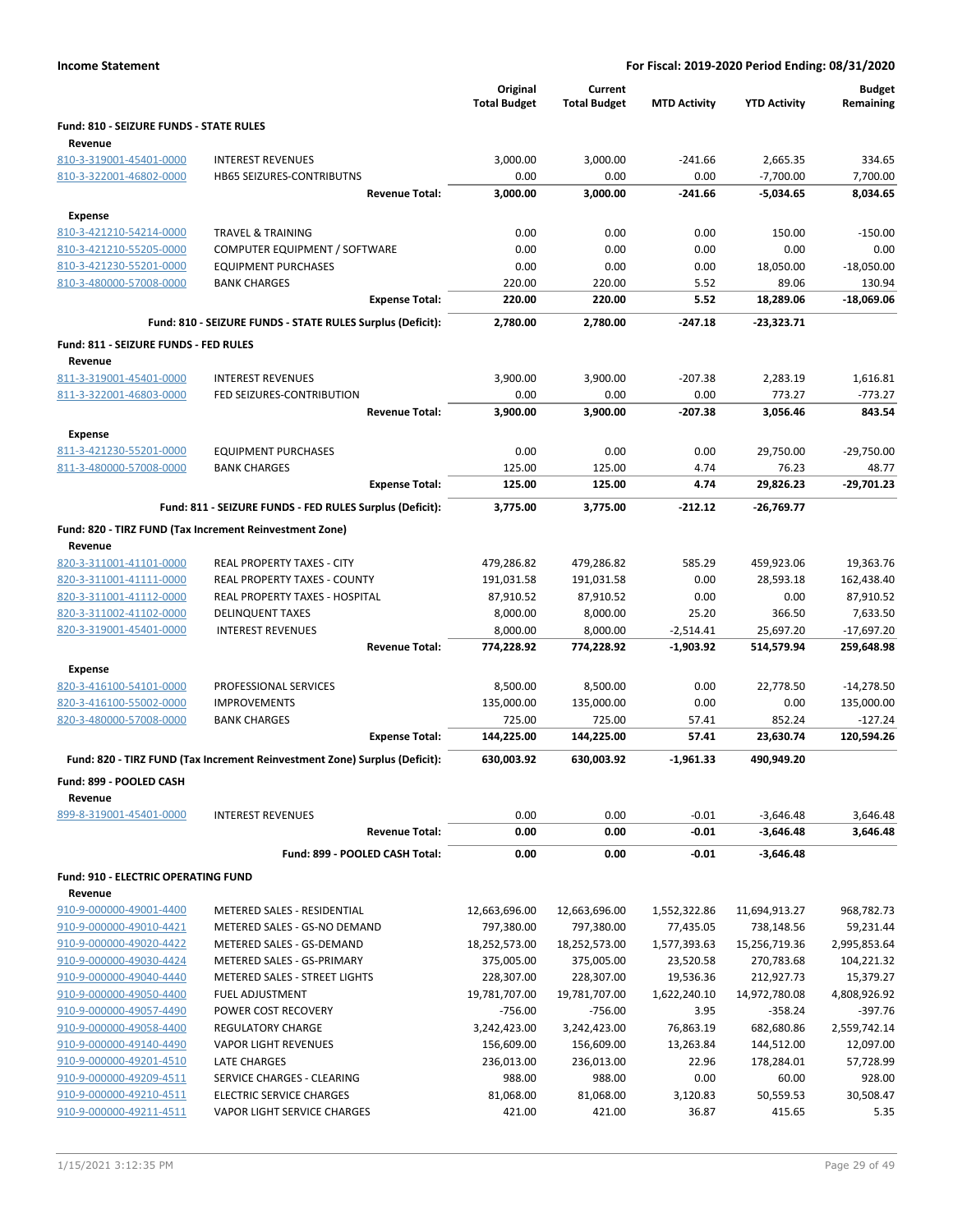|                                                                                                          |                                                                         | Original<br><b>Total Budget</b> | Current<br><b>Total Budget</b> | <b>MTD Activity</b>    | <b>YTD Activity</b>      | <b>Budget</b><br>Remaining |
|----------------------------------------------------------------------------------------------------------|-------------------------------------------------------------------------|---------------------------------|--------------------------------|------------------------|--------------------------|----------------------------|
| 910-9-000000-49212-4511                                                                                  | SAW POLES SERVICE CHARGES                                               | 1,369.00                        | 1,369.00                       | 200.00                 | 2,400.00                 | $-1,031.00$                |
| 910-9-000000-49213-4511                                                                                  | AMPY SERVICE CHARGES                                                    | 40,394.00                       | 40,394.00                      | $-1,345.00$            | 2,587.95                 | 37,806.05                  |
| 910-9-000000-49220-4512                                                                                  | <b>RE-READ CHARGES</b>                                                  | 51.00                           | 51.00                          | 0.00                   | 10.00                    | 41.00                      |
| 910-9-000000-49301-4490                                                                                  | METERED SALES - 5% XFER to GENERAL FUND                                 | 2,833,866.00                    | 2,833,866.00                   | 248,877.23             | 2,198,962.26             | 634,903.74                 |
| 910-9-000000-49307-4490                                                                                  | METERED SALES - 1% XFER to GBOD                                         | 566,773.00                      | 566,773.00                     | 49,771.75              | 439,815.15               | 126,957.85                 |
| 910-9-000000-49410-4564                                                                                  | <b>CUSTOMER AID TO CONSTRUCTION</b>                                     | 129,203.00                      | 129,203.00                     | 0.00                   | 44,522.73                | 84,680.27                  |
| 910-9-000000-49420-4564                                                                                  | UNDERGROUND SERVICE                                                     | 23,870.00                       | 23,870.00                      | 2,664.23               | 61,159.91                | $-37,289.91$               |
| 910-9-000000-49430-4564                                                                                  | RELOCATION OF SERVICE                                                   | 7,429.00                        | 7,429.00                       | 0.00                   | 0.00                     | 7,429.00                   |
| 910-9-000000-49450-4564                                                                                  | <b>ACCIDENTS</b>                                                        | 12,427.00                       | 12,427.00                      | 2,472.05               | 19,899.96                | $-7,472.96$                |
| 910-9-000000-49455-4564                                                                                  | <b>INSURANCE REIMBURSEMENTS</b>                                         | 235,136.00                      | 235,136.00                     | 0.00                   | 0.00                     | 235,136.00                 |
| 910-9-000000-49460-4564                                                                                  | <b>METER DAMAGE</b>                                                     | 195.00                          | 195.00                         | $-116.32$              | $-116.32$                | 311.32                     |
| 910-9-000000-49470-4564                                                                                  | OTHER REIMBURSEMENTS                                                    | 8,407.00                        | 8,407.00                       | 0.00                   | 7,456.60                 | 950.40                     |
| 910-9-000000-49480-4564                                                                                  | <b>METER BASES</b>                                                      | 4,189.00                        | 4,189.00                       | 134.26                 | 1,692.97                 | 2,496.03                   |
| 910-9-000000-49490-4564                                                                                  | <b>MATERIAL SALES</b>                                                   | 15,108.00                       | 15,108.00                      | 0.00                   | 9,162.15                 | 5,945.85                   |
| 910-9-000000-49520-4470                                                                                  | <b>ENERGY SALES</b>                                                     | 5,689,160.00                    | 5,689,160.00                   | 3,230,752.79           | 9,470,050.02             | $-3,780,890.02$            |
| 910-9-000000-49521-4470                                                                                  | <b>RUC REVENUES</b>                                                     | 715.00                          | 715.00                         | 276.28                 | 1,750.54                 | $-1,035.54$                |
| 910-9-000000-49523-4470<br>910-9-000000-49530-4572                                                       | RENEWABLE ENERGY CREDITS<br><b>TCR AUCTION PROCEEDS</b>                 | 42,360.00                       | 42,360.00                      | 0.00                   | 25,597.64                | 16,762.36                  |
| 910-9-000000-49540-4572                                                                                  | <b>BLACK START REVENUES</b>                                             | 675,831.00<br>128,308.00        | 675,831.00<br>128,308.00       | 71,945.34<br>$-773.38$ | 771,485.96<br>123,268.88 | $-95,654.96$<br>5,039.12   |
| 910-9-000000-49560-4571                                                                                  | <b>TCOS REVENUES</b>                                                    | 176,482.00                      | 176,482.00                     | 20,346.74              | 242,434.33               | $-65,952.33$               |
| 910-9-000000-49601-4540                                                                                  | POLE USE REVENUES                                                       | 49,879.00                       | 49,879.00                      | 350.00                 | 1,055.00                 | 48,824.00                  |
| 910-9-000000-49602-4118                                                                                  | EPA ALLOWANCE SALES                                                     | 1.00                            | 1.00                           | 0.00                   | 0.21                     | 0.79                       |
| 910-9-000000-49670-4116                                                                                  | <b>ROUNDUP PROGRAM</b>                                                  | 0.00                            | 0.00                           | 3.87                   | 8.39                     | $-8.39$                    |
| 910-9-000000-49699-4116                                                                                  | OTHER GAINS/LOSSES                                                      | 19,259.00                       | 19,259.00                      | 0.00                   | 0.00                     | 19,259.00                  |
| 910-9-000000-49701-4567                                                                                  | XFER FROM COG - GEN FUND                                                | 726,588.00                      | 726,588.00                     | 60,549.00              | 666,039.00               | 60,549.00                  |
| 910-9-000000-49754-4994                                                                                  | XFER FROM 950 - BILLING                                                 | 61,828.00                       | 61,828.00                      | 5,152.33               | 56,675.63                | 5,152.37                   |
| 910-9-000000-49755-4995                                                                                  | XFER FROM 950 - CASHIERS                                                | 78,306.00                       | 78,306.00                      | 6,525.50               | 71,780.50                | 6,525.50                   |
| 910-9-000000-49759-4545                                                                                  | XFER FROM 950 FOR POLE USE                                              | 30,000.00                       | 30,000.00                      | 0.00                   | 30,000.00                | 0.00                       |
| 910-9-000000-49801-4190                                                                                  | <b>INTEREST INCOME</b>                                                  | 69,489.00                       | 69,489.00                      | $-23,554.68$           | 368,963.36               | -299,474.36                |
| 910-9-000000-49809-4190                                                                                  | INTEREST ON ERCOT COLLATERAL                                            | 61.00                           | 61.00                          | 0.00                   | 2,295.78                 | $-2,234.78$                |
|                                                                                                          | <b>Revenue Total:</b>                                                   | 67,442,118.00                   | 67,442,118.00                  | 8,639,992.21           | 58,821,385.09            | 8,620,732.91               |
| Expense                                                                                                  |                                                                         |                                 |                                |                        |                          |                            |
| 910-9-901000-51001-5000                                                                                  | <b>REGULAR SALARIES</b>                                                 | 455,441.00                      | 455,441.00                     | 31,794.08              | 394,280.87               | 61,160.13                  |
| 910-9-901000-51020-5000                                                                                  | <b>OVERTIME</b>                                                         | 61,296.00                       | 61,296.00                      | 3,119.00               | 55,360.19                | 5,935.81                   |
| 910-9-901000-51115-5000                                                                                  | <b>CLOTHING ALLOWANCE</b>                                               | 2,052.00                        | 2,052.00                       | 0.00                   | 3,733.18                 | $-1,681.18$                |
| 910-9-901000-51116-5000                                                                                  | <b>CAR ALLOWANCE</b>                                                    | 975.00                          | 975.00                         | 150.00                 | 1,800.00                 | $-825.00$                  |
| 910-9-901000-51117-5000                                                                                  | <b>CELL PHONE ALLOWANCE</b>                                             | 623.00                          |                                |                        |                          |                            |
| 910-9-901000-51201-5000                                                                                  |                                                                         |                                 | 623.00                         | 47.92                  | 575.04                   | 47.96                      |
|                                                                                                          | <b>FICA</b>                                                             | 32,137.00                       | 32,137.00                      | 1,849.38               | 25,454.30                | 6,682.70                   |
| 910-9-901000-51202-5000                                                                                  | MEDICARE                                                                | 7,516.00                        | 7,516.00                       | 432.52                 | 5,953.02                 | 1,562.98                   |
| <u>910-9-901000-51203-5000</u>                                                                           | <b>HEALTH INSURANCE</b>                                                 | 70,428.00                       | 70,428.00                      | 5,869.00               | 64,559.00                | 5,869.00                   |
| 910-9-901000-51204-5000                                                                                  | <b>WORKERS COMPENSATION</b>                                             | 9,121.00                        | 9,121.00                       | 760.08                 | 8,360.88                 | 760.12                     |
| 910-9-901000-51205-5000                                                                                  | UNEMPLOYMENT                                                            | 1,080.00                        | 1,080.00                       | 0.00                   | 67.67                    | 1,012.33                   |
| 910-9-901000-51301-5000                                                                                  | <b>TMRS</b>                                                             | 58,066.00                       | 58,066.00                      | 3,949.99               | 52,416.85                | 5,649.15                   |
| 910-9-901001-59020-5010                                                                                  | <b>NATURAL GAS</b>                                                      | 347,981.00                      | 347,981.00                     | 153,825.02             | 251,224.89               | 96,756.11                  |
| 910-9-901008-59110-5080                                                                                  | <b>GEUS OPERATIONS</b>                                                  | 23,450.00                       | 23,450.00                      | 7,208.19               | 21,596.46                | 1,853.54                   |
| 910-9-901008-59112-5080                                                                                  | SAFETY                                                                  | 10,250.00                       | 10,250.00                      | 53.64                  | 1,480.23                 | 8,769.77                   |
| 910-9-901008-59121-5080<br>910-9-901008-59122-5080                                                       | <b>MECHANICAL SUPPLIES</b>                                              | 10,250.00                       | 15,250.00                      | 809.81                 | 15,617.26                | $-367.26$                  |
| 910-9-901008-59125-5080                                                                                  | <b>ELECTRICAL SUPPLIES</b><br><b>CHEMICAL &amp; LABORATORY SUPPLIES</b> | 10,250.00<br>45,500.00          | 10,250.00                      | 913.68                 | 2,868.57                 | 7,381.43<br>28,536.95      |
| 910-9-901008-59141-5080                                                                                  | <b>UTILITY BILLS</b>                                                    | 250,000.00                      | 45,500.00<br>250,000.00        | 2,218.83<br>13,130.41  | 16,963.05<br>168,087.43  | 81,912.57                  |
| 910-9-901008-59144-5080                                                                                  | MISCELLANEOUS SERVICES                                                  | 60,250.00                       | 60,250.00                      | 89.25                  | 32,129.74                | 28,120.26                  |
| 910-9-901008-59145-5080                                                                                  | <b>ENVIRONMENTAL SERVICES</b>                                           | 159,400.00                      | 159,400.00                     | 1,746.67               | 55,610.17                | 103,789.83                 |
| 910-9-901008-59146-5080                                                                                  | TRAINING AND/OR TRAVEL                                                  | 26,000.00                       | 26,000.00                      | 0.00                   | 526.23                   | 25,473.77                  |
| 910-9-901008-59148-5080                                                                                  | <b>FUEL</b>                                                             | 2,000.00                        | 2,000.00                       | 120.04                 | 789.80                   | 1,210.20                   |
|                                                                                                          | <b>REGULAR SALARIES</b>                                                 | 248,778.00                      | 248,778.00                     | 19,425.28              | 229,675.15               | 19,102.85                  |
|                                                                                                          | <b>OVERTIME</b>                                                         | 30,339.00                       | 30,339.00                      | 3,241.89               | 20,776.24                | 9,562.76                   |
|                                                                                                          | <b>CLOTHING ALLOWANCE</b>                                               | 2,269.00                        | 2,269.00                       | 0.00                   | 3,447.06                 | $-1,178.06$                |
| 910-9-901015-51001-5150<br>910-9-901015-51020-5150<br>910-9-901015-51115-5150<br>910-9-901015-51116-5150 | <b>CAR ALLOWANCE</b>                                                    | 975.00                          | 975.00                         | 0.00                   | 375.00                   | 600.00                     |
| 910-9-901015-51117-5150                                                                                  | CELL PHONE ALLOWANCE                                                    | 216.00                          | 216.00                         | 0.00                   | 41.55                    | 174.45                     |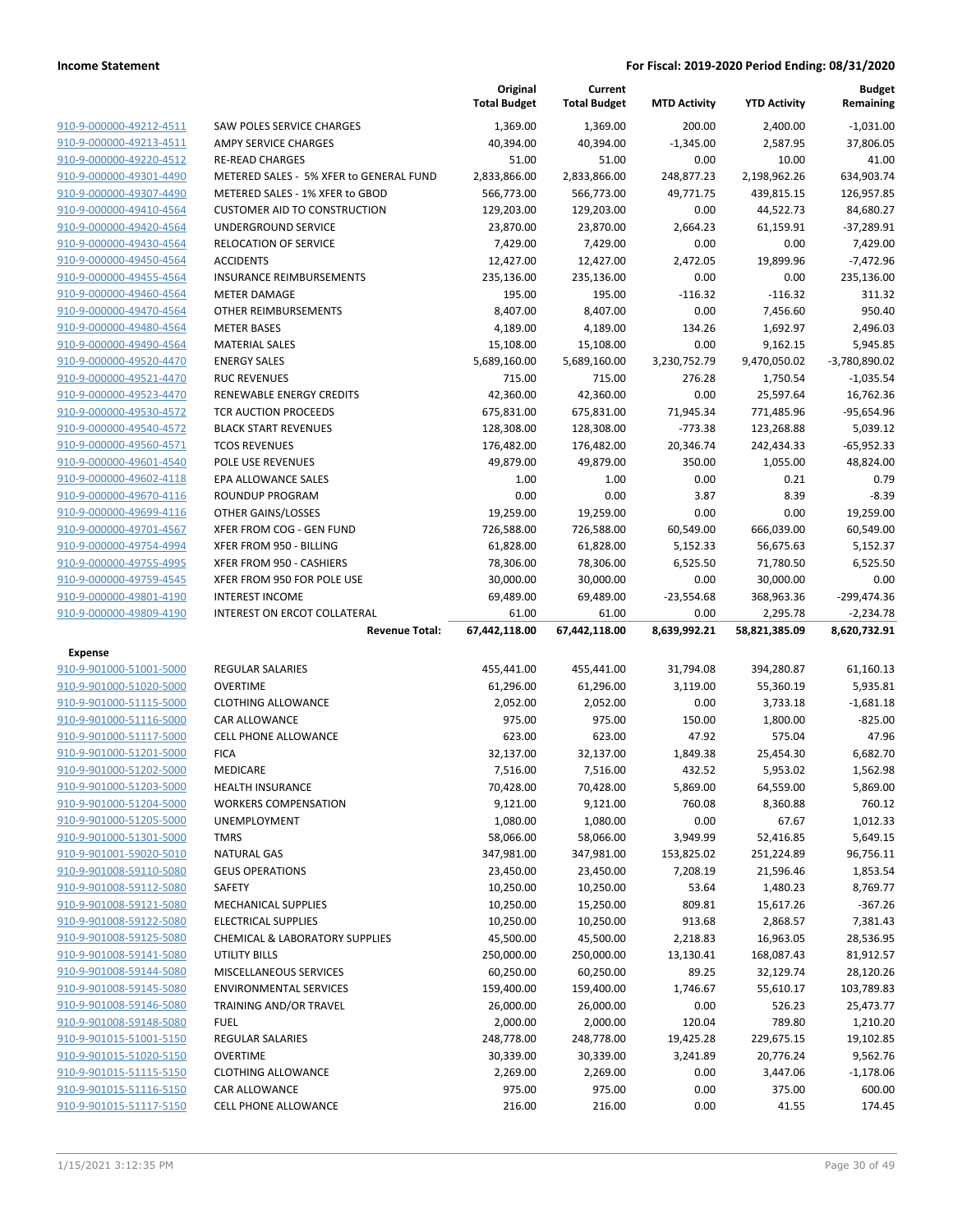|                         |                                     | Original<br><b>Total Budget</b> | Current<br><b>Total Budget</b> | <b>MTD Activity</b> | <b>YTD Activity</b> | <b>Budget</b><br>Remaining |
|-------------------------|-------------------------------------|---------------------------------|--------------------------------|---------------------|---------------------|----------------------------|
| 910-9-901015-51201-5150 | <b>FICA</b>                         | 17,379.00                       | 17,379.00                      | 1,247.85            | 15,132.53           | 2,246.47                   |
| 910-9-901015-51202-5150 | MEDICARE                            | 4,064.00                        | 4,064.00                       | 291.83              | 3,539.08            | 524.92                     |
| 910-9-901015-51203-5150 | <b>HEALTH INSURANCE</b>             | 41,083.00                       | 41,083.00                      | 3,423.58            | 37,659.38           | 3,423.62                   |
| 910-9-901015-51204-5150 | <b>WORKERS COMPENSATION</b>         | 5,215.00                        | 5,215.00                       | 434.58              | 4,780.38            | 434.62                     |
| 910-9-901015-51205-5150 | UNEMPLOYMENT                        | 630.00                          | 630.00                         | 0.00                | 81.13               | 548.87                     |
| 910-9-901015-51301-5150 | <b>TMRS</b>                         | 31,402.00                       | 31,402.00                      | 2,264.87            | 27,644.40           | 3,757.60                   |
| 910-9-901015-59201-5150 | <b>BUILDING MAINTENANCE</b>         | 20,000.00                       | 20,000.00                      | 2,387.04            | 25,467.83           | $-5,467.83$                |
| 910-9-901015-59205-5150 | <b>EQUIPMENT MAINTENANCE</b>        | 7,100.00                        | 7,100.00                       | 2,242.62            | 3,186.13            | 3,913.87                   |
| 910-9-901015-59290-5150 | GENERAL PLANT EQUIPMENT MAINTENANCE | 27,500.00                       | 27,500.00                      | 1,640.89            | 4,159.07            | 23,340.93                  |
| 910-9-901015-59291-5150 | <b>UNIT 1 MAINTENANCE</b>           | 17,300.00                       | 17,300.00                      | 14,399.04           | 78,572.48           | $-61,272.48$               |
| 910-9-901015-59292-5150 | <b>UNIT 2 MAINTENANCE</b>           | 207,100.00                      | 202,100.00                     | 9,000.44            | 109,367.43          | 92,732.57                  |
| 910-9-901015-59293-5150 | <b>UNIT 3 MAINTENANCE</b>           | 251,100.00                      | 251,100.00                     | 57,172.52           | 157,270.28          | 93,829.72                  |
| 910-9-901090-59312-9900 | <b>BOILER PLANT EQUIPMENT</b>       | 0.00                            | 1,380,454.58                   | 0.00                | 1,328,849.06        | 51,605.52                  |
| 910-9-901090-59315-9900 | ACCESSORY ELECTRIC EQUIPMENT        | 240,000.00                      | 240,000.00                     | 0.00                | 0.00                | 240,000.00                 |
| 910-9-901146-51001-5460 | <b>REGULAR SALARIES</b>             | 455,441.00                      | 455,441.00                     | 31,794.08           | 394,080.81          | 61,360.19                  |
| 910-9-901146-51020-5460 | <b>OVERTIME</b>                     | 61,296.00                       | 61,296.00                      | 3,119.01            | 55,360.16           | 5,935.84                   |
| 910-9-901146-51115-5460 | <b>CLOTHING ALLOWANCE</b>           | 2,056.00                        | 2,056.00                       | 0.00                | 3,733.18            | $-1,677.18$                |
| 910-9-901146-51116-5460 | CAR ALLOWANCE                       | 975.00                          | 975.00                         | 0.00                | 0.00                | 975.00                     |
| 910-9-901146-51117-5460 | <b>CELL PHONE ALLOWANCE</b>         | 623.00                          | 623.00                         | 47.88               | 574.56              | 48.44                      |
| 910-9-901146-51201-5460 | <b>FICA</b>                         | 32,137.00                       | 32,137.00                      | 2,167.58            | 27,900.92           | 4,236.08                   |
| 910-9-901146-51202-5460 | MEDICARE                            | 7,516.00                        | 7,516.00                       | 506.94              | 6,525.24            | 990.76                     |
| 910-9-901146-51203-5460 | <b>HEALTH INSURANCE</b>             | 70,428.00                       | 70,428.00                      | 5,869.00            | 64,559.00           | 5,869.00                   |
| 910-9-901146-51204-5460 | <b>WORKERS COMPENSATION</b>         | 9,121.00                        | 9,121.00                       | 760.08              | 8,360.88            | 760.12                     |
| 910-9-901146-51205-5460 | UNEMPLOYMENT                        | 1,080.00                        | 1,080.00                       | 0.00                | 51.14               | 1,028.86                   |
| 910-9-901146-51301-5460 | <b>TMRS</b>                         | 58,066.00                       | 58,066.00                      | 3,933.12            | 50,367.45           | 7,698.55                   |
| 910-9-901147-59020-5470 | <b>NATURAL GAS</b>                  | 773,944.00                      | 773,944.00                     | 85,138.79           | 453,678.92          | 320,265.08                 |
| 910-9-901151-59110-5501 | <b>GEUS OPERATIONS</b>              | 4,500.00                        | 4,500.00                       | 144.26              | 1,862.35            | 2,637.65                   |
| 910-9-901151-59112-5501 | SAFETY PROGRAM                      | 2,350.00                        | 2,350.00                       | 0.00                | 1,080.99            | 1,269.01                   |
| 910-9-901151-59121-5501 | MECHANICAL SUPPLIES                 | 7,500.00                        | 7,500.00                       | 198.79              | 6,059.37            | 1,440.63                   |
| 910-9-901151-59122-5501 | <b>ELECTRICAL SUPPLIES</b>          | 3,000.00                        | 3,000.00                       | 0.00                | 566.01              | 2,433.99                   |
| 910-9-901151-59125-5501 | <b>CHEMICAL &amp; LABORATORY</b>    | 17,500.00                       | 17,500.00                      | 1,515.82            | 4,355.82            | 13,144.18                  |
| 910-9-901151-59141-5501 | <b>UTILITY BILLS</b>                | 200.00                          | 200.00                         | 10.29               | 86.71               | 113.29                     |
| 910-9-901151-59144-5501 | MISCELLANEOUS SERVICES              | 6,750.00                        | 6,750.00                       | 89.25               | 1,884.44            | 4,865.56                   |
| 910-9-901151-59145-5501 | <b>ENVIRONMENTAL SERVICES</b>       | 29,500.00                       | 29,500.00                      | 270.83              | 7,651.08            | 21,848.92                  |
| 910-9-901151-59146-5501 | TRAINING AND/OR TRAVEL              | 26,000.00                       | 26,000.00                      | 0.00                | 0.00                | 26,000.00                  |
| 910-9-901154-51001-5541 | REGULAR SALARIES                    | 248,778.00                      | 248,778.00                     | 19,425.28           | 229,475.19          | 19,302.81                  |
| 910-9-901154-51020-5541 | <b>OVERTIME</b>                     | 30,339.00                       | 30,339.00                      | 3,241.88            | 20,775.63           | 9,563.37                   |
| 910-9-901154-51115-5541 | <b>CLOTHING ALLOWANCE</b>           | 2,266.00                        | 2,266.00                       | 0.00                | 3,447.07            | $-1,181.07$                |
| 910-9-901154-51116-5541 | CAR ALLOWANCE                       | 975.00                          | 975.00                         | 0.00                | 0.00                | 975.00                     |
| 910-9-901154-51117-5541 | <b>CELL PHONE ALLOWANCE</b>         | 216.00                          | 216.00                         | 0.00                | 41.50               | 174.50                     |
| 910-9-901154-51201-5541 | <b>FICA</b>                         | 17,379.00                       | 17,379.00                      | 1,405.37            | 15,518.13           | 1,860.87                   |
| 910-9-901154-51202-5541 | MEDICARE                            | 4,064.00                        | 4,064.00                       | 328.67              | 3,629.26            | 434.74                     |
| 910-9-901154-51203-5541 | <b>HEALTH INSURANCE</b>             | 41,083.00                       | 41,083.00                      | 3,423.58            | 37,659.38           | 3,423.62                   |
| 910-9-901154-51204-5541 | <b>WORKERS COMPENSATION</b>         | 5,215.00                        | 5,215.00                       | 434.58              | 4,780.38            | 434.62                     |
| 910-9-901154-51205-5541 | UNEMPLOYMENT                        | 630.00                          | 630.00                         | 0.00                | 76.66               | 553.34                     |
| 910-9-901154-51301-5541 | <b>TMRS</b>                         | 31,402.00                       | 31,402.00                      | 2,264.87            | 25,452.87           | 5,949.13                   |
| 910-9-901154-59201-5541 | <b>BUILDINGS MAINTENANCE</b>        | 33,100.00                       | 33,100.00                      | 1,038.45            | 13,867.56           | 19,232.44                  |
| 910-9-901154-59205-5541 | <b>EQUIPMENT MAINTENANCE</b>        | 14,500.00                       | 14,500.00                      | 0.00                | 5,081.82            | 9,418.18                   |
| 910-9-901154-59206-5541 | <b>GENERATOR MAINTENANCE</b>        | 2,500.00                        | 2,500.00                       | 0.00                | 0.00                | 2,500.00                   |
| 910-9-901154-59290-5541 | GENERAL PLANT EQUIPMENT MAINTENANCE | 68,000.00                       | 68,000.00                      | 0.00                | 2,746.65            | 65,253.35                  |
| 910-9-901154-59291-5541 | UNIT 1 MAINTENANCE                  | 105,500.00                      | 105,500.00                     | 2,941.88            | 30,755.47           | 74,744.53                  |
| 910-9-901154-59292-5541 | UNIT 2 MAINTENANCE                  | 105,500.00                      | 105,500.00                     | 2,941.89            | 31,284.48           | 74,215.52                  |
| 910-9-901154-59293-5541 | <b>UNIT 3 MAINTENANCE</b>           | 105,500.00                      | 105,500.00                     | 2,941.89            | 31,064.80           | 74,435.20                  |
| 910-9-901190-59344-9900 | <b>ENGINE PLANT GENERATORS</b>      | 760,000.00                      | 7,690.00                       | 0.00                | 0.00                | 7,690.00                   |
| 910-9-901190-59345-9900 | EP ACCESSORY ELEC EQUIPMENT         | 0.00                            | 0.00                           | 0.00                | 253,908.20          | -253,908.20                |
| 910-9-901500-59040-5550 | TMPA FIXED COST                     | 1,611,541.00                    | 1,611,541.00                   | 134,892.16          | 1,479,854.13        | 131,686.87                 |
| 910-9-901500-59050-5550 | DUKE WIND ENERGY                    | 3,129,447.00                    | 3,129,447.00                   | 192,110.19          | 2,901,669.07        | 227,777.93                 |
| 910-9-901500-59051-5550 | <b>SOLAR ENERGY</b>                 | 1,321,375.00                    | 1,321,375.00                   | 153,471.75          | 1,309,093.24        | 12,281.76                  |
| 910-9-901500-59052-5550 | OFF-SYSTEM NET PURCHASES            | 12,224,851.00                   | 11,590,396.42                  | 778,124.60          | 9,123,408.80        | 2,466,987.62               |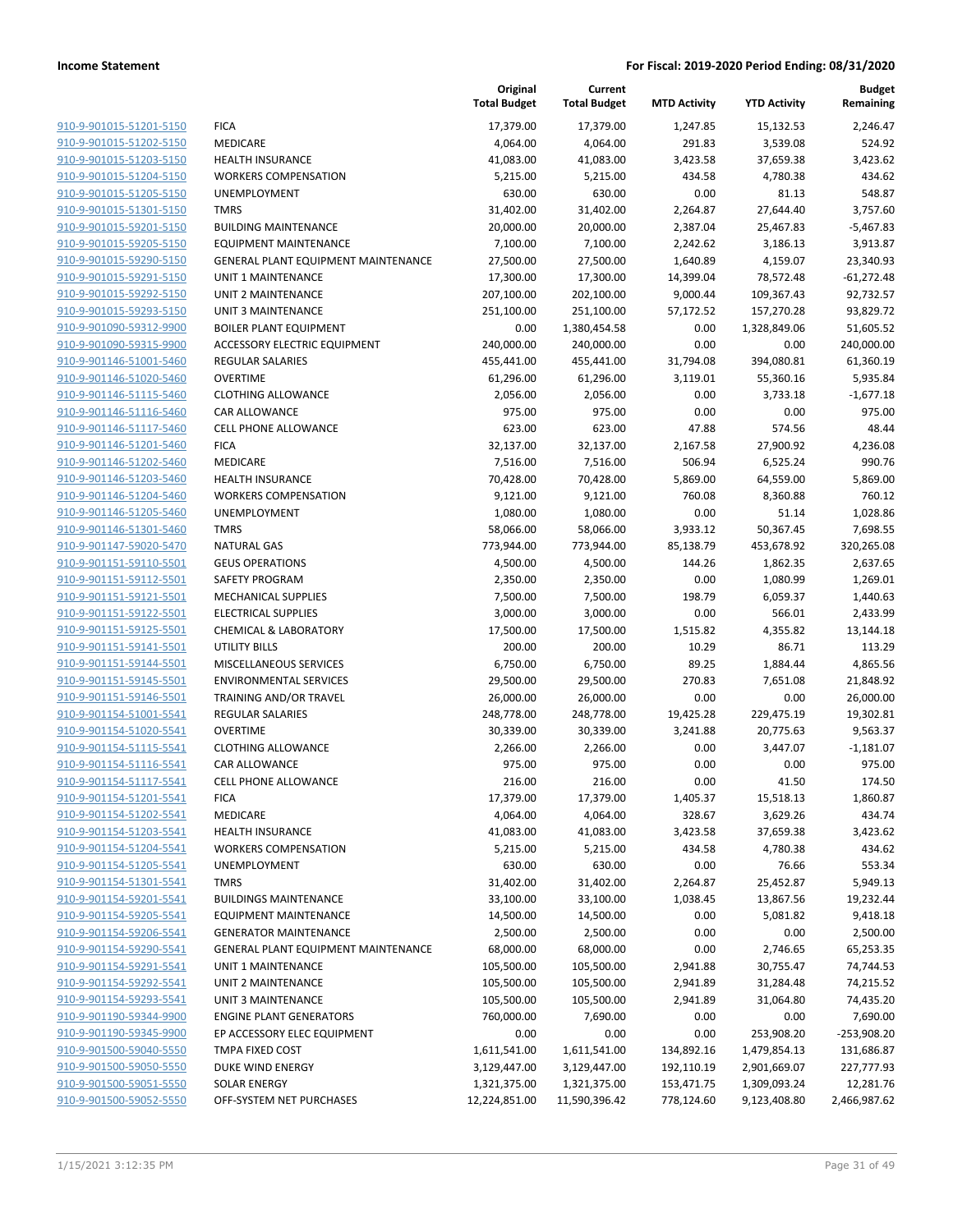| 910-9-901500-59053-5550        | Ε |
|--------------------------------|---|
| 910-9-901500-59054-5550        | F |
| 910-9-901500-59055-5550        | C |
| 910-9-901500-59057-5550        | E |
| 910-9-901500-59059-5550        | E |
| 910-9-901500-59063-5550        | Ε |
| 910-9-901500-59099-5550        | c |
| 910-9-901600-51001-5750        | F |
| 910-9-901600-51020-5750        | C |
| 910-9-901600-51116-5750        | C |
| 910-9-901600-51117-5750        | C |
| 910-9-901600-51201-5750        | F |
| 910-9-901600-51202-5750        | Ŋ |
| 910-9-901600-51203-5750        | ۲ |
| 910-9-901600-51204-5750        | ١ |
| 910-9-901600-51205-5750        | ι |
| 910-9-901600-51301-5750        | ī |
| 910-9-901600-59110-5750        | C |
| 910-9-901600-59146-5750        | T |
| 910-9-901690-59303-9900        | N |
| 910-9-910120-51001-9200        | F |
| 910-9-910120-51020-9200        | C |
| 910-9-910120-51115-9200        | C |
| 910-9-910120-51116-9200        | C |
| 910-9-910120-51117-9200        | C |
| 910-9-910120-51201-9200        | F |
| 910-9-910120-51202-9200        | Ŋ |
| 910-9-910120-51203-9200        | ŀ |
| 910-9-910120-51204-9200        | ١ |
| 910-9-910120-51205-9200        | ι |
| 910-9-910120-51301-9200        | T |
| 910-9-910121-59110-9210        | c |
| 910-9-910121-59116-9210        | E |
| 910-9-910121-59141-9210        | ι |
| 910-9-910121-59143-9210        | F |
| 910-9-910121-59144-9210        | Ŋ |
| 910-9-910121-59148-9210        | F |
| 910-9-910121-59193-9210        | C |
| 910-9-910121-59198-9210        | C |
| 910-9-910132-59110-9302        | C |
| 910-9-910132-59142-9302        | Ŋ |
| 910-9-910132-59146-9302        | T |
| 910-9-910135-59200-9350        | L |
| 910-9-910135-59201-9350        | E |
| 910-9-910135-59205-9350        | Е |
| 910-9-910190-59390-9900        | S |
| 910-9-911120-51001-9201        | F |
| 910-9-911120-51020-9201        | c |
| 910-9-911120-51102-9201        | E |
| 910-9-911120-51115-9201        | c |
| 910-9-911120-51116-9201        | c |
| 910-9-911120-51117-9201        | c |
| <u>910-9-911120-51201-9201</u> | F |
| 910-9-911120-51202-9201        | ٨ |
| 910-9-911120-51203-9201        | ۲ |
| 910-9-911120-51204-9201        | ١ |
| 910-9-911120-51205-9201        |   |
| 910-9-911120-51301-9201        | T |
| 910-9-911121-59110-9211        | C |
|                                |   |

| RCOT BALANCING ENERGY                              |
|----------------------------------------------------|
| <b>NCILLARY SERVICES</b>                           |
| <b>CONTROL CENTER COSTS</b>                        |
| <b>RCOT UPLIFT</b>                                 |
| ils                                                |
| RCOT CONGESTION RIGHTS                             |
| GARLAND CLEARING ACCOUNT                           |
| <b>EGULAR SALARIES</b>                             |
| <b>OVERTIME</b>                                    |
| AR ALLOWANCE:                                      |
| <b>ELL PHONE ALLOWANCE</b>                         |
| ICA                                                |
| <i><b><i>A</i>EDICARE</b></i>                      |
| IEALTH INSURANCE                                   |
| <b>VORKERS COMPENSATION</b>                        |
| JNEMPLOYMENT                                       |
| <b>MRS</b>                                         |
| <b>EUS OPERATIONS</b>                              |
| RAINING AND/OR TRAVEL                              |
| <b><i>AISC INTANGIBLE</i></b>                      |
| <b>EGULAR SALARIES</b><br><b>OVERTIME</b>          |
| LOTHING ALLOWANCE                                  |
| AR ALLOWANCE                                       |
| <b>ELL PHONE ALLOWANCE</b>                         |
| ICA                                                |
| <i><b>AEDICARE</b></i>                             |
| IEALTH INSURANCE                                   |
| VORKERS COMPENSATION                               |
| JNEMPLOYMENT                                       |
| <b>MRS</b>                                         |
| EUS OPERATIONS                                     |
| UILDING OPERATIONS                                 |
| JTILITY BILLS                                      |
| ROFESSIONAL SERVICES                               |
| <i>AISCELLANEOUS SERVICES</i>                      |
| UEL                                                |
| <b>GEUS INTERNET SERVICE</b>                       |
| <b>COLOCATION CHARGES</b>                          |
| EUS OPERATIONS                                     |
| <i><b><i>AEMBERSHIP FEES</i></b></i>               |
| RAINING AND/OR TRAVEL                              |
| ANDSCAPING MAINTENANCE                             |
| <b>UILDING MAINTENANCE</b>                         |
| <b>QUIPMENT MAINTENANCE</b>                        |
| TRUCTURES & IMPROVEMENTS<br><b>EGULAR SALARIES</b> |
| <b>OVERTIME</b>                                    |
| <b>ILINGUAL PAY</b>                                |
| LOTHING ALLOWANCE                                  |
| AR ALLOWANCE:                                      |
| <b>ELL PHONE ALLOWANCE</b>                         |
| ICA                                                |
| <i><b>AEDICARE</b></i>                             |
| IEALTH INSURANCE                                   |
| VORKERS COMPENSATION                               |
| <b>JNEMPLOYMENT</b>                                |
| <b>MRS</b>                                         |
| <b>EUS OPERATIONS</b>                              |
|                                                    |

|                                                    |                                                        | Original<br><b>Total Budget</b> | Current<br><b>Total Budget</b> | <b>MTD Activity</b> | <b>YTD Activity</b> | <b>Budget</b><br>Remaining |
|----------------------------------------------------|--------------------------------------------------------|---------------------------------|--------------------------------|---------------------|---------------------|----------------------------|
| 910-9-901500-59053-5550                            | <b>ERCOT BALANCING ENERGY</b>                          | 6,567,679.00                    | 6,567,679.00                   | 2,340,199.27        | 8,511,182.65        | $-1,943,503.65$            |
| 910-9-901500-59054-5550                            | <b>ANCILLARY SERVICES</b>                              | 489,578.00                      | 489,578.00                     | 38,270.94           | 208,859.38          | 280,718.62                 |
| 910-9-901500-59055-5550                            | <b>CONTROL CENTER COSTS</b>                            | 237,000.00                      | 237,000.00                     | 19,750.00           | 217,250.00          | 19,750.00                  |
| 910-9-901500-59057-5550                            | <b>ERCOT UPLIFT</b>                                    | 421,580.00                      | 421,580.00                     | 11,061.37           | 340,041.91          | 81,538.09                  |
| 910-9-901500-59059-5550                            | EILS                                                   | 80,000.00                       | 80,000.00                      | 16,007.70           | 59,415.48           | 20,584.52                  |
| 910-9-901500-59063-5550                            | <b>ERCOT CONGESTION RIGHTS</b>                         | $-30,329.00$                    | $-30,329.00$                   | $-1,200.31$         | 60,925.81           | $-91,254.81$               |
| 910-9-901500-59099-5550                            | <b>GARLAND CLEARING ACCOUNT</b>                        | 0.00                            | 0.00                           | 990,810.24          | 843,554.70          | $-843,554.70$              |
| 910-9-901600-51001-5750                            | <b>REGULAR SALARIES</b>                                | 198,058.00                      | 198,058.00                     | 15,235.20           | 199,093.00          | $-1,035.00$                |
| 910-9-901600-51020-5750                            | <b>OVERTIME</b>                                        | 0.00                            | 0.00                           | 0.00                | 43.81               | $-43.81$                   |
| 910-9-901600-51116-5750                            | CAR ALLOWANCE                                          | 1,950.00                        | 1,950.00                       | 150.00              | 1,800.00            | 150.00                     |
| 910-9-901600-51117-5750                            | <b>CELL PHONE ALLOWANCE</b>                            | 1,272.00                        | 1,272.00                       | 97.84               | 1,265.89            | 6.11                       |
| 910-9-901600-51201-5750                            | <b>FICA</b>                                            | 11,728.00                       | 11,728.00                      | 957.86              | 12,016.28           | $-288.28$                  |
| 910-9-901600-51202-5750                            | MEDICARE                                               | 2,919.00                        | 2,919.00                       | 224.02              | 2,865.25            | 53.75                      |
| 910-9-901600-51203-5750                            | <b>HEALTH INSURANCE</b>                                | 23,476.00                       | 23,476.00                      | 1,956.33            | 21,519.63           | 1,956.37                   |
| 910-9-901600-51204-5750                            | <b>WORKERS COMPENSATION</b>                            | 3,745.00                        | 3,745.00                       | 312.08              | 3,432.88            | 312.12                     |
| 910-9-901600-51205-5750                            | UNEMPLOYMENT                                           | 540.00                          | 540.00                         | 0.00                | 27.01               | 512.99                     |
| 910-9-901600-51301-5750                            | <b>TMRS</b>                                            | 22,548.00                       | 22,548.00                      | 1,741.84            | 22,418.58           | 129.42                     |
| 910-9-901600-59110-5750                            | <b>GEUS OPERATIONS</b>                                 | 53,100.00                       | 67,100.00                      | 3,505.00            | 61,505.47           | 5,594.53                   |
| 910-9-901600-59146-5750                            | TRAINING AND/OR TRAVEL                                 | 3,000.00                        | 3,000.00                       | 0.00                | 2,699.60            | 300.40                     |
| 910-9-901690-59303-9900                            | <b>MISC INTANGIBLE</b>                                 | 125,000.00                      | 125,000.00                     | 48,725.00           | 128,233.75          | $-3,233.75$                |
| 910-9-910120-51001-9200                            | REGULAR SALARIES                                       | 269,909.00                      | 269,909.00                     | 18,497.84           | 223,379.06          | 46,529.94                  |
| 910-9-910120-51020-9200                            | <b>OVERTIME</b>                                        | 0.00                            | 0.00                           | 0.00                | 292.51              | $-292.51$                  |
| 910-9-910120-51115-9200                            | <b>CLOTHING ALLOWANCE</b>                              | 256.00                          | 256.00                         | 0.00                | 484.60              | $-228.60$                  |
| 910-9-910120-51116-9200                            | CAR ALLOWANCE                                          | 5,600.00                        | 5,600.00                       | 538.46              | 6,461.52            | $-861.52$                  |
| 910-9-910120-51117-9200                            | <b>CELL PHONE ALLOWANCE</b>                            | 1,208.00                        | 1,208.00                       | 80.72               | 968.64              | 239.36                     |
| 910-9-910120-51201-9200                            | <b>FICA</b>                                            | 13,855.00                       | 13,855.00                      | 1,102.26            | 11,212.23           | 2,642.77                   |
| 910-9-910120-51202-9200                            | MEDICARE                                               | 4,012.00                        | 4,012.00                       | 257.78              | 3,217.81            | 794.19                     |
| 910-9-910120-51203-9200                            | <b>HEALTH INSURANCE</b>                                | 35,214.00                       | 35,214.00                      | 2,934.50            | 32,279.50           | 2,934.50                   |
| 910-9-910120-51204-9200                            | <b>WORKERS COMPENSATION</b>                            | 5,543.00                        | 5,543.00                       | 461.92              | 4,977.29            | 565.71                     |
| 910-9-910120-51205-9200                            | UNEMPLOYMENT                                           | 540.00                          | 540.00                         | 0.00                | 78.01               | 461.99                     |
| 910-9-910120-51301-9200                            | <b>TMRS</b>                                            | 30,999.00                       | 30,999.00                      | 2,150.66            | 26,204.12           | 4,794.88                   |
| 910-9-910121-59110-9210                            | <b>GEUS OPERATIONS</b>                                 | 6,700.00                        | 6,700.00                       | 1,082.50            | 5,678.16            | 1,021.84                   |
| 910-9-910121-59116-9210                            | <b>BUILDING OPERATIONS</b>                             | 4,000.00                        | 4,000.00                       | 47.70               | 4,601.77            | $-601.77$                  |
| 910-9-910121-59141-9210                            | <b>UTILITY BILLS</b>                                   | 81,000.00                       | 81,000.00                      | 7,357.81            | 68,097.54           | 12,902.46                  |
| 910-9-910121-59143-9210                            | PROFESSIONAL SERVICES                                  | 186,000.00                      | 186,000.00                     | 15,334.97           | 147,991.52          | 38,008.48                  |
| 910-9-910121-59144-9210                            | MISCELLANEOUS SERVICES                                 | 16,000.00                       | 16,000.00                      | 620.00              | 9,748.61            | 6,251.39                   |
| 910-9-910121-59148-9210                            | <b>FUEL</b>                                            | 500.00                          | 500.00                         | 20.52               | 192.68              | 307.32                     |
| 910-9-910121-59193-9210                            | <b>GEUS INTERNET SERVICE</b>                           | 38,000.00                       | 38,000.00                      | 0.00                | 38,000.00           | 0.00                       |
| 910-9-910121-59198-9210                            | <b>COLOCATION CHARGES</b>                              | 10,189.00                       | 10,189.00                      | 0.00                | 10,189.00           | 0.00                       |
| 910-9-910132-59110-9302                            | <b>GEUS OPERATIONS</b>                                 | 10,000.00                       | 10,000.00                      | 587.98              | 4,729.79            | 5,270.21                   |
| 910-9-910132-59142-9302                            | <b>MEMBERSHIP FEES</b>                                 | 59,850.00                       | 59,850.00                      | 21,268.00           | 53,314.91           | 6,535.09                   |
| 910-9-910132-59146-9302                            | TRAINING AND/OR TRAVEL                                 | 6,000.00                        | 6,000.00                       | 0.00                | 249.02              | 5,750.98                   |
| 910-9-910135-59200-9350<br>910-9-910135-59201-9350 | LANDSCAPING MAINTENANCE<br><b>BUILDING MAINTENANCE</b> | 18,500.00                       | 18,500.00<br>33,500.00         | 0.00                | 8,000.00            | 10,500.00                  |
| 910-9-910135-59205-9350                            | <b>EQUIPMENT MAINTENANCE</b>                           | 33,500.00<br>500.00             | 500.00                         | 249.80<br>0.00      | 14,865.65<br>227.66 | 18,634.35<br>272.34        |
| 910-9-910190-59390-9900                            | STRUCTURES & IMPROVEMENTS                              | 85,000.00                       | 85,000.00                      | 0.00                | 117,041.43          | $-32,041.43$               |
| 910-9-911120-51001-9201                            | <b>REGULAR SALARIES</b>                                | 394,108.00                      | 394,108.00                     | 30,262.96           | 361,849.83          | 32,258.17                  |
| 910-9-911120-51020-9201                            | <b>OVERTIME</b>                                        | 518.00                          | 518.00                         | 9.30                | 110.18              | 407.82                     |
| 910-9-911120-51102-9201                            | <b>BILINGUAL PAY</b>                                   | 1,872.00                        | 1,872.00                       | 46.16               | 553.92              | 1,318.08                   |
| 910-9-911120-51115-9201                            | <b>CLOTHING ALLOWANCE</b>                              | 410.00                          | 410.00                         | 0.00                | 816.34              | $-406.34$                  |
| 910-9-911120-51116-9201                            | CAR ALLOWANCE                                          | 0.00                            | 0.00                           | 150.00              | 1,725.00            | $-1,725.00$                |
| 910-9-911120-51117-9201                            | <b>CELL PHONE ALLOWANCE</b>                            | 1,435.00                        | 1,435.00                       | 110.38              | 1,324.56            | 110.44                     |
| 910-9-911120-51201-9201                            | <b>FICA</b>                                            | 23,988.00                       | 23,988.00                      | 1,811.59            | 21,742.17           | 2,245.83                   |
| 910-9-911120-51202-9201                            | MEDICARE                                               | 5,770.00                        | 5,770.00                       | 423.68              | 5,084.85            | 685.15                     |
| 910-9-911120-51203-9201                            | <b>HEALTH INSURANCE</b>                                | 82,166.00                       | 82,166.00                      | 6,847.18            | 75,318.88           | 6,847.12                   |
| 910-9-911120-51204-9201                            | <b>WORKERS COMPENSATION</b>                            | 8,029.00                        | 8,029.00                       | 669.08              | 7,359.88            | 669.12                     |
| 910-9-911120-51205-9201                            | UNEMPLOYMENT                                           | 1,260.00                        | 1,260.00                       | 0.00                | 119.28              | 1,140.72                   |
| 910-9-911120-51301-9201                            | <b>TMRS</b>                                            | 44,578.00                       | 44,578.00                      | 3,440.13            | 40,925.81           | 3,652.19                   |
| 910-9-911121-59110-9211                            | <b>GEUS OPERATIONS</b>                                 | 28,200.00                       | 28,200.00                      | 2,148.15            | 25,482.62           | 2,717.38                   |
|                                                    |                                                        |                                 |                                |                     |                     |                            |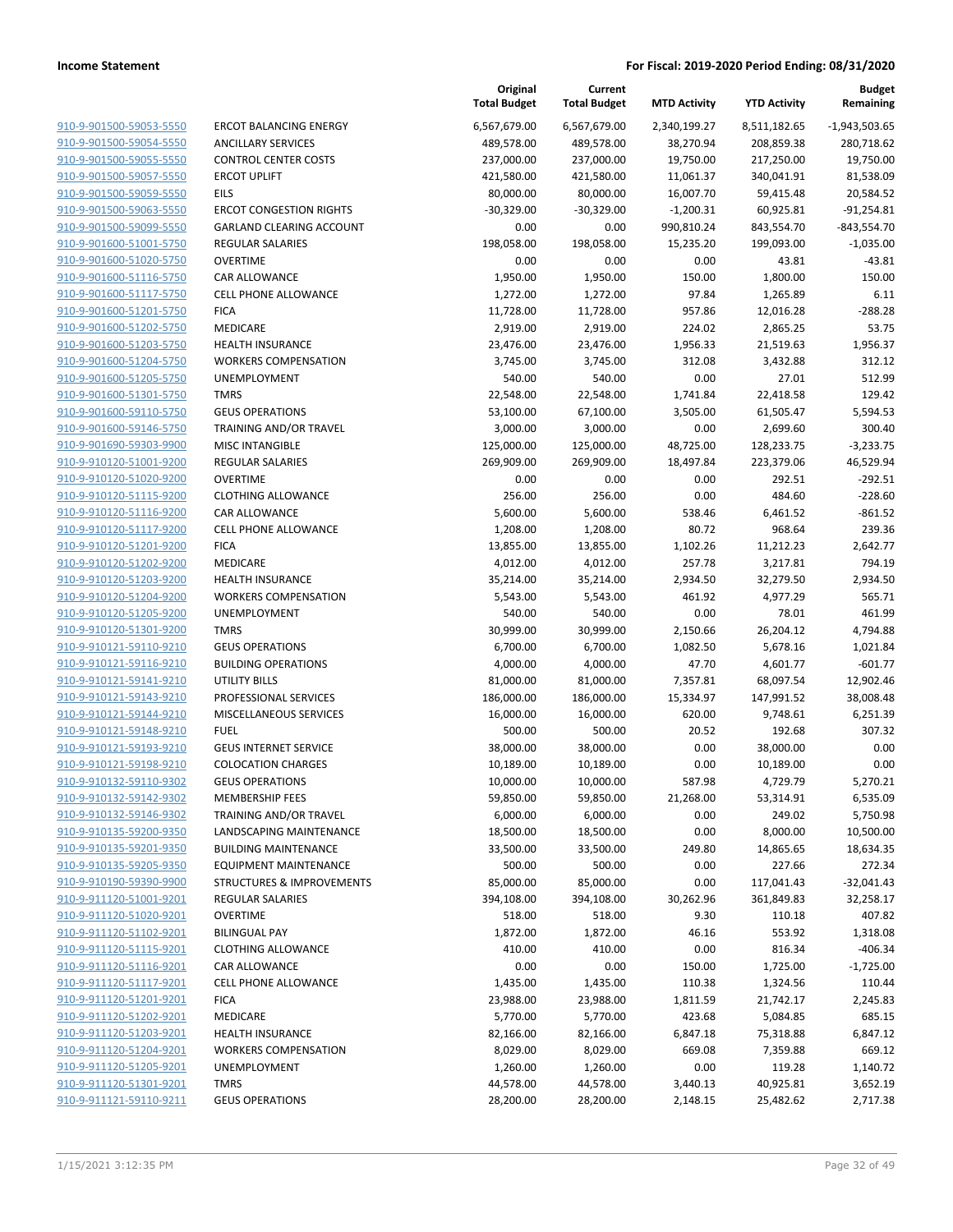| <u>910-9-911121-59142-9211</u>                     | MEMBERSHIP FEE                    |
|----------------------------------------------------|-----------------------------------|
| 910-9-911121-59146-9211                            | TRAINING AND/OI                   |
| 910-9-911121-59148-9211                            | <b>FUEL</b>                       |
| 910-9-911135-59205-9351                            | <b>EQUIPMENT MAIN</b>             |
| 910-9-911190-59393-9900                            | WAREHOUSE EQU                     |
| <u>910-9-913101-51001-9301</u>                     | <b>REGULAR SALARIE</b>            |
| 910-9-913101-51020-9301                            | OVERTIME                          |
| 910-9-913101-51115-9301                            | <b>CLOTHING ALLOW</b>             |
| 910-9-913101-51117-9301                            | <b>CELL PHONE ALLO</b>            |
| 910-9-913101-51201-9301                            | <b>FICA</b>                       |
| <u>910-9-913101-51202-9301</u>                     | <b>MEDICARE</b>                   |
| 910-9-913101-51203-9301                            | <b>HEALTH INSURAN</b>             |
| 910-9-913101-51204-9301                            | <b>WORKERS COMPE</b>              |
| 910-9-913101-51205-9301                            | UNEMPLOYMENT                      |
| 910-9-913101-51301-9301                            | TMRS                              |
| <u>910-9-913101-59110-9301</u>                     | <b>GEUS OPERATION</b>             |
| 910-9-913101-59112-9301                            | SAFETY                            |
| 910-9-913101-59131-9301                            | NON-BAD DEBT V                    |
| 910-9-913101-59146-9301                            | <b>TRAINING AND/OI</b>            |
| 910-9-913101-59160-9301                            | ADVERTISING                       |
| <u>910-9-913101-59164-9301</u>                     | <b>CONSUMER INFOR</b>             |
| 910-9-913101-59167-9301                            | <b>ENERGY EFFICIEN</b>            |
| 910-9-913101-59195-9301                            | PUBLIC SERVICE B'                 |
| 910-9-913102-51001-9020                            | REGULAR SALARIE                   |
| 910-9-913102-51020-9020                            | OVERTIME                          |
| <u>910-9-913102-51115-9020</u>                     | <b>CLOTHING ALLOW</b>             |
| 910-9-913102-51117-9020                            | <b>CELL PHONE ALLO</b>            |
| 910-9-913102-51201-9020                            | <b>FICA</b>                       |
| 910-9-913102-51202-9020                            | MEDICARE                          |
| 910-9-913102-51203-9020                            | <b>HEALTH INSURAN</b>             |
| <u>910-9-913102-51204-9020</u>                     | <b>WORKERS COMPE</b>              |
| 910-9-913102-51205-9020                            | UNEMPLOYMENT                      |
| 910-9-913102-51301-9020                            | TMRS                              |
| 910-9-913102-59110-9020                            | <b>GEUS OPERATION</b>             |
| 910-9-913102-59148-9020                            | FUEL                              |
| <u>910-9-913102-59169-9020</u>                     | PRE PAID METER (                  |
| 910-9-913130-51001-9030                            | <b>REGULAR SALARIE</b>            |
| 910-9-913130-51010-9030                            | PART TIME REGUL                   |
| 910-9-913130-51020-9030                            | OVERTIME                          |
| 910-9-913130-51102-9030                            | <b>BILINGUAL PAY</b>              |
| 910-9-913130-51201-9030                            | <b>FICA</b>                       |
| 910-9-913130-51202-9030                            | MEDICARE                          |
| 910-9-913130-51203-9030                            | <b>HEALTH INSURAN</b>             |
| 910-9-913130-51204-9030                            | <b>WORKERS COMPE</b>              |
| 910-9-913130-51205-9030                            | UNEMPLOYMENT                      |
| 910-9-913130-51301-9030                            | TMRS                              |
| 910-9-913130-59110-9030                            | <b>GEUS OPERATION</b>             |
| 910-9-913130-59146-9030                            | <b>TRAINING AND/OI</b>            |
| 910-9-913130-59166-9030<br>910-9-913131-51001-9031 | LOW INCOME ASS<br>REGULAR SALARIE |
| 910-9-913131-51020-9031                            | <b>OVERTIME</b>                   |
| 910-9-913131-51102-9031                            | <b>BILINGUAL PAY</b>              |
| 910-9-913131-51201-9031                            | <b>FICA</b>                       |
| 910-9-913131-51202-9031                            | <b>MEDICARE</b>                   |
| 910-9-913131-51203-9031                            | <b>HEALTH INSURAN</b>             |
| 910-9-913131-51204-9031                            | <b>WORKERS COMPE</b>              |
| 910-9-913131-51205-9031                            | <b>UNEMPLOYMENT</b>               |
| 910-9-913131-51301-9031                            | TMRS                              |
| 910-9-913131-59110-9031                            | <b>GEUS OPERATION</b>             |
|                                                    |                                   |

|                                                    |                                       | Original<br><b>Total Budget</b> | Current<br><b>Total Budget</b> | <b>MTD Activity</b>  | <b>YTD Activity</b>  | Budget<br>Remaining   |
|----------------------------------------------------|---------------------------------------|---------------------------------|--------------------------------|----------------------|----------------------|-----------------------|
| 910-9-911121-59142-9211                            | <b>MEMBERSHIP FEES</b>                | 4,260.00                        | 4,260.00                       | 210.00               | 2,083.00             | 2,177.00              |
| 910-9-911121-59146-9211                            | TRAINING AND/OR TRAVEL                | 8,500.00                        | 8,500.00                       | 0.00                 | 3,568.76             | 4,931.24              |
| 910-9-911121-59148-9211                            | <b>FUEL</b>                           | 500.00                          | 500.00                         | 34.88                | 240.10               | 259.90                |
| 910-9-911135-59205-9351                            | <b>EQUIPMENT MAINTENANCE</b>          | 6,000.00                        | 6,000.00                       | 547.08               | 1,716.66             | 4,283.34              |
| 910-9-911190-59393-9900                            | <b>WAREHOUSE EQUIPMENT</b>            | 5,000.00                        | 5,000.00                       | 0.00                 | 0.00                 | 5,000.00              |
| 910-9-913101-51001-9301                            | <b>REGULAR SALARIES</b>               | 212,118.00                      | 212,118.00                     | 16,633.61            | 199,430.04           | 12,687.96             |
| 910-9-913101-51020-9301                            | <b>OVERTIME</b>                       | 0.00                            | 0.00                           | 0.00                 | 77.97                | $-77.97$              |
| 910-9-913101-51115-9301                            | <b>CLOTHING ALLOWANCE</b>             | 318.00                          | 318.00                         | 0.00                 | 0.00                 | 318.00                |
| 910-9-913101-51117-9301                            | <b>CELL PHONE ALLOWANCE</b>           | 1,068.00                        | 1,068.00                       | 97.84                | 1,198.54             | $-130.54$             |
| 910-9-913101-51201-9301                            | <b>FICA</b>                           | 13,218.00                       | 13,218.00                      | 997.80               | 11,981.57            | 1,236.43              |
| 910-9-913101-51202-9301                            | MEDICARE                              | 3,091.00                        | 3,091.00                       | 233.36               | 2,802.14             | 288.86                |
| 910-9-913101-51203-9301                            | <b>HEALTH INSURANCE</b>               | 41,083.00                       | 41,083.00                      | 3,423.58             | 37,659.38            | 3,423.62              |
| 910-9-913101-51204-9301                            | <b>WORKERS COMPENSATION</b>           | 5,030.00                        | 5,030.00                       | 419.17               | 4,610.87             | 419.13                |
| 910-9-913101-51205-9301                            | UNEMPLOYMENT                          | 630.00                          | 630.00                         | 0.00                 | 48.50                | 581.50                |
| 910-9-913101-51301-9301                            | <b>TMRS</b>                           | 23,882.00                       | 23,882.00                      | 1,882.28             | 22,465.68            | 1,416.32              |
| 910-9-913101-59110-9301                            | <b>GEUS OPERATIONS</b>                | 13,980.00                       | 13,980.00                      | $-37.92$             | 5,252.27             | 8,727.73              |
| 910-9-913101-59112-9301                            | SAFETY                                | 3,175.00                        | 3,175.00                       | 0.00                 | 216.00               | 2,959.00              |
| 910-9-913101-59131-9301                            | NON-BAD DEBT WRITE OFFS               | 3,000.00                        | 3,000.00                       | 54.29                | 69.30                | 2,930.70              |
| 910-9-913101-59146-9301                            | <b>TRAINING AND/OR TRAVEL</b>         | 2,000.00                        | 2,000.00                       | 0.00                 | 2,810.51             | $-810.51$             |
| 910-9-913101-59160-9301                            | ADVERTISING                           | 49,800.00                       | 49,800.00                      | 2,047.30             | 26,381.51            | 23,418.49             |
| 910-9-913101-59164-9301                            | <b>CONSUMER INFORMATION</b>           | 0.00                            | 0.00                           | 0.00                 | 1,713.96             | $-1,713.96$           |
| 910-9-913101-59167-9301                            | <b>ENERGY EFFICIENCY OPERATIONS</b>   | 10,000.00                       | 10,000.00                      | 76.00                | 1,939.88             | 8,060.12              |
| 910-9-913101-59195-9301                            | PUBLIC SERVICE BY GEUS C/I            | 15,000.00                       | 15,000.00                      | 0.00                 | 15,000.00            | 0.00                  |
| 910-9-913102-51001-9020                            | <b>REGULAR SALARIES</b>               | 309,333.00                      | 309,333.00                     | 20,617.84            | 236,239.46           | 73,093.54             |
| 910-9-913102-51020-9020                            | <b>OVERTIME</b>                       | 21,384.00                       | 21,384.00                      | 1,803.80             | 21,244.15            | 139.85                |
| 910-9-913102-51115-9020                            | <b>CLOTHING ALLOWANCE</b>             | 3,255.00                        | 3,255.00                       | 31.05                | 3,923.48             | $-668.48$             |
| 910-9-913102-51117-9020                            | <b>CELL PHONE ALLOWANCE</b>           | 1,296.00                        | 1,296.00                       | 66.44                | 963.38               | 332.62                |
| 910-9-913102-51201-9020                            | <b>FICA</b>                           | 20,585.00                       | 20,585.00                      | 1,262.40             | 14,441.81            | 6,143.19              |
| 910-9-913102-51202-9020                            | MEDICARE                              | 4,814.00                        | 4,814.00                       | 295.24               | 3,377.49             | 1,436.51              |
| 910-9-913102-51203-9020                            | <b>HEALTH INSURANCE</b>               | 93,904.00                       | 93,904.00                      | 7,825.33             | 86,078.69            | 7,825.31              |
| 910-9-913102-51204-9020                            | <b>WORKERS COMPENSATION</b>           | 5,939.00                        | 5,939.00                       | 494.92               | 5,444.12             | 494.88                |
| 910-9-913102-51205-9020                            | UNEMPLOYMENT                          | 1,440.00                        | 1,440.00                       | 44.59                | 355.16               | 1,084.84              |
| 910-9-913102-51301-9020<br>910-9-913102-59110-9020 | <b>TMRS</b><br><b>GEUS OPERATIONS</b> | 37,194.00                       | 37,194.00                      | 2,529.91<br>1,355.78 | 28,984.69            | 8,209.31<br>10,097.02 |
| 910-9-913102-59148-9020                            | <b>FUEL</b>                           | 38,000.00<br>16,000.00          | 38,000.00                      | 472.44               | 27,902.98            | 9,713.82              |
| 910-9-913102-59169-9020                            | PRE PAID METER COSTS                  | 5,100.00                        | 16,000.00<br>5,100.00          | 0.00                 | 6,286.18<br>3,708.12 | 1,391.88              |
| 910-9-913130-51001-9030                            | REGULAR SALARIES                      | 298,704.00                      | 298,704.00                     | 23,219.37            | 261,910.81           | 36,793.19             |
| 910-9-913130-51010-9030                            | PART TIME REGULAR                     | 57,741.00                       | 57,741.00                      | 0.00                 | 0.00                 | 57,741.00             |
| 910-9-913130-51020-9030                            | <b>OVERTIME</b>                       | 3,975.00                        | 3,975.00                       | 424.93               | 2,153.92             | 1,821.08              |
| 910-9-913130-51102-9030                            | <b>BILINGUAL PAY</b>                  | 3,000.00                        | 3,000.00                       | 207.72               | 2,354.16             | 645.84                |
| 910-9-913130-51201-9030                            | <b>FICA</b>                           | 22,532.00                       | 22,532.00                      | 1,646.49             | 15,869.57            | 6,662.43              |
| 910-9-913130-51202-9030                            | MEDICARE                              | 5,270.00                        | 5,270.00                       | 385.06               | 3,711.42             | 1,558.58              |
| 910-9-913130-51203-9030                            | HEALTH INSURANCE                      | 93,904.00                       | 93,904.00                      | 7,825.33             | 86,078.69            | 7,825.31              |
| 910-9-913130-51204-9030                            | <b>WORKERS COMPENSATION</b>           | 7,023.00                        | 7,023.00                       | 585.25               | 6,437.75             | 585.25                |
| 910-9-913130-51205-9030                            | UNEMPLOYMENT                          | 1,800.00                        | 1,800.00                       | 18.03                | 457.85               | 1,342.15              |
| 910-9-913130-51301-9030                            | <b>TMRS</b>                           | 40,712.00                       | 40,712.00                      | 3,189.38             | 30,312.45            | 10,399.55             |
| 910-9-913130-59110-9030                            | <b>GEUS OPERATIONS</b>                | 15,800.00                       | 15,800.00                      | 1,805.43             | 15,215.98            | 584.02                |
| 910-9-913130-59146-9030                            | TRAINING AND/OR TRAVEL                | 3,000.00                        | 3,000.00                       | 0.00                 | 2,033.32             | 966.68                |
| 910-9-913130-59166-9030                            | LOW INCOME ASSISTANCE                 | 15,000.00                       | 15,000.00                      | 2,675.00             | 12,450.00            | 2,550.00              |
| 910-9-913131-51001-9031                            | <b>REGULAR SALARIES</b>               | 47,133.00                       | 47,133.00                      | 3,625.60             | 43,504.41            | 3,628.59              |
| 910-9-913131-51020-9031                            | <b>OVERTIME</b>                       | 102.00                          | 102.00                         | 0.00                 | 0.00                 | 102.00                |
| 910-9-913131-51102-9031                            | <b>BILINGUAL PAY</b>                  | 600.00                          | 600.00                         | 46.16                | 553.92               | 46.08                 |
| 910-9-913131-51201-9031                            | <b>FICA</b>                           | 2,966.00                        | 2,966.00                       | 218.34               | 2,635.15             | 330.85                |
| 910-9-913131-51202-9031                            | MEDICARE                              | 694.00                          | 694.00                         | 51.06                | 616.24               | 77.76                 |
| 910-9-913131-51203-9031                            | <b>HEALTH INSURANCE</b>               | 11,738.00                       | 11,738.00                      | 978.17               | 10,759.87            | 978.13                |
| 910-9-913131-51204-9031                            | <b>WORKERS COMPENSATION</b>           | 890.00                          | 890.00                         | 74.17                | 815.87               | 74.13                 |
| 910-9-913131-51205-9031                            | UNEMPLOYMENT                          | 180.00                          | 180.00                         | 0.00                 | 9.02                 | 170.98                |
| 910-9-913131-51301-9031                            | <b>TMRS</b>                           |                                 |                                |                      |                      |                       |
| 910-9-913131-59110-9031                            |                                       | 5,359.00                        | 5,359.00                       | 413.08               | 4,932.22             | 426.78                |
|                                                    | <b>GEUS OPERATIONS</b>                | 15,700.00                       | 15,700.00                      | 1,073.00             | 15,562.73            | 137.27                |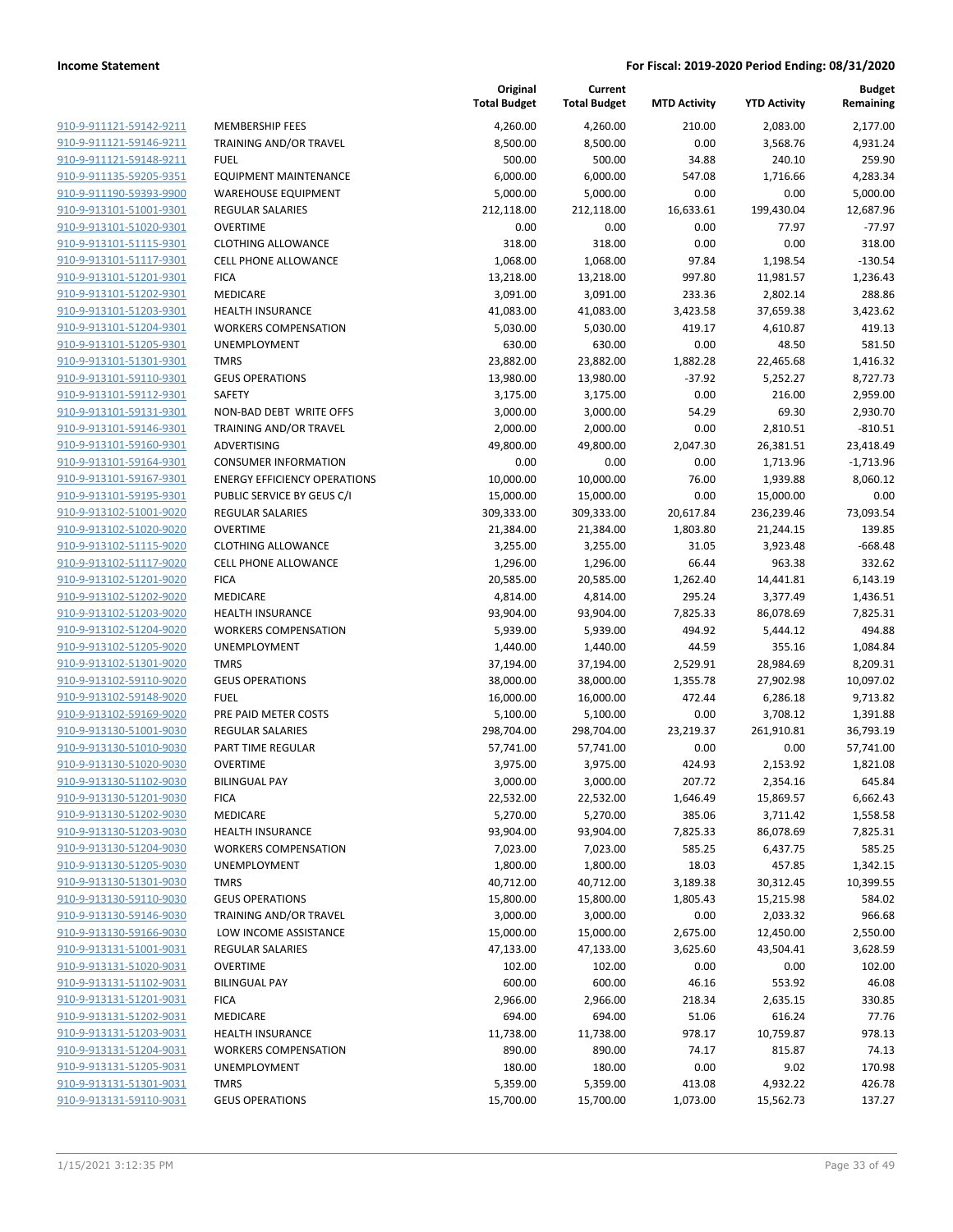| 910-9-913131-59146-9031        |
|--------------------------------|
| 910-9-913134-51001-9034        |
| 910-9-913134-51020-9034        |
| 910-9-913134-51201-9034        |
| 910-9-913134-51202-9034        |
| 910-9-913134-51203-9034        |
| 910-9-913134-51204-9034        |
| 910-9-913134-51205-9034        |
| 910-9-913134-51301-9034        |
| 910-9-913134-59110-9034        |
| 910-9-913134-59146-9034        |
| 910-9-913135-51001-9035        |
| 910-9-913135-51020-9035        |
| 910-9-913135-51102-9035        |
| 910-9-913135-51201-9035        |
| 910-9-913135-51202-9035        |
| 910-9-913135-51203-9035        |
| 910-9-913135-51204-9035        |
| 910-9-913135-51205-9035        |
| 910-9-913135-51301-9035        |
| 910-9-913135-59146-9035        |
| 910-9-913135-59170-9035        |
| 910-9-913135-59172-9035        |
| 910-9-913135-59173-9035        |
| 910-9-913135-59174-9035        |
| 910-9-913135-59175-9035        |
| 910-9-913136-51001-9036        |
| 910-9-913136-51020-9036        |
| 910-9-913136-51115-9036        |
| 910-9-913136-51201-9036        |
| 910-9-913136-51202-9036        |
| 910-9-913136-51203-9036        |
| 910-9-913136-51204-9036        |
| 910-9-913136-51205-9036        |
| 910-9-913136-51301-9036        |
| 910-9-913136-59110-9036        |
| 910-9-913136-59141-9036        |
| 910-9-913139-59780-9240        |
| 910-9-913139-59781-9250        |
| 910-9-913139-59902-9301        |
| 910-9-913139-59926-9301        |
| <u>910-9-913139-59927-9301</u> |
| <u>910-9-913139-59928-9301</u> |
| 910-9-913159-59200-9353        |
| <u>910-9-913159-59201-9353</u> |
| 910-9-913159-59205-9353        |
| <u>910-9-913190-59390-9900</u> |
| <u>910-9-913190-59391-9900</u> |
| 910-9-930000-59060-5650        |
| 910-9-930000-59110-5600        |
| <u>910-9-930161-51001-5610</u> |
| <u>910-9-930161-51020-5610</u> |
| <u>910-9-930161-51115-5610</u> |
| 910-9-930161-51116-5610        |
| 910-9-930161-51117-5610        |
| <u>910-9-930161-51201-5610</u> |
| <u>910-9-930161-51202-5610</u> |
| <u>910-9-930161-51203-5610</u> |
| 910-9-930161-51204-5610        |
|                                |

|                         |                                         | Original<br><b>Total Budget</b> | Current<br><b>Total Budget</b> | <b>MTD Activity</b> | <b>YTD Activity</b> | <b>Budget</b><br>Remaining |
|-------------------------|-----------------------------------------|---------------------------------|--------------------------------|---------------------|---------------------|----------------------------|
| 910-9-913131-59146-9031 | <b>TRAINING AND/OR TRAVEL</b>           | 750.00                          | 750.00                         | 0.00                | 0.00                | 750.00                     |
| 910-9-913134-51001-9034 | <b>REGULAR SALARIES</b>                 | 146,582.00                      | 146,582.00                     | 8,765.12            | 104,995.06          | 41,586.94                  |
| 910-9-913134-51020-9034 | <b>OVERTIME</b>                         | 1,386.00                        | 1,386.00                       | 65.98               | 211.14              | 1,174.86                   |
| 910-9-913134-51201-9034 | <b>FICA</b>                             | 9,174.00                        | 9,174.00                       | 488.49              | 6,028.99            | 3,145.01                   |
| 910-9-913134-51202-9034 | MEDICARE                                | 2,146.00                        | 2,146.00                       | 114.24              | 1,410.01            | 735.99                     |
| 910-9-913134-51203-9034 | <b>HEALTH INSURANCE</b>                 | 41,083.00                       | 41,083.00                      | 3,423.58            | 37,659.38           | 3,423.62                   |
| 910-9-913134-51204-9034 | <b>WORKERS COMPENSATION</b>             | 2,991.00                        | 2,991.00                       | 249.25              | 2,741.75            | 249.25                     |
| 910-9-913134-51205-9034 | <b>UNEMPLOYMENT</b>                     | 630.00                          | 630.00                         | 0.00                | 114.07              | 515.93                     |
| 910-9-913134-51301-9034 | <b>TMRS</b>                             | 16,576.00                       | 16,576.00                      | 993.50              | 11,829.24           | 4,746.76                   |
| 910-9-913134-59110-9034 | <b>GEUS OPERATIONS</b>                  | 106,048.68                      | 106,048.68                     | 135.93              | 70,713.49           | 35,335.19                  |
| 910-9-913134-59146-9034 | TRAINING AND/OR TRAVEL                  | 3,500.00                        | 3,500.00                       | 0.00                | 691.93              | 2,808.07                   |
| 910-9-913135-51001-9035 | <b>REGULAR SALARIES</b>                 | 162,282.00                      | 162,282.00                     | 12,604.12           | 139,833.82          | 22,448.18                  |
| 910-9-913135-51020-9035 | <b>OVERTIME</b>                         | 4,588.00                        | 4,588.00                       | 1,184.92            | 5,316.37            | $-728.37$                  |
| 910-9-913135-51102-9035 | <b>BILINGUAL PAY</b>                    | 600.00                          | 600.00                         | 46.16               | 553.92              | 46.08                      |
| 910-9-913135-51201-9035 | <b>FICA</b>                             | 10,383.00                       | 10,383.00                      | 800.91              | 8,579.03            | 1,803.97                   |
| 910-9-913135-51202-9035 | MEDICARE                                | 2,428.00                        | 2,428.00                       | 187.32              | 2,006.39            | 421.61                     |
| 910-9-913135-51203-9035 | <b>HEALTH INSURANCE</b>                 | 46,952.00                       | 46,952.00                      | 3,912.67            | 43,039.37           | 3,912.63                   |
| 910-9-913135-51204-9035 | <b>WORKERS COMPENSATION</b>             | 3,116.00                        | 3,116.00                       | 259.67              | 2,856.37            | 259.63                     |
| 910-9-913135-51205-9035 | <b>UNEMPLOYMENT</b>                     | 720.00                          | 720.00                         | 43.33               | 288.49              | 431.51                     |
| 910-9-913135-51301-9035 | <b>TMRS</b>                             | 18,761.00                       | 18,761.00                      | 1,251.80            | 14,775.49           | 3,985.51                   |
| 910-9-913135-59146-9035 | <b>TRAINING AND/OR TRAVEL</b>           | 1,500.00                        | 1,500.00                       | 0.00                | 995.66              | 504.34                     |
| 910-9-913135-59170-9035 | <b>CREDIT CARD FEES</b>                 | 90,000.00                       | 90,000.00                      | 10,069.50           | 93,438.77           | $-3,438.77$                |
| 910-9-913135-59172-9035 | LOCKBOX OVER/SHORT                      | 500.00                          | 500.00                         | 0.00                | 0.00                | 500.00                     |
| 910-9-913135-59173-9035 | <b>ONLINE PAYMENT OVER/SHORT</b>        | 500.00                          | 500.00                         | 0.00                | 0.00                | 500.00                     |
| 910-9-913135-59174-9035 | <b>BANK RECS OVER/SHORT</b>             | 100.00                          | 100.00                         | 741,973.09          | 0.00                | 100.00                     |
| 910-9-913135-59175-9035 | <b>CASHIERS OVER/SHORT</b>              | 100.00                          | 100.00                         | 3,465.08            | 180.06              | $-80.06$                   |
| 910-9-913136-51001-9036 | <b>REGULAR SALARIES</b>                 | 31,866.00                       | 31,866.00                      | 2,451.20            | 29,402.40           | 2,463.60                   |
| 910-9-913136-51020-9036 | <b>OVERTIME</b>                         | 115.00                          | 115.00                         | 0.00                | 0.00                | 115.00                     |
| 910-9-913136-51115-9036 | <b>CLOTHING ALLOWANCE</b>               | 256.00                          | 256.00                         | 0.00                | 271.85              | $-15.85$                   |
| 910-9-913136-51201-9036 | <b>FICA</b>                             | 1,983.00                        | 1,983.00                       | 119.02              | 1,461.33            | 521.67                     |
| 910-9-913136-51202-9036 | MEDICARE                                | 464.00                          | 464.00                         | 27.84               | 341.79              | 122.21                     |
| 910-9-913136-51203-9036 | <b>HEALTH INSURANCE</b>                 | 11,738.00                       | 11,738.00                      | 978.17              | 10,759.87           | 978.13                     |
| 910-9-913136-51204-9036 | <b>WORKERS COMPENSATION</b>             | 595.00                          | 595.00                         | 49.58               | 545.38              | 49.62                      |
| 910-9-913136-51205-9036 | UNEMPLOYMENT                            | 180.00                          | 180.00                         | 0.00                | 52.10               | 127.90                     |
| 910-9-913136-51301-9036 | <b>TMRS</b>                             | 3,583.00                        | 3,583.00                       | 275.76              | 3,291.48            | 291.52                     |
| 910-9-913136-59110-9036 | <b>GEUS OPERATIONS</b>                  | 21,755.00                       | 21,755.00                      | 650.12              | 12,454.09           | 9,300.91                   |
| 910-9-913136-59141-9036 | UTILITY BILLS                           | 51,000.00                       | 51,000.00                      | 3,676.27            | 44,958.09           | 6,041.91                   |
| 910-9-913139-59780-9240 | PROPERTY INSURANCE                      | 9,466.00                        | 9,466.00                       | 0.00                | 7,565.54            | 1,900.46                   |
| 910-9-913139-59781-9250 | <b>LIABILITY INSURANCE</b>              | 4,559.00                        | 4,559.00                       | 0.00                | 7,842.69            | -3,283.69                  |
| 910-9-913139-59902-9301 | XFER to COG - ADMIN EXPENSES            | 84,001.00                       | 84,001.00                      | 7,000.08            | 77,000.88           | 7,000.12                   |
| 910-9-913139-59926-9301 | XFER to COG - GARAGE                    | 19,276.00                       | 19,276.00                      | 1,606.33            | 17,669.63           | 1,606.37                   |
| 910-9-913139-59927-9301 | XFER to COG - INSURANCE                 | 4,667.00                        | 4,667.00                       | 388.92              | 4,278.12            | 388.88                     |
| 910-9-913139-59928-9301 | XFER to COG - IT                        | 15,474.00                       | 15,474.00                      | 7,134.50            | 78,479.50           | $-63,005.50$               |
| 910-9-913159-59200-9353 | LANDSCAPING MAINTENANCE                 | 2,500.00                        | 2,500.00                       | 0.00                | 1,920.00            | 580.00                     |
| 910-9-913159-59201-9353 | <b>BUILDINGS MAINTENANCE</b>            | 19,500.00                       | 19,500.00                      | 2,018.07            | 13,955.03           | 5,544.97                   |
| 910-9-913159-59205-9353 | <b>EQUIPMENT MAINTENANCE</b>            | 4,000.00                        | 4,000.00                       | 56.99               | 1,317.53            | 2,682.47                   |
| 910-9-913190-59390-9900 | <b>STRUCTURES &amp; IMPROVEMENTS</b>    | 43,500.00                       | 35,810.00                      | 0.00                | 0.00                | 35,810.00                  |
| 910-9-913190-59391-9900 | <b>FURNITURE &amp; OFFICE EQUIPMENT</b> | 7,000.00                        | 7,000.00                       | 0.00                | 6,125.00            | 875.00                     |
| 910-9-930000-59060-5650 | <b>TRANSMISSION COSTS</b>               | 3,418,905.00                    | 3,418,905.00                   | 285,308.61          | 3,205,044.42        | 213,860.58                 |
| 910-9-930000-59110-5600 | <b>GEUS OPERATIONS</b>                  | 100,800.00                      | 100,800.00                     | 4,096.88            | 68,617.04           | 32,182.96                  |
| 910-9-930161-51001-5610 | <b>REGULAR SALARIES</b>                 | 257,306.00                      | 257,306.00                     | 19,401.90           | 229,997.61          | 27,308.39                  |
| 910-9-930161-51020-5610 | <b>OVERTIME</b>                         | 18,768.00                       | 18,768.00                      | 1,452.62            | 29,975.31           | $-11,207.31$               |
| 910-9-930161-51115-5610 | <b>CLOTHING ALLOWANCE</b>               | 0.00                            | 0.00                           | 0.00                | 59.86               | $-59.86$                   |
| 910-9-930161-51116-5610 | CAR ALLOWANCE                           | 1,950.00                        | 1,950.00                       | 150.00              | 1,800.00            | 150.00                     |
| 910-9-930161-51117-5610 | CELL PHONE ALLOWANCE                    | 432.00                          | 432.00                         | 33.22               | 398.64              | 33.36                      |
| 910-9-930161-51201-5610 | <b>FICA</b>                             | 17,264.00                       | 17,264.00                      | 1,195.22            | 15,186.64           | 2,077.36                   |
| 910-9-930161-51202-5610 | MEDICARE                                | 4,038.00                        | 4,038.00                       | 279.52              | 3,551.73            | 486.27                     |
| 910-9-930161-51203-5610 | <b>HEALTH INSURANCE</b>                 | 39,616.00                       | 39,616.00                      | 3,301.33            | 36,314.63           | 3,301.37                   |
| 910-9-930161-51204-5610 | <b>WORKERS COMPENSATION</b>             | 5,181.00                        | 5,181.00                       | 431.75              | 4,749.25            | 431.75                     |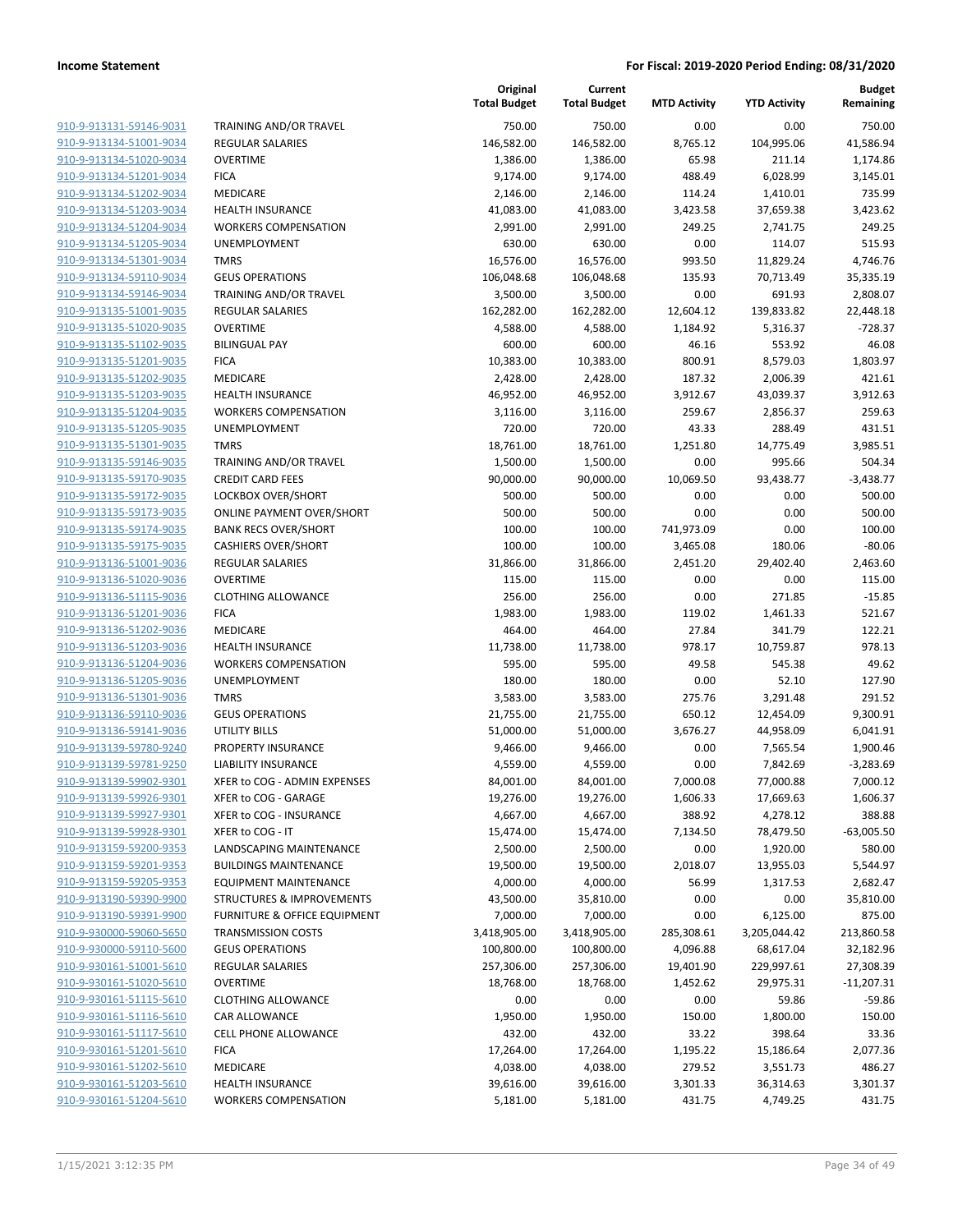**Budget Remaining**

| 910-9-930161-51205-5610             |
|-------------------------------------|
| 910-9-930161-51301-5610             |
| 910-9-930161-59110-5610             |
| 910-9-930161-59146-5610             |
| <u>910-9-930181-51001-5810</u>      |
| 910-9-930181-51020-5810             |
| 910-9-930181-51115-5810             |
| 910-9-930181-51201-5810             |
| 910-9-930181-51202-5810             |
| 910-9-930181-51203-5810             |
| 910-9-930181-51204-5810             |
| 910-9-930181-51205-5810             |
| 910-9-930181-51301-5810             |
| 910-9-930181-59110-5810             |
|                                     |
| <u>910-9-930190-59391-9900</u>      |
| 910-9-931080-51001-5800             |
| 910-9-931080-51010-5800             |
| 910-9-931080-51020-5800             |
| 910-9-931080-51115-5800             |
| <u>910-9-931080-51116-5800</u>      |
| 910-9-931080-51117-5800             |
| 910-9-931080-51201-<br>$-5800$      |
| 910-9-931080-51202-5800             |
| 910-9-931080-51203-5800             |
| 910-9-931080-51204-5800             |
| 910-9-931080-51205-5800             |
| 910-9-931080-51301-5800             |
| 910-9-931080-59110-5800             |
| 910-9-931080-59146-5800             |
| <u>910-9-931080-59148-5800</u>      |
| 910-9-931080-59205-5800             |
|                                     |
| 910-9-931088-51001-5880             |
| 910-9-931088-51117-5880             |
| 910-9-931088-51201-5880             |
| <u>910-9-931088-51202-5880</u>      |
| 910-9-931088-51203-5880             |
| 910-9-931088-51204-5880             |
| 910-9-931088-51205-5880             |
| 910-9-931088-51301-5880             |
| <u>910-9-931088-59110-5880</u>      |
| 910-9-931088-59146-5880             |
| 910-9-931092-51001-9202             |
| 910-9-931092-51020-9202             |
| <u>910-9-931092-51116-9202</u>      |
| <u>910-9-931092-51117-9202</u>      |
| <u>910-9-931092-51201-9202</u>      |
|                                     |
| 910-9-931092-51202-9202             |
| 910-9-931092-51203-9202             |
| <u>910-9-931092-51204-9202</u>      |
| <u>910-9-931092-51205-9202</u>      |
| <u>910-9-931092-51301-9202</u>      |
| 910-9-931092-59110-9212             |
| 910-9-931092-59130-9212             |
| <u>910-9-931092-59133-9212</u>      |
| <u>910-9-931092-59146-9212</u>      |
| <u>910-9-931093-59205-9352</u>      |
| <u>910-9-931099-59391-</u><br>9900- |
| <u>910-9-931099-59392-9900</u>      |
| <u>910-9-931462-51001-5620</u>      |
|                                     |

|                         |                                 | Original<br><b>Total Budget</b> | Current<br><b>Total Budget</b> | <b>MTD Activity</b> | <b>YTD Activity</b> | <b>Budget</b><br>Remaining |
|-------------------------|---------------------------------|---------------------------------|--------------------------------|---------------------|---------------------|----------------------------|
| 910-9-930161-51205-5610 | UNEMPLOYMENT                    | 608.00                          | 608.00                         | 34.50               | 67.14               | 540.86                     |
| 910-9-930161-51301-5610 | <b>TMRS</b>                     | 31,194.00                       | 31,194.00                      | 2,366.74            | 29,580.94           | 1,613.06                   |
| 910-9-930161-59110-5610 | <b>GEUS OPERATIONS</b>          | 16,900.00                       | 16,900.00                      | 8,865.62            | 21,998.93           | $-5,098.93$                |
| 910-9-930161-59146-5610 | <b>TRAINING AND/OR TRAVEL</b>   | 44,000.00                       | 44,000.00                      | 4,950.00            | 27,153.49           | 16,846.51                  |
| 910-9-930181-51001-5810 | <b>REGULAR SALARIES</b>         | 153,347.00                      | 153,347.00                     | 11,405.76           | 133,844.21          | 19,502.79                  |
| 910-9-930181-51020-5810 | <b>OVERTIME</b>                 | 18,768.00                       | 18,768.00                      | 1,452.60            | 29,975.19           | $-11,207.19$               |
| 910-9-930181-51115-5810 | <b>CLOTHING ALLOWANCE</b>       | 0.00                            | 0.00                           | 0.00                | 843.40              | $-843.40$                  |
| 910-9-930181-51201-5810 | <b>FICA</b>                     | 10,671.00                       | 10,671.00                      | 797.22              | 10,156.83           | 514.17                     |
| 910-9-930181-51202-5810 | <b>MEDICARE</b>                 | 2,496.00                        | 2,496.00                       | 186.44              | 2,375.37            | 120.63                     |
| 910-9-930181-51203-5810 | <b>HEALTH INSURANCE</b>         | 27,878.00                       | 27,878.00                      | 2,323.17            | 25,554.87           | 2,323.13                   |
| 910-9-930181-51204-5810 | <b>WORKERS COMPENSATION</b>     | 3,202.00                        | 3,202.00                       | 266.83              | 2,935.13            | 266.87                     |
| 910-9-930181-51205-5810 | UNEMPLOYMENT                    | 428.00                          | 428.00                         | 17.58               | 37.01               | 390.99                     |
| 910-9-930181-51301-5810 | <b>TMRS</b>                     | 19,281.00                       | 19,281.00                      | 1,446.56            | 18,335.99           | 945.01                     |
| 910-9-930181-59110-5810 | <b>GEUS OPERATIONS</b>          | 12,500.00                       | 12,500.00                      | 7,402.62            | 9,299.26            | 3,200.74                   |
| 910-9-930190-59391-9900 | FURNITURE & OFFICE EQUIPMENT    | 100,000.00                      | 100,000.00                     | 0.00                | 0.00                | 100,000.00                 |
| 910-9-931080-51001-5800 | <b>REGULAR SALARIES</b>         | 681,691.00                      | 681,691.00                     | 54,860.30           | 634,773.36          | 46,917.64                  |
| 910-9-931080-51010-5800 | PART TIME REGULAR               | 75,490.00                       | 75,490.00                      | 0.00                | 0.00                | 75,490.00                  |
| 910-9-931080-51020-5800 | <b>OVERTIME</b>                 | 1,980.00                        | 1,980.00                       | 0.00                | 1,085.20            | 894.80                     |
| 910-9-931080-51115-5800 | <b>CLOTHING ALLOWANCE</b>       | 513.00                          | 513.00                         | 0.00                | 849.85              | $-336.85$                  |
| 910-9-931080-51116-5800 | CAR ALLOWANCE                   | 3,900.00                        | 3,900.00                       | 300.00              | 3,600.00            | 300.00                     |
| 910-9-931080-51117-5800 | <b>CELL PHONE ALLOWANCE</b>     | 4,070.00                        | 4,070.00                       | 313.08              | 3,585.74            | 484.26                     |
| 910-9-931080-51201-5800 | <b>FICA</b>                     | 44,660.00                       | 44,660.00                      | 3,274.44            | 37,585.96           | 7,074.04                   |
| 910-9-931080-51202-5800 | MEDICARE                        | 11,123.00                       | 11,123.00                      | 765.79              | 8,921.59            | 2,201.41                   |
| 910-9-931080-51203-5800 | <b>HEALTH INSURANCE</b>         | 93,904.00                       | 93,904.00                      | 7,825.34            | 86,078.69           | 7,825.31                   |
| 910-9-931080-51204-5800 | <b>WORKERS COMPENSATION</b>     | 15,317.00                       | 15,317.00                      | 1,276.42            | 14,040.62           | 1,276.38                   |
| 910-9-931080-51205-5800 | UNEMPLOYMENT                    | 1,800.00                        | 1,800.00                       | 0.00                | 117.64              | 1,682.36                   |
| 910-9-931080-51301-5800 | <b>TMRS</b>                     | 85,938.00                       | 85,938.00                      | 5,864.19            | 66,910.67           | 19,027.33                  |
| 910-9-931080-59110-5800 | <b>GEUS OPERATIONS</b>          | 8,780.00                        | 8,780.00                       | 443.23              | 10,941.16           | $-2,161.16$                |
| 910-9-931080-59146-5800 | TRAINING AND/OR TRAVEL          | 14,600.00                       | 14,600.00                      | 2,180.02            | 3,065.78            | 11,534.22                  |
| 910-9-931080-59148-5800 | <b>FUEL</b>                     | 4,000.00                        | 4,000.00                       | 342.81              | 3,887.44            | 112.56                     |
| 910-9-931080-59205-5800 | <b>EQUIPMENT MAINTENANCE</b>    | 3,550.00                        | 3,550.00                       | 3,102.94            | 4,362.89            | $-812.89$                  |
| 910-9-931088-51001-5880 | <b>REGULAR SALARIES</b>         | 43,846.00                       | 43,846.00                      | 7,489.60            | 83,116.92           | $-39,270.92$               |
| 910-9-931088-51117-5880 | <b>CELL PHONE ALLOWANCE</b>     | 0.00                            | 0.00                           | 73.84               | 590.72              | $-590.72$                  |
| 910-9-931088-51201-5880 | <b>FICA</b>                     | 2,718.00                        | 2,718.00                       | 423.62              | 4,671.86            | $-1,953.86$                |
| 910-9-931088-51202-5880 | MEDICARE                        | 636.00                          | 636.00                         | 99.08               | 1,092.66            | $-456.66$                  |
| 910-9-931088-51203-5880 | <b>HEALTH INSURANCE</b>         | 11,738.00                       | 11,738.00                      | 978.17              | 10,759.87           | 978.13                     |
| 910-9-931088-51204-5880 | <b>WORKERS COMPENSATION</b>     | 816.00                          | 816.00                         | 68.00               | 748.00              | 68.00                      |
| 910-9-931088-51205-5880 | UNEMPLOYMENT                    | 180.00                          | 180.00                         | 0.00                | 29.08               | 150.92                     |
| 910-9-931088-51301-5880 | <b>TMRS</b>                     | 4,912.00                        | 4,912.00                       | 850.88              | 9,371.98            | $-4,459.98$                |
| 910-9-931088-59110-5880 | <b>GEUS OPERATIONS</b>          | 3,850.00                        | 3,850.00                       | 409.79              | 4,262.88            | $-412.88$                  |
| 910-9-931088-59146-5880 | TRAINING AND/OR TRAVEL          | 3,000.00                        | 3,000.00                       | 0.00                | 0.00                | 3,000.00                   |
| 910-9-931092-51001-9202 | <b>REGULAR SALARIES</b>         | 191,878.00                      | 191,878.00                     | 9,071.20            | 117,382.29          | 74,495.71                  |
| 910-9-931092-51020-9202 | <b>OVERTIME</b>                 | 0.00                            | 0.00                           | 0.00                | 904.30              | $-904.30$                  |
| 910-9-931092-51116-9202 | <b>CAR ALLOWANCE</b>            | 0.00                            | 0.00                           | 150.00              | 375.00              | $-375.00$                  |
| 910-9-931092-51117-9202 | <b>CELL PHONE ALLOWANCE</b>     | 2,064.00                        | 2,064.00                       | 125.54              | 1,484.32            | 579.68                     |
| 910-9-931092-51201-9202 | <b>FICA</b>                     | 12,024.00                       | 12,024.00                      | 579.62              | 8,631.41            | 3,392.59                   |
| 910-9-931092-51202-9202 | MEDICARE                        | 2,812.00                        | 2,812.00                       | 135.56              | 2,018.61            | 793.39                     |
| 910-9-931092-51203-9202 | HEALTH INSURANCE                | 35,214.00                       | 35,214.00                      | 2,934.50            | 32,279.50           | 2,934.50                   |
| 910-9-931092-51204-9202 | <b>WORKERS COMPENSATION</b>     | 4,002.00                        | 4,002.00                       | 333.50              | 3,668.50            | 333.50                     |
| 910-9-931092-51205-9202 | <b>UNEMPLOYMENT</b>             | 540.00                          | 540.00                         | 52.66               | 68.40               | 471.60                     |
| 910-9-931092-51301-9202 | <b>TMRS</b>                     | 21,726.00                       | 21,726.00                      | 1,051.50            | 16,102.02           | 5,623.98                   |
| 910-9-931092-59110-9212 | <b>GEUS OPERATIONS</b>          | 15,200.00                       | 15,200.00                      | 1,306.28            | 11,136.94           | 4,063.06                   |
| 910-9-931092-59130-9212 | PHONE MANAGEMENT SERVICE        | 66,900.00                       | 66,900.00                      | 2,002.07            | 58,714.07           | 8,185.93                   |
| 910-9-931092-59133-9212 | OFFICE 365                      | 10,920.00                       | 10,920.00                      | 0.00                | 9,545.00            | 1,375.00                   |
| 910-9-931092-59146-9212 | TRAINING AND/OR TRAVEL          | 5,000.00                        | 5,000.00                       | 0.00                | 3,613.35            | 1,386.65                   |
| 910-9-931093-59205-9352 | EQUIPMENT MAINTENANCE - IT      | 22,500.00                       | 22,500.00                      | 0.00                | 22,037.44           | 462.56                     |
| 910-9-931099-59391-9900 | FURNITURE & OFFICE EQUIPMENT    | 394,400.00                      | 394,400.00                     | 0.00                | 112,331.36          | 282,068.64                 |
| 910-9-931099-59392-9900 | <b>TRANSPORTATION EQUIPMENT</b> | 33,000.00                       | 33,000.00                      | 0.00                | 33,063.00           | $-63.00$                   |
| 910-9-931462-51001-5620 | REGULAR SALARIES                | 63,483.00                       | 63,483.00                      | 3,960.00            | 52,942.46           | 10,540.54                  |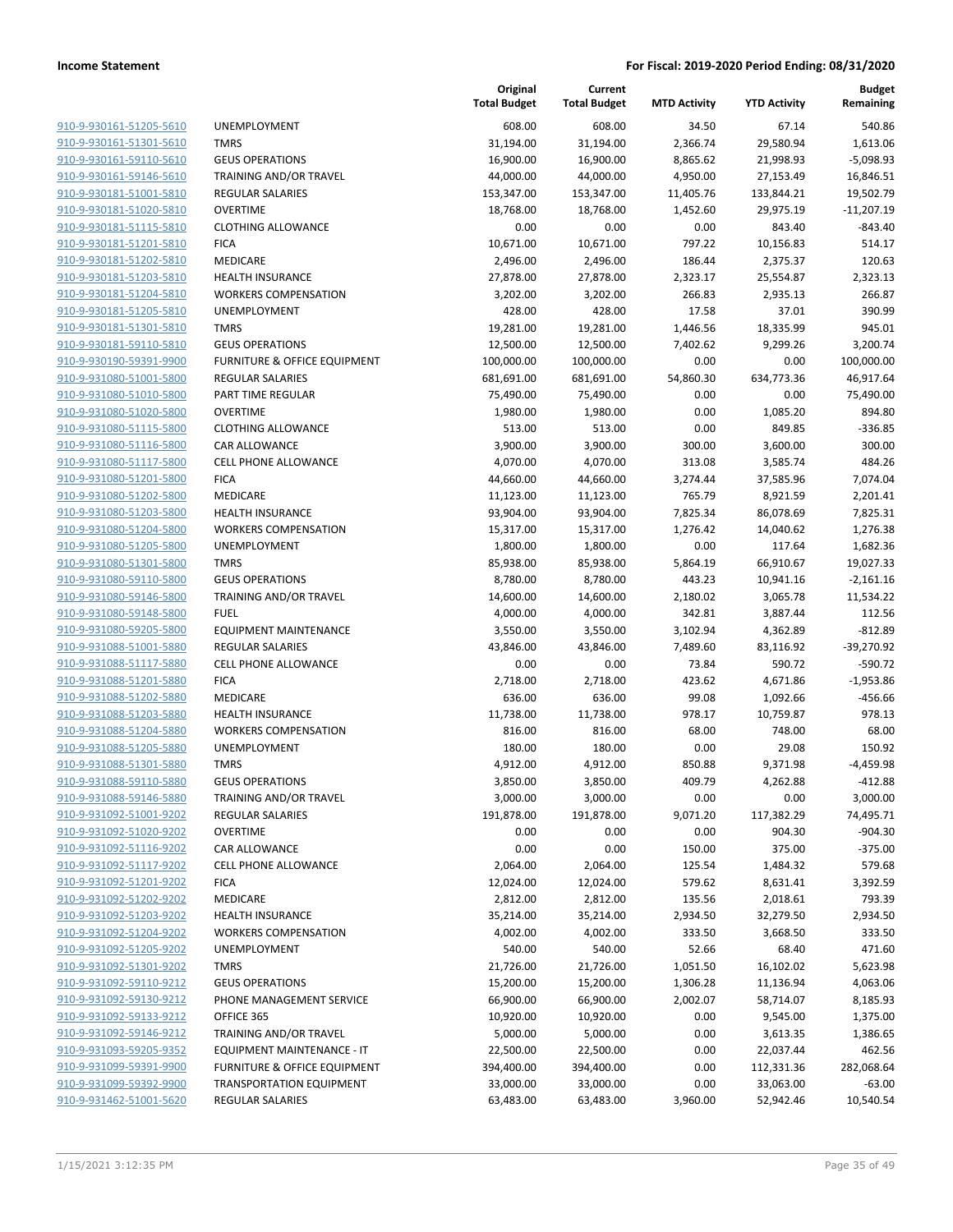| 910-9-931462-51115-5620                                   |
|-----------------------------------------------------------|
| 910-9-931462-51117-5620                                   |
| 910-9-931462-51201-5620                                   |
| 910-9-931462-51202-5620                                   |
| <u>910-9-931462-51203-5620</u>                            |
| 910-9-931462-51204-5620                                   |
| 910-9-931462-51205-5620                                   |
| 910-9-931462-51301-5620                                   |
| 910-9-931462-59110-5620                                   |
| <u>910-9-931462-59146-5620</u>                            |
| 910-9-931462-59148-5620                                   |
| 910-9-931462-59198-5620                                   |
| 910-9-931462-59199-5620                                   |
| 910-9-931470-51001-5700                                   |
|                                                           |
| 910-9-931470-51020-5700                                   |
| 910-9-931470-51115-5700                                   |
| 910-9-931470-51117-5700                                   |
| 910-9-931470-51201-5700                                   |
| 910-9-931470-51202-5700                                   |
| 910-9-931470-51203-5700                                   |
| 910-9-931470-51204-5700                                   |
| 910-9-931470-51205-5700                                   |
| 910-9-931470-51301-5700                                   |
| 910-9-931470-59205-5700                                   |
| 910-9-931470-59253-5700                                   |
| 910-9-931490-59353-9900                                   |
| 910-9-931491-51001-9911                                   |
| 910-9-931491-51201-9911                                   |
| 910-9-931491-51202-9911                                   |
| 910-9-931491-51205-9911                                   |
| 910-9-931491-51301-9911                                   |
| 910-9-931528-51001-5820                                   |
| 910-9-931528-51115-5820                                   |
| 910-9-931528-51117-5820                                   |
| <u>910-9-931528-51201-5820</u>                            |
| 910-9-931528-51202-5820                                   |
| 910-9-931528-51203-5820                                   |
|                                                           |
| 910-9-931528-51204-5820                                   |
| 910-9-931528-51205-5820                                   |
| 910-9-931528-51301-5820                                   |
| 910-9-931528-59110-5820                                   |
| 910-9-931528-59146-5820                                   |
| 910-9-931528-59148-5820                                   |
| 910-9-931529-51001-5920                                   |
| <u>910-9-931529-51020-5920</u>                            |
| 910-9-931529-51115-5920                                   |
| 910-9-931529-51117-5920                                   |
| <u>910-9-931529-51201-5920</u>                            |
| 910-9-931529-51202-5920                                   |
| <u>910-9-931529-51203-5920</u>                            |
| <u>910-9-931529-51204-5920</u>                            |
| 910-9-931529-51205-5920                                   |
| 910-9-931529-51301-5920                                   |
| <u>910-9-931529-59205-5920</u>                            |
| <u>910-9-931529-59262-5920</u>                            |
| 910-9-931590-59362-9900                                   |
| <u>910-9-931591-51001-9912</u>                            |
|                                                           |
|                                                           |
| <u>910-9-931591-51020-9912</u><br>910-9-931591-51201-9912 |

|                         |                                                                     | Original<br><b>Total Budget</b> | Current<br><b>Total Budget</b> | <b>MTD Activity</b> | <b>YTD Activity</b> | <b>Budget</b><br>Remaining |
|-------------------------|---------------------------------------------------------------------|---------------------------------|--------------------------------|---------------------|---------------------|----------------------------|
| 910-9-931462-51115-5620 | <b>CLOTHING ALLOWANCE</b>                                           | 154.00                          | 154.00                         | 0.00                | 0.00                | 154.00                     |
| 910-9-931462-51117-5620 | <b>CELL PHONE ALLOWANCE</b>                                         | 480.00                          | 480.00                         | 24.46               | 347.99              | 132.01                     |
| 910-9-931462-51201-5620 | <b>FICA</b>                                                         | 3,924.00                        | 3,924.00                       | 208.46              | 5,139.38            | $-1,215.38$                |
| 910-9-931462-51202-5620 | MEDICARE                                                            | 927.00                          | 927.00                         | 48.76               | 1,202.00            | $-275.00$                  |
| 910-9-931462-51203-5620 | <b>HEALTH INSURANCE</b>                                             | 5,869.00                        | 5,869.00                       | 489.08              | 5,379.88            | 489.12                     |
| 910-9-931462-51204-5620 | <b>WORKERS COMPENSATION</b>                                         | 1,207.00                        | 1,207.00                       | 100.58              | 1,106.38            | 100.62                     |
| 910-9-931462-51205-5620 | <b>UNEMPLOYMENT</b>                                                 | 89.00                           | 89.00                          | 0.00                | 5.04                | 83.96                      |
| 910-9-931462-51301-5620 | <b>TMRS</b>                                                         | 7,165.00                        | 7,165.00                       | 448.26              | 10,167.99           | $-3,002.99$                |
| 910-9-931462-59110-5620 | <b>GEUS OPERATIONS</b>                                              | 11,551.00                       | 11,551.00                      | 357.85              | 6,949.75            | 4,601.25                   |
| 910-9-931462-59146-5620 | <b>TRAINING AND/OR TRAVEL</b>                                       | 3,470.00                        | 3,470.00                       | 0.00                | 263.92              | 3,206.08                   |
| 910-9-931462-59148-5620 | <b>FUEL</b>                                                         | 1,000.00                        | 1,000.00                       | 195.10              | 2,112.31            | $-1,112.31$                |
| 910-9-931462-59198-5620 | <b>COLOCATION CHARGES</b>                                           | 10,189.00                       | 10,189.00                      | 0.00                | 10,189.00           | 0.00                       |
| 910-9-931462-59199-5620 | LEASE OF DARK FIBER                                                 | 210,857.00                      | 210,857.00                     | 0.00                | 210,857.00          | 0.00                       |
| 910-9-931470-51001-5700 | REGULAR SALARIES                                                    | 110,993.00                      | 110,993.00                     | 5,145.90            | 70,678.26           | 40,314.74                  |
| 910-9-931470-51020-5700 | <b>OVERTIME</b>                                                     | 3,247.00                        | 3,247.00                       | 48.31               | 2,961.21            | 285.79                     |
| 910-9-931470-51115-5700 | <b>CLOTHING ALLOWANCE</b>                                           | 525.00                          | 525.00                         | 0.00                | 843.77              | $-318.77$                  |
| 910-9-931470-51117-5700 | <b>CELL PHONE ALLOWANCE</b>                                         | 648.00                          | 648.00                         | 33.24               | 423.81              | 224.19                     |
| 910-9-931470-51201-5700 | <b>FICA</b>                                                         | 7,120.00                        | 7,120.00                       | 266.46              | 3,841.87            | 3,278.13                   |
| 910-9-931470-51202-5700 | MEDICARE                                                            | 1,665.00                        | 1,665.00                       | 62.32               | 898.51              | 766.49                     |
| 910-9-931470-51203-5700 | <b>HEALTH INSURANCE</b>                                             | 17,607.00                       | 17,607.00                      | 1,467.25            | 16,139.75           | 1,467.25                   |
| 910-9-931470-51204-5700 | <b>WORKERS COMPENSATION</b>                                         | 2,167.00                        | 2,167.00                       | 180.58              | 1,986.38            | 180.62                     |
| 910-9-931470-51205-5700 | <b>UNEMPLOYMENT</b>                                                 | 266.00                          | 266.00                         | 0.00                | 15.32               | 250.68                     |
| 910-9-931470-51301-5700 | <b>TMRS</b>                                                         | 12,864.00                       | 12,864.00                      | 588.09              | 8,288.55            | 4,575.45                   |
| 910-9-931470-59205-5700 | <b>EQUIPMENT MAINTENANCE</b>                                        | 4,650.00                        | 4,650.00                       | 2,004.48            | 2,340.58            | 2,309.42                   |
| 910-9-931470-59253-5700 | TRANSMISSION SUBSTATION MAINT                                       | 23,278.00                       | 23,278.00                      | 9,148.88            | 27,032.77           | $-3,754.77$                |
| 910-9-931490-59353-9900 | <b>TRANSMISSION SUBSTATIONS</b>                                     | 694,000.00                      | 694,000.00                     | 14,431.24           | 640,816.99          | 53,183.01                  |
| 910-9-931491-51001-9911 | <b>REGULAR SALARIES</b>                                             | 2,510.00                        | 2,510.00                       | 0.00                | 1,116.36            | 1,393.64                   |
| 910-9-931491-51201-9911 | <b>FICA</b>                                                         | 159.00                          | 159.00                         | 0.00                | 69.21               | 89.79                      |
| 910-9-931491-51202-9911 | MEDICARE                                                            | 37.00                           | 37.00                          | 0.00                | 16.19               | 20.81                      |
| 910-9-931491-51205-9911 | UNEMPLOYMENT                                                        | 5.00                            | 5.00                           | 0.00                | 0.00                | 5.00                       |
| 910-9-931491-51301-9911 | <b>TMRS</b>                                                         | 288.00                          | 288.00                         | 0.00                | 123.46              | 164.54                     |
| 910-9-931528-51001-5820 | <b>REGULAR SALARIES</b>                                             | 63,636.00                       | 63,636.00                      | 3,960.00            | 52,742.44           | 10,893.56                  |
| 910-9-931528-51115-5820 | <b>CLOTHING ALLOWANCE</b>                                           | 154.00                          | 154.00                         | 0.00                | 0.00                | 154.00                     |
| 910-9-931528-51117-5820 | <b>CELL PHONE ALLOWANCE</b>                                         | 480.00                          | 480.00                         | 24.46               | 347.95              | 132.05                     |
| 910-9-931528-51201-5820 | <b>FICA</b>                                                         | 3,933.00                        | 3,933.00                       | 247.04              | 3,291.68            | 641.32                     |
| 910-9-931528-51202-5820 | MEDICARE                                                            | 930.00                          | 930.00                         | 57.78               | 769.86              | 160.14                     |
| 910-9-931528-51203-5820 | <b>HEALTH INSURANCE</b>                                             | 5,869.00                        | 5,869.00                       | 489.08              | 5,379.88            | 489.12                     |
| 910-9-931528-51204-5820 | <b>WORKERS COMPENSATION</b>                                         | 1,207.00                        | 1,207.00                       | 100.58              | 1,106.38            | 100.62                     |
| 910-9-931528-51205-5820 | UNEMPLOYMENT                                                        | 89.00                           | 89.00                          | 0.00                | 3.96                | 85.04                      |
| 910-9-931528-51301-5820 | <b>TMRS</b>                                                         | 7,182.00                        | 7,182.00                       | 448.26              | 5,939.16            | 1,242.84                   |
| 910-9-931528-59110-5820 | <b>GEUS OPERATIONS</b>                                              | 10,081.00                       | 10,081.00                      | 2,498.90            | 6,605.26            | 3,475.74                   |
| 910-9-931528-59146-5820 | TRAINING AND/OR TRAVEL                                              | 5,970.00                        | 5,970.00                       | 0.00                | 263.92              | 5,706.08                   |
| 910-9-931528-59148-5820 | <b>FUEL</b>                                                         | 3,000.00                        | 3,000.00                       | 220.40              | 1,829.34            | 1,170.66                   |
| 910-9-931529-51001-5920 | REGULAR SALARIES                                                    | 111,260.00                      | 111,260.00                     | 5,145.88            | 70,678.01           | 40,581.99                  |
| 910-9-931529-51020-5920 | <b>OVERTIME</b>                                                     | 3,247.00                        | 3,247.00                       | 48.31               | 2,961.28            | 285.72                     |
| 910-9-931529-51115-5920 | <b>CLOTHING ALLOWANCE</b>                                           | 525.00                          | 525.00                         | 0.00                | 729.75              | $-204.75$                  |
| 910-9-931529-51117-5920 | <b>CELL PHONE ALLOWANCE</b>                                         | 648.00                          | 648.00                         | 33.20               | 423.30              | 224.70                     |
| 910-9-931529-51201-5920 | <b>FICA</b>                                                         | 7,137.00                        | 7,137.00                       | 324.10              | 4,591.89            | 2,545.11                   |
| 910-9-931529-51202-5920 | MEDICARE                                                            | 1,669.00                        | 1,669.00                       | 75.80               | 1,073.91            | 595.09                     |
| 910-9-931529-51203-5920 | <b>HEALTH INSURANCE</b>                                             | 17,607.00                       | 17,607.00                      | 1,467.25            | 16,139.75           | 1,467.25                   |
| 910-9-931529-51204-5920 | <b>WORKERS COMPENSATION</b>                                         | 2,167.00                        | 2,167.00                       | 180.58              | 1,986.38            | 180.62                     |
| 910-9-931529-51205-5920 | UNEMPLOYMENT                                                        | 267.00                          | 267.00                         | 0.00                | 11.67               | 255.33                     |
| 910-9-931529-51301-5920 | <b>TMRS</b>                                                         | 12,895.00                       | 12,895.00                      | 588.07              | 8,288.45            | 4,606.55                   |
| 910-9-931529-59205-5920 |                                                                     | 6,050.00                        | 6,050.00                       |                     | 2,476.07            | 3,573.93                   |
| 910-9-931529-59262-5920 | <b>EQUIPMENT MAINTENANCE</b><br>DISTRIBUTION SUBSTATION MAINTENANCE | 27,278.00                       | 27,278.00                      | 1,948.60<br>994.75  | 16,275.61           | 11,002.39                  |
| 910-9-931590-59362-9900 | <b>DISTRIBUTION SUBSTATIONS</b>                                     |                                 |                                |                     |                     |                            |
|                         |                                                                     | 1,494,000.00                    | 1,494,000.00                   | 25,610.24           | 1,455,445.07        | 38,554.93                  |
| 910-9-931591-51001-9912 | <b>REGULAR SALARIES</b>                                             | 2,092.00                        | 2,092.00                       | 0.00                | 11,536.92           | $-9,444.92$                |
| 910-9-931591-51020-9912 | <b>OVERTIME</b>                                                     | 0.00                            | 0.00                           | 0.00                | 1,172.00            | $-1,172.00$                |
| 910-9-931591-51201-9912 | <b>FICA</b>                                                         | 132.00                          | 132.00                         | 0.00                | 787.96              | $-655.96$                  |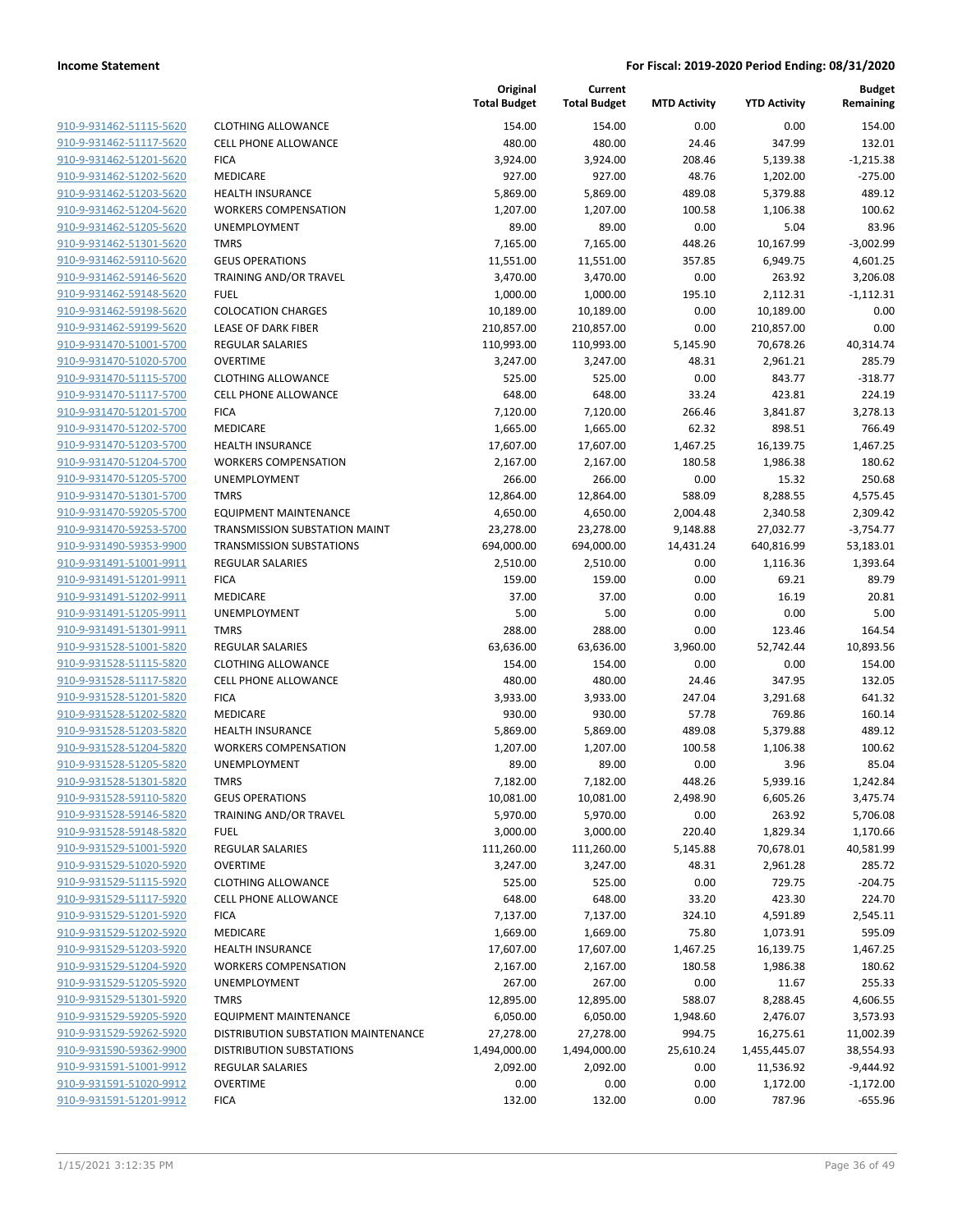| 910-9-931591-51202-9912        |
|--------------------------------|
| 910-9-931591-51205-9912        |
| 910-9-931591-51301-9912        |
| 910-9-932467-51001-5671        |
| <u>910-9-932467-51010-5671</u> |
| 910-9-932467-51020-5671        |
| 910-9-932467-51115-5671        |
| 910-9-932467-51201-5671        |
| 910-9-932467-51202-5671        |
| <u>910-9-932467-51203-5671</u> |
| 910-9-932467-51204-5671        |
| 910-9-932467-51205-5671        |
| 910-9-932467-51301-5671        |
|                                |
| 910-9-932467-59110-5671        |
| <u>910-9-932467-59146-5671</u> |
| 910-9-932467-59148-5671        |
| 910-9-932474-51001-5740        |
| 910-9-932474-51020-5740        |
| 910-9-932474-51115-5740        |
| <u>910-9-932474-51201-5740</u> |
| 910-9-932474-51202-5740        |
| 910-9-932474-51203-5740        |
| 910-9-932474-51204-5740        |
| 910-9-932474-51205-5740        |
| 910-9-932474-51301-5740        |
| 910-9-932474-59205-5740        |
| 910-9-932474-59257-5740        |
| 910-9-932490-59356-9900        |
| 910-9-932490-59392-9900        |
| 910-9-932491-51001-9913        |
| 910-9-932491-51011-9913        |
| 910-9-932491-51201-9913        |
| 910-9-932491-51202-9913        |
| 910-9-932491-51205-9913        |
|                                |
| <u>910-9-932491-51301-9913</u> |
| 910-9-932500-51001-5801        |
| 910-9-932500-51115-5801        |
| 910-9-932500-51117-5801        |
| 910-9-932500-51201-5801        |
| 910-9-932500-51202-5801        |
| 910-9-932500-51203-5801        |
| 910-9-932500-51204-5801        |
| 910-9-932500-51205-5801        |
| 910-9-932500-51301-5801        |
| 910-9-932500-59110-5801        |
| 910-9-932500-59112-5801        |
| 910-9-932500-59146-5801        |
| 910-9-932500-59148-5801        |
| 910-9-932503-51001-5830        |
| <u>910-9-932503-51020-5830</u> |
| 910-9-932503-51115-5830        |
| 910-9-932503-51117-5830        |
| 910-9-932503-51201-5830        |
|                                |
| 910-9-932503-51202-5830        |
| <u>910-9-932503-51203-5830</u> |
| 910-9-932503-51204-5830        |
| 910-9-932503-51205-5830        |
| <u>910-9-932503-51301-5830</u> |
| 910-9-932503-59110-5830        |
|                                |

|                         |                                 | Original<br><b>Total Budget</b> | Current<br><b>Total Budget</b> | <b>MTD Activity</b> | <b>YTD Activity</b> | <b>Budget</b><br>Remaining |
|-------------------------|---------------------------------|---------------------------------|--------------------------------|---------------------|---------------------|----------------------------|
| 910-9-931591-51202-9912 | MEDICARE                        | 31.00                           | 31.00                          | 0.00                | 184.28              | $-153.28$                  |
| 910-9-931591-51205-9912 | <b>UNEMPLOYMENT</b>             | 4.00                            | 4.00                           | 0.00                | 0.00                | 4.00                       |
| 910-9-931591-51301-9912 | <b>TMRS</b>                     | 240.00                          | 240.00                         | 0.00                | 1,429.75            | $-1,189.75$                |
| 910-9-932467-51001-5671 | <b>REGULAR SALARIES</b>         | 62,555.00                       | 62,555.00                      | 3,746.08            | 67,503.47           | $-4,948.47$                |
| 910-9-932467-51010-5671 | PART TIME REGULAR               | 31,736.00                       | 31,736.00                      | 0.00                | 0.00                | 31,736.00                  |
| 910-9-932467-51020-5671 | <b>OVERTIME</b>                 | 8,105.00                        | 8,105.00                       | 108.06              | 5,308.68            | 2,796.32                   |
| 910-9-932467-51115-5671 | <b>CLOTHING ALLOWANCE</b>       | 578.00                          | 578.00                         | 0.00                | 980.60              | $-402.60$                  |
| 910-9-932467-51201-5671 | <b>FICA</b>                     | 6,266.00                        | 6,266.00                       | 205.70              | 4,232.28            | 2,033.72                   |
| 910-9-932467-51202-5671 | MEDICARE                        | 1,465.00                        | 1,465.00                       | 48.11               | 989.81              | 475.19                     |
| 910-9-932467-51203-5671 | <b>HEALTH INSURANCE</b>         | 11,738.00                       | 11,738.00                      | 978.17              | 10,759.87           | 978.13                     |
| 910-9-932467-51204-5671 | <b>WORKERS COMPENSATION</b>     | 2,252.00                        | 2,252.00                       | 187.67              | 2,064.37            | 187.63                     |
| 910-9-932467-51205-5671 | UNEMPLOYMENT                    | 301.00                          | 301.00                         | 0.00                | 21.38               | 279.62                     |
| 910-9-932467-51301-5671 | <b>TMRS</b>                     | 11,321.00                       | 11,321.00                      | 433.59              | 5,706.70            | 5,614.30                   |
| 910-9-932467-59110-5671 | <b>GEUS OPERATIONS</b>          | 3,500.00                        | 3,500.00                       | 347.55              | 1,188.44            | 2,311.56                   |
| 910-9-932467-59146-5671 | TRAINING AND/OR TRAVEL          | 1,000.00                        | 1,000.00                       | 0.00                | 0.00                | 1,000.00                   |
| 910-9-932467-59148-5671 | <b>FUEL</b>                     | 8,500.00                        | 8,500.00                       | 448.90              | 4,170.38            | 4,329.62                   |
| 910-9-932474-51001-5740 | <b>REGULAR SALARIES</b>         | 56,563.00                       | 56,563.00                      | 2,246.80            | 35,697.22           | 20,865.78                  |
| 910-9-932474-51020-5740 | <b>OVERTIME</b>                 | 6,840.00                        | 6,840.00                       | 0.00                | 2,164.80            | 4,675.20                   |
| 910-9-932474-51115-5740 | <b>CLOTHING ALLOWANCE</b>       | 578.00                          | 578.00                         | 0.00                | 980.60              | $-402.60$                  |
| 910-9-932474-51201-5740 | <b>FICA</b>                     | 3,861.00                        | 3,861.00                       | 117.37              | 2,111.05            | 1,749.95                   |
| 910-9-932474-51202-5740 | <b>MEDICARE</b>                 | 903.00                          | 903.00                         | 27.45               | 493.71              | 409.29                     |
| 910-9-932474-51203-5740 | <b>HEALTH INSURANCE</b>         | 11,738.00                       | 11,738.00                      | 978.17              | 10,759.87           | 978.13                     |
| 910-9-932474-51204-5740 | <b>WORKERS COMPENSATION</b>     | 1,388.00                        | 1,388.00                       | 115.67              | 1,272.37            | 115.63                     |
| 910-9-932474-51205-5740 | UNEMPLOYMENT                    | 150.00                          | 150.00                         | 0.00                | 6.39                | 143.61                     |
| 910-9-932474-51301-5740 | <b>TMRS</b>                     | 6,976.00                        | 6,976.00                       | 252.77              | 4,240.21            | 2,735.79                   |
| 910-9-932474-59205-5740 | <b>EQUIPMENT MAINTENANCE</b>    | 3.00                            | 3.00                           | 0.00                | 0.00                | 3.00                       |
| 910-9-932474-59257-5740 | TRANSMISSION LINE MAINTENANCE   | 49,280.00                       | 49,280.00                      | 0.00                | 35,455.95           | 13,824.05                  |
| 910-9-932490-59356-9900 | <b>GEUS TRANSMISSION LINES</b>  | 100,000.00                      | 100,000.00                     | 0.00                | 100,703.41          | $-703.41$                  |
| 910-9-932490-59392-9900 | <b>TRANSPORTATION EQUIPMENT</b> | 0.00                            | 0.00                           | 0.00                | 25,113.11           | $-25,113.11$               |
| 910-9-932491-51001-9913 | <b>REGULAR SALARIES</b>         | 23,549.00                       | 23,549.00                      | 0.00                | 27,644.06           | $-4,095.06$                |
| 910-9-932491-51011-9913 | PART TIME TEMPORARY             | 6,274.00                        | 6,274.00                       | 0.00                | 0.00                | 6,274.00                   |
| 910-9-932491-51201-9913 | <b>FICA</b>                     | 2,002.00                        | 2,002.00                       | 0.00                | 2,064.52            | $-62.52$                   |
| 910-9-932491-51202-9913 | MEDICARE                        | 468.00                          | 468.00                         | 0.00                | 482.84              | $-14.84$                   |
| 910-9-932491-51205-9913 | UNEMPLOYMENT                    | 89.00                           | 89.00                          | 0.00                | 3.97                | 85.03                      |
| 910-9-932491-51301-9913 | <b>TMRS</b>                     | 3,617.00                        | 3,617.00                       | 0.00                | 3,898.81            | $-281.81$                  |
| 910-9-932500-51001-5801 | <b>REGULAR SALARIES</b>         | 130,125.00                      | 130,125.00                     | 10,009.94           | 119,973.51          | 10,151.49                  |
| 910-9-932500-51115-5801 | <b>CLOTHING ALLOWANCE</b>       | 256.00                          | 256.00                         | 0.00                | 430.44              | $-174.44$                  |
| 910-9-932500-51117-5801 | <b>CELL PHONE ALLOWANCE</b>     | 636.00                          | 636.00                         | 48.92               | 587.04              | 48.96                      |
| 910-9-932500-51201-5801 | <b>FICA</b>                     | 7,961.00                        | 7,961.00                       | 586.68              | 7,065.71            | 895.29                     |
| 910-9-932500-51202-5801 | MEDICARE                        | 1,896.00                        | 1,896.00                       | 137.20              | 1,652.40            | 243.60                     |
| 910-9-932500-51203-5801 | <b>HEALTH INSURANCE</b>         | 11,738.00                       | 11,738.00                      | 978.17              | 10,759.87           | 978.13                     |
| 910-9-932500-51204-5801 | <b>WORKERS COMPENSATION</b>     | 2,433.00                        | 2,433.00                       | 202.75              | 2,230.25            | 202.75                     |
| 910-9-932500-51205-5801 | <b>UNEMPLOYMENT</b>             | 180.00                          | 180.00                         | 0.00                | 9.00                | 171.00                     |
| 910-9-932500-51301-5801 | <b>TMRS</b>                     | 14,648.00                       | 14,648.00                      | 1,131.62            | 13,496.40           | 1,151.60                   |
| 910-9-932500-59110-5801 | <b>GEUS OPERATIONS</b>          | 4,760.00                        | 4,760.00                       | 467.47              | 2,907.70            | 1,852.30                   |
| 910-9-932500-59112-5801 | SAFETY                          | 48,970.00                       | 48,970.00                      | 764.40              | 29,204.17           | 19,765.83                  |
| 910-9-932500-59146-5801 | TRAINING AND/OR TRAVEL          | 16,200.00                       | 16,200.00                      | $-1,320.00$         | 5,664.87            | 10,535.13                  |
| 910-9-932500-59148-5801 | <b>FUEL</b>                     | 1,800.00                        | 1,800.00                       | 834.10              | 4,459.90            | $-2,659.90$                |
| 910-9-932503-51001-5830 | <b>REGULAR SALARIES</b>         | 121,230.00                      | 121,230.00                     | 8,565.10            | 108,028.94          | 13,201.06                  |
| 910-9-932503-51020-5830 | <b>OVERTIME</b>                 | 10,481.00                       | 10,481.00                      | 57.09               | 6,669.03            | 3,811.97                   |
| 910-9-932503-51115-5830 | <b>CLOTHING ALLOWANCE</b>       | 1,257.00                        | 1,257.00                       | 0.00                | 4,321.48            | $-3,064.48$                |
| 910-9-932503-51117-5830 | <b>CELL PHONE ALLOWANCE</b>     | 318.00                          | 318.00                         | 24.46               | 293.52              | 24.48                      |
| 910-9-932503-51201-5830 | <b>FICA</b>                     | 8,186.00                        | 8,186.00                       | 442.16              | 6,165.96            | 2,020.04                   |
| 910-9-932503-51202-5830 | MEDICARE                        | 1,914.00                        | 1,914.00                       | 103.41              | 1,442.03            | 471.97                     |
| 910-9-932503-51203-5830 | <b>HEALTH INSURANCE</b>         | 23,476.00                       | 23,476.00                      | 1,956.33            | 21,519.63           | 1,956.37                   |
| 910-9-932503-51204-5830 | <b>WORKERS COMPENSATION</b>     | 3,350.00                        | 3,350.00                       | 279.17              | 3,070.87            | 279.13                     |
| 910-9-932503-51205-5830 | UNEMPLOYMENT                    | 360.00                          | 360.00                         | 0.00                | 15.79               | 344.21                     |
| 910-9-932503-51301-5830 | <b>TMRS</b>                     | 14,790.00                       | 14,790.00                      | 972.75              | 12,874.09           | 1,915.91                   |
| 910-9-932503-59110-5830 | <b>GEUS OPERATIONS</b>          | 40,000.00                       | 40,000.00                      | 1,203.58            | 16,780.89           | 23,219.11                  |
|                         |                                 |                                 |                                |                     |                     |                            |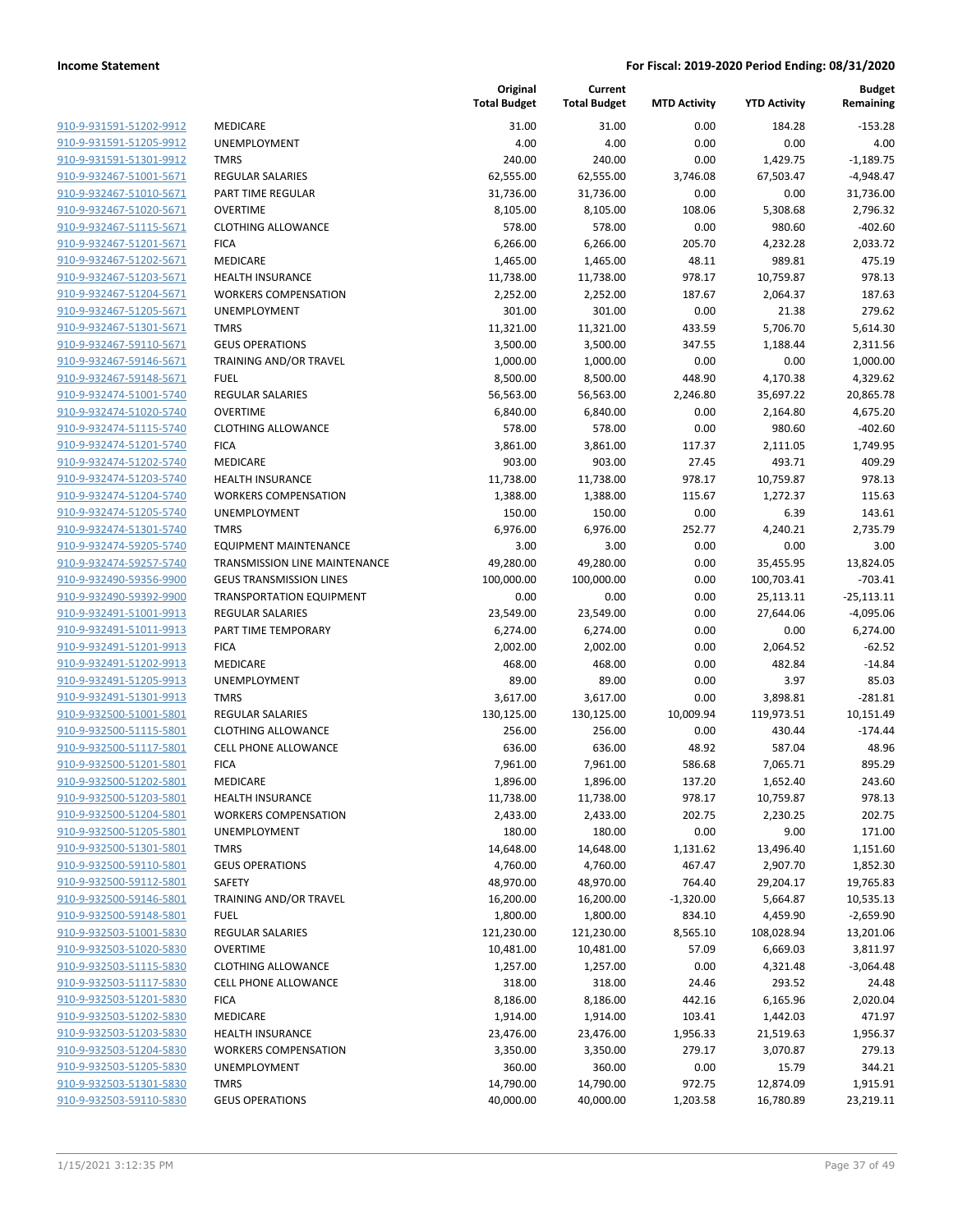| 910-9-932503-59148-5830        |
|--------------------------------|
| 910-9-932504-51001-5840        |
| 910-9-932504-51020-5840        |
| 910-9-932504-51115-5840        |
| 910-9-932504-51117-5840        |
| 910-9-932504-51201-5840        |
| 910-9-932504-51202-5840        |
| 910-9-932504-51203-5840        |
| 910-9-932504-51204-5840        |
| 910-9-932504-51205-5840        |
| 910-9-932504-51301-5840        |
| 910-9-932504-59110-5840        |
| 910-9-932504-59148-5840        |
| 910-9-932505-51001-5850        |
| 910-9-932505-51020-5850        |
| 910-9-932505-51201-5850        |
| <u>910-9-932505-51202-5850</u> |
| 910-9-932505-51301-5850        |
| 910-9-932506-51001-5860        |
| 910-9-932506-51020-5860        |
| 910-9-932506-51115-5860        |
| 910-9-932506-51117-5860        |
| 910-9-932506-51201-5860        |
| 910-9-932506-51202-5860        |
| 910-9-932506-51203-5860        |
| 910-9-932506-51204-5860        |
| 910-9-932506-51205-5860        |
| 910-9-932506-51301-5860        |
| 910-9-932506-59110-5860        |
| 910-9-932506-59148-5860        |
| 910-9-932507-51001-5870        |
| 910-9-932507-51020-5870        |
| 910-9-932507-51102-5870        |
| 910-9-932507-51201-5870        |
| 910-9-932507-51202-5870        |
| 910-9-932507-51301-5870        |
| 910-9-932507-59110-5870        |
| 910-9-932509-59147-5890        |
| 910-9-932510-51001-5900        |
| 910-9-932510-51020-5900        |
| 910-9-932510-51102-5900        |
| 910-9-932510-51115-5900        |
| 910-9-932510-51201-5900        |
| 910-9-932510-51202-5900        |
| 910-9-932510-51203-5900        |
|                                |
| 910-9-932510-51204-5900        |
| 910-9-932510-51205-5900        |
| 910-9-932510-51301-5900        |
| 910-9-932510-59205-5900        |
| 910-9-932514-51001-5941        |
| 910-9-932514-51020-5941        |
| 910-9-932514-51102-5941        |
| 910-9-932514-51115-5941        |
| 910-9-932514-51201-5941        |
| 910-9-932514-51202-5941        |
| <u>910-9-932514-51203-5941</u> |
| 910-9-932514-51204-5941        |
| 910-9-932514-51205-5941        |
| 910-9-932514-51301-5941        |
|                                |

|                         |                              | Original<br><b>Total Budget</b> | Current<br><b>Total Budget</b> | <b>MTD Activity</b> | <b>YTD Activity</b> | <b>Budget</b><br>Remaining |
|-------------------------|------------------------------|---------------------------------|--------------------------------|---------------------|---------------------|----------------------------|
| 910-9-932503-59148-5830 | <b>FUEL</b>                  | 40,000.00                       | 40,000.00                      | 2,744.89            | 19,805.90           | 20,194.10                  |
| 910-9-932504-51001-5840 | REGULAR SALARIES             | 122,699.00                      | 122,699.00                     | 8,565.07            | 108,028.50          | 14,670.50                  |
| 910-9-932504-51020-5840 | <b>OVERTIME</b>              | 10,481.00                       | 10,481.00                      | 57.09               | 6,669.00            | 3,812.00                   |
| 910-9-932504-51115-5840 | <b>CLOTHING ALLOWANCE</b>    | 1,257.00                        | 1,257.00                       | 0.00                | 0.00                | 1,257.00                   |
| 910-9-932504-51117-5840 | <b>CELL PHONE ALLOWANCE</b>  | 318.00                          | 318.00                         | 24.46               | 293.52              | 24.48                      |
| 910-9-932504-51201-5840 | <b>FICA</b>                  | 8,276.00                        | 8,276.00                       | 536.09              | 7,129.45            | 1,146.55                   |
| 910-9-932504-51202-5840 | MEDICARE                     | 1,935.00                        | 1,935.00                       | 125.37              | 1,667.39            | 267.61                     |
| 910-9-932504-51203-5840 | <b>HEALTH INSURANCE</b>      | 23,476.00                       | 23,476.00                      | 1,956.33            | 21,519.63           | 1,956.37                   |
| 910-9-932504-51204-5840 | <b>WORKERS COMPENSATION</b>  | 3,350.00                        | 3,350.00                       | 279.17              | 3,070.87            | 279.13                     |
| 910-9-932504-51205-5840 | <b>UNEMPLOYMENT</b>          | 360.00                          | 360.00                         | 0.00                | 13.58               | 346.42                     |
| 910-9-932504-51301-5840 | <b>TMRS</b>                  | 14,956.00                       | 14,956.00                      | 972.75              | 12,874.07           | 2,081.93                   |
| 910-9-932504-59110-5840 | <b>GEUS OPERATIONS</b>       | 48,000.00                       | 48,000.00                      | 4,081.22            | 35,988.76           | 12,011.24                  |
| 910-9-932504-59148-5840 | <b>FUEL</b>                  | 20,000.00                       | 20,000.00                      | 1,902.72            | 15,170.07           | 4,829.93                   |
| 910-9-932505-51001-5850 | <b>REGULAR SALARIES</b>      | 817.00                          | 817.00                         | 0.00                | 0.00                | 817.00                     |
| 910-9-932505-51020-5850 | <b>OVERTIME</b>              | 104.00                          | 104.00                         | 0.00                | 0.00                | 104.00                     |
| 910-9-932505-51201-5850 | <b>FICA</b>                  | 56.00                           | 56.00                          | 0.00                | 0.00                | 56.00                      |
| 910-9-932505-51202-5850 | MEDICARE                     | 14.00                           | 14.00                          | 0.00                | 0.00                | 14.00                      |
| 910-9-932505-51301-5850 | <b>TMRS</b>                  | 103.00                          | 103.00                         | 0.00                | 0.00                | 103.00                     |
| 910-9-932506-51001-5860 | <b>REGULAR SALARIES</b>      | 117,219.00                      | 117,219.00                     | 6,561.60            | 78,675.23           | 38,543.77                  |
| 910-9-932506-51020-5860 | <b>OVERTIME</b>              | 1,243.00                        | 1,243.00                       | 0.00                | 308.96              | 934.04                     |
| 910-9-932506-51115-5860 | <b>CLOTHING ALLOWANCE</b>    | 525.00                          | 525.00                         | 0.00                | 498.85              | 26.15                      |
| 910-9-932506-51117-5860 | CELL PHONE ALLOWANCE         | 432.00                          | 432.00                         | 33.22               | 398.64              | 33.36                      |
| 910-9-932506-51201-5860 | <b>FICA</b>                  | 7,371.00                        | 7,371.00                       | 408.32              | 4,909.28            | 2,461.72                   |
| 910-9-932506-51202-5860 | MEDICARE                     | 1,724.00                        | 1,724.00                       | 95.50               | 1,148.17            | 575.83                     |
| 910-9-932506-51203-5860 | <b>HEALTH INSURANCE</b>      | 17,607.00                       | 17,607.00                      | 1,467.25            | 16,139.75           | 1,467.25                   |
| 910-9-932506-51204-5860 | <b>WORKERS COMPENSATION</b>  | 2,233.00                        | 2,233.00                       | 186.08              | 2,046.88            | 186.12                     |
| 910-9-932506-51205-5860 | UNEMPLOYMENT                 | 270.00                          | 270.00                         | 0.00                | 9.01                | 260.99                     |
| 910-9-932506-51301-5860 | <b>TMRS</b>                  | 13,319.00                       | 13,319.00                      | 741.92              | 8,886.84            | 4,432.16                   |
| 910-9-932506-59110-5860 | <b>GEUS OPERATIONS</b>       | 123,150.00                      | 123,150.00                     | 1,305.29            | 6,911.28            | 116,238.72                 |
| 910-9-932506-59148-5860 | <b>FUEL</b>                  | 4,000.00                        | 4,000.00                       | 420.01              | 2,330.24            | 1,669.76                   |
| 910-9-932507-51001-5870 | <b>REGULAR SALARIES</b>      | 798.00                          | 798.00                         | 0.00                | 0.00                | 798.00                     |
| 910-9-932507-51020-5870 | <b>OVERTIME</b>              | 95.00                           | 95.00                          | 0.00                | 0.00                | 95.00                      |
| 910-9-932507-51102-5870 | <b>BILINGUAL PAY</b>         | 9.00                            | 9.00                           | 0.00                | 0.00                | 9.00                       |
| 910-9-932507-51201-5870 | <b>FICA</b>                  | 56.00                           | 56.00                          | 0.00                | 0.00                | 56.00                      |
| 910-9-932507-51202-5870 | MEDICARE                     | 13.00                           | 13.00                          | 0.00                | 0.00                | 13.00                      |
| 910-9-932507-51301-5870 | <b>TMRS</b>                  | 100.00                          | 100.00                         | 0.00                | 0.00                | 100.00                     |
| 910-9-932507-59110-5870 | <b>GEUS OPERATIONS</b>       | 50.00                           | 50.00                          | 0.00                | 0.00                | 50.00                      |
| 910-9-932509-59147-5890 | <b>RENT</b>                  | 161.00                          | 161.00                         | 0.00                | 160.91              | 0.09                       |
| 910-9-932510-51001-5900 | <b>REGULAR SALARIES</b>      | 66,602.00                       | 66,602.00                      | 5,099.20            | 61,116.00           | 5,486.00                   |
| 910-9-932510-51020-5900 | <b>OVERTIME</b>              | 10,807.00                       | 10,807.00                      | 0.00                | 505.81              | 10,301.19                  |
| 910-9-932510-51102-5900 | <b>BILINGUAL PAY</b>         | 600.00                          | 600.00                         | 46.16               | 553.92              | 46.08                      |
| 910-9-932510-51115-5900 | <b>CLOTHING ALLOWANCE</b>    | 525.00                          | 525.00                         | 0.00                | 0.00                | 525.00                     |
| 910-9-932510-51201-5900 | <b>FICA</b>                  | 4,837.00                        | 4,837.00                       | 268.92              | 3,298.60            | 1,538.40                   |
| 910-9-932510-51202-5900 | <b>MEDICARE</b>              | 1,131.00                        | 1,131.00                       | 62.90               | 771.51              | 359.49                     |
| 910-9-932510-51203-5900 | <b>HEALTH INSURANCE</b>      | 11,738.00                       | 11,738.00                      | 978.17              | 10,759.87           | 978.13                     |
| 910-9-932510-51204-5900 | <b>WORKERS COMPENSATION</b>  | 1,451.00                        | 1,451.00                       | 120.92              | 1,330.12            | 120.88                     |
| 910-9-932510-51205-5900 | <b>UNEMPLOYMENT</b>          | 180.00                          | 180.00                         | 0.00                | 8.99                | 171.01                     |
| 910-9-932510-51301-5900 | <b>TMRS</b>                  | 8,739.00                        | 8,739.00                       | 578.86              | 6,960.57            | 1,778.43                   |
| 910-9-932510-59205-5900 | <b>EQUIPMENT MAINTENANCE</b> | 67,000.00                       | 67,000.00                      | 17,923.62           | 54,759.38           | 12,240.62                  |
| 910-9-932514-51001-5941 | <b>REGULAR SALARIES</b>      | 517,625.00                      | 517,625.00                     | 28,708.86           | 340,597.84          | 177,027.16                 |
| 910-9-932514-51020-5941 | <b>OVERTIME</b>              | 54,479.00                       | 54,479.00                      | 1,605.29            | 29,468.46           | 25,010.54                  |
| 910-9-932514-51102-5941 | <b>BILINGUAL PAY</b>         | 1,185.00                        | 1,185.00                       | 92.32               | 1,084.76            | 100.24                     |
| 910-9-932514-51115-5941 | <b>CLOTHING ALLOWANCE</b>    | 5,775.00                        | 5,775.00                       | 0.00                | 12,132.08           | $-6,357.08$                |
| 910-9-932514-51201-5941 | <b>FICA</b>                  | 35,542.00                       | 35,542.00                      | 1,716.90            | 21,260.15           | 14,281.85                  |
| 910-9-932514-51202-5941 | MEDICARE                     | 8,312.00                        | 8,312.00                       | 401.53              | 4,972.12            | 3,339.88                   |
| 910-9-932514-51203-5941 | <b>HEALTH INSURANCE</b>      | 129,118.00                      | 129,118.00                     | 10,759.84           | 118,358.24          | 10,759.76                  |
| 910-9-932514-51204-5941 | <b>WORKERS COMPENSATION</b>  | 11,087.00                       | 11,087.00                      | 923.92              | 10,163.12           | 923.88                     |
| 910-9-932514-51205-5941 | UNEMPLOYMENT                 | 1,980.00                        | 1,980.00                       | 0.00                | 200.44              | 1,779.56                   |
| 910-9-932514-51301-5941 | <b>TMRS</b>                  | 64,222.00                       | 64,222.00                      | 3,410.36            | 41,498.08           | 22,723.92                  |
|                         |                              |                                 |                                |                     |                     |                            |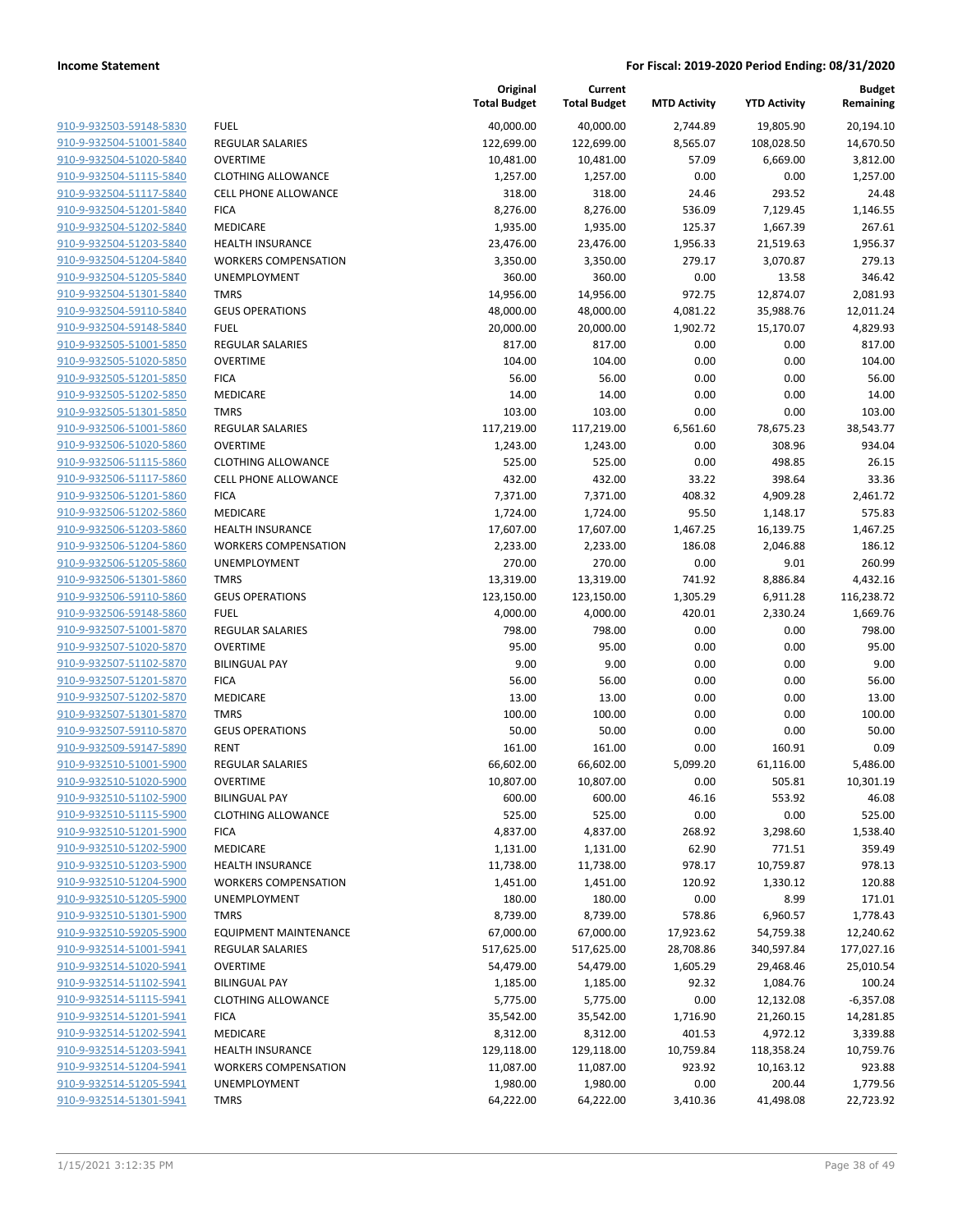|                         |                                      | Original<br><b>Total Budget</b> | Current<br><b>Total Budget</b> | <b>MTD Activity</b> | <b>YTD Activity</b> | <b>Budget</b><br>Remaining |
|-------------------------|--------------------------------------|---------------------------------|--------------------------------|---------------------|---------------------|----------------------------|
| 910-9-932514-51401-5941 | <b>CONTRA - SALARIES</b>             | 0.00                            | 0.00                           | 0.00                | $-2,054.42$         | 2,054.42                   |
| 910-9-932514-59275-5941 | POLES, OH, UG & SERVICES MAINTENANCE | 266,140.00                      | 266,140.00                     | 3,618.91            | 206,645.45          | 59,494.55                  |
| 910-9-932515-51001-5950 | <b>REGULAR SALARIES</b>              | 579.00                          | 579.00                         | 0.00                | 0.00                | 579.00                     |
| 910-9-932515-51020-5950 | <b>OVERTIME</b>                      | 63.00                           | 63.00                          | 0.00                | 0.00                | 63.00                      |
| 910-9-932515-51102-5870 | <b>BILINGUAL PAY</b>                 | 6.00                            | 6.00                           | 0.00                | 0.00                | 6.00                       |
| 910-9-932515-51201-5950 | <b>FICA</b>                          | 40.00                           | 40.00                          | 0.00                | 0.00                | 40.00                      |
| 910-9-932515-51202-5950 | MEDICARE                             | 9.00                            | 9.00                           | 0.00                | 0.00                | 9.00                       |
| 910-9-932515-51301-5950 | <b>TMRS</b>                          | 73.00                           | 73.00                          | 0.00                | 0.00                | 73.00                      |
| 910-9-932515-59282-5950 | <b>TRANSFORMERS MAINTENANCE</b>      | 15,000.00                       | 15,000.00                      | 0.00                | 0.00                | 15,000.00                  |
| 910-9-932516-51001-5960 | <b>REGULAR SALARIES</b>              | 14,010.00                       | 14,010.00                      | 376.88              | 9,708.62            | 4,301.38                   |
| 910-9-932516-51020-5960 | <b>OVERTIME</b>                      | 1,532.00                        | 1,532.00                       | 199.50              | 2,747.69            | $-1,215.69$                |
| 910-9-932516-51201-5960 | <b>FICA</b>                          | 963.00                          | 963.00                         | 35.73               | 772.17              | 190.83                     |
| 910-9-932516-51202-5960 | MEDICARE                             | 226.00                          | 226.00                         | 8.35                | 180.59              | 45.41                      |
| 910-9-932516-51205-5960 | UNEMPLOYMENT                         | 0.00                            | 0.00                           | 0.00                | 2.95                | $-2.95$                    |
| 910-9-932516-51301-5960 | <b>TMRS</b>                          | 1,741.00                        | 1,741.00                       | 64.84               | 1,396.25            | 344.75                     |
| 910-9-932516-59284-5960 | ST LIGHTING & SIGNALS MAINTENANCE    | 8,000.00                        | 8,000.00                       | 357.56              | 11,747.00           | $-3,747.00$                |
| 910-9-932517-51001-5970 | <b>REGULAR SALARIES</b>              | 35,680.00                       | 35,680.00                      | 2,935.20            | 34,510.26           | 1,169.74                   |
| 910-9-932517-51020-5970 | <b>OVERTIME</b>                      | 133.00                          | 133.00                         | 83.57               | 625.19              | $-492.19$                  |
| 910-9-932517-51115-5970 | <b>CLOTHING ALLOWANCE</b>            | 525.00                          | 525.00                         | 0.00                | 992.00              | $-467.00$                  |
| 910-9-932517-51201-5970 | <b>FICA</b>                          | 2,219.00                        | 2,219.00                       | 154.81              | 1,844.58            | 374.42                     |
| 910-9-932517-51202-5970 | MEDICARE                             | 518.00                          | 518.00                         | 36.21               | 431.42              | 86.58                      |
| 910-9-932517-51203-5970 | <b>HEALTH INSURANCE</b>              | 11,738.00                       | 11,738.00                      | 978.17              | 10,759.87           | 978.13                     |
| 910-9-932517-51204-5970 | <b>WORKERS COMPENSATION</b>          | 701.00                          | 701.00                         | 58.42               | 642.62              | 58.38                      |
| 910-9-932517-51205-5970 | UNEMPLOYMENT                         | 180.00                          | 180.00                         | 0.00                | 35.13               | 144.87                     |
| 910-9-932517-51301-5970 | <b>TMRS</b>                          | 4,012.00                        | 4,012.00                       | 339.61              | 3,933.92            | 78.08                      |
| 910-9-932517-59270-5970 | <b>METERS MAINTENANCE</b>            | 900.00                          | 900.00                         | 977.99              | 1,231.98            | $-331.98$                  |
| 910-9-932518-51001-5980 | <b>REGULAR SALARIES</b>              | 1,951.00                        | 1,951.00                       | 27.97               | 1,551.82            | 399.18                     |
| 910-9-932518-51020-5980 | <b>OVERTIME</b>                      | 220.00                          | 220.00                         | 0.00                | 817.87              | $-597.87$                  |
| 910-9-932518-51201-5980 | <b>FICA</b>                          | 134.00                          | 134.00                         | 1.73                | 146.93              | $-12.93$                   |
| 910-9-932518-51202-5980 | MEDICARE                             | 31.00                           | 31.00                          | 0.41                | 34.36               | $-3.36$                    |
| 910-9-932518-51205-5980 | <b>UNEMPLOYMENT</b>                  | 0.00                            | 0.00                           | 0.00                | 0.18                | $-0.18$                    |
| 910-9-932518-51301-5980 | <b>TMRS</b>                          | 242.00                          | 242.00                         | 3.15                | 265.30              | $-23.30$                   |
| 910-9-932518-59288-5980 | <b>VAPOR LIGHTS MAINTENANCE</b>      | 700.00                          | 700.00                         | 4.87                | 563.17              | 136.83                     |
| 910-9-932519-51001-5990 | <b>REGULAR SALARIES</b>              | 751.00                          | 751.00                         | 0.00                | 0.00                | 751.00                     |
| 910-9-932519-51201-5990 | <b>FICA</b>                          | 47.00                           | 47.00                          | 0.00                | 0.00                | 47.00                      |
| 910-9-932519-51202-5990 | <b>MEDICARE</b>                      | 11.00                           | 11.00                          | 0.00                | 0.00                | 11.00                      |
| 910-9-932519-51301-5990 | <b>TMRS</b>                          | 84.00                           | 84.00                          | 0.00                | 0.00                | 84.00                      |
| 910-9-932590-59364-9900 | <b>POLES</b>                         | 160,000.00                      | 160,000.00                     | 7,675.16            | 135,454.45          | 24,545.55                  |
| 910-9-932590-59365-9900 | OH CONDUCTOR & DEVICES               | 70,000.00                       | 70,000.00                      | 1,915.66            | 108,440.08          | $-38,440.08$               |
| 910-9-932590-59366-9900 | <b>UG CONDUIT</b>                    | 120,000.00                      | 120,000.00                     | 8,338.98            | 107,808.31          | 12,191.69                  |
| 910-9-932590-59367-9900 | <b>UG CONDUCTOR &amp; DEVICES</b>    | 89,000.00                       | 89,000.00                      | 20,076.50           | 136,789.47          | -47,789.47                 |
| 910-9-932590-59368-9900 | <b>TRANSFORMERS &amp; CAPACITORS</b> | 170,000.00                      | 170,000.00                     | 20,898.79           | 223,814.89          | $-53,814.89$               |
| 910-9-932590-59369-9900 | <b>SERVICE CONNECTIONS</b>           | 1,000.00                        | 1,000.00                       | 0.00                | 0.00                | 1,000.00                   |
| 910-9-932590-59370-9900 | <b>METERS</b>                        | 1,314,895.00                    | 1,314,895.00                   | 44,072.01           | 405,727.75          | 909,167.25                 |
| 910-9-932590-59371-9900 | <b>VAPOR LIGHTS</b>                  | 10,000.00                       | 10,000.00                      | 71.48               | 2,078.93            | 7,921.07                   |
| 910-9-932590-59375-9900 | STREET LIGHTING & SIGNALS            | 10,000.00                       | 10,000.00                      | 0.00                | 9,345.01            | 654.99                     |
| 910-9-932590-59392-9900 | <b>TRANSPORTATION EQUIPMENT</b>      | 365,000.00                      | 365,000.00                     | 0.00                | 166,251.11          | 198,748.89                 |
| 910-9-932591-51001-9914 | <b>REGULAR SALARIES</b>              | 21,289.00                       | 21,289.00                      | 1,504.40            | 50,886.22           | $-29,597.22$               |
| 910-9-932591-51020-9914 | <b>OVERTIME</b>                      | 0.00                            | 0.00                           | 381.57              | 6,629.07            | $-6,629.07$                |
| 910-9-932591-51201-9914 | <b>FICA</b>                          | 1,320.00                        | 1,320.00                       | 118.36              | 3,569.06            | $-2,249.06$                |
| 910-9-932591-51202-9914 | MEDICARE                             | 309.00                          | 309.00                         | 27.68               | 834.70              | $-525.70$                  |
| 910-9-932591-51205-9914 | UNEMPLOYMENT                         | 0.00                            | 0.00                           | 0.00                | 5.52                | $-5.52$                    |
| 910-9-932591-51301-9914 | <b>TMRS</b>                          | 2,385.00                        | 2,385.00                       | 214.77              | 6,224.28            | $-3,839.28$                |
| 910-9-932592-51001-9915 | <b>REGULAR SALARIES</b>              | 26,741.00                       | 26,741.00                      | 10,327.27           | 93,913.89           | $-67,172.89$               |
| 910-9-932592-51020-9915 | <b>OVERTIME</b>                      | 0.00                            | 0.00                           | 3,748.62            | 19,433.29           | $-19,433.29$               |
| 910-9-932592-51201-9915 | <b>FICA</b>                          | 1,658.00                        | 1,658.00                       | 872.70              | 7,028.96            | $-5,370.96$                |
| 910-9-932592-51202-9915 | MEDICARE                             | 388.00                          | 388.00                         | 204.10              | 1,643.89            | $-1,255.89$                |
| 910-9-932592-51205-9915 | UNEMPLOYMENT                         | 0.00                            | 0.00                           | 0.00                | 14.27               | $-14.27$                   |
| 910-9-932592-51301-9915 | <b>TMRS</b>                          | 2,996.00                        | 2,996.00                       | 1,583.56            | 12,497.18           | $-9,501.18$                |
|                         |                                      |                                 |                                |                     |                     |                            |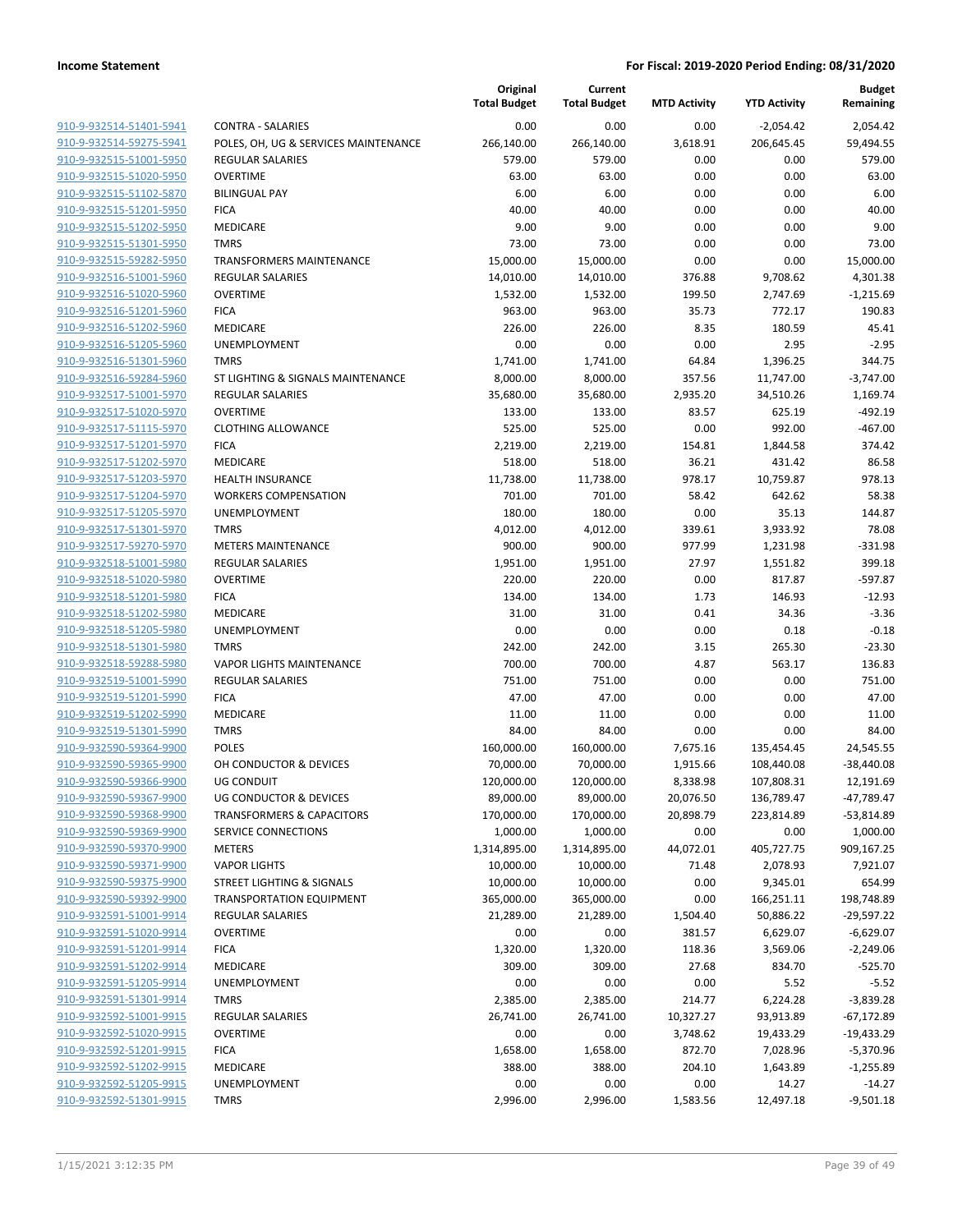| 910-9-932593-51001-9916                            |
|----------------------------------------------------|
| 910-9-932593-51020-9916                            |
| 910-9-932593-51201-9916                            |
| 910-9-932593-51202-9916                            |
| 910-9-932593-51205-9916                            |
| 910-9-932593-51301-9916                            |
| 910-9-932594-51001-9917                            |
| 910-9-932594-51020-9917                            |
| 910-9-932594-51201-9917                            |
| 910-9-932594-51202-9917                            |
| 910-9-932594-51205-9917                            |
| 910-9-932594-51301-9917                            |
| 910-9-932595-51001-9918                            |
| 910-9-932595-51020-9918                            |
| 910-9-932595-51201-9918                            |
| 910-9-932595-51202-9918                            |
| 910-9-932595-51205-9918                            |
| 910-9-932595-51301-9918                            |
| 910-9-932596-51001-9919                            |
| 910-9-932596-51020-9919                            |
| 910-9-932596-51201-9919                            |
| 910-9-932596-51202-9919                            |
| 910-9-932596-51205-9919                            |
| 910-9-932596-51301-9919                            |
| 910-9-932597-51001-9920                            |
| 910-9-932597-51020-9920                            |
| 910-9-932597-51201-9920                            |
| 910-9-932597-51202-9920                            |
| 910-9-932597-51205-9920                            |
| 910-9-932597-51301-9920                            |
| 910-9-932598-51001-9921                            |
| 910-9-932598-51201-9921                            |
| 910-9-932598-51202-9921                            |
| 910-9-932598-51301-9921                            |
| 910-9-932599-51001-9922                            |
| 910-9-932599-51201-9922                            |
| 910-9-932599-51202-9922<br>910-9-932599-51205-9922 |
| 910-9-932599-51301-9922                            |
| 910-9-970000-59111-9211                            |
| 910-9-970000-59187-921<br>1                        |
| 910-9-970000-59701-9040                            |
| 910-9-970000-59720-9705                            |
| 910-9-970000-59730-9250                            |
| 910-9-970000-59731-9250                            |
| 910-9-970000-59732-9250                            |
| 910-9-970000-59734-4210                            |
| 910-9-970000-59750-9260                            |
| 910-9-970000-59770-9997                            |
| 910-9-970000-59771-9997                            |
| <u>910-9-970000-59780-9240</u>                     |
| 910-9-970000-59781-9250                            |
| 910-9-990000-59901-9270                            |
| 910-9-990000-59902-9200                            |
| 910-9-990000-59903-4082                            |
| 910-9-990000-59912-9999                            |
| 910-9-990000-59926-9330                            |
| 910-9-990000-59927-9200                            |
| 910-9-990000-59928-9200                            |
|                                                    |

|                         |                               | Original<br><b>Total Budget</b> | Current<br><b>Total Budget</b> | <b>MTD Activity</b> | <b>YTD Activity</b> | <b>Budget</b><br>Remaining |
|-------------------------|-------------------------------|---------------------------------|--------------------------------|---------------------|---------------------|----------------------------|
| 910-9-932593-51001-9916 | <b>REGULAR SALARIES</b>       | 32,052.00                       | 32,052.00                      | 12,771.34           | 89,665.52           | $-57,613.52$               |
| 910-9-932593-51020-9916 | <b>OVERTIME</b>               | 0.00                            | 0.00                           | 779.58              | 15,804.23           | $-15,804.23$               |
| 910-9-932593-51201-9916 | <b>FICA</b>                   | 1,988.00                        | 1,988.00                       | 841.59              | 6,540.62            | $-4,552.62$                |
| 910-9-932593-51202-9916 | MEDICARE                      | 465.00                          | 465.00                         | 196.83              | 1,529.66            | $-1,064.66$                |
| 910-9-932593-51205-9916 | UNEMPLOYMENT                  | 0.00                            | 0.00                           | 0.00                | 12.63               | $-12.63$                   |
| 910-9-932593-51301-9916 | <b>TMRS</b>                   | 3,590.00                        | 3,590.00                       | 1,527.10            | 11,821.87           | $-8,231.87$                |
| 910-9-932594-51001-9917 | REGULAR SALARIES              | 14,509.00                       | 14,509.00                      | 4,572.86            | 51,566.05           | $-37,057.05$               |
| 910-9-932594-51020-9917 | <b>OVERTIME</b>               | 0.00                            | 0.00                           | 1,248.42            | 9,139.41            | $-9,139.41$                |
| 910-9-932594-51201-9917 | <b>FICA</b>                   | 900.00                          | 900.00                         | 360.92              | 3,768.18            | $-2,868.18$                |
| 910-9-932594-51202-9917 | MEDICARE                      | 211.00                          | 211.00                         | 84.40               | 881.25              | $-670.25$                  |
| 910-9-932594-51205-9917 | UNEMPLOYMENT                  | 0.00                            | 0.00                           | 0.00                | 1.40                | $-1.40$                    |
| 910-9-932594-51301-9917 | <b>TMRS</b>                   | 1,625.00                        | 1,625.00                       | 654.90              | 6,820.65            | $-5,195.65$                |
| 910-9-932595-51001-9918 | <b>REGULAR SALARIES</b>       | 1,336.00                        | 1,336.00                       | 565.68              | 3,764.13            | $-2,428.13$                |
| 910-9-932595-51020-9918 | <b>OVERTIME</b>               | 0.00                            | 0.00                           | 504.94              | 1,461.82            | $-1,461.82$                |
| 910-9-932595-51201-9918 | <b>FICA</b>                   | 83.00                           | 83.00                          | 66.38               | 326.88              | $-243.88$                  |
| 910-9-932595-51202-9918 | MEDICARE                      | 20.00                           | 20.00                          | 15.52               | 76.41               | $-56.41$                   |
| 910-9-932595-51205-9918 | UNEMPLOYMENT                  | 0.00                            | 0.00                           | 0.00                | 0.57                | $-0.57$                    |
| 910-9-932595-51301-9918 | <b>TMRS</b>                   | 151.00                          | 151.00                         | 120.43              | 591.27              | $-440.27$                  |
| 910-9-932596-51001-9919 | <b>REGULAR SALARIES</b>       | 671.00                          | 671.00                         | 1,911.11            | 14,916.86           | $-14,245.86$               |
| 910-9-932596-51020-9919 | <b>OVERTIME</b>               | 0.00                            | 0.00                           | 0.00                | 2,342.34            | $-2,342.34$                |
| 910-9-932596-51201-9919 | <b>FICA</b>                   | 43.00                           | 43.00                          | 118.49              | 1,083.56            | $-1,040.56$                |
| 910-9-932596-51202-9919 | MEDICARE                      | 10.00                           | 10.00                          | 27.71               | 253.42              | $-243.42$                  |
| 910-9-932596-51205-9919 | UNEMPLOYMENT                  | 0.00                            | 0.00                           | 0.00                | 1.55                | $-1.55$                    |
| 910-9-932596-51301-9919 | <b>TMRS</b>                   | 75.00                           | 75.00                          | 215.00              | 1,957.97            | $-1,882.97$                |
| 910-9-932597-51001-9920 | REGULAR SALARIES              | 2,225.00                        | 2,225.00                       | 728.75              | 7,586.33            | $-5,361.33$                |
| 910-9-932597-51020-9920 | <b>OVERTIME</b>               | 0.00                            | 0.00                           | 0.00                | 1,672.05            | $-1,672.05$                |
| 910-9-932597-51201-9920 | <b>FICA</b>                   | 139.00                          | 139.00                         | 48.05               | 582.61              | $-443.61$                  |
| 910-9-932597-51202-9920 | MEDICARE                      | 33.00                           | 33.00                          | 11.24               | 136.26              | $-103.26$                  |
| 910-9-932597-51205-9920 | UNEMPLOYMENT                  | 0.00                            | 0.00                           | 0.00                | 1.63                | $-1.63$                    |
| 910-9-932597-51301-9920 | <b>TMRS</b>                   | 250.00                          | 250.00                         | 87.18               | 1,053.21            | $-803.21$                  |
| 910-9-932598-51001-9921 | <b>REGULAR SALARIES</b>       | 158.00                          | 158.00                         | 66.25               | 292.99              | $-134.99$                  |
| 910-9-932598-51201-9921 | <b>FICA</b>                   | 10.00                           | 10.00                          | 4.11                | 18.17               | $-8.17$                    |
| 910-9-932598-51202-9921 | MEDICARE                      | 3.00                            | 3.00                           | 0.96                | 4.25                | $-1.25$                    |
| 910-9-932598-51301-9921 | <b>TMRS</b>                   | 19.00                           | 19.00                          | 7.46                | 32.88               | $-13.88$                   |
| 910-9-932599-51001-9922 | <b>REGULAR SALARIES</b>       | 295.00                          | 295.00                         | 0.00                | 167.88              | 127.12                     |
| 910-9-932599-51201-9922 | <b>FICA</b>                   | 19.00                           | 19.00                          | 0.00                | 10.41               | 8.59                       |
| 910-9-932599-51202-9922 | MEDICARE                      | 4.00                            | 4.00                           | 0.00                | 2.43                | 1.57                       |
| 910-9-932599-51205-9922 | UNEMPLOYMENT                  | 0.00                            | 0.00                           | 0.00                | 0.06                | $-0.06$                    |
| 910-9-932599-51301-9922 | <b>TMRS</b>                   | 34.00                           | 34.00                          | 0.00                | 18.68               | 15.32                      |
| 910-9-970000-59111-9211 | MISCELLANEOUS OFFICE EXPENSES | 0.00                            | 0.00                           | 0.00                | 1,700.29            | $-1,700.29$                |
| 910-9-970000-59187-9211 | <b>EMPLOYEE RELATIONS</b>     | 25,000.00                       | 25,000.00                      | 62.93               | 16,423.64           | 8,576.36                   |
| 910-9-970000-59701-9040 | <b>BAD DEBT</b>               | 10,000.00                       | 10,000.00                      | 0.00                | 0.00                | 10,000.00                  |
| 910-9-970000-59720-9705 | <b>BANK FEES</b>              | 15,000.00                       | 15,000.00                      | 517.66              | 7,959.29            | 7,040.71                   |
| 910-9-970000-59730-9250 | <b>INVENTORY LOSS/GAIN</b>    | 1,000.00                        | 1,000.00                       | $-2,684.94$         | $-62,450.12$        | 63,450.12                  |
| 910-9-970000-59731-9250 | <b>GASOLINE LOSSES/GAINS</b>  | 500.00                          | 500.00                         | 154.62              | 617.30              | $-117.30$                  |
| 910-9-970000-59732-9250 | FUEL OIL LOSSES/GAINS         | 500.00                          | 500.00                         | 0.00                | $-729.09$           | 1,229.09                   |
| 910-9-970000-59734-4210 | ASSET DISPOSAL LOSSES/GAINS   | 1,000.00                        | 1,000.00                       | 0.00                | 0.00                | 1,000.00                   |
| 910-9-970000-59750-9260 | <b>ACCRUED PTO PAY</b>        | 125,000.00                      | 125,000.00                     | 4,497.81            | 110,940.05          | 14,059.95                  |
| 910-9-970000-59770-9997 | CONTINGENCY                   | 350,000.00                      | 350,000.00                     | 435.55              | 32,033.01           | 317,966.99                 |
| 910-9-970000-59771-9997 | PAYROLL CONTINGENCY           | 125,000.00                      | 125,000.00                     | 0.00                | 0.00                | 125,000.00                 |
| 910-9-970000-59780-9240 | PROPERTY INSURANCE            | 186,210.00                      | 186,210.00                     | 0.00                | 192,041.01          | $-5,831.01$                |
| 910-9-970000-59781-9250 | LIABILITY INSURANCE           | 81,728.00                       | 81,728.00                      | 0.00                | 97,923.98           | $-16, 195.98$              |
| 910-9-990000-59901-9270 | XFER to COG - FRANCHISE FEES  | 2,891,383.00                    | 2,891,383.00                   | 0.00                | 1,676,224.01        | 1,215,158.99               |
| 910-9-990000-59902-9200 | XFER to COG- ADMIN EXPENSES   | 274,025.00                      | 274,025.00                     | 22,835.42           | 251,189.62          | 22,835.38                  |
| 910-9-990000-59903-4082 | XFER to COG - PILOT           | 336,332.00                      | 336,332.00                     | 0.00                | 336,332.28          | $-0.28$                    |
| 910-9-990000-59912-9999 | XFER TO 912 - DEBT SERVICE    | 7,843,475.00                    | 7,843,475.00                   | 653,622.92          | 7,189,852.12        | 653,622.88                 |
| 910-9-990000-59926-9330 | XFER to COG - GARAGE          | 62,883.00                       | 62,883.00                      | 5,240.25            | 57,642.75           | 5,240.25                   |
| 910-9-990000-59927-9200 | XFER to COG - INSURANCE       | 15,223.00                       | 15,223.00                      | 1,268.58            | 13,954.38           | 1,268.62                   |
| 910-9-990000-59928-9200 | XFER to COG - IT              | 50,479.00                       | 50,479.00                      | 6,709.08            | 73,799.88           | $-23,320.88$               |
|                         |                               |                                 |                                |                     |                     |                            |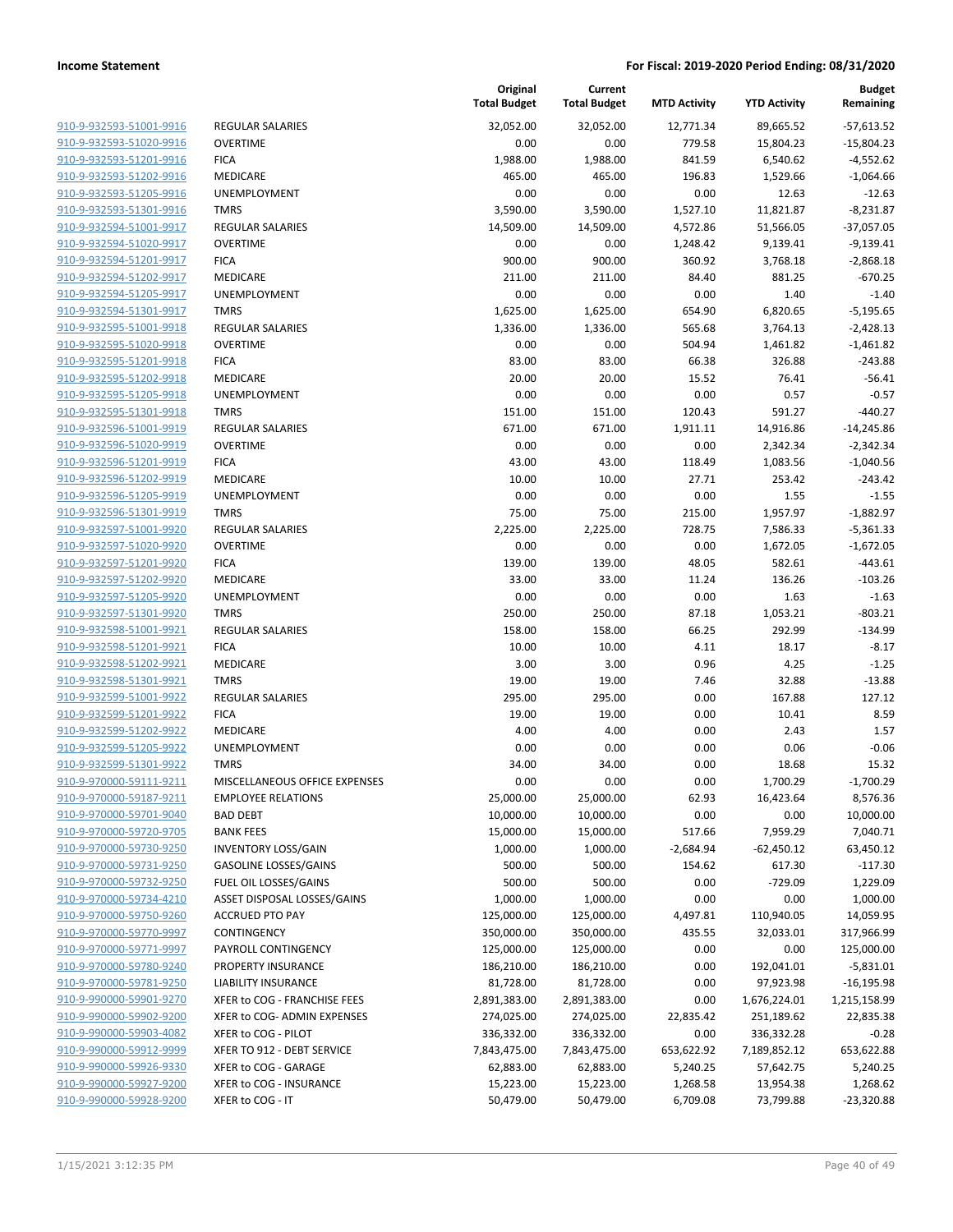|                                                    |                                                        |                       | Original                    | Current                     |                           |                             | <b>Budget</b>             |
|----------------------------------------------------|--------------------------------------------------------|-----------------------|-----------------------------|-----------------------------|---------------------------|-----------------------------|---------------------------|
|                                                    |                                                        |                       | <b>Total Budget</b>         | <b>Total Budget</b>         | <b>MTD Activity</b>       | <b>YTD Activity</b>         | Remaining                 |
| 910-9-990000-59930-9270                            | XFER to GBOD                                           | <b>Expense Total:</b> | 578,277.00<br>64,092,352.68 | 578,277.00<br>64,092,352.68 | 12,420.06<br>7,871,762.55 | 492,791.62<br>56,457,960.03 | 85,485.38<br>7,634,392.65 |
|                                                    |                                                        |                       |                             |                             |                           |                             |                           |
|                                                    | Fund: 910 - ELECTRIC OPERATING FUND Surplus (Deficit): |                       | 3,349,765.32                | 3,349,765.32                | 768,229.66                | 2,363,425.06                |                           |
| Fund: 911 - ELECTRIC DEBT REDUCTION<br>Revenue     |                                                        |                       |                             |                             |                           |                             |                           |
| 911-9-000000-49801-4190                            | <b>INTEREST INCOME</b>                                 |                       | 0.00                        | 0.00                        | $-8.36$                   | 85.05                       | $-85.05$                  |
|                                                    |                                                        | <b>Revenue Total:</b> | 0.00                        | 0.00                        | $-8.36$                   | 85.05                       | $-85.05$                  |
|                                                    | Fund: 911 - ELECTRIC DEBT REDUCTION Total:             |                       | 0.00                        | 0.00                        | $-8.36$                   | 85.05                       |                           |
| <b>Fund: 912 - ELECTRIC DEBT SERVICE</b>           |                                                        |                       |                             |                             |                           |                             |                           |
| Revenue                                            |                                                        |                       |                             |                             |                           |                             |                           |
| 912-9-000000-49710-4999                            | TRANFSER FROM GEUS 910 - ELECTRIC OP                   |                       | 7,843,475.00                | 7,843,475.00                | 653,622.92                | 7,189,852.12                | 653,622.88                |
|                                                    |                                                        | <b>Revenue Total:</b> | 7,843,475.00                | 7,843,475.00                | 653,622.92                | 7,189,852.12                | 653,622.88                |
| <b>Expense</b>                                     |                                                        |                       |                             |                             |                           |                             |                           |
| 912-9-980000-59801-9800                            | PAYING AGENT FEES                                      |                       | 900.00                      | 900.00                      | 0.00                      | 2,060.00                    | $-1,160.00$               |
| 912-9-980000-59810-9800                            | ARBITRAGE                                              |                       | 4,900.00                    | 4,900.00                    | 0.00                      | 0.00                        | 4,900.00                  |
| 912-9-980000-59811-9800                            | <b>CONTINUING DISCLOSURE</b>                           |                       | 1,000.00                    | 1,000.00                    | 0.00                      | 0.00                        | 1,000.00                  |
| 912-9-980000-59820-9800                            | <b>SURETY BOND</b>                                     |                       | 800.00                      | 800.00                      | 0.00                      | 0.00                        | 800.00                    |
| 912-9-980000-59862-9800                            | PRINCIPAL 2019A ISSUE                                  |                       | 1,935,000.00                | 1,935,000.00                | 0.00                      | 1,934,590.16                | 409.84                    |
| 912-9-980000-59863-4270                            | INTEREST 2019A ISSUE                                   |                       | 2,032,125.00                | 2,032,125.00                | 991,875.00                | 2,032,125.00                | 0.00                      |
| 912-9-980000-59864-9800                            | PRINCIPAL 2019B ISSUE                                  |                       | 3,525,000.00                | 3,525,000.00                | 0.00                      | $-1,250.00$                 | 3,526,250.00              |
| 912-9-980000-59865-4270                            | <b>INTEREST 2019B ISSUE</b>                            |                       | 343,750.00                  | 343,750.00                  | 127,875.00                | 255,750.00                  | 88,000.00                 |
|                                                    |                                                        | <b>Expense Total:</b> | 7,843,475.00                | 7,843,475.00                | 1,119,750.00              | 4,223,275.16                | 3,620,199.84              |
|                                                    | Fund: 912 - ELECTRIC DEBT SERVICE Surplus (Deficit):   |                       | 0.00                        | 0.00                        | -466,127.08               | 2,966,576.96                |                           |
| <b>Fund: 913 - ELECTRIC CONSTRUCTION FUND</b>      |                                                        |                       |                             |                             |                           |                             |                           |
| Revenue                                            |                                                        |                       |                             |                             |                           |                             |                           |
| 913-9-000000-49801-4190                            | <b>INTEREST INCOME</b>                                 |                       | 0.00                        | 0.00                        | $-100.09$                 | 1,020.07                    | $-1,020.07$               |
|                                                    |                                                        | <b>Revenue Total:</b> | 0.00                        | 0.00                        | $-100.09$                 | 1,020.07                    | $-1,020.07$               |
|                                                    |                                                        |                       |                             |                             |                           |                             |                           |
|                                                    | Fund: 913 - ELECTRIC CONSTRUCTION FUND Total:          |                       | 0.00                        | 0.00                        | $-100.09$                 | 1,020.07                    |                           |
| Fund: 950 - CABLE / INTERNET                       |                                                        |                       |                             |                             |                           |                             |                           |
| Revenue                                            |                                                        |                       |                             |                             |                           |                             |                           |
| 950-9-000000-48001-3950                            | <b>CABLE REVENUES</b>                                  |                       | 2,555,687.00                | 2,555,687.00                | 212,716.42                | 2,461,339.61                | 94,347.39                 |
| 950-9-000000-48002-3950                            | MOVIE PAY-PER-VIEW                                     |                       | 0.00                        | 0.00                        | 0.00                      | 1.37                        | $-1.37$                   |
| 950-9-000000-48003-3950                            | SET-TOP                                                |                       | 150,000.00                  | 150,000.00                  | 10,395.53                 | 124,657.94                  | 25,342.06                 |
| 950-9-000000-48030-3950                            | <b>CONTRACT CHANNELS</b>                               |                       | 9,600.00                    | 9,600.00                    | 0.00                      | $-9.21$                     | 9,609.21                  |
| 950-9-000000-48040-3950                            | <b>BROADCASTS</b>                                      |                       | 1,000.00                    | 1,000.00                    | 300.00                    | 2,196.67                    | $-1,196.67$               |
| 950-9-000000-48101-3950                            | <b>INTERNET REVENUES</b>                               |                       | 2,714,637.00                | 2,714,637.00                | 240,411.57                | 2,445,550.82                | 269,086.18                |
| 950-9-000000-48201-3950                            | LATE CHARGES                                           |                       | 60,000.00                   | 60,000.00                   | 0.00                      | 29,680.94                   | 30,319.06                 |
| 950-9-000000-48202-3950                            | <b>SERVICE CHARGES</b><br>LOST/DAMAGED EQUIPMENT       |                       | 40,000.00                   | 40,000.00                   | 2,679.80                  | 39,479.19                   | 520.81                    |
| 950-9-000000-48203-3950<br>950-9-000000-48301-3950 | <b>TRANSFER TO COG</b>                                 |                       | 30,000.00<br>278,046.00     | 30,000.00<br>278,046.00     | 2,865.00<br>21,467.26     | 28,670.00<br>237,150.43     | 1,330.00<br>40,895.57     |
| 950-9-000000-48307-3950                            | <b>TRANSFER TO GBOD</b>                                |                       | 55,609.00                   | 55,609.00                   | 4,299.39                  | 47,413.54                   | 8,195.46                  |
| 950-9-000000-48434-3950                            | <b>CHANNEL 34</b>                                      |                       | 1,500.00                    | 1,500.00                    | 99.60                     | 1,124.60                    | 375.40                    |
| 950-9-000000-48488-3950                            | <b>AD INSERTIONS</b>                                   |                       | 45,000.00                   | 45,000.00                   | 0.00                      | 26,375.27                   | 18,624.73                 |
| 950-9-000000-48498-3950                            | PRODUCTION REVENUES                                    |                       | 75.00                       | 75.00                       | 0.00                      | 0.00                        | 75.00                     |
| 950-9-000000-48501-3950                            | <b>CUSTOMER AID TO CONSTRUCTION</b>                    |                       | 1,000.00                    | 1,000.00                    | 0.00                      | 0.00                        | 1,000.00                  |
| 950-9-000000-48502-3950                            | <b>OTHER REIMBURSEMENTS</b>                            |                       | 500.00                      | 500.00                      | 0.00                      | 0.00                        | 500.00                    |
| 950-9-000000-48503-3950                            | FIBER MAINTENANCE FEES                                 |                       | 2,772.00                    | 2,772.00                    | 0.00                      | 0.00                        | 2,772.00                  |
| 950-9-000000-48801-4190                            | INTEREST INCOME                                        |                       | 16,000.00                   | 16,000.00                   | $-919.89$                 | 10,814.66                   | 5,185.34                  |
| 950-9-000000-48991-3950                            | <b>GEUS ELECTRIC PAYMENT FOR INTERNET</b>              |                       | 38,000.00                   | 38,000.00                   | 0.00                      | 38,000.00                   | 0.00                      |
| 950-9-000000-48993-3950                            | GEUS ELECTRIC PAYMENT FOR PUBLIC SVC                   |                       | 15,000.00                   | 15,000.00                   | 0.00                      | 15,000.00                   | 0.00                      |
| 950-9-000000-48994-3950                            | LEASE OF DARK FIBER                                    |                       | 210,857.00                  | 210,857.00                  | 0.00                      | 210,857.00                  | 0.00                      |
| 950-9-000000-48995-3950                            | <b>COLOCATION FOR SCADA &amp; PHONE SYSTEM</b>         |                       | 20,378.00                   | 20,378.00                   | 0.00                      | 20,378.00                   | 0.00                      |
|                                                    |                                                        | <b>Revenue Total:</b> | 6,245,661.00                | 6,245,661.00                | 494,314.68                | 5,738,680.83                | 506,980.17                |
| Expense                                            |                                                        |                       |                             |                             |                           |                             |                           |
| 950-9-951050-51001-8500<br>950-9-951050-51115-8500 | REGULAR SALARIES<br><b>CLOTHING ALLOWANCE</b>          |                       | 78,283.00<br>123.00         | 78,283.00<br>123.00         | 5,064.00<br>0.00          | 61,780.00<br>0.00           | 16,503.00<br>123.00       |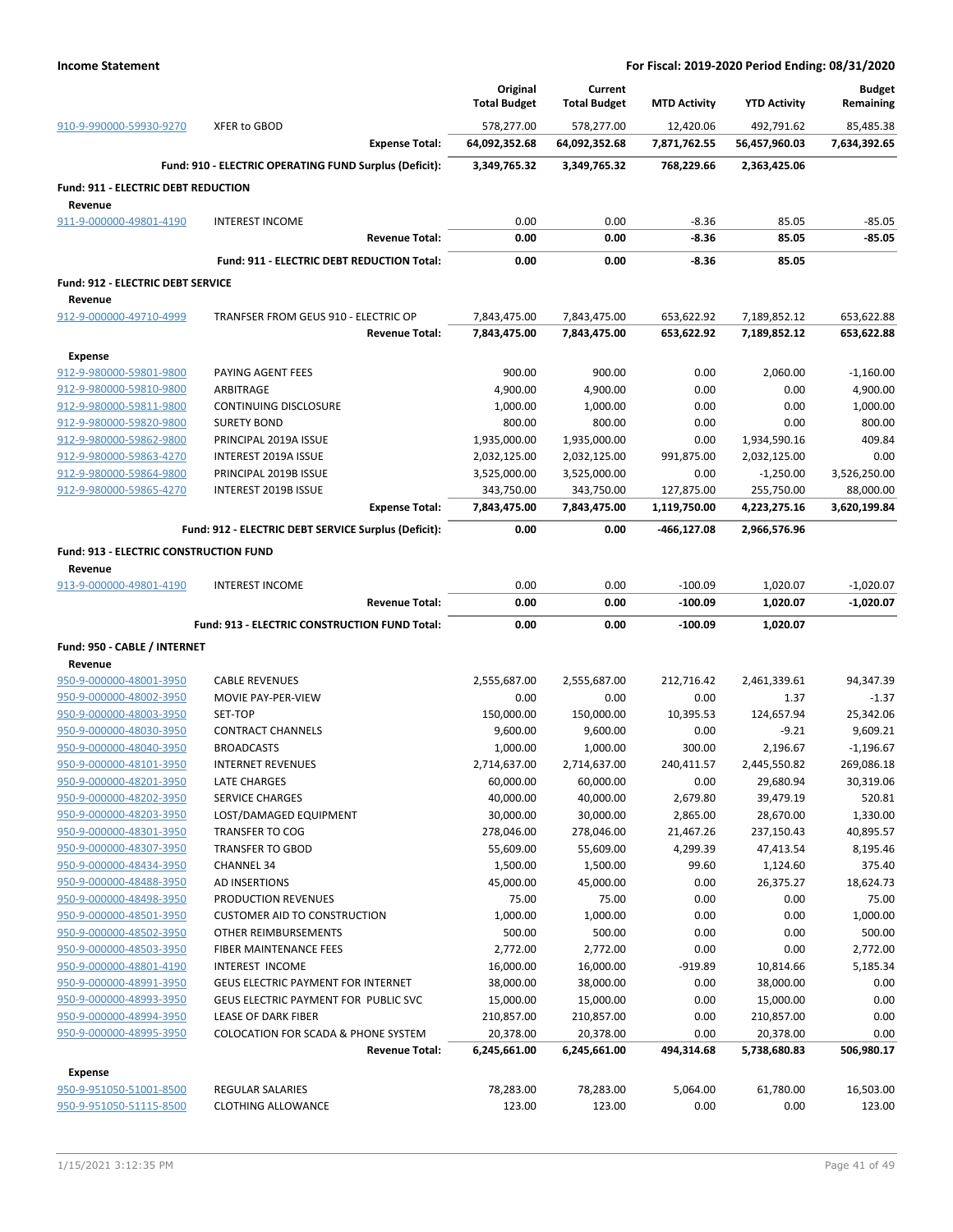| 950-9-951050-51116-8500                            |
|----------------------------------------------------|
| 950-9-951050-51117-8500                            |
| 950-9-951050-51201-8500                            |
| 950-9-951050-51202-8500                            |
| 950-9-951050-51203-8500                            |
| <u>950-9-951050-51204-8500</u>                     |
| 950-9-951050-51205-8500                            |
| 950-9-951050-51301-8500                            |
| 950-9-951050-59110-8500                            |
| 950-9-951050-59141-8500                            |
| 950-9-951050-59148-8500                            |
| 950-9-951050-59191-8500                            |
| 950-9-951051-51001-8510                            |
| 950-9-951051-51020-8510                            |
| 950-9-951051-51102-8510                            |
| 950-9-951051-51117-8510                            |
| 950-9-951051-51201-8510                            |
| 950-9-951051-51202-8510                            |
| 950-9-951051-51203-8510                            |
| 950-9-951051-51204-8510                            |
| 950-9-951051-51205-8510                            |
| 950-9-951051-51301-8510                            |
| 950-9-951051-59110-8510                            |
| 950-9-951051-59146-8510                            |
| 950-9-951051-59148-8510                            |
| 950-9-951051-59151-8510                            |
| 950-9-951051-59152-8510                            |
| 950-9-951051-59154-8510                            |
| 950-9-951051-59155-8510                            |
| 950-9-951052-51001-8520                            |
| 950-9-951052-51020-8520                            |
| 950-9-951052-51115-8520                            |
| 950-9-951052-51116-8520                            |
| 950-9-951052-51117-8520                            |
| 950-9-951052-51201-8520                            |
| 950-9-951052-51202-8520                            |
| 950-9-951052-51203-8520                            |
| 950-9-951052-51204-8520                            |
| 950-9-951052-51205-8520                            |
| 950-9-951052-51301-8520                            |
| 950-9-951052-59110-8520                            |
| 950-9-951052-59148-8520                            |
| 950-9-951052-59150-8520                            |
| 950-9-951053-51001-8530                            |
| 950-9-951053-51020-8530                            |
| 950-9-951053-51117-8530                            |
| 950-9-951053-51201-8530                            |
| 950-9-951053-51202-8530                            |
| 950-9-951053-51203-8530                            |
| 950-9-951053-51204-8530                            |
| 950-9-951053-51205-8530<br>950-9-951053-51301-8530 |
| 950-9-951053-59110-8530                            |
| 950-9-951053-59146-8530                            |
| 950-9-951053-59160-8530                            |
| 950-9-951053-59164-8530                            |
| 950-9-951054-51001-8540                            |
| 950-9-951054-51020-8540                            |
| 950-9-951054-51117-8540                            |
|                                                    |

|                         |                                | Original<br><b>Total Budget</b> | Current<br><b>Total Budget</b> | <b>MTD Activity</b> | <b>YTD Activity</b> | <b>Budget</b><br>Remaining |
|-------------------------|--------------------------------|---------------------------------|--------------------------------|---------------------|---------------------|----------------------------|
| 950-9-951050-51116-8500 | CAR ALLOWANCE                  | 975.00                          | 975.00                         | 150.00              | 1,800.00            | $-825.00$                  |
| 950-9-951050-51117-8500 | <b>CELL PHONE ALLOWANCE</b>    | 504.00                          | 504.00                         | 24.00               | 295.38              | 208.62                     |
| 950-9-951050-51201-8500 | <b>FICA</b>                    | 4,945.00                        | 4,945.00                       | 256.56              | 3,242.36            | 1,702.64                   |
| 950-9-951050-51202-8500 | MEDICARE                       | 1,157.00                        | 1,157.00                       | 60.00               | 758.32              | 398.68                     |
| 950-9-951050-51203-8500 | <b>HEALTH INSURANCE</b>        | 5,869.00                        | 5,869.00                       | 489.08              | 5,379.88            | 489.12                     |
| 950-9-951050-51204-8500 | <b>WORKERS COMPENSATION</b>    | 1,090.00                        | 1,090.00                       | 90.83               | 999.13              | 90.87                      |
| 950-9-951050-51205-8500 | UNEMPLOYMENT                   | 90.00                           | 90.00                          | 0.00                | 5.28                | 84.72                      |
| 950-9-951050-51301-8500 | <b>TMRS</b>                    | 8,935.00                        | 8,935.00                       | 589.28              | 7,151.08            | 1,783.92                   |
| 950-9-951050-59110-8500 | <b>GEUS OPERATIONS</b>         | 81,900.00                       | 81,900.00                      | 4,375.05            | 46,103.77           | 35,796.23                  |
| 950-9-951050-59141-8500 | <b>UTILITY BILLS</b>           | 69,600.00                       | 69,600.00                      | 7,075.35            | 78,996.59           | $-9,396.59$                |
| 950-9-951050-59148-8500 | <b>FUEL</b>                    | 10,000.00                       | 10,000.00                      | 825.34              | 6,717.01            | 3,282.99                   |
| 950-9-951050-59191-8500 | POLE USE                       | 30,000.00                       | 30,000.00                      | 0.00                | 30,000.00           | 0.00                       |
| 950-9-951051-51001-8510 | <b>REGULAR SALARIES</b>        | 66,914.00                       | 66,914.00                      | 5,310.40            | 63,427.03           | 3,486.97                   |
| 950-9-951051-51020-8510 | <b>OVERTIME</b>                | 4,826.00                        | 4,826.00                       | 24.67               | 1,202.17            | 3,623.83                   |
| 950-9-951051-51102-8510 | <b>BILINGUAL PAY</b>           | 0.00                            | 0.00                           | 46.16               | 530.84              | $-530.84$                  |
| 950-9-951051-51117-8510 | <b>CELL PHONE ALLOWANCE</b>    | 432.00                          | 432.00                         | 33.22               | 398.64              | 33.36                      |
| 950-9-951051-51201-8510 | <b>FICA</b>                    | 4,475.00                        | 4,475.00                       | 330.38              | 4,002.65            | 472.35                     |
| 950-9-951051-51202-8510 | MEDICARE                       | 1,046.00                        | 1,046.00                       | 77.26               | 936.08              | 109.92                     |
| 950-9-951051-51203-8510 | <b>HEALTH INSURANCE</b>        | 23,476.00                       | 23,476.00                      | 1,956.33            | 21,519.63           | 1,956.37                   |
| 950-9-951051-51204-8510 | <b>WORKERS COMPENSATION</b>    | 1,343.00                        | 1,343.00                       | 111.92              | 1,119.20            | 223.80                     |
| 950-9-951051-51205-8510 | UNEMPLOYMENT                   | 360.00                          | 360.00                         | 0.00                | 87.96               | 272.04                     |
| 950-9-951051-51301-8510 | <b>TMRS</b>                    | 8,085.00                        | 8,085.00                       | 609.13              | 7,339.14            | 745.86                     |
| 950-9-951051-59110-8510 | <b>GEUS OPERATIONS</b>         | 10,100.00                       | 9,900.00                       | 10.29               | 2,195.91            | 7,704.09                   |
| 950-9-951051-59146-8510 | TRAINING AND/OR TRAVEL         | 500.00                          | 500.00                         | 0.00                | 0.00                | 500.00                     |
| 950-9-951051-59148-8510 | <b>FUEL</b>                    | 0.00                            | 200.00                         | 0.00                | 50.45               | 149.55                     |
| 950-9-951051-59151-8510 | <b>BASIC PROGRAM EXPENSE</b>   | 2,711,543.00                    | 2,711,543.00                   | 187,533.89          | 1,990,903.15        | 720,639.85                 |
| 950-9-951051-59152-8510 | PREMIUM PROGRAM EXPENSE        | 66,000.00                       | 66,000.00                      | 5,270.57            | 53,002.36           | 12,997.64                  |
| 950-9-951051-59154-8510 | <b>TIVO Fees</b>               | 29,365.00                       | 29,365.00                      | 2,328.50            | 23,120.60           | 6,244.40                   |
| 950-9-951051-59155-8510 | OTHER PROGRAM EXPENSE          | 7,500.00                        | 7,500.00                       | 1,365.62            | 2,581.23            | 4,918.77                   |
| 950-9-951052-51001-8520 | <b>REGULAR SALARIES</b>        | 57,398.00                       | 57,398.00                      | 5,223.20            | 62,340.98           | $-4,942.98$                |
| 950-9-951052-51020-8520 | <b>OVERTIME</b>                | 0.00                            | 0.00                           | 0.00                | 226.08              | $-226.08$                  |
| 950-9-951052-51115-8520 | <b>CLOTHING ALLOWANCE</b>      | 123.00                          | 123.00                         | 0.00                | 0.00                | 123.00                     |
| 950-9-951052-51116-8520 | <b>CAR ALLOWANCE</b>           | 975.00                          | 975.00                         | 0.00                | 0.00                | 975.00                     |
| 950-9-951052-51117-8520 | <b>CELL PHONE ALLOWANCE</b>    | 216.00                          | 216.00                         | 31.36               | 354.18              | $-138.18$                  |
| 950-9-951052-51201-8520 | <b>FICA</b>                    | 3,632.00                        | 3,632.00                       | 325.78              | 3,901.06            | $-269.06$                  |
| 950-9-951052-51202-8520 | <b>MEDICARE</b>                | 850.00                          | 850.00                         | 76.20               | 912.44              | $-62.44$                   |
| 950-9-951052-51203-8520 | <b>HEALTH INSURANCE</b>        | 5,869.00                        | 5,869.00                       | 489.08              | 5,379.88            | 489.12                     |
| 950-9-951052-51204-8520 | <b>WORKERS COMPENSATION</b>    | 1,090.00                        | 1,090.00                       | 90.83               | 999.13              | 90.87                      |
| 950-9-951052-51205-8520 | UNEMPLOYMENT                   | 90.00                           | 90.00                          | 13.16               | 19.14               | 70.86                      |
| 950-9-951052-51301-8520 | <b>TMRS</b>                    | 6,563.00                        | 6,563.00                       | 591.14              | 7,043.14            | -480.14                    |
| 950-9-951052-59110-8520 | <b>GEUS OPERATIONS</b>         | 105,760.00                      | 98,760.00                      | 2,461.08            | 46,800.22           | 51,959.78                  |
| 950-9-951052-59148-8520 | <b>FUEL</b>                    | 0.00                            | 7,000.00                       | 825.33              | 6,717.01            | 282.99                     |
| 950-9-951052-59150-8520 | ISP SERVICE EXPENSE            | 732,640.00                      | 732,640.00                     | 60,605.84           | 671,353.79          | 61,286.21                  |
| 950-9-951053-51001-8530 | REGULAR SALARIES               | 111,608.00                      | 111,608.00                     | 3,966.40            | 47,409.25           | 64,198.75                  |
| 950-9-951053-51020-8530 | <b>OVERTIME</b>                | 3,719.00                        | 3,719.00                       | 9.37                | 356.12              | 3,362.88                   |
| 950-9-951053-51117-8530 | <b>CELL PHONE ALLOWANCE</b>    | 909.00                          | 909.00                         | 33.22               | 398.64              | 510.36                     |
| 950-9-951053-51201-8530 | <b>FICA</b><br><b>MEDICARE</b> | 7,207.00                        | 7,207.00                       | 245.02              | 2,956.56            | 4,250.44                   |
| 950-9-951053-51202-8530 |                                | 1,685.00                        | 1,685.00                       | 57.30               | 691.41              | 993.59                     |
| 950-9-951053-51203-8530 | <b>HEALTH INSURANCE</b>        | 17,607.00                       | 17,607.00                      | 1,467.25            | 16,139.75           | 1,467.25                   |
| 950-9-951053-51204-8530 | <b>WORKERS COMPENSATION</b>    | 1,631.00                        | 1,631.00                       | 135.92              | 1,607.04            | 23.96                      |
| 950-9-951053-51205-8530 | <b>UNEMPLOYMENT</b>            | 270.00                          | 270.00                         | 0.00                | 9.00                | 261.00                     |
| 950-9-951053-51301-8530 | <b>TMRS</b>                    | 13,021.00                       | 13,021.00                      | 451.01              | 5,391.70            | 7,629.30                   |
| 950-9-951053-59110-8530 | <b>GEUS OPERATIONS</b>         | 6,840.00                        | 6,840.00                       | 102.00              | 5,932.00            | 908.00                     |
| 950-9-951053-59146-8530 | TRAINING AND/OR TRAVEL         | 3,500.00                        | 3,500.00                       | 150.00              | 313.30              | 3,186.70                   |
| 950-9-951053-59160-8530 | ADVERTISING                    | 26,300.00                       | 26,300.00                      | 769.99              | 14,714.40           | 11,585.60                  |
| 950-9-951053-59164-8530 | <b>CONSUMER INFORMATION</b>    | 3,500.00                        | 3,500.00                       | 0.00                | 0.00                | 3,500.00                   |
| 950-9-951054-51001-8540 | REGULAR SALARIES               | 83,788.00                       | 83,788.00                      | 8,781.72            | 114,102.78          | $-30,314.78$               |
| 950-9-951054-51020-8540 | <b>OVERTIME</b>                | 6,042.00                        | 6,042.00                       | 20.62               | 1,378.60            | 4,663.40                   |
| 950-9-951054-51117-8540 | <b>CELL PHONE ALLOWANCE</b>    | 216.00                          | 216.00                         | 24.46               | 297.91              | $-81.91$                   |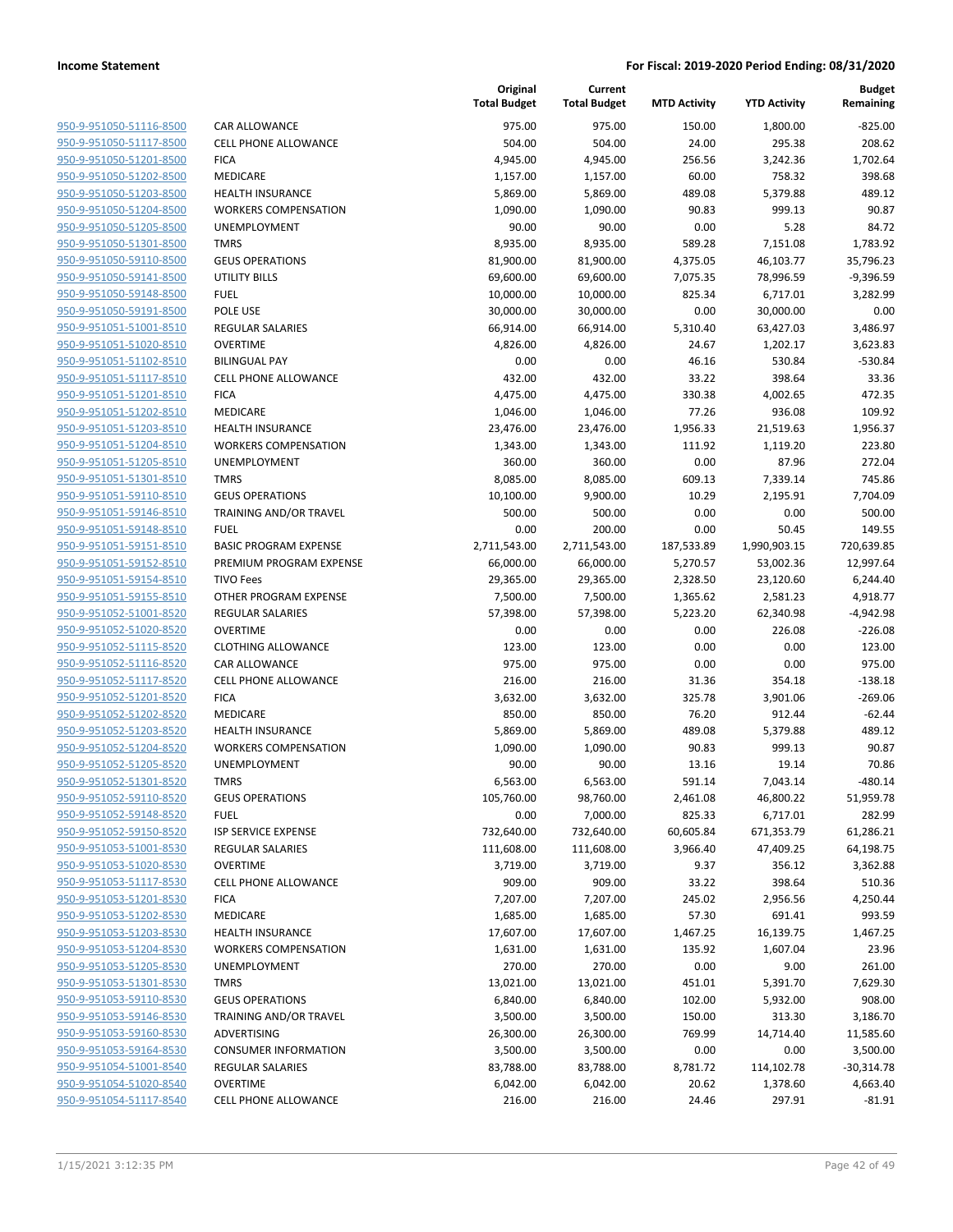|                                                    |                                                                | Original<br><b>Total Budget</b> | Current<br><b>Total Budget</b> | <b>MTD Activity</b> | <b>YTD Activity</b>   | <b>Budget</b><br>Remaining |
|----------------------------------------------------|----------------------------------------------------------------|---------------------------------|--------------------------------|---------------------|-----------------------|----------------------------|
| 950-9-951054-51201-8540                            | <b>FICA</b>                                                    | 5,569.00                        | 5,569.00                       | 514.31              | 6,708.00              | $-1,139.00$                |
| 950-9-951054-51202-8540                            | <b>MEDICARE</b>                                                | 1,303.00                        | 1,303.00                       | 120.28              | 1,568.80              | $-265.80$                  |
| 950-9-951054-51203-8540                            | <b>HEALTH INSURANCE</b>                                        | 35,214.00                       | 35,214.00                      | 2,934.50            | 32,279.50             | 2,934.50                   |
| 950-9-951054-51204-8540                            | <b>WORKERS COMPENSATION</b>                                    | 1,409.00                        | 1,409.00                       | 117.42              | 1,291.62              | 117.38                     |
| 950-9-951054-51205-8540                            | UNEMPLOYMENT                                                   | 540.00                          | 540.00                         | 0.00                | 123.63                | 416.37                     |
| 950-9-951054-51301-8540                            | <b>TMRS</b>                                                    | 10,063.00                       | 10,063.00                      | 993.01              | 12,956.16             | $-2,893.16$                |
| 950-9-951054-59110-8540                            | <b>GEUS OPERATIONS</b>                                         | 8,000.00                        | 8,000.00                       | 592.46              | 5,764.98              | 2,235.02                   |
| 950-9-951055-51001-8550                            | <b>REGULAR SALARIES</b>                                        | 97,789.00                       | 97,789.00                      | 13,288.60           | 152,342.45            | $-54,553.45$               |
| 950-9-951055-51020-8550                            | <b>OVERTIME</b>                                                | 2,067.00                        | 2,067.00                       | 154.42              | 3,386.46              | $-1,319.46$                |
| 950-9-951055-51115-8550                            | <b>CLOTHING ALLOWANCE</b>                                      | 42.00                           | 42.00                          | 0.00                | 0.69                  | 41.31                      |
| 950-9-951055-51116-8550                            | <b>CAR ALLOWANCE</b>                                           | 1,400.00                        | 1,400.00                       | 0.00                | 0.00                  | 1,400.00                   |
| 950-9-951055-51117-8550                            | <b>CELL PHONE ALLOWANCE</b>                                    | 287.00                          | 287.00                         | 46.56               | 538.63                | $-251.63$                  |
| 950-9-951055-51201-8550                            | <b>FICA</b>                                                    | 5,470.00                        | 5,470.00                       | 836.35              | 9,053.32              | $-3,583.32$                |
| 950-9-951055-51202-8550                            | MEDICARE                                                       | 1,472.00                        | 1,472.00                       | 195.60              | 2,265.87              | $-793.87$                  |
| 950-9-951055-51203-8550                            | <b>HEALTH INSURANCE</b>                                        | 2,935.00                        | 2,935.00                       | 244.58              | 2,690.38              | 244.62                     |
| 950-9-951055-51204-8550                            | <b>WORKERS COMPENSATION</b>                                    | 337.00                          | 337.00                         | 28.08               | 308.88                | 28.12                      |
| 950-9-951055-51205-8550                            | UNEMPLOYMENT                                                   | 45.00                           | 45.00                          | 1.85                | 72.44                 | $-27.44$                   |
| 950-9-951055-51301-8550                            | <b>TMRS</b>                                                    | 11,375.00                       | 11,375.00                      | 1,517.59            | 17,501.92             | $-6,126.92$                |
| 950-9-951055-59110-8550                            | <b>GEUS OPERATIONS</b>                                         | 6,100.00                        | 6,100.00                       | 203.47              | 19,615.56             | $-13,515.56$               |
| 950-9-951055-59112-8550                            | <b>SAFETY</b>                                                  | 2,480.00                        | 2,480.00                       | 0.00                | 2,396.20              | 83.80                      |
| 950-9-951055-59158-8550                            | C/I BILLING                                                    | 44,500.00                       | 44,500.00                      | 0.00                | 42,700.41             | 1,799.59                   |
| 950-9-951060-51001-8600                            | REGULAR SALARIES                                               | 189,697.00                      | 189,697.00                     | 15,677.89           | 186,594.40            | 3,102.60                   |
| 950-9-951060-51010-8600                            | PART TIME REGULAR                                              | 16,110.00                       | 16,110.00                      | 0.00                | 0.00                  | 16,110.00                  |
| 950-9-951060-51020-8600                            | <b>OVERTIME</b>                                                | 11,275.00                       | 11,275.00                      | 640.12              | 8,867.54              | 2,407.46                   |
| 950-9-951060-51115-8600                            | <b>CLOTHING ALLOWANCE</b>                                      | 2,079.00                        | 2,079.00                       | 3,370.85            | 3,812.69              | $-1,733.69$                |
| 950-9-951060-51116-8600                            | <b>CAR ALLOWANCE</b>                                           | 1,950.00                        | 1,950.00                       | 300.00              | 3,600.00              | $-1,650.00$                |
| 950-9-951060-51117-8600                            | <b>CELL PHONE ALLOWANCE</b>                                    | 1,512.00                        | 1,512.00                       | 116.30              | 1,395.60              | 116.40                     |
| 950-9-951060-51201-8600                            | <b>FICA</b>                                                    | 13,666.00                       | 13,666.00                      | 894.23              | 10,878.88             | 2,787.12                   |
| 950-9-951060-51202-8600                            | MEDICARE                                                       | 3,196.00                        | 3,196.00                       | 209.13              | 2,544.25              | 651.75                     |
| 950-9-951060-51203-8600                            | <b>HEALTH INSURANCE</b>                                        | 41,083.00                       | 41,083.00                      | 3,423.58            | 37,659.38             | 3,423.62                   |
| 950-9-951060-51204-8600                            | <b>WORKERS COMPENSATION</b>                                    | 3,420.00                        | 3,420.00                       | 285.00              | 3,135.00              | 285.00                     |
| 950-9-951060-51205-8600                            | UNEMPLOYMENT                                                   | 810.00                          | 810.00                         | 8.50                | 83.25                 | 726.75                     |
| 950-9-951060-51301-8600                            | <b>TMRS</b>                                                    | 24,692.00                       | 24,692.00                      | 1,821.76            | 21,716.85             | 2,975.15                   |
| 950-9-951060-59201-8600                            | <b>BUILDINGS MAINTENANCE</b>                                   | 23,550.00                       | 23,550.00                      | 750.00              | 15,592.75             | 7,957.25                   |
| 950-9-951060-59205-8600                            | <b>EQUIPMENT MAINTENANCE</b><br><b>CABLE PLANT MAINTENANCE</b> | 20,000.00                       | 20,000.00                      | 314.61<br>0.00      | 10,724.18             | 9,275.82                   |
| 950-9-951060-59231-8600<br>950-9-951060-59235-8600 | FIBER OPTICS PLANT MAINTENANCE                                 | 22,500.00<br>20,000.00          | 22,500.00<br>20,000.00         | 0.00                | 4,308.51<br>25,559.26 | 18,191.49<br>$-5,559.26$   |
| 950-9-951061-51001-8610                            | <b>REGULAR SALARIES</b>                                        | 189,697.00                      | 189,697.00                     | 15,677.87           | 186,594.17            | 3,102.83                   |
| 950-9-951061-51020-8610                            | <b>OVERTIME</b>                                                | 11,275.00                       | 11,275.00                      | 639.70              | 8,861.59              | 2,413.41                   |
| 950-9-951061-51115-8610                            | <b>CLOTHING ALLOWANCE</b>                                      | 2,079.00                        | 2,079.00                       | 3,370.83            | 3,812.67              | $-1,733.67$                |
| 950-9-951061-51116-8610                            | CAR ALLOWANCE                                                  | 1,950.00                        | 1,950.00                       | 0.00                | 0.00                  | 1,950.00                   |
| 950-9-951061-51117-8610                            | <b>CELL PHONE ALLOWANCE</b>                                    | 1,512.00                        | 1,512.00                       | 116.24              | 1,394.88              | 117.12                     |
| 950-9-951061-51201-8610                            | <b>FICA</b>                                                    | 12,667.00                       | 12,667.00                      | 982.20              | 11,840.33             | 826.67                     |
| 950-9-951061-51202-8610                            | MEDICARE                                                       | 2,962.00                        | 2,962.00                       | 229.71              | 2,769.09              | 192.91                     |
| 950-9-951061-51203-8610                            | <b>HEALTH INSURANCE</b>                                        | 52,821.00                       | 52,821.00                      | 4,401.75            | 48,419.25             | 4,401.75                   |
| 950-9-951061-51204-8610                            | <b>WORKERS COMPENSATION</b>                                    | 5,038.00                        | 5,038.00                       | 419.83              | 4,618.13              | 419.87                     |
| 950-9-951061-51205-8610                            | UNEMPLOYMENT                                                   | 810.00                          | 810.00                         | 8.10                | 79.41                 | 730.59                     |
| 950-9-951061-51301-8610                            | <b>TMRS</b>                                                    | 22,887.00                       | 22,887.00                      | 1,787.96            | 21,313.01             | 1,573.99                   |
| 950-9-951061-59205-8610                            | <b>EQUIPMENT MAINTENANCE</b>                                   | 100.00                          | 100.00                         | 0.00                | 0.00                  | 100.00                     |
| 950-9-951061-59233-8610                            | INTERNET PLANT MAINTENANCE                                     | 6,000.00                        | 6,000.00                       | 0.00                | 0.00                  | 6,000.00                   |
| 950-9-951090-59510-9900                            | HEADEND, TRUNK & DISTRIBUTION SYSTEM                           | 100,000.00                      | 100,000.00                     | 77.96               | 22,692.17             | 77,307.83                  |
| 950-9-951090-59511-9900                            | HEADEND EQUIPMENT                                              | 95,000.00                       | 95,000.00                      | 0.00                | 38,353.65             | 56,646.35                  |
| 950-9-951090-59512-9900                            | <b>DROPS</b>                                                   | 100,000.00                      | 100,000.00                     | 8,552.31            | 143,395.41            | $-43,395.41$               |
| 950-9-951090-59591-9900                            | FURNITURE & OFFICE EQUIPMENT                                   | 5,900.00                        | 5,900.00                       | 0.00                | 4,714.11              | 1,185.89                   |
| 950-9-951091-51001-9958                            | REGULAR SALARIES                                               | 25,665.00                       | 25,665.00                      | 2,168.06            | 25,557.70             | 107.30                     |
| 950-9-951091-51020-9958                            | <b>OVERTIME</b>                                                | 3,979.00                        | 3,979.00                       | 201.20              | 2,392.94              | 1,586.06                   |
| 950-9-951091-51201-9958                            | <b>FICA</b>                                                    | 1,864.00                        | 1,864.00                       | 148.13              | 1,747.77              | 116.23                     |
| 950-9-951091-51202-9958                            | MEDICARE                                                       | 434.00                          | 434.00                         | 34.64               | 408.76                | 25.24                      |
| 950-9-951091-51205-9958                            | UNEMPLOYMENT                                                   | 0.00                            | 0.00                           | 0.00                | 4.88                  | $-4.88$                    |
|                                                    |                                                                |                                 |                                |                     |                       |                            |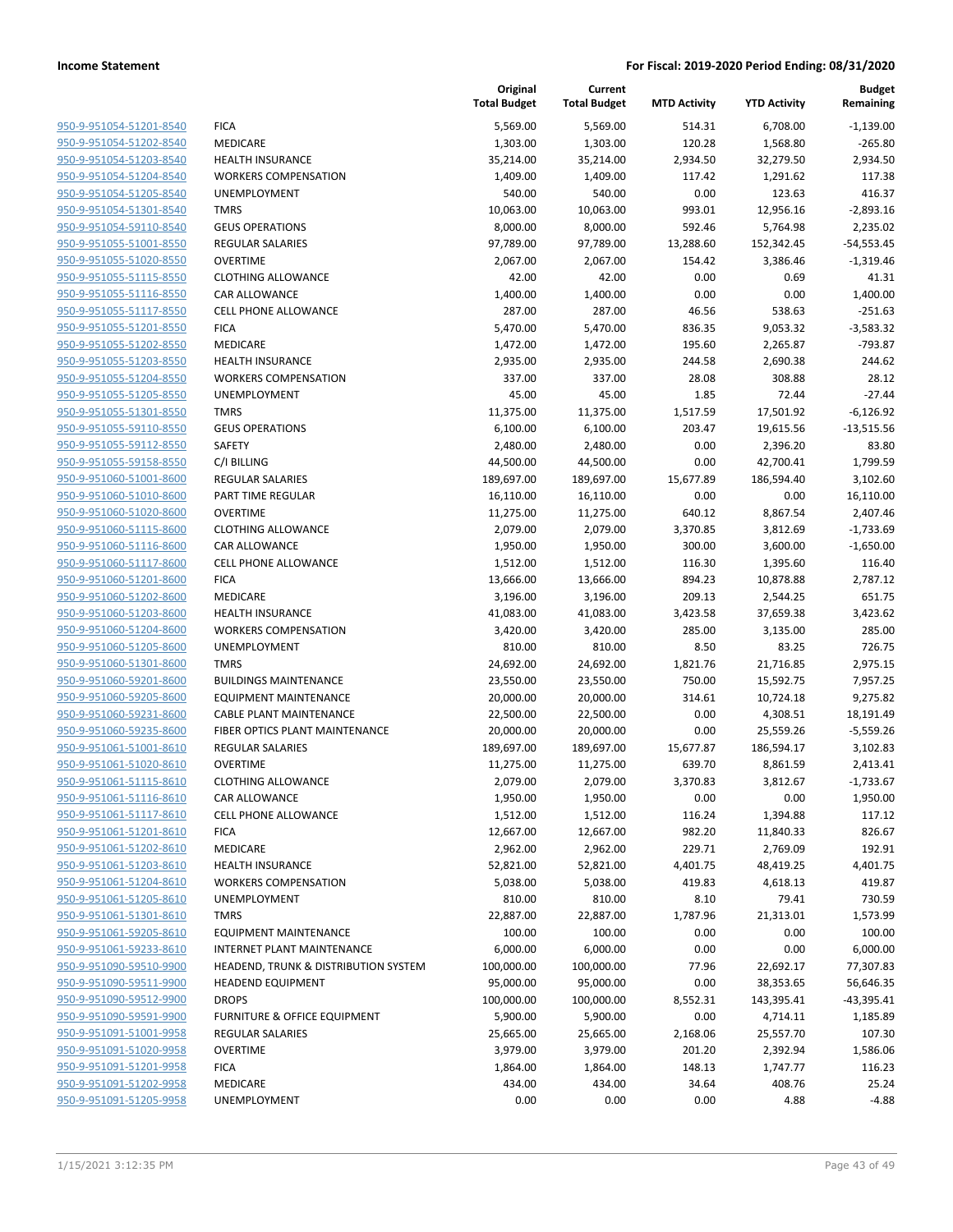|                         |                                                 | Original<br><b>Total Budget</b> | Current<br><b>Total Budget</b> | <b>MTD Activity</b> | <b>YTD Activity</b> | <b>Budget</b><br>Remaining |
|-------------------------|-------------------------------------------------|---------------------------------|--------------------------------|---------------------|---------------------|----------------------------|
| 950-9-951091-51301-9958 | <b>TMRS</b>                                     | 3,350.00                        | 3,350.00                       | 268.79              | 3,156.33            | 193.67                     |
| 950-9-970000-59720-9705 | <b>CREDIT CARD &amp; BANK FEES</b>              | 15,000.00                       | 15,000.00                      | 905.02              | 11,804.81           | 3,195.19                   |
| 950-9-970000-59730-9250 | <b>INVENTORY LOSS/GAIN</b>                      | 1,000.00                        | 1,000.00                       | 0.00                | $-36.40$            | 1,036.40                   |
| 950-9-970000-59734-4210 | ASSET DISPOSAL LOSSES/GAINS                     | 1,000.00                        | 1,000.00                       | 0.00                | 0.00                | 1,000.00                   |
| 950-9-970000-59750-9260 | <b>ACCRUED PTO PAY</b>                          | 5,000.00                        | 5,000.00                       | 0.00                | 0.00                | 5,000.00                   |
| 950-9-970000-59770-9970 | <b>CONTINGENCY</b>                              | 50,000.00                       | 50,000.00                      | 0.00                | 344.28              | 49,655.72                  |
| 950-9-970000-59771-9970 | PAYROLL CONTINGENCY                             | 11,800.00                       | 11,800.00                      | 0.00                | 0.00                | 11,800.00                  |
| 950-9-970000-59780-9240 | PROPERTY INSURANCE                              | 15,201.00                       | 15,201.00                      | 0.00                | 16,183.71           | $-982.71$                  |
| 950-9-970000-59781-9250 | <b>LIABILITY INSURANCE</b>                      | 13,142.00                       | 13,142.00                      | 0.00                | 14,319.76           | $-1,177.76$                |
| 950-9-990000-59901-9270 | TRANSFER to COG - FRANCHISE FEES                | 280,375.00                      | 280,375.00                     | 0.00                | 210,716.11          | 69,658.89                  |
| 950-9-990000-59902-9200 | TRANSFER to COG - ADMIN EXPENSES                | 52,638.00                       | 52,638.00                      | 4,386.50            | 48,251.50           | 4,386.50                   |
| 950-9-990000-59903-4082 | TRANSFER to COG - PILOT                         | 40,937.00                       | 40,937.00                      | 0.00                | 40,936.89           | 0.11                       |
| 950-9-990000-59926-9330 | TRANSFER to COG - GARAGE                        | 12,622.00                       | 12,622.00                      | 1,051.83            | 11,570.13           | 1,051.87                   |
| 950-9-990000-59927-9200 | TRANSFER to COG - INSURANCE                     | 2,993.00                        | 2,993.00                       | 249.42              | 2,743.62            | 249.38                     |
| 950-9-990000-59928-9200 | XFER to COG - IT                                | 9,986.00                        | 9,986.00                       | 1,234.67            | 13,581.37           | $-3,595.37$                |
| 950-9-990000-59930-9270 | <b>TRANSFER to GBOD</b>                         | 56,075.00                       | 56,075.00                      | 0.00                | 42,143.22           | 13,931.78                  |
| 950-9-990000-59954-8559 | <b>TRANSFER TO 910 - BILLING</b>                | 61,828.00                       | 61,828.00                      | 5,152.33            | 56,675.63           | 5,152.37                   |
| 950-9-990000-59955-8559 | TRANSFER TO 910 - CASHIERING                    | 78,306.00                       | 78,306.00                      | 6,525.50            | 71,780.50           | 6,525.50                   |
|                         | <b>Expense Total:</b>                           | 6,420,315.00                    | 6,420,315.00                   | 419,146.71          | 5,156,571.17        | 1,263,743.83               |
|                         | Fund: 950 - CABLE / INTERNET Surplus (Deficit): | $-174,654.00$                   | $-174,654.00$                  | 75,167.97           | 582,109.66          |                            |
|                         | <b>Total Surplus (Deficit):</b>                 | 3,395,325.48                    | 1,963,809.63                   | -590,098.94         | 32,610,841.94       |                            |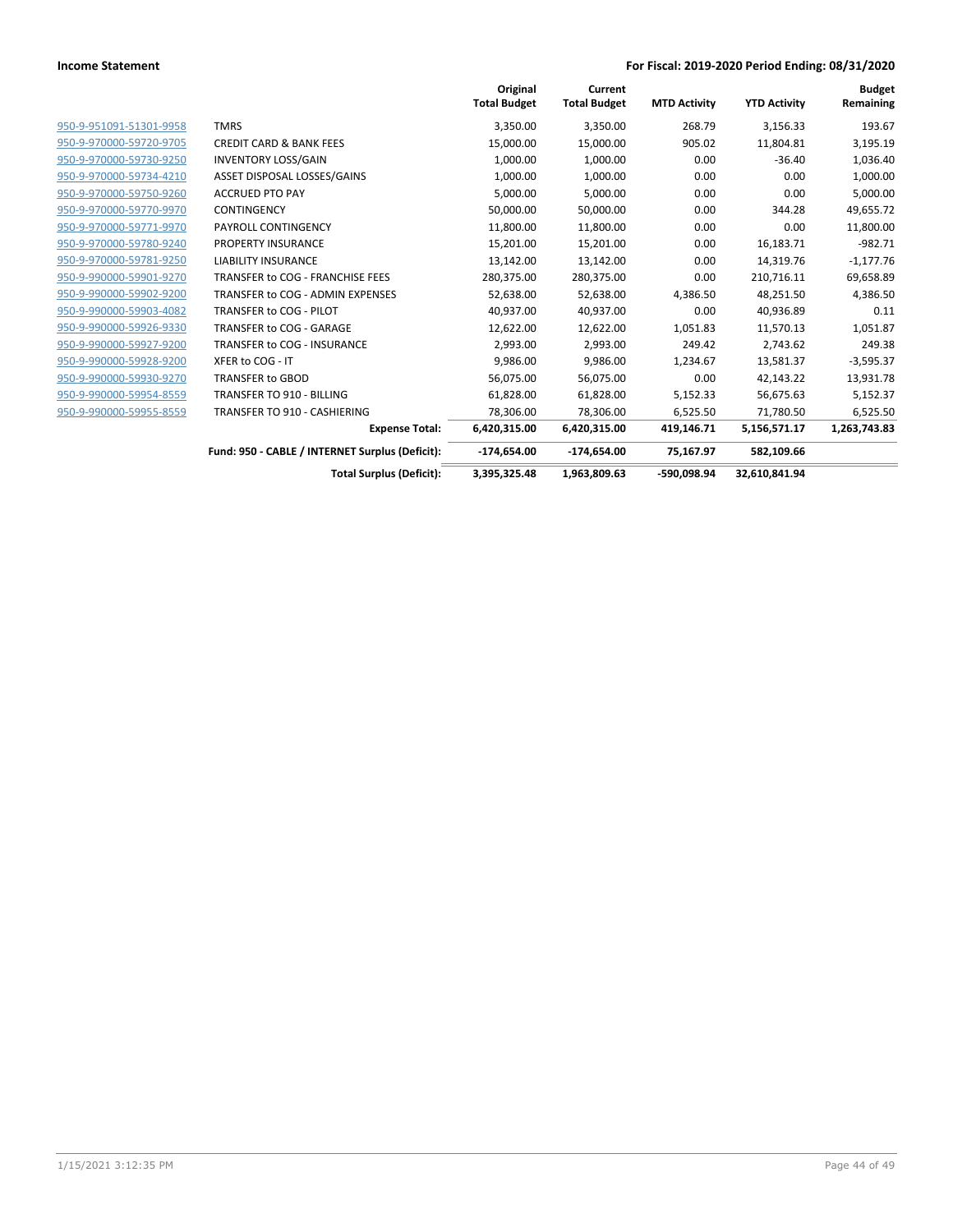## **Group Summary**

| <b>Account Type</b>                                                        | Original<br><b>Total Budget</b> | Current<br><b>Total Budget</b> | <b>MTD Activity</b>          | <b>YTD Activity</b>            | <b>Budget</b><br>Remaining   |
|----------------------------------------------------------------------------|---------------------------------|--------------------------------|------------------------------|--------------------------------|------------------------------|
|                                                                            |                                 |                                |                              |                                |                              |
| <b>Fund: 100 - GENERAL FUND</b>                                            |                                 |                                |                              |                                |                              |
| Revenue<br>Expense                                                         | 25,401,947.17<br>26,072,457.79  | 25,401,947.17<br>26,076,217.79 | 1,460,140.26<br>2,101,294.37 | 23,983,643.17<br>23,472,407.70 | 1,418,304.00<br>2,603,810.09 |
| Fund: 100 - GENERAL FUND Surplus (Deficit):                                | -670,510.62                     | $-674,270.62$                  | $-641,154.11$                | 511,235.47                     | -1,185,506.09                |
|                                                                            |                                 |                                |                              |                                |                              |
| <b>Fund: 101 - MUNICIPAL COURT BUILDING SECURITY FEES</b>                  |                                 |                                |                              |                                |                              |
| Revenue<br>Expense                                                         | 0.00<br>0.00                    | 0.00<br>0.00                   | 602.86<br>1.46               | 5,447.93<br>7.49               | $-5,447.93$<br>$-7.49$       |
| Fund: 101 - MUNICIPAL COURT BUILDING SECURITY FEES Surplus (Deficit):      | 0.00                            | 0.00                           | 601.40                       | 5,440.44                       | $-5,440.44$                  |
|                                                                            |                                 |                                |                              |                                |                              |
| <b>Fund: 102 - MUNICIPAL COURT TECH FUND</b><br>Revenue                    | 0.00                            | 0.00                           | 533.55                       |                                |                              |
| Expense                                                                    | 0.00                            | 0.00                           | 1.01                         | 5,504.76<br>15.44              | $-5,504.76$<br>$-15.44$      |
| Fund: 102 - MUNICIPAL COURT TECH FUND Surplus (Deficit):                   | 0.00                            | 0.00                           | 532.54                       | 5,489.32                       | $-5,489.32$                  |
|                                                                            |                                 |                                |                              |                                |                              |
| Fund: 103 - MUNICIPAL COURT CHILD SAFETY FUND<br>Revenue                   | 27,250.00                       | 27,250.00                      | $-7.06$                      | 10,763.92                      | 16,486.08                    |
| Expense                                                                    | 25,000.00                       | 25,000.00                      | 0.23                         | 23,794.10                      | 1,205.90                     |
| Fund: 103 - MUNICIPAL COURT CHILD SAFETY FUND Surplus (Deficit):           | 2,250.00                        | 2,250.00                       | $-7.29$                      | $-13,030.18$                   | 15,280.18                    |
|                                                                            |                                 |                                |                              |                                |                              |
| <b>Fund: 110 - EXCHANGE BUILDING FUND</b>                                  |                                 |                                |                              |                                |                              |
| Expense<br>Fund: 110 - EXCHANGE BUILDING FUND Total:                       | 30.37<br>30.37                  | 30.37<br>30.37                 | 0.00<br>0.00                 | 0.00<br>0.00                   | 30.37<br>30.37               |
|                                                                            |                                 |                                |                              |                                |                              |
| <b>Fund: 111 - RECREATION ACTIVITIES FUND</b>                              |                                 |                                |                              |                                |                              |
| Revenue                                                                    | 268,435.50                      | 268,435.50                     | 1,332.40                     | 54,769.41                      | 213,666.09                   |
| Expense<br>Fund: 111 - RECREATION ACTIVITIES FUND Surplus (Deficit):       | 263,096.93<br>5,338.57          | 263,096.93<br>5,338.57         | 6,783.02<br>$-5,450.62$      | 142,357.82<br>$-87,588.41$     | 120,739.11<br>92,926.98      |
|                                                                            |                                 |                                |                              |                                |                              |
| <b>Fund: 112 - GUN RANGE FUND</b>                                          |                                 |                                |                              |                                |                              |
| Revenue                                                                    | 1,500.00                        | 1,500.00                       | $-1.23$                      | 1,281.85                       | 218.15                       |
| Expense<br>Fund: 112 - GUN RANGE FUND Surplus (Deficit):                   | 1,000.00<br>500.00              | 1,000.00<br>500.00             | 0.02<br>$-1.25$              | 866.41<br>415.44               | 133.59<br>84.56              |
|                                                                            |                                 |                                |                              |                                |                              |
| Fund: 113 - HOTEL / MOTEL OCCUPANCY TAX FUND                               |                                 |                                |                              |                                |                              |
| Revenue                                                                    | 578,097.00                      | 578,097.00                     | 36,786.08                    | 445,737.21                     | 132,359.79                   |
| Expense<br>Fund: 113 - HOTEL / MOTEL OCCUPANCY TAX FUND Surplus (Deficit): | 573,583.98<br>4,513.02          | 573,583.98<br>4,513.02         | 40,300.95<br>$-3,514.87$     | 475,229.93<br>$-29,492.72$     | 98,354.05<br>34,005.74       |
|                                                                            |                                 |                                |                              |                                |                              |
| Fund: 114 - VENUE MANAGEMENT FUND                                          |                                 |                                |                              |                                |                              |
| Revenue                                                                    | 341,720.00                      | 341,720.00                     | 18,230.33                    | 186,834.18                     | 154,885.82                   |
| Expense<br>Fund: 114 - VENUE MANAGEMENT FUND Surplus (Deficit):            | 192,701.04<br>149,018.96        | 192,701.04<br>149,018.96       | 11,713.67<br>6,516.66        | 174,859.95<br>11,974.23        | 17,841.09<br>137,044.73      |
|                                                                            |                                 |                                |                              |                                |                              |
| <b>Fund: 123 - PTRAIN - POLICE REIMBURSEMENT GRANTS &amp; CONT EDUCAT</b>  |                                 |                                |                              |                                |                              |
| Revenue<br>Expense                                                         | 0.00<br>0.00                    | 0.00<br>0.00                   | $-6.73$<br>0.15              | 3,748.62<br>1,510.43           | $-3,748.62$<br>$-1,510.43$   |
| Fund: 123 - PTRAIN - POLICE REIMBURSEMENT GRANTS & CONT EDUCAT Surp        | 0.00                            | 0.00                           | $-6.88$                      | 2,238.19                       | $-2,238.19$                  |
|                                                                            |                                 |                                |                              |                                |                              |
| <b>Fund: 124 - FIRE HAZMAT GRANT</b>                                       |                                 |                                |                              |                                |                              |
| Expense<br>Fund: 124 - FIRE HAZMAT GRANT Total:                            | 0.00<br>0.00                    | 0.00<br>0.00                   | 0.02<br>0.02                 | 0.31<br>0.31                   | $-0.31$<br>$-0.31$           |
|                                                                            |                                 |                                |                              |                                |                              |
| Fund: 140 - DEBT SERVICE FUND                                              |                                 |                                |                              |                                |                              |
| Revenue                                                                    | 6,826,247.00                    | 6,826,247.00                   | 146,622.62                   | 6,691,912.16                   | 134,334.84                   |
| Expense<br>Fund: 140 - DEBT SERVICE FUND Surplus (Deficit):                | 7,218,192.40<br>-391,945.40     | 7,218,192.40<br>-391,945.40    | 705,804.20<br>-559,181.58    | 7,167,863.58<br>$-475,951.42$  | 50,328.82<br>84,006.02       |
|                                                                            |                                 |                                |                              |                                |                              |
| Fund: 160 - GENERAL CAPITAL IMPROVEMENT FUND                               |                                 |                                |                              |                                |                              |
| Revenue                                                                    | 17,270,151.00                   | 17,270,151.00                  | 187,200.23                   | 17,062,379.58                  | 207,771.42                   |
| Expense                                                                    | 17,188,433.00                   | 17,221,665.00                  | 276,448.80                   | 1,936,199.89                   | 15,285,465.11                |
| Fund: 160 - GENERAL CAPITAL IMPROVEMENT FUND Surplus (Deficit):            | 81,718.00                       | 48,486.00                      | -89,248.57                   | 15,126,179.69                  | -15,077,693.69               |
| Fund: 161 - STREET CONSTRUCTION FUND                                       |                                 |                                |                              |                                |                              |
| Revenue                                                                    | 14,250.00                       | 14,250.00                      | $-766.13$                    | 8,830.27                       | 5,419.73                     |
| Expense                                                                    | 400.00                          | 50,400.00                      | 25,057.75                    | 72,728.65                      | $-22,328.65$                 |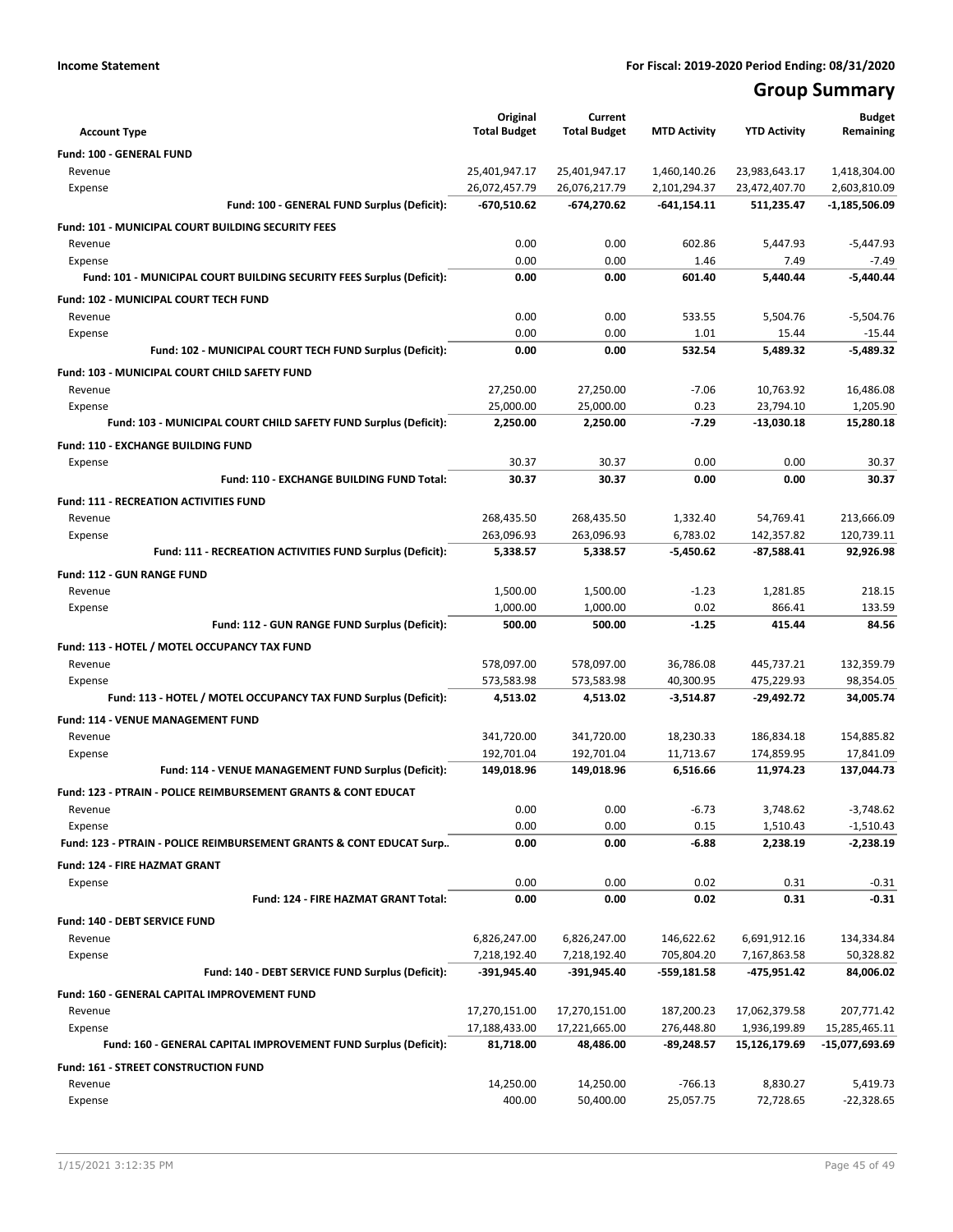| <b>Account Type</b>                                               | Original<br><b>Total Budget</b> | Current<br><b>Total Budget</b> | <b>MTD Activity</b>    | <b>YTD Activity</b>       | <b>Budget</b><br>Remaining |
|-------------------------------------------------------------------|---------------------------------|--------------------------------|------------------------|---------------------------|----------------------------|
| Fund: 161 - STREET CONSTRUCTION FUND Surplus (Deficit):           | 13,850.00                       | -36,150.00                     | $-25,823.88$           | -63,898.38                | 27,748.38                  |
| Fund: 164 - 2013 CO CAPITAL FUND                                  |                                 |                                |                        |                           |                            |
| Revenue                                                           | 450.00                          | 450.00                         | $-30.38$               | 350.30                    | 99.70                      |
| Expense                                                           | 15.00                           | 15.00                          | 0.70                   | 11.00                     | 4.00                       |
| Fund: 164 - 2013 CO CAPITAL FUND Surplus (Deficit):               | 435.00                          | 435.00                         | $-31.08$               | 339.30                    | 95.70                      |
| Fund: 165 - 2014 GO FUND                                          |                                 |                                |                        |                           |                            |
| Revenue                                                           | 15,000.00                       | 15,000.00                      | 107.25                 | 7,720.62                  | 7,279.38                   |
| Expense                                                           | 0.00                            | 0.00                           | 0.00                   | 0.00                      | 0.00                       |
| Fund: 165 - 2014 GO FUND Surplus (Deficit):                       | 15,000.00                       | 15,000.00                      | 107.25                 | 7,720.62                  | 7,279.38                   |
| Fund: 171 - MAIN STREET SPECIAL REVENUE                           |                                 |                                |                        |                           |                            |
| Revenue                                                           | 0.00                            | 0.00                           | 86,852.51              | 210,219.00                | $-210,219.00$              |
| Expense                                                           | 0.00                            | 0.00                           | 7,500.00               | 136,860.63                | $-136,860.63$              |
| Fund: 171 - MAIN STREET SPECIAL REVENUE Surplus (Deficit):        | 0.00                            | 0.00                           | 79,352.51              | 73,358.37                 | $-73,358.37$               |
| <b>Fund: 172 - MINOR GRANTS FUND</b>                              |                                 |                                |                        |                           |                            |
| Revenue                                                           | 0.00                            | 0.00                           | 0.00                   | 3,660.00                  | $-3,660.00$                |
| Expense                                                           | 0.00                            | 0.00                           | 0.00                   | 1,413.87                  | $-1,413.87$                |
| Fund: 172 - MINOR GRANTS FUND Surplus (Deficit):                  | 0.00                            | 0.00                           | 0.00                   | 2,246.13                  | $-2.246.13$                |
| Fund: 175 - JUSTICE ASSISTANCE GRANT - JAG                        |                                 |                                |                        |                           |                            |
| Revenue                                                           | 0.00                            | 0.00                           | 0.00                   | 11,553.00                 | $-11,553.00$               |
| Fund: 175 - JUSTICE ASSISTANCE GRANT - JAG Total:                 | 0.00                            | 0.00                           | 0.00                   | 11,553.00                 | $-11,553.00$               |
| Fund: 200 - WATER / WASTEWATER FUND                               |                                 |                                |                        |                           |                            |
| Revenue                                                           | 14,373,110.00                   | 14,373,110.00                  | 1,363,108.46           | 12,705,059.94             | 1,668,050.06               |
| Expense                                                           | 12,100,356.36                   | 13,244,640.21                  | 1,415,435.76           | 12,326,524.04             | 918,116.17                 |
| Fund: 200 - WATER / WASTEWATER FUND Surplus (Deficit):            | 2,272,753.64                    | 1,128,469.79                   | -52,327.30             | 378,535.90                | 749,933.89                 |
| Fund: 212 - TX COMMUNITY DEV SWR SYSTEM IMPROV PROG GRANT         |                                 |                                |                        |                           |                            |
| Revenue                                                           | 0.00                            | 0.00                           | 0.00                   | 168,130.00                | $-168,130.00$              |
| Expense                                                           | 0.00                            | 0.00                           | 0.00                   | 1,255.00                  | $-1,255.00$                |
| Fund: 212 - TX COMMUNITY DEV SWR SYSTEM IMPROV PROG GRANT Surplus | 0.00                            | 0.00                           | 0.00                   | 166,875.00                | -166,875.00                |
| Fund: 216 - UTILIITY CIP FUND                                     |                                 |                                |                        |                           |                            |
| Revenue                                                           | 314,621.00                      | 314,621.00                     | $-9,273.55$            | 13,643,479.98             | -13,328,858.98             |
| Expense                                                           | 454,000.00                      | 654,000.00                     | 146,249.10             | 3,278,855.40              | $-2,624,855.40$            |
| Fund: 216 - UTILIITY CIP FUND Surplus (Deficit):                  | -139,379.00                     | -339,379.00                    | -155,522.65            | 10,364,624.58             | -10,704,003.58             |
| <b>Fund: 217 - WASTEWATER RECLAMATION FUND</b>                    |                                 |                                |                        |                           |                            |
| Revenue                                                           | 14,000.00                       | 14,000.00                      | 104.05                 | 7,489.88                  | 6,510.12                   |
| Expense                                                           | 0.00                            | 0.00                           | 0.00                   | 0.00                      | 0.00                       |
| Fund: 217 - WASTEWATER RECLAMATION FUND Surplus (Deficit):        | 14,000.00                       | 14,000.00                      | 104.05                 | 7,489.88                  | 6.510.12                   |
| Fund: 300 - AIRPORT FUND                                          |                                 |                                |                        |                           |                            |
| Revenue                                                           | 721,537.30                      | 721,537.30                     | 57,715.30              | 656,503.91                | 65,033.39                  |
| Expense<br>Fund: 300 - AIRPORT FUND Surplus (Deficit):            | 141,387.03                      | 141,387.03<br>580,150.27       | 8,925.60               | 130,034.97                | 11,352.06                  |
|                                                                   | 580,150.27                      |                                | 48,789.70              | 526,468.94                | 53,681.33                  |
| <b>Fund: 360 - AIRPORT CAPITAL FUND</b>                           |                                 |                                |                        |                           |                            |
| Revenue                                                           | 68,598.00                       | 68,598.00                      | $-7,276.08$            | 79,741.17                 | $-11,143.17$               |
| Expense<br>Fund: 360 - AIRPORT CAPITAL FUND Surplus (Deficit):    | 221,381.00<br>-152,783.00       | 221,381.00<br>-152,783.00      | 166.30<br>$-7,442.38$  | 280,980.51<br>-201,239.34 | -59,599.51<br>48,456.34    |
|                                                                   |                                 |                                |                        |                           |                            |
| Fund: 362 - AIRPORT FBO FUEL                                      |                                 |                                |                        |                           |                            |
| Revenue<br>Expense                                                | 0.00<br>0.00                    | 0.00<br>0.00                   | 31,441.90<br>30,018.79 | 391,559.62<br>264,731.85  | -391,559.62<br>-264,731.85 |
| Fund: 362 - AIRPORT FBO FUEL Surplus (Deficit):                   | 0.00                            | 0.00                           | 1,423.11               | 126,827.77                | -126,827.77                |
|                                                                   |                                 |                                |                        |                           |                            |
| Fund: 400 - GOLF FUND                                             |                                 |                                |                        |                           |                            |
| Revenue                                                           | 244,398.00<br>247,776.38        | 244,398.00                     | 23,060.84<br>19,452.59 | 161,602.57<br>201,111.82  | 82,795.43<br>46,664.56     |
| Expense<br>Fund: 400 - GOLF FUND Surplus (Deficit):               | $-3,378.38$                     | 247,776.38<br>$-3,378.38$      | 3,608.25               | -39,509.25                | 36,130.87                  |
|                                                                   |                                 |                                |                        |                           |                            |
| <b>Fund: 500 - SANITATION FUND</b>                                |                                 |                                |                        |                           |                            |
| Revenue                                                           | 4,968,708.00                    | 4,968,708.00                   | 409,878.46             | 4,704,544.22              | 264,163.78                 |
| Expense                                                           | 5,392,448.79                    | 5,392,448.79                   | 449,292.53             | 4,669,981.65              | 722,467.14                 |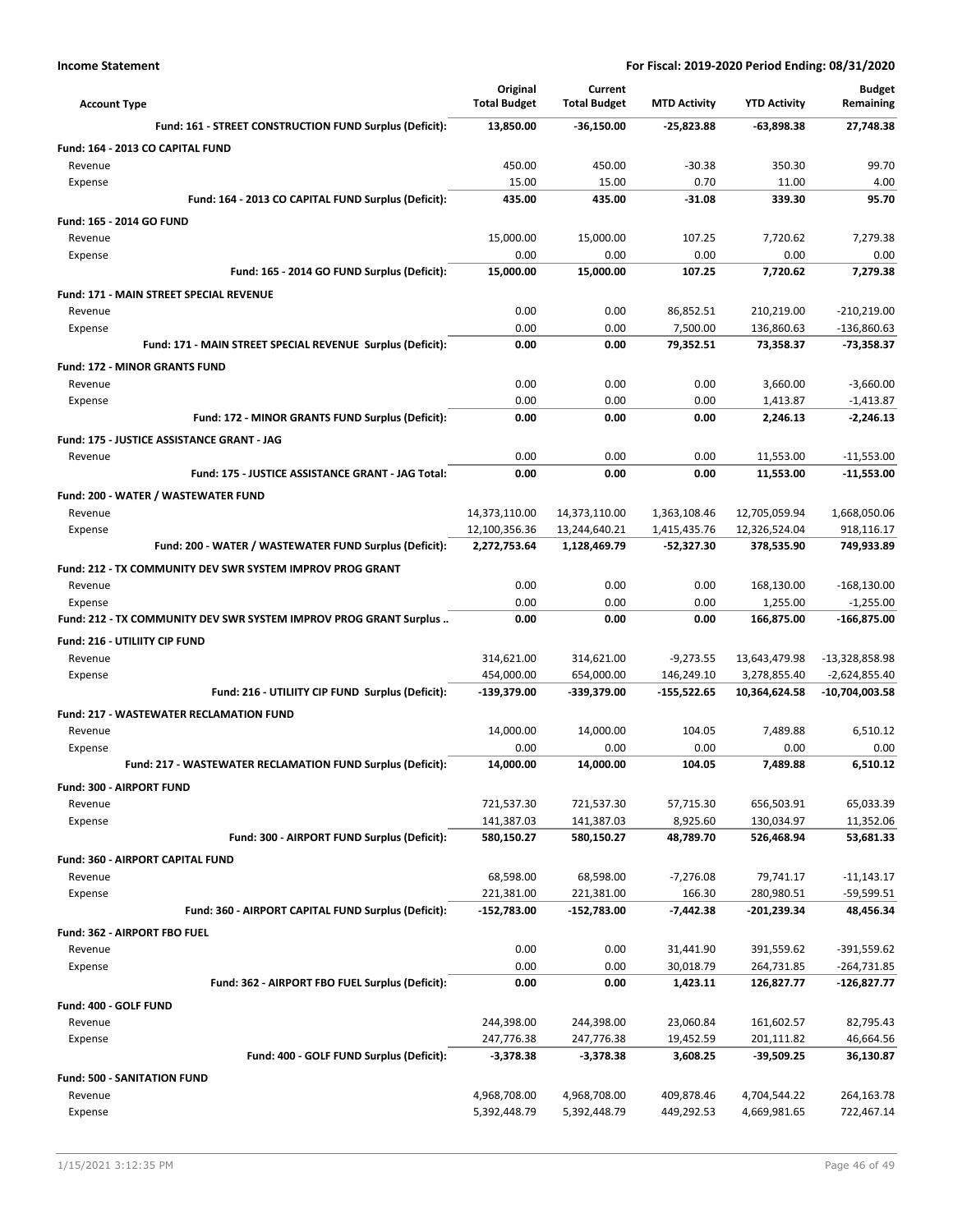| <b>Account Type</b>                                                        | Original<br><b>Total Budget</b> | Current<br><b>Total Budget</b> | <b>MTD Activity</b>   | <b>YTD Activity</b>       | <b>Budget</b><br>Remaining |
|----------------------------------------------------------------------------|---------------------------------|--------------------------------|-----------------------|---------------------------|----------------------------|
| Fund: 500 - SANITATION FUND Surplus (Deficit):                             | -423,740.79                     | -423,740.79                    | $-39,414.07$          | 34,562.57                 | -458,303.36                |
| <b>Fund: 601 - CENTRAL SERVICE FUND</b>                                    |                                 |                                |                       |                           |                            |
| Revenue                                                                    | 897,529.00                      | 897,529.00                     | 74,794.07             | 822,734.76                | 74,794.24                  |
| Expense                                                                    | 1,099,461.48                    | 1,099,498.91                   | 72,559.11             | 983,185.30                | 116,313.61                 |
| Fund: 601 - CENTRAL SERVICE FUND Surplus (Deficit):                        | -201,932.48                     | -201,969.91                    | 2,234.96              | $-160,450.54$             | -41,519.37                 |
| Fund: 602 - INSURANCE FUND                                                 |                                 |                                |                       |                           |                            |
| Revenue                                                                    | 6,163,286.88                    | 6,163,286.88                   | 502,957.76            | 5,536,162.30              | 627,124.58                 |
| Expense                                                                    | 6,846,533.00                    | 6,846,533.00                   | 23,122.52             | 5,534,650.33              | 1,311,882.67               |
| Fund: 602 - INSURANCE FUND Surplus (Deficit):                              | $-683,246.12$                   | $-683,246.12$                  | 479,835.24            | 1,511.97                  | -684,758.09                |
| Fund: 604 - MIS FUND                                                       |                                 |                                |                       |                           |                            |
| Revenue                                                                    | 502,314.00                      | 502,314.00                     | 41,859.50             | 460,454.50                | 41,859.50                  |
| Expense                                                                    | 1,167,850.06                    | 1,168,090.06                   | 55,028.48             | 860,479.51                | 307,610.55                 |
| Fund: 604 - MIS FUND Surplus (Deficit):                                    | -665,536.06                     | -665,776.06                    | $-13,168.98$          | -400,025.01               | -265,751.05                |
| <b>Fund: 660 - VEHICLE REPLACEMENT FUND</b>                                |                                 |                                |                       |                           |                            |
| Revenue                                                                    | 227,000.00                      | 227,000.00                     | 38,454.39             | 431,148.23                | $-204, 148.23$             |
| Expense<br>Fund: 660 - VEHICLE REPLACEMENT FUND Surplus (Deficit):         | 460,000.00<br>-233,000.00       | 459,962.57<br>-232,962.57      | 34,120.12<br>4,334.27 | 950,733.87<br>-519,585.64 | -490,771.30<br>286,623.07  |
|                                                                            |                                 |                                |                       |                           |                            |
| Fund: 800 - SPENCE FUND                                                    |                                 |                                |                       |                           |                            |
| Revenue<br>Expense                                                         | 10,210.00<br>600.00             | 10,210.00<br>600.00            | 80.54<br>50.00        | 5,797.66<br>550.00        | 4,412.34<br>50.00          |
| Fund: 800 - SPENCE FUND Surplus (Deficit):                                 | 9,610.00                        | 9,610.00                       | 30.54                 | 5,247.66                  | 4,362.34                   |
|                                                                            |                                 |                                |                       |                           |                            |
| Fund: 801 - JONES LIBRARY TRUST<br>Revenue                                 | 0.00                            | 0.00                           | $-15.01$              | 246.74                    | $-246.74$                  |
| Expense                                                                    | 0.00                            | 0.00                           | 0.34                  | 9.16                      | $-9.16$                    |
| Fund: 801 - JONES LIBRARY TRUST Surplus (Deficit):                         | 0.00                            | 0.00                           | $-15.35$              | 237.58                    | $-237.58$                  |
| Fund: 809 - GREENVILLE IDC (L-3)                                           |                                 |                                |                       |                           |                            |
| Revenue                                                                    | 0.00                            | 0.00                           | 0.00                  | 1,073,848.79              | $-1,073,848.79$            |
| Expense                                                                    | 0.00                            | 0.00                           | 0.00                  | 193,233.74                | $-193,233.74$              |
| Fund: 809 - GREENVILLE IDC (L-3) Surplus (Deficit):                        | 0.00                            | 0.00                           | 0.00                  | 880,615.05                | -880,615.05                |
| Fund: 810 - SEIZURE FUNDS - STATE RULES                                    |                                 |                                |                       |                           |                            |
| Revenue                                                                    | 3,000.00                        | 3,000.00                       | $-241.66$             | -5,034.65                 | 8,034.65                   |
| Expense                                                                    | 220.00                          | 220.00                         | 5.52                  | 18,289.06                 | $-18,069.06$               |
| Fund: 810 - SEIZURE FUNDS - STATE RULES Surplus (Deficit):                 | 2,780.00                        | 2,780.00                       | -247.18               | $-23,323.71$              | 26,103.71                  |
| Fund: 811 - SEIZURE FUNDS - FED RULES                                      |                                 |                                |                       |                           |                            |
| Revenue                                                                    | 3,900.00                        | 3,900.00                       | $-207.38$             | 3,056.46                  | 843.54                     |
| Expense                                                                    | 125.00                          | 125.00                         | 4.74                  | 29.826.23                 | $-29,701.23$               |
| Fund: 811 - SEIZURE FUNDS - FED RULES Surplus (Deficit):                   | 3,775.00                        | 3,775.00                       | -212.12               | -26,769.77                | 30,544.77                  |
| Fund: 820 - TIRZ FUND (Tax Increment Reinvestment Zone)                    |                                 |                                |                       |                           |                            |
| Revenue                                                                    | 774,228.92                      | 774,228.92                     | $-1,903.92$           | 514,579.94                | 259,648.98                 |
| Expense                                                                    | 144,225.00                      | 144,225.00                     | 57.41                 | 23,630.74                 | 120,594.26                 |
| Fund: 820 - TIRZ FUND (Tax Increment Reinvestment Zone) Surplus (Deficit): | 630,003.92                      | 630,003.92                     | $-1,961.33$           | 490,949.20                | 139,054.72                 |
| Fund: 899 - POOLED CASH                                                    |                                 |                                |                       |                           |                            |
| Revenue                                                                    | 0.00                            | 0.00                           | $-0.01$               | $-3,646.48$               | 3,646.48                   |
| Fund: 899 - POOLED CASH Total:                                             | 0.00                            | 0.00                           | $-0.01$               | $-3,646.48$               | 3,646.48                   |
| Fund: 910 - ELECTRIC OPERATING FUND                                        |                                 |                                |                       |                           |                            |
| Revenue                                                                    | 67,442,118.00                   | 67,442,118.00                  | 8,639,992.21          | 58,821,385.09             | 8,620,732.91               |
| Expense                                                                    | 64,092,352.68                   | 64,092,352.68                  | 7,871,762.55          | 56,457,960.03             | 7,634,392.65               |
| Fund: 910 - ELECTRIC OPERATING FUND Surplus (Deficit):                     | 3,349,765.32                    | 3,349,765.32                   | 768,229.66            | 2,363,425.06              | 986,340.26                 |
| Fund: 911 - ELECTRIC DEBT REDUCTION                                        |                                 |                                |                       |                           |                            |
| Revenue                                                                    | 0.00                            | 0.00                           | $-8.36$               | 85.05                     | $-85.05$                   |
| Fund: 911 - ELECTRIC DEBT REDUCTION Total:                                 | 0.00                            | 0.00                           | $-8.36$               | 85.05                     | $-85.05$                   |
| Fund: 912 - ELECTRIC DEBT SERVICE                                          |                                 |                                |                       |                           |                            |
| Revenue                                                                    | 7,843,475.00                    | 7,843,475.00                   | 653,622.92            | 7,189,852.12              | 653,622.88                 |
| Expense                                                                    | 7,843,475.00                    | 7,843,475.00                   | 1,119,750.00          | 4,223,275.16              | 3,620,199.84               |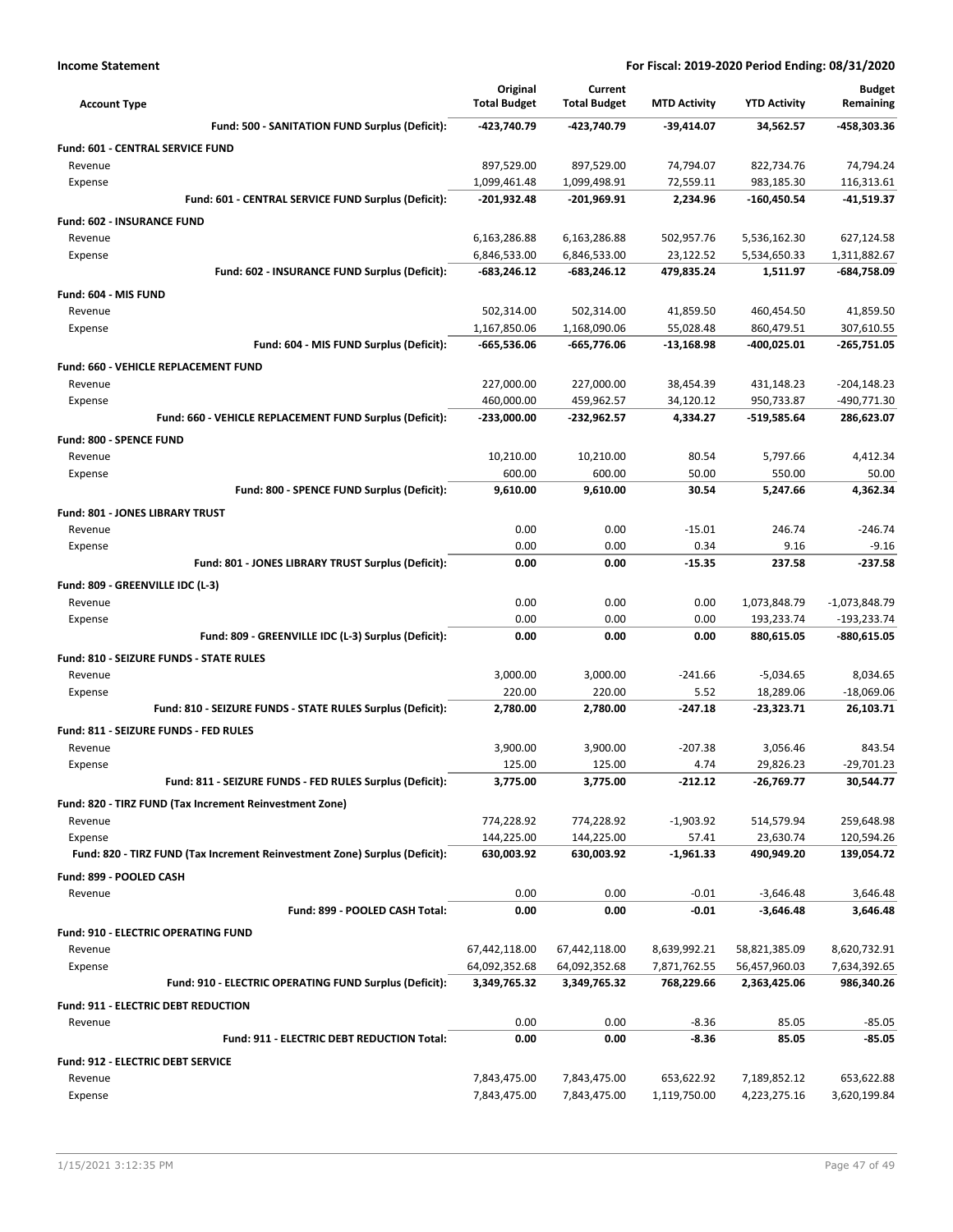| <b>Account Type</b>                           |                                                      | Original<br><b>Total Budget</b> | Current<br><b>Total Budget</b> | <b>MTD Activity</b> | <b>YTD Activity</b> | <b>Budget</b><br>Remaining |
|-----------------------------------------------|------------------------------------------------------|---------------------------------|--------------------------------|---------------------|---------------------|----------------------------|
|                                               | Fund: 912 - ELECTRIC DEBT SERVICE Surplus (Deficit): | 0.00                            | 0.00                           | $-466.127.08$       | 2.966.576.96        | $-2,966,576.96$            |
| <b>Fund: 913 - ELECTRIC CONSTRUCTION FUND</b> |                                                      |                                 |                                |                     |                     |                            |
| Revenue                                       |                                                      | 0.00                            | 0.00                           | $-100.09$           | 1.020.07            | $-1.020.07$                |
|                                               | <b>Fund: 913 - ELECTRIC CONSTRUCTION FUND Total:</b> | 0.00                            | 0.00                           | $-100.09$           | 1,020.07            | $-1,020.07$                |
| Fund: 950 - CABLE / INTERNET                  |                                                      |                                 |                                |                     |                     |                            |
| Revenue                                       |                                                      | 6,245,661.00                    | 6,245,661.00                   | 494.314.68          | 5,738,680.83        | 506,980.17                 |
| Expense                                       |                                                      | 6.420.315.00                    | 6,420,315.00                   | 419.146.71          | 5,156,571.17        | 1,263,743.83               |
|                                               | Fund: 950 - CABLE / INTERNET Surplus (Deficit):      | $-174.654.00$                   | -174.654.00                    | 75.167.97           | 582.109.66          | -756,763.66                |
|                                               | <b>Total Surplus (Deficit):</b>                      | 3.395.325.48                    | 1.963.809.63                   | -590.098.94         | 32.610.841.94       |                            |